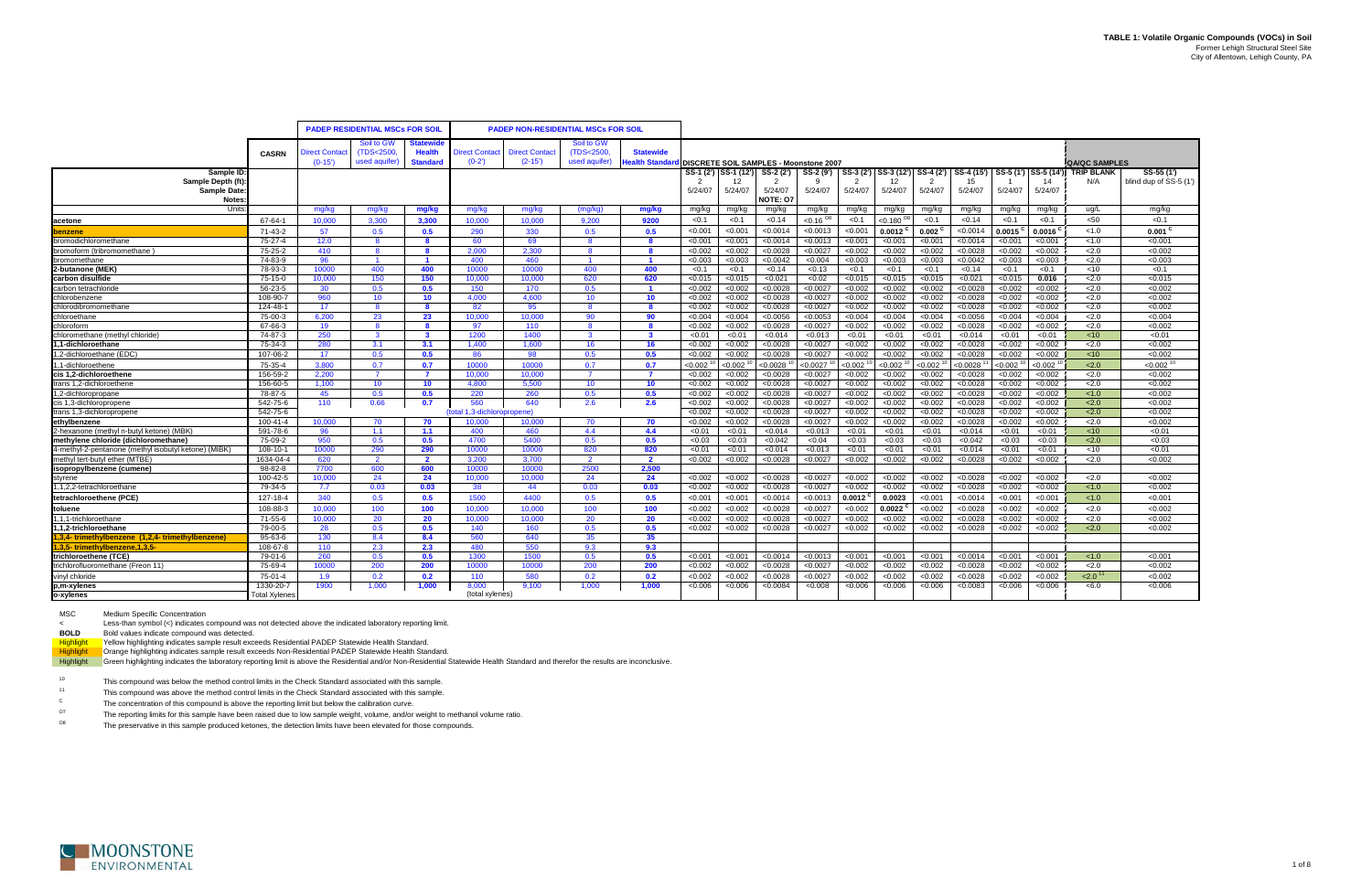|                                                         |                      |                     | <b>PADEP RESIDENTIAL MSCs FOR SOIL</b> |                         |                             | <b>PADEP NON-RESIDENTIAL MSCs FOR SOIL</b> |                |                       |                                                                                     |                                                   |           |           |            |        |                       |               |                       |                       |               |           |                                  |               |
|---------------------------------------------------------|----------------------|---------------------|----------------------------------------|-------------------------|-----------------------------|--------------------------------------------|----------------|-----------------------|-------------------------------------------------------------------------------------|---------------------------------------------------|-----------|-----------|------------|--------|-----------------------|---------------|-----------------------|-----------------------|---------------|-----------|----------------------------------|---------------|
|                                                         |                      |                     | Soil to GW                             | Statewide               |                             |                                            | Soil to GW     |                       |                                                                                     |                                                   |           |           |            |        |                       |               |                       |                       |               |           |                                  |               |
|                                                         | <b>CASRN</b>         | <b>lirect Conta</b> | (TDS<2500,                             | <b>Health</b>           | <b>Direct Contact</b>       | <b>Direct Contact</b>                      | (TDS<2500,     | <b>Statewide</b>      |                                                                                     |                                                   |           |           |            |        |                       |               |                       |                       |               |           |                                  |               |
|                                                         |                      | $(0-15')$           | used aquifer)                          | <b>Standard</b>         | $(0-2)$                     | $(2-15')$                                  | used aquifer)  | <b>Health Standar</b> | DISCRETE SOIL SAMPLES - Tetra Tech 2008 (analytical data given for detections only) |                                                   |           |           |            |        |                       |               |                       |                       |               |           |                                  |               |
| Sample ID:                                              |                      |                     |                                        |                         |                             |                                            |                |                       |                                                                                     | FLSS-SS-01   FLSS-SS-02   FLSS-SS-03   FLSS-SS-04 |           |           | SB01-A     | SB01-B | <b>SB02-A</b>         | <b>SB02-B</b> | SB03-A                | SB03-B                | <b>SB04-A</b> | SB04-B    | SB05-A                           | <b>SB05-B</b> |
| Sample Depth (ft):                                      |                      |                     |                                        |                         |                             |                                            |                |                       |                                                                                     |                                                   |           |           | 7-8        | 14-15  | 11-12                 | 14-15         | $12 - 13$             | $14 - 15$             | $5-6$         | $13 - 14$ | $5-6$                            | $14 - 15$     |
| Sample Date:                                            |                      |                     |                                        |                         |                             |                                            |                |                       | 7/21/2008                                                                           | 7/21/2008                                         | 7/21/2008 | 7/21/2008 | 11/17/2008 |        | 11/17/2008 11/17/2008 |               | 11/17/2008 11/17/2008 | 11/17/2008 11/17/2008 |               |           | 11/17/2008 11/17/2008 11/17/2008 |               |
| <b>Notes</b>                                            |                      |                     |                                        |                         |                             |                                            |                |                       |                                                                                     |                                                   |           |           |            |        |                       |               |                       |                       |               |           |                                  |               |
| Units:                                                  |                      | mg/kg               | mg/kg                                  | mg/kg                   | mg/kg                       | mg/kg                                      | (mq/kg)        | mg/kg                 | mg/kg                                                                               | mg/kg                                             | mg/kg     | mg/kg     | mg/kg      | mg/kg  | mg/kg                 | mg/kg         | mg/kg                 | mg/kg                 | mg/kg         | mg/kg     | mg/kg                            | mg/kg         |
| acetone                                                 | 67-64-1              | 10.000              | 3.300                                  | 3.300                   | 10,000                      | 10.000                                     | 9.200          | 9200                  |                                                                                     |                                                   |           |           |            |        |                       |               | 0.077                 |                       | 0.051         |           |                                  |               |
| benzene                                                 | 71-43-2              | 57                  | 0.5                                    | 0.5                     | 290                         | 330                                        | 0.5            | 0.5                   |                                                                                     |                                                   |           |           | 0.018      | 2.8    |                       |               |                       | 0.0087                |               | 0.0042    | 0.011                            | 1.9           |
| bromodichloromethane                                    | 75-27-4              | 12.0                | <b>8</b>                               | - 8                     | 60                          | 69                                         | -8             | 8                     |                                                                                     |                                                   |           |           |            |        |                       |               |                       |                       |               |           |                                  |               |
| bromoform (tribromomethane                              | 75-25-2              | 410                 | - 8                                    | - 8                     | 2.000                       | 2,300                                      | -8             | -8                    |                                                                                     |                                                   |           |           |            |        |                       |               |                       |                       |               |           |                                  |               |
| bromomethane                                            | 74-83-9              | 96                  | $\overline{1}$                         | $\blacksquare$          | 400                         | 460                                        | $\overline{1}$ | $\blacktriangleleft$  |                                                                                     |                                                   |           |           |            |        |                       |               |                       |                       |               |           |                                  |               |
| 2-butanone (MEK)                                        | 78-93-3              | 10000               | 400                                    | 400                     | 10000                       | 10000                                      | 400            | 400                   |                                                                                     |                                                   |           |           |            |        |                       |               |                       |                       |               |           |                                  |               |
| carbon disulfide                                        | 75-15-0              | 10,000              | 150                                    | 150                     | 10,000                      | 10,000                                     | 620            | 620                   | 0.00053                                                                             |                                                   |           |           |            |        |                       |               |                       |                       |               |           |                                  |               |
| carbon tetrachloride                                    | 56-23-5              | 30                  | 0.5                                    | 0.5                     | 150                         | 170                                        | 0.5            |                       |                                                                                     |                                                   |           |           |            |        |                       |               |                       |                       |               |           |                                  |               |
| chlorobenzene                                           | 108-90-7             | 960                 | 10                                     | 10                      | 4,000                       | 4,600                                      | 10             | 10 <sup>°</sup>       |                                                                                     |                                                   |           |           |            |        |                       |               |                       |                       |               |           |                                  |               |
| chlorodibromomethane                                    | 124-48-1             | 17 <sup>2</sup>     |                                        |                         | 82                          | 95                                         |                |                       |                                                                                     |                                                   |           |           |            |        |                       |               |                       |                       |               |           |                                  |               |
| chloroethane                                            | 75-00-3              | 6.200               | 23                                     | 23                      | 10,000                      | 10,000                                     | 90             | 90                    |                                                                                     |                                                   |           |           |            |        |                       |               |                       |                       |               |           |                                  |               |
| chloroform                                              | 67-66-3              | 19                  |                                        |                         | 97                          | 110                                        |                |                       |                                                                                     |                                                   |           |           |            |        |                       |               |                       |                       |               |           |                                  |               |
| chloromethane (methyl chloride)                         | 74-87-3              | 250                 | - 3                                    | $\overline{\mathbf{3}}$ | 1200                        | 1400                                       | $\mathbf{3}$   | $\mathbf{3}$          |                                                                                     |                                                   |           |           |            |        |                       |               |                       |                       |               |           |                                  |               |
| 1.1-dichloroethane                                      | 75-34-3              | 280                 | 3.1                                    | 3.1                     | 1.400                       | 1.600                                      | 16             | 16 <sup>1</sup>       |                                                                                     | 0.0007                                            |           |           |            |        |                       |               |                       |                       |               |           |                                  |               |
| 1,2-dichloroethane (EDC)                                | 107-06-2             | 17                  | 0.5                                    | 0.5                     | 86                          | 98                                         | 0.5            | 0.5                   |                                                                                     |                                                   |           |           |            |        |                       |               |                       |                       |               |           |                                  |               |
| 1,1-dichloroethene                                      | 75-35-4              | 3.800               | 0.7                                    | 0.7                     | 10000                       | 10000                                      | 0.7            | 0.7                   |                                                                                     |                                                   |           |           |            |        |                       |               |                       |                       |               |           |                                  |               |
| cis 1,2-dichloroethene                                  | 156-59-2             | 2.200               |                                        | - 7                     | 10.000                      | 10.000                                     |                |                       |                                                                                     | 0.00021                                           |           |           |            |        |                       |               |                       |                       |               |           |                                  |               |
| trans 1,2-dichloroethene                                | 156-60-5             | 1.100               | 10                                     | 10                      | 4.800                       | 5.500                                      | 10             | 10 <sup>°</sup>       |                                                                                     |                                                   |           |           |            |        |                       |               |                       |                       |               |           |                                  |               |
| 1.2-dichloropropane                                     | 78-87-5              | 45                  | 0.5                                    | 0.5                     | 220                         | 260                                        | 0.5            | 0.5                   |                                                                                     |                                                   |           |           |            |        |                       |               |                       |                       |               |           |                                  |               |
| cis 1,3-dichloropropene                                 | 542-75-6             | 110                 | 0.66                                   | 0.7                     | 560                         | 640                                        | 2.6            | 2.6                   |                                                                                     |                                                   |           |           |            |        |                       |               |                       |                       |               |           |                                  |               |
| trans 1,3-dichloropropene                               | 542-75-6             |                     |                                        |                         | (total 1,3-dichloropropene) |                                            |                |                       |                                                                                     |                                                   |           |           |            |        |                       |               |                       |                       |               |           |                                  |               |
| ethylbenzene                                            | 100-41-4             | 10.000              | 70                                     | - 70                    | 10.000                      | 10.000                                     | - 70           | 70                    | 0.00035                                                                             | 0.0012                                            |           |           | 0.022      | 58     |                       | 0.0042        |                       |                       | 0.00054       |           | 0.011                            | 52            |
| 2-hexanone (methyl n-butyl ketone) (MBK)                | 591-78-6             | -96                 | 1.1                                    | 1.1                     | 400                         | 460                                        | 4.4            | 4.4                   |                                                                                     |                                                   |           |           |            |        |                       |               |                       |                       |               |           |                                  |               |
| methylene chloride (dichloromethane)                    | 75-09-2              | 950                 | 0.5                                    | 0.5                     | 4700                        | 5400                                       | 0.5            | 0.5                   | 0.00063                                                                             | 0.00065                                           | 0.00036   | 0.00054   |            |        | 0.0052                |               | 0.0043                |                       | 0.003         | 0.0033    | 0.0057                           |               |
| 4-methyl-2-pentanone (methyl isobutyl ketone) (MIBK)    | 108-10-1             | 10000               | 290                                    | 290                     | 10000                       | 10000                                      | 820            | 820                   |                                                                                     |                                                   |           |           |            |        |                       |               |                       |                       |               |           |                                  |               |
| methyl tert-butyl ether (MTBE)                          | 1634-04-4            | 620                 | $\overline{2}$                         | $\overline{2}$          | 3.200                       | 3.700                                      | $\overline{2}$ | $\overline{2}$        |                                                                                     |                                                   |           |           |            |        |                       |               |                       |                       |               |           |                                  |               |
| isopropylbenzene (cumene)                               | 98-82-8              | 7700                | 600                                    | 600                     | 10000                       | 10000                                      | 2500           | 2,500                 |                                                                                     |                                                   |           |           | 0.032      | 6.2    |                       | 0.014         |                       | 0.012                 |               |           |                                  | 6.3           |
| styrene                                                 | 100-42-5             | 10,000              | 24                                     | 24                      | 10,000                      | 10,000                                     | 24             | 24                    |                                                                                     |                                                   |           |           |            |        |                       |               |                       |                       |               |           |                                  |               |
| 1,1,2,2-tetrachloroethane                               | 79-34-5              | 7.7                 | 0.03                                   | 0.03                    | 38                          | 44                                         | 0.03           | 0.03                  |                                                                                     |                                                   |           |           |            |        |                       |               |                       |                       |               |           |                                  |               |
| tetrachloroethene (PCE)                                 | 127-18-4             | 340                 | 0.5                                    | 0.5                     | 1500                        | 4400                                       | 0.5            | 0.5                   | 0.0002                                                                              | 0.0052                                            |           | 0.0058    |            |        |                       |               |                       |                       |               |           |                                  |               |
| toluene                                                 | 108-88-3             | 10.000              | 100                                    | 100                     | 10.000                      | 10.000                                     | 100            | 100                   |                                                                                     |                                                   |           |           |            |        |                       |               |                       |                       | 0.0022        | 0.0028    |                                  |               |
| 1,1,1-trichloroethane                                   | 71-55-6              | 10.000              | 20                                     | 20                      | 10.000                      | 10.000                                     | 20             | 20                    |                                                                                     |                                                   |           |           |            |        |                       |               |                       |                       |               |           |                                  |               |
| 1.1.2-trichloroethane                                   | 79-00-5              | - 28                | 0.5                                    | 0.5                     | 140                         | 160                                        | 0.5            | 0.5                   |                                                                                     |                                                   |           |           |            |        |                       |               |                       |                       |               |           |                                  |               |
| $1,3,4$ - trimethylbenzene $(1,2,4$ - trimethylbenzene) | 95-63-6              | 130                 | 8.4                                    | 8.4                     | 560                         | 640                                        | 35             | 35 <sub>2</sub>       |                                                                                     |                                                   |           |           |            | 170    |                       | 0.015         |                       | 0.0034                | 0.0012        | 0.011     | 0.015                            | 150           |
| 1,3,5-trimethylbenzene, 1,3,5-                          | 108-67-8             | 110                 | 2.3                                    | 2.3                     | 480                         | 550                                        | 9.3            | 9.3                   |                                                                                     |                                                   |           |           |            | 48     |                       | 0.0042        |                       |                       |               | 0.0036    | 0.0042                           | 1.9           |
| trichloroethene (TCE)                                   | 79-01-6              | 260                 | 0.5                                    | 0.5                     | 1300                        | 1500                                       | 0.5            | 0.5                   |                                                                                     | 0.0018                                            |           |           |            |        |                       |               |                       |                       |               |           |                                  |               |
| trichlorofluoromethane (Freon 11)                       | 75-69-4              | 10000               | 200                                    | 200                     | 10000                       | 10000                                      | 200            | 200                   |                                                                                     |                                                   |           |           |            |        |                       |               |                       |                       |               |           |                                  |               |
| vinyl chloride                                          | 75-01-4              | 1.9                 | 0.2                                    | 0.2                     | 110                         | 580                                        | 0.2            | 0.2                   |                                                                                     |                                                   |           |           |            |        |                       |               |                       |                       |               |           |                                  |               |
| p,m-xylenes                                             | 1330-20-7            | 1900                | 1,000                                  | 1,000                   | 8,000                       | 9,100                                      | 1,000          | 1,000                 |                                                                                     | 0.00053                                           |           |           |            |        |                       |               |                       | 0.0052                | 0.0015        | 0.01      | 0.016                            | 58            |
| o-xylenes                                               | <b>Total Xylenes</b> |                     |                                        |                         | (total xylenes)             |                                            |                |                       |                                                                                     | 0.0005                                            |           |           | 0.014      | 130    |                       | 0.0047        |                       |                       |               |           | 0.0041                           |               |

MSC Medium Specific Concentration

<Less-than symbol (<) indicates compound was not detected above the indicated laboratory reporting limit.

**BOLD** Bold values indicate compound was detected.

Highlight Yellow highlighting indicates sample result exceeds Residential PADEP Statewide Health Standard.

Highlight Crange highlighting indicates sample result exceeds Non-Residential PADEP Statewide Health Standard.

Highlight Green highlighting indicates the laboratory reporting limit is above the Residential and/or Non-Residential Statewide Health Standard and therefor the results are inconclusive.

10This compound was below the method control limits in the Check Standard associated with this sample.

11This compound was above the method control limits in the Check Standard associated with this sample.

CThe concentration of this compound is above the reporting limit but below the calibration curve.

O7The reporting limits for this sample have been raised due to low sample weight, volume, and/or weight to methanol volume ratio.

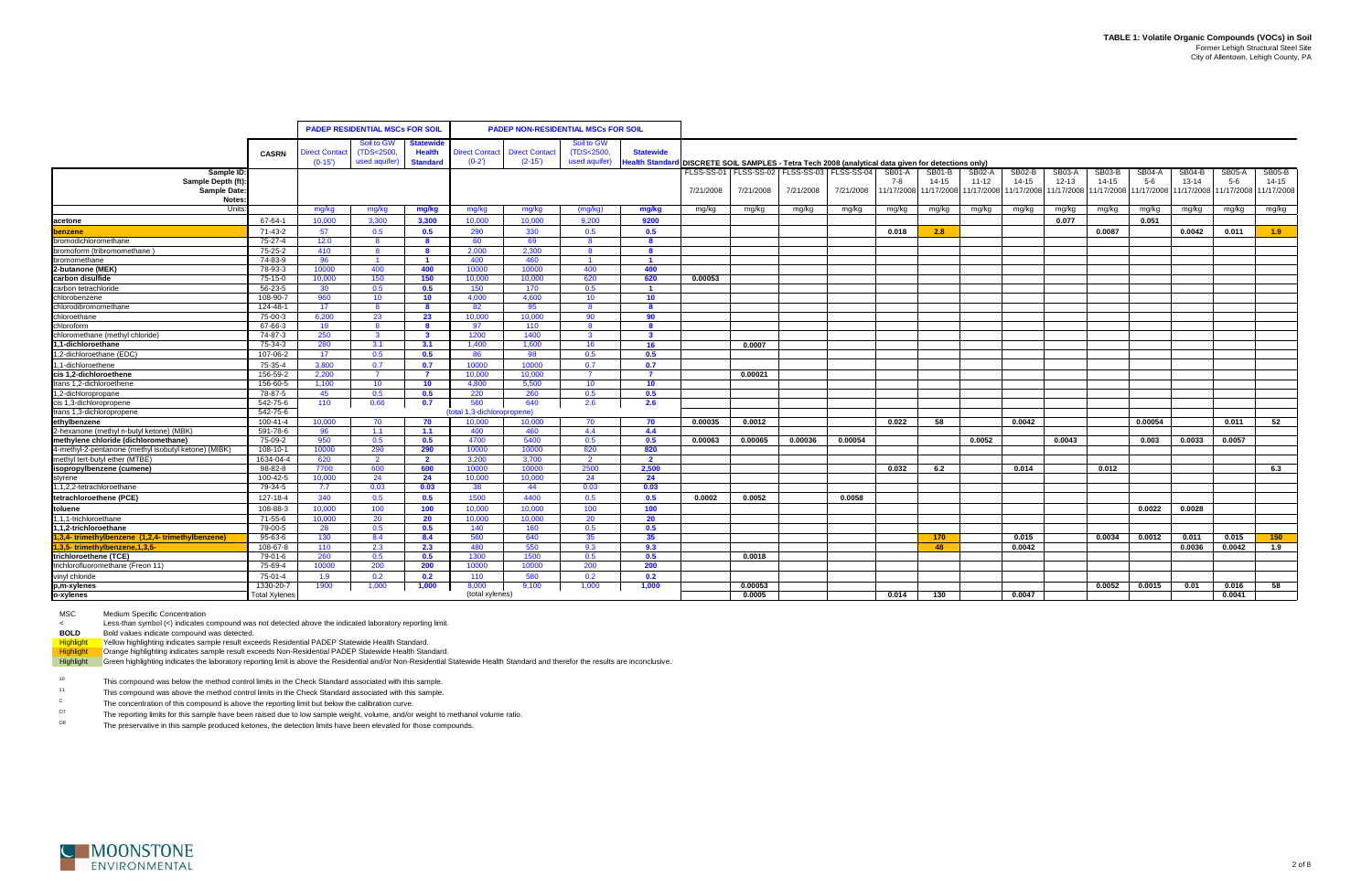|                                                          |                       |                      | <b>PADEP RESIDENTIAL MSCs FOR SOIL</b> |                                  |                       | <b>PADEP NON-RESIDENTIAL MSCs FOR SOIL</b> |                       |                       |                      |                     |                   |                       |                    |                       |                               |                               |                       |                              |                                |                                 |               |                 |                                  |
|----------------------------------------------------------|-----------------------|----------------------|----------------------------------------|----------------------------------|-----------------------|--------------------------------------------|-----------------------|-----------------------|----------------------|---------------------|-------------------|-----------------------|--------------------|-----------------------|-------------------------------|-------------------------------|-----------------------|------------------------------|--------------------------------|---------------------------------|---------------|-----------------|----------------------------------|
|                                                          |                       |                      |                                        |                                  |                       |                                            |                       |                       |                      |                     |                   |                       |                    |                       |                               |                               |                       |                              |                                |                                 |               |                 |                                  |
|                                                          |                       |                      | Soil to GW                             | Statewi                          |                       |                                            | Soil to GW            |                       |                      |                     |                   |                       |                    |                       |                               |                               |                       |                              |                                |                                 |               |                 |                                  |
|                                                          | <b>CASRN</b>          | <b>Direct Contac</b> | (TDS<2500,                             | <b>Health</b><br><b>Standard</b> | <b>Direct Contact</b> | <b>Direct Contact</b>                      | (TDS<2500,            | <b>Statewide</b>      |                      |                     |                   |                       |                    |                       |                               |                               |                       |                              |                                |                                 |               |                 |                                  |
|                                                          |                       | $(0-15)$             | used aquifer)                          |                                  | $(0-2')$              | $(2-15)$                                   | used aquifer)         | Health Standar        |                      |                     |                   |                       |                    |                       |                               |                               |                       |                              |                                |                                 |               |                 |                                  |
| Sample ID:<br>Sample Depth (ft):                         |                       |                      |                                        |                                  |                       |                                            |                       |                       | <b>SB06-A</b><br>4-5 | SB06-B<br>$14 - 15$ | SB07-A<br>$4 - 5$ | SB07-B<br>7-8         | SB08-A<br>$9 - 10$ | SB08-B<br>$13 - 14$   | SB <sub>09</sub><br>$10 - 11$ | SB <sub>10</sub><br>$14 - 15$ | SB11-A<br>$1 - 2$     | SB <sub>11</sub> -B<br>$8-9$ | SB <sub>12</sub> -A<br>$1 - 2$ | SB <sub>12</sub> -B<br>$9 - 10$ | SB23-B<br>7-8 | SB24-B<br>$5-6$ | <b>SB25-B</b><br>$6 - 7$         |
| Sample Date:                                             |                       |                      |                                        |                                  |                       |                                            |                       |                       | 11/17/2008           | 11/17/2009          |                   | 11/17/2010 11/17/2011 |                    | 11/17/2012 11/17/2011 | 11/14/2008                    | 1/14/2008                     | 11/17/2012 11/17/2011 |                              | 11/17/2012 11/17/2011          |                                 |               |                 | 11/12/2008 11/12/2008 11/12/2008 |
| Notes:                                                   |                       |                      |                                        |                                  |                       |                                            |                       |                       |                      |                     |                   |                       |                    |                       | Dup. of SB53                  |                               |                       |                              |                                |                                 |               |                 |                                  |
| Units                                                    |                       | mg/kg                | mg/kg                                  | mg/kg                            | mg/kg                 | mg/kg                                      | (mg/kg)               | mg/kg                 | mg/kg                | mg/kg               | mg/kg             | mg/kg                 | mg/kg              | mg/kg                 | mg/kg                         | mg/kg                         | mg/kg                 | mg/kg                        | mg/kg                          | mg/kg                           | mg/kg         | mg/kg           | mg/kg                            |
| acetone                                                  | 67-64-1               | 10.000               | 3.300                                  | 3,300                            | 10.000                | 10.000                                     | 9.200                 | 9200                  |                      |                     | 0.088             | 0.035                 |                    |                       | 0.022                         | 0.0077                        |                       | 0.066                        |                                | 0.048                           |               |                 | 0.1                              |
| benzene                                                  | 71-43-2               | 57                   | 0.5                                    | 0.5                              | 290                   | 330                                        | 0.5                   | 0.5                   |                      |                     | 0.02              |                       | 0.041              |                       |                               |                               |                       |                              |                                |                                 |               |                 |                                  |
| bromodichloromethane                                     | 75-27-4               | 12.0                 | 8                                      | - 8                              | 60                    | 69                                         | -8                    | 8                     |                      |                     |                   |                       | 0.014              |                       |                               |                               |                       |                              |                                |                                 |               |                 |                                  |
| bromoform (tribromomethane                               | 75-25-2               | 410                  | -8                                     | 8                                | 2.000                 | 2,300                                      | 8                     | 8                     |                      |                     |                   |                       |                    |                       |                               |                               |                       |                              |                                |                                 |               |                 |                                  |
| bromomethane                                             | 74-83-9               | 96                   | $\overline{1}$                         | $\blacksquare$                   | 400                   | 460                                        | $\blacksquare$        | $\overline{1}$        |                      |                     |                   |                       |                    |                       |                               |                               |                       |                              |                                |                                 |               |                 |                                  |
| 2-butanone (MEK)                                         | 78-93-3               | 10000                | 400                                    | 400                              | 10000                 | 10000                                      | 400                   | 400                   |                      |                     |                   |                       |                    |                       |                               |                               |                       |                              |                                |                                 |               |                 |                                  |
| carbon disulfide                                         | 75-15-0               | 10.000               | 150                                    | 150                              | 10.000                | 10.000                                     | 620                   | 620                   |                      |                     |                   |                       | 0.0042             |                       |                               |                               |                       |                              |                                |                                 |               |                 |                                  |
| carbon tetrachloride                                     | 56-23-5               | 30 <sup>°</sup>      | 0.5                                    | 0.5                              | 150                   | 170                                        | 0.5                   | - 1                   |                      |                     |                   |                       |                    |                       |                               |                               |                       |                              |                                |                                 |               |                 |                                  |
| chlorobenzene                                            | 108-90-7              | 960                  | 10                                     | 10 <sup>°</sup>                  | 4.000                 | 4.600                                      | 10 <sup>1</sup>       | 10 <sup>°</sup>       |                      |                     |                   |                       |                    |                       |                               |                               |                       |                              |                                |                                 |               |                 |                                  |
| chlorodibromomethane                                     | 124-48-1              | 17 <sup>2</sup>      | -8                                     | - 8                              | 82                    | 95                                         | -8                    | -8                    |                      |                     |                   |                       |                    |                       |                               |                               |                       |                              |                                |                                 |               |                 |                                  |
| chloroethane                                             | 75-00-3               | 6.200                | 23                                     | 23                               | 10.000                | 10.000                                     | 90                    | 90                    |                      |                     |                   |                       |                    |                       |                               |                               |                       |                              |                                |                                 |               |                 |                                  |
| chloroform                                               | 67-66-3               | 19                   | <b>8</b>                               | - 8                              | 97                    | 110                                        | - 8                   | - 8                   |                      |                     |                   |                       |                    |                       |                               |                               |                       |                              |                                |                                 |               |                 |                                  |
| chloromethane (methyl chloride)                          | 74-87-3               | 250                  | $\mathbf{3}$                           | $\mathbf{3}$                     | 1200                  | 1400                                       | $\mathbf{3}$          | $\mathbf{3}$          |                      |                     |                   |                       |                    |                       |                               |                               |                       |                              |                                |                                 |               |                 |                                  |
| 1,1-dichloroethane                                       | 75-34-3               | 280                  | 3.1                                    | 3.1                              | 1.400                 | 1.600                                      | -16                   | - 16                  | 0.0088               |                     |                   |                       |                    |                       |                               |                               |                       |                              |                                |                                 |               |                 |                                  |
| 1,2-dichloroethane (EDC)                                 | 107-06-2              | 17                   | 0.5                                    | 0.5                              | 86                    | 98                                         | 0.5                   | 0.5                   |                      |                     |                   |                       |                    |                       |                               |                               |                       |                              |                                |                                 |               |                 |                                  |
| 1.1-dichloroethene                                       | 75-35-4               | 3.800                | 0.7                                    | 0.7                              | 10000                 | 10000                                      | 0.7                   | 0.7                   |                      |                     |                   |                       |                    |                       |                               |                               |                       |                              |                                |                                 |               |                 |                                  |
| cis 1.2-dichloroethene                                   | 156-59-2              | 2.200                | $\overline{7}$                         | $\overline{7}$                   | 10.000                | 10.000                                     | $\overline{7}$        | $\overline{7}$        |                      |                     |                   |                       |                    |                       |                               |                               |                       |                              |                                |                                 |               |                 |                                  |
| trans 1,2-dichloroethene                                 | 156-60-5              | 1,100                | 10                                     | 10                               | 4,800                 | 5,500                                      | 10 <sup>°</sup>       | 10 <sup>°</sup>       |                      |                     |                   |                       |                    |                       |                               |                               |                       |                              |                                |                                 |               |                 |                                  |
| 1,2-dichloropropane                                      | 78-87-5               | 45                   | 0.5                                    | 0.5                              | 220                   | 260                                        | 0.5                   | 0.5                   |                      |                     |                   |                       |                    |                       |                               |                               |                       |                              |                                |                                 |               |                 |                                  |
| cis 1,3-dichloropropene                                  | 542-75-6              | 110                  | 0.66                                   | 0.7                              | 560                   | 640                                        | 2.6                   | 2.6                   |                      |                     |                   |                       |                    |                       |                               |                               |                       |                              |                                |                                 |               |                 |                                  |
| trans 1,3-dichloropropene                                | 542-75-6              |                      |                                        |                                  | otal 1.3-dichloropr   | opene)                                     |                       |                       |                      |                     |                   |                       |                    |                       |                               |                               |                       |                              |                                |                                 |               |                 |                                  |
| ethylbenzene<br>2-hexanone (methyl n-butyl ketone) (MBK) | 100-41-4              | 10.000               | 70                                     | 70                               | 10.000                | 10.000                                     | 70                    | 70                    |                      | 0.27                | 0.19              |                       | 0.063              | 2.1                   | 0.22                          |                               |                       |                              |                                |                                 | 0.0038        |                 |                                  |
| methylene chloride (dichloromethane)                     | 591-78-6              | 96                   | 1.1                                    | 1.1                              | 400                   | 460                                        | 4.4                   | 4.4                   |                      |                     |                   |                       |                    |                       |                               |                               |                       |                              |                                |                                 |               |                 |                                  |
| 4-methyl-2-pentanone (methyl isobutyl ketone) (MIBK)     | 75-09-2               | 950<br>10000         | 0.5                                    | 0.5                              | 4700                  | 5400                                       | 0.5                   | 0.5                   | 0.0046               |                     | 0.0047            | 0.0036                |                    | 0.05                  |                               |                               | 0.039                 |                              |                                |                                 |               | 0.0043          |                                  |
| methyl tert-butyl ether (MTBE)                           | 108-10-1<br>1634-04-4 | 620                  | 290<br>$\overline{2}$                  | 290<br>$\overline{2}$            | 10000<br>3.200        | 10000<br>3.700                             | 820<br>$\overline{2}$ | 820<br>$\overline{2}$ |                      |                     |                   |                       |                    |                       |                               |                               |                       |                              |                                |                                 |               |                 |                                  |
|                                                          | $98 - 82 - 8$         | 7700                 | 600                                    | 600                              | 10000                 | 10000                                      | 2500                  | 2,500                 |                      | 0.094               | 0.033             |                       | 0.019              |                       | 0.02                          |                               |                       |                              |                                |                                 |               |                 |                                  |
| isopropylbenzene (cumene                                 | 100-42-5              | 10,000               | 24                                     | 24                               | 10,000                | 10,000                                     | 24                    | 24                    |                      |                     |                   |                       |                    |                       |                               |                               |                       |                              |                                |                                 |               |                 |                                  |
| 1,1,2,2-tetrachloroethane                                | 79-34-5               | 7.7                  | 0.03                                   | 0.03                             | 38                    | 44                                         | 0.03                  | 0.03                  |                      |                     |                   |                       |                    |                       |                               |                               |                       |                              |                                |                                 |               |                 |                                  |
| tetrachloroethene (PCE)                                  | 127-18-4              | 340                  | 0.5                                    | 0.5                              | 1500                  | 4400                                       | 0.5                   | 0.5                   | 0.017                |                     |                   |                       |                    |                       |                               |                               |                       |                              |                                |                                 |               |                 |                                  |
| toluene                                                  | 108-88-3              | 10.000               | 100                                    | 100                              | 10.000                | 10,000                                     | 100                   | 100                   |                      |                     | 0.0044            |                       | 0.044              |                       |                               |                               |                       |                              | 0.0039                         |                                 | 0.061         |                 |                                  |
| 1,1,1-trichloroethane                                    | 71-55-6               | 10.000               | 20                                     | 20                               | 10.000                | 10.000                                     | -20                   | - 20                  |                      |                     |                   |                       |                    |                       |                               |                               |                       |                              |                                |                                 |               |                 |                                  |
| 1,1,2-trichloroethane                                    | 79-00-5               | 28                   | 0.5                                    | 0.5                              | 140                   | 160                                        | 0.5                   | 0.5                   |                      |                     | 0.054             |                       |                    |                       |                               |                               |                       |                              |                                |                                 |               |                 |                                  |
| 1,3,4-trimethylbenzene (1,2,4-trimethylbenzene)          | 95-63-6               | 130                  | 8.4                                    | 8.4                              | 560                   | 640                                        | 35                    | 35                    |                      | 0.35                | 0.075             |                       | 0.034              |                       |                               |                               | 11                    |                              |                                |                                 | 0.0045        |                 |                                  |
|                                                          | 108-67-8              | 110                  | 2.3                                    | 2.3                              | 480                   | 550                                        | 9.3                   | 9.3                   |                      | 0.048               | 0.014             |                       | 0.013              |                       |                               |                               | 1.4                   |                              |                                |                                 |               |                 |                                  |
| 1,3,5-trimethylbenzene, 1,3,5-<br>trichloroethene (TCE)  | 79-01-6               | 260                  | 0.5                                    | 0.5                              | 1300                  | 1500                                       | 0.5                   | 0.5                   |                      |                     |                   |                       |                    |                       |                               |                               |                       |                              |                                |                                 | 0.025         |                 |                                  |
| trichlorofluoromethane (Freon 11)                        | 75-69-4               | 10000                | 200                                    | 200                              | 10000                 | 10000                                      | 200                   | 200                   |                      |                     |                   |                       |                    |                       |                               |                               |                       |                              |                                |                                 |               |                 |                                  |
| vinyl chloride                                           | 75-01-4               | 1.9                  | 0.2                                    | 0.2                              | 110                   | 580                                        | 0.2                   | 0.2                   |                      |                     |                   |                       |                    |                       |                               |                               |                       |                              |                                |                                 |               |                 |                                  |
| p,m-xylenes                                              | 1330-20-7             | 1900                 | 1,000                                  | 1,000                            | 8,000                 | 9,100                                      | 1,000                 | 1,000                 |                      | 0.25                | 0.14              |                       | 0.052              | 0.047                 | 0.82                          |                               | 0.74                  |                              | 0.0032                         |                                 | 0.014         |                 |                                  |
| o-xylenes                                                | <b>Total Xylenes</b>  |                      |                                        |                                  | (total xylenes)       |                                            |                       |                       |                      | 0.025               | 0.015             |                       | 0.0096             | 0.034                 | 0.25                          |                               | 0.39                  |                              |                                |                                 | 0.0063        |                 |                                  |

MSC Medium Specific Concentration

<Less-than symbol (<) indicates compound was not detected above the indicated laboratory reporting limit.

**BOLD** Bold values indicate compound was detected.

Highlight Yellow highlighting indicates sample result exceeds Residential PADEP Statewide Health Standard.

Highlight Crange highlighting indicates sample result exceeds Non-Residential PADEP Statewide Health Standard.

Highlight Green highlighting indicates the laboratory reporting limit is above the Residential and/or Non-Residential Statewide Health Standard and therefor the results are inconclusive.

10This compound was below the method control limits in the Check Standard associated with this sample.

11This compound was above the method control limits in the Check Standard associated with this sample.

O7The reporting limits for this sample have been raised due to low sample weight, volume, and/or weight to methanol volume ratio.

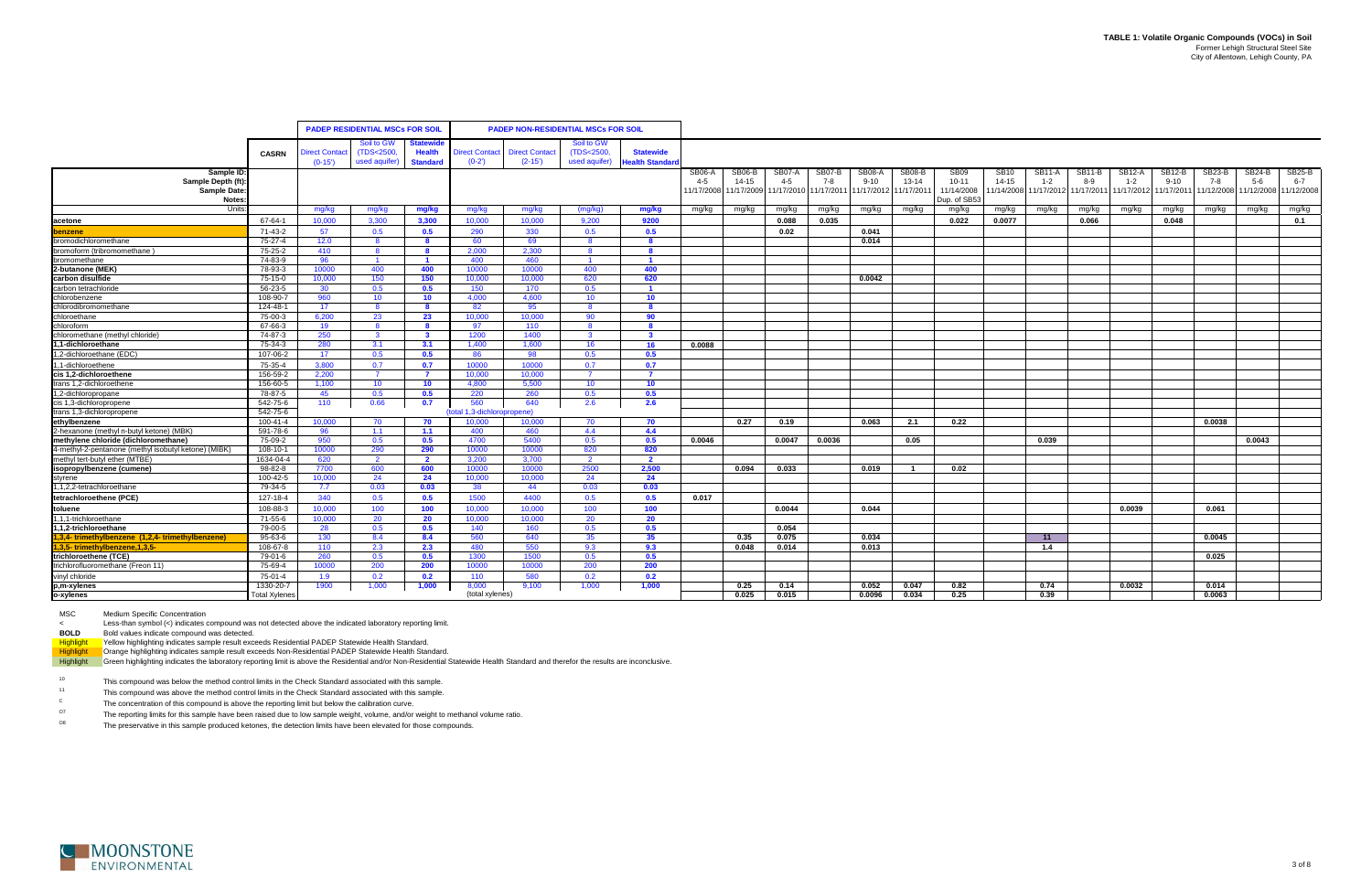|                                                      |                      |                      | <b>PADEP RESIDENTIAL MSCs FOR SOIL</b> |                 |                       | <b>PADEP NON-RESIDENTIAL MSCs FOR SOIL</b> |                         |                       |                              |                       |                     |               |                       |                   |                            |                              |                 |                   |               |                                             |                     |                       |                            |
|------------------------------------------------------|----------------------|----------------------|----------------------------------------|-----------------|-----------------------|--------------------------------------------|-------------------------|-----------------------|------------------------------|-----------------------|---------------------|---------------|-----------------------|-------------------|----------------------------|------------------------------|-----------------|-------------------|---------------|---------------------------------------------|---------------------|-----------------------|----------------------------|
|                                                      |                      |                      |                                        |                 |                       |                                            |                         |                       |                              |                       |                     |               |                       |                   |                            |                              |                 |                   |               |                                             |                     |                       |                            |
|                                                      |                      |                      | Soil to GW                             | tatewid         |                       |                                            | Soil to GW              |                       |                              |                       |                     |               |                       |                   |                            |                              |                 |                   |               |                                             |                     |                       |                            |
|                                                      | <b>CASRN</b>         | <b>Direct Contac</b> | (TDS<2500,                             | <b>Health</b>   | <b>Direct Contact</b> | <b>Direct Contact</b>                      | (TDS<2500,              | <b>Statewide</b>      |                              |                       |                     |               |                       |                   |                            |                              |                 |                   |               |                                             |                     |                       |                            |
|                                                      |                      | $(0-15')$            | used aquifer)                          | <b>Standard</b> | $(0-2)$               | $(2-15)$                                   | used aquifer)           | <b>Health Standar</b> |                              |                       |                     |               |                       |                   |                            |                              |                 |                   |               |                                             |                     |                       |                            |
| Sample ID:                                           |                      |                      |                                        |                 |                       |                                            |                         |                       | <b>SB26-B</b><br>$6.5 - 7.5$ | SB27-A                | SB27-B<br>$14 - 15$ | <b>SB28-A</b> | SB28-B<br>14-15       | SB29-A<br>$1 - 2$ | <b>SB29-B</b><br>$14 - 15$ | <b>SB30-A</b><br>$0.5 - 1.5$ | SB30-B<br>14-15 | <b>SB31-A</b>     | <b>SB31-B</b> | SB32-A                                      | SB32-B<br>$14 - 15$ | SB33-A<br>$0.5 - 1.5$ | <b>SB33-B</b><br>$14 - 15$ |
| Sample Depth (ft):<br>Sample Date:                   |                      |                      |                                        |                 |                       |                                            |                         |                       | 1/12/2008                    | $1 - 2$<br>11/17/2012 | 11/17/201           | $1 - 2$       | 11/14/2008 11/14/2008 | 1/14/2008         | 11/14/2008                 | 11/12/2008                   | 11/12/2008      | 1-2<br>11/12/2008 | $12 - 13$     | $1 - 2$<br>11/12/2008 11/17/2012 11/17/2011 |                     | 11/17/2012            | 11/17/2011                 |
| Notes:                                               |                      |                      |                                        |                 |                       |                                            |                         |                       |                              |                       | Dup. of SB54        |               |                       |                   |                            |                              |                 |                   |               |                                             |                     |                       |                            |
| Units                                                |                      | mg/kg                | mg/kg                                  | mg/kg           | mg/kg                 | mg/kg                                      | (mg/kg)                 | mg/kg                 | mg/kg                        | mg/kg                 | mg/kg               | mg/kg         | mg/kg                 | mg/kg             | mg/kg                      | mg/kg                        | mg/kg           | mg/kg             | mg/kg         | mg/kg                                       | mg/kg               | mg/kg                 | mg/kg                      |
| acetone                                              | 67-64-1              | 10.000               | 3.300                                  | 3.300           | 10.000                | 10.000                                     | 9.200                   | 9200                  | 0.12                         |                       |                     | 0.016         | 0.03                  | 0.036             | 0.024                      |                              | 0.045           | 0.024             |               |                                             |                     |                       | 0.046                      |
| <b>benzene</b>                                       | 71-43-2              | 57                   | 0.5                                    | 0.5             | 290                   | 330                                        | 0.5                     | 0.5                   |                              |                       |                     |               |                       |                   |                            |                              |                 |                   |               |                                             |                     |                       |                            |
| bromodichloromethane                                 | 75-27-4              | 12.0                 | - 8                                    | -8              | 60                    | 69                                         | - 8                     | - 8                   |                              |                       |                     |               |                       |                   |                            |                              |                 |                   |               |                                             |                     |                       |                            |
| bromoform (tribromomethane)                          | 75-25-2              | 410                  | - 8                                    | - 8             | 2.000                 | 2.300                                      | - 8                     | - 8                   |                              |                       |                     |               |                       |                   |                            |                              |                 |                   |               |                                             |                     |                       |                            |
| bromomethane                                         | 74-83-9              | 96                   | $\blacksquare$                         | $\blacksquare$  | 400                   | 460                                        | $\blacksquare$          | $\blacksquare$        |                              |                       |                     |               |                       |                   |                            |                              |                 |                   |               |                                             |                     |                       |                            |
| 2-butanone (MEK)                                     | 78-93-3              | 10000                | 400                                    | 400             | 10000                 | 10000                                      | 400                     | 400                   |                              |                       |                     |               |                       |                   |                            |                              |                 |                   |               |                                             |                     |                       |                            |
| carbon disulfide                                     | 75-15-0              | 10.000               | 150                                    | 150             | 10.000                | 10.000                                     | 620                     | 620                   |                              |                       |                     |               |                       |                   |                            |                              |                 |                   |               |                                             |                     |                       |                            |
| carbon tetrachloride                                 | 56-23-5              | 30                   | 0.5                                    | 0.5             | 150                   | 170                                        | 0.5                     |                       |                              |                       |                     |               |                       |                   |                            |                              |                 |                   |               |                                             |                     |                       |                            |
| chlorobenzene                                        | 108-90-7             | 960                  | 10 <sup>°</sup>                        | 10 <sub>1</sub> | 4.000                 | 4,600                                      | 10 <sup>1</sup>         | 10 <sup>°</sup>       |                              |                       |                     |               |                       |                   |                            |                              |                 |                   |               |                                             |                     |                       |                            |
| chlorodibromomethane                                 | 124-48-1             | 17                   | $\mathbf{R}$                           | 8               | 82                    | 95                                         | -8                      | -8                    |                              |                       |                     |               |                       |                   |                            |                              |                 |                   |               |                                             |                     |                       |                            |
| chloroethane                                         | 75-00-3              | 6.200                | 23                                     | 23              | 10.000                | 10.000                                     | 90                      | 90                    |                              |                       |                     |               |                       |                   |                            |                              |                 |                   |               |                                             |                     |                       |                            |
| chloroform                                           | 67-66-3              | 19                   | 8                                      | 8               | 97                    | 110                                        | $\overline{\mathbf{8}}$ | $\mathbf{R}$          |                              |                       |                     |               |                       |                   |                            |                              |                 |                   |               |                                             |                     |                       |                            |
| chloromethane (methyl chloride)                      | 74-87-3              | 250                  | $\mathbf{3}$                           | $\mathbf{3}$    | 1200                  | 1400                                       | $\overline{\mathbf{3}}$ | $\mathbf{3}$          |                              |                       |                     |               |                       |                   |                            |                              |                 |                   |               |                                             |                     |                       |                            |
| .1-dichloroethane                                    | 75-34-3              | 280                  | 3.1                                    | 3.1             | 1.400                 | 1.600                                      | 16                      | - 16                  |                              |                       |                     |               |                       |                   |                            |                              |                 |                   |               |                                             |                     |                       |                            |
| 1,2-dichloroethane (EDC)                             | 107-06-2             | 17 <sup>2</sup>      | 0.5                                    | 0.5             | 86                    | 98                                         | 0.5                     | 0.5                   |                              |                       |                     |               |                       |                   |                            |                              |                 |                   |               |                                             |                     |                       |                            |
| 1-dichloroethene                                     | 75-35-4              | 3.800                | 0.7                                    | 0.7             | 10000                 | 10000                                      | 0.7                     | 0.7                   |                              |                       |                     |               |                       |                   |                            |                              |                 |                   |               |                                             |                     |                       |                            |
| cis 1.2-dichloroethene                               | 156-59-2             | 2.200                | $\overline{7}$                         | $\overline{7}$  | 10.000                | 10.000                                     | $\overline{7}$          | $\overline{7}$        |                              |                       |                     |               |                       |                   |                            |                              |                 |                   |               |                                             |                     |                       |                            |
| trans 1,2-dichloroethene                             | 156-60-5             | 1,100                | 10 <sup>°</sup>                        | 10 <sub>1</sub> | 4.800                 | 5,500                                      | 10 <sup>°</sup>         | 10 <sup>°</sup>       |                              |                       |                     |               |                       |                   |                            |                              |                 |                   |               |                                             |                     |                       |                            |
| 1,2-dichloropropane                                  | 78-87-5              | 45                   | 0.5                                    | 0.5             | 220                   | 260                                        | 0.5                     | 0.5                   |                              |                       |                     |               |                       |                   |                            |                              |                 |                   |               |                                             |                     |                       |                            |
| cis 1,3-dichloropropene<br>trans 1,3-dichloropropene | 542-75-6             | 110                  | 0.66                                   | 0.7             | 560                   | 640                                        | 2.6                     | 2.6                   |                              |                       |                     |               |                       |                   |                            |                              |                 |                   |               |                                             |                     |                       |                            |
| ethylbenzene                                         | 542-75-6             | 10.000               |                                        |                 | (total 1.3-dichlo     | opropene)<br>10.000                        | 70                      | 70                    |                              |                       | 42                  |               |                       |                   |                            |                              |                 |                   | 0.0055        |                                             |                     | 0.004                 |                            |
| 2-hexanone (methyl n-butyl ketone) (MBK)             | 100-41-4<br>591-78-6 | 96                   | 70<br>1.1                              | 70<br>1.1       | 10.000<br>400         | 460                                        | 4.4                     | 4.4                   |                              |                       |                     |               |                       |                   |                            |                              |                 |                   |               |                                             |                     |                       |                            |
| methylene chloride (dichloromethane)                 | 75-09-2              | 950                  | 0.5                                    | 0.5             | 4700                  | 5400                                       | 0.5                     | 0.5                   | 0.0055                       |                       |                     |               |                       |                   |                            | 0.0055                       |                 | 0.0068            |               |                                             |                     |                       | 0.0048                     |
| 4-methyl-2-pentanone (methyl isobutyl ketone) (MIBK) | 108-10-1             | 10000                | 290                                    | 290             | 10000                 | 10000                                      | 820                     | 820                   |                              |                       |                     |               |                       |                   |                            |                              |                 |                   |               |                                             |                     |                       |                            |
| methyl tert-butyl ether (MTBE)                       | 1634-04-4            | 620                  | $\overline{2}$                         | $\overline{2}$  | 3.200                 | 3.700                                      | $\overline{2}$          | $\overline{2}$        |                              |                       |                     |               |                       |                   |                            |                              |                 |                   |               |                                             |                     |                       |                            |
| isopropylbenzene (cumene)                            | $98 - 82 - 8$        | 7700                 | 600                                    | 600             | 10000                 | 10000                                      | 2500                    | 2.500                 |                              |                       | 5.3                 |               |                       |                   |                            |                              |                 |                   |               |                                             |                     |                       |                            |
| styrene                                              | 100-42-5             | 10,000               | 24                                     | 24              | 10.000                | 10,000                                     | 24                      | 24                    |                              |                       |                     |               |                       |                   |                            |                              |                 |                   |               |                                             |                     |                       |                            |
| 1,1,2,2-tetrachloroethane                            | 79-34-5              | 7.7                  | 0.03                                   | 0.03            | 38                    | -44                                        | 0.03                    | 0.03                  |                              |                       |                     |               |                       |                   |                            |                              |                 |                   |               |                                             |                     |                       |                            |
| tetrachloroethene (PCE)                              | 127-18-4             | 340                  | 0.5                                    | 0.5             | 1500                  | 4400                                       | 0.5                     | 0.5                   |                              |                       |                     |               |                       |                   |                            |                              |                 |                   |               |                                             |                     |                       |                            |
| toluene                                              | 108-88-3             | 10.000               | 100                                    | 100             | 10.000                | 10.000                                     | 100                     | 100                   |                              | 0.012                 |                     |               |                       |                   |                            |                              |                 |                   | 0.0067        |                                             |                     |                       |                            |
| 1.1.1-trichloroethane                                | 71-55-6              | 10.000               | -20                                    | -20             | 10.000                | 10.000                                     | 20                      | -20                   |                              |                       |                     |               |                       |                   |                            |                              |                 |                   |               |                                             |                     |                       |                            |
| 1.1.2-trichloroethane                                | 79-00-5              | 28                   | 0.5                                    | 0.5             | 140                   | 160                                        | 0.5                     | 0.5                   |                              |                       |                     |               |                       |                   |                            |                              |                 |                   |               |                                             |                     |                       |                            |
| 1,3,4-trimethylbenzene (1,2,4-trimethylbenzene)      | 95-63-6              | 130                  | 8.4                                    | 8.4             | 560                   | 640                                        | 35                      | 35 <sub>2</sub>       |                              |                       | 180                 | $20$          | $20$                  | $20$              |                            |                              |                 |                   |               |                                             |                     | 0.026                 |                            |
| 1,3,5-trimethylbenzene,1,3,5-                        | 108-67-8             | 110                  | 2.3                                    | 2.3             | 480                   | 550                                        | 9.3                     | 9.3                   |                              |                       | 55                  | $20$          | $20$                  | $20$              |                            |                              |                 |                   |               |                                             |                     | 0.0064                |                            |
| trichloroethene (TCE)                                | 79-01-6              | 260                  | 0.5                                    | 0.5             | 1300                  | 1500                                       | 0.5                     | 0.5                   |                              |                       |                     |               |                       |                   |                            | 0.012                        |                 |                   |               |                                             |                     |                       |                            |
| trichlorofluoromethane (Freon 11)                    | 75-69-4              | 10000                | 200                                    | 200             | 10000                 | 10000                                      | 200                     | 200                   |                              |                       |                     |               |                       |                   |                            |                              |                 |                   |               |                                             |                     |                       |                            |
| vinyl chloride<br>p,m-xylenes<br>o-xylenes           | 75-01-4              | 1.9                  | 0.2                                    | 0.2             | 110                   | 580                                        | 0.2                     | 0.2                   |                              |                       |                     |               |                       |                   |                            |                              |                 |                   |               |                                             |                     |                       |                            |
|                                                      | 1330-20-7            | 1900                 | 1,000                                  | 1,000           | 8,000                 | 9,100                                      | 1,000                   | 1,000                 |                              |                       | 150                 |               |                       |                   |                            |                              |                 |                   |               |                                             |                     | 0.014                 |                            |
|                                                      | <b>Total Xylenes</b> |                      |                                        |                 | (total xylenes)       |                                            |                         |                       |                              |                       |                     |               |                       |                   |                            |                              |                 |                   |               |                                             |                     |                       |                            |

MSC Medium Specific Concentration

<Less-than symbol (<) indicates compound was not detected above the indicated laboratory reporting limit.

**BOLD** Bold values indicate compound was detected.

Highlight Yellow highlighting indicates sample result exceeds Residential PADEP Statewide Health Standard.

Highlight Crange highlighting indicates sample result exceeds Non-Residential PADEP Statewide Health Standard.

Highlight Green highlighting indicates the laboratory reporting limit is above the Residential and/or Non-Residential Statewide Health Standard and therefor the results are inconclusive.

10This compound was below the method control limits in the Check Standard associated with this sample.

11This compound was above the method control limits in the Check Standard associated with this sample.

O7The reporting limits for this sample have been raised due to low sample weight, volume, and/or weight to methanol volume ratio.

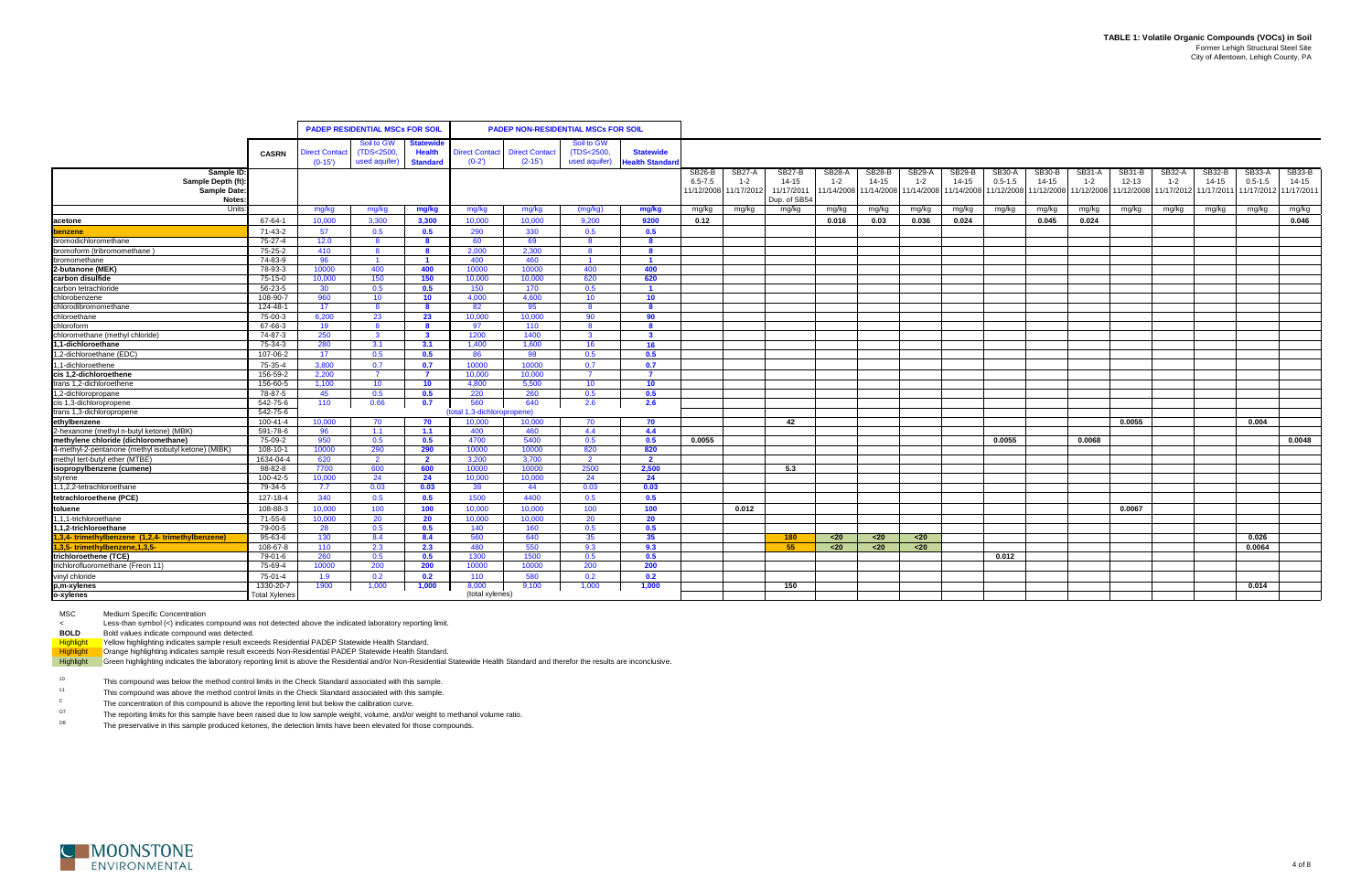|                                                      |                      |                      | <b>PADEP RESIDENTIAL MSCs FOR SOIL</b> |                         |                             | <b>PADEP NON-RESIDENTIAL MSCs FOR SOIL</b> |                 |                         |               |               |                       |               |            |            |               |            |               |               |                       |
|------------------------------------------------------|----------------------|----------------------|----------------------------------------|-------------------------|-----------------------------|--------------------------------------------|-----------------|-------------------------|---------------|---------------|-----------------------|---------------|------------|------------|---------------|------------|---------------|---------------|-----------------------|
|                                                      |                      |                      | Soil to GW                             | <b>Statewide</b>        |                             |                                            | Soil to GW      |                         |               |               |                       |               |            |            |               |            |               |               |                       |
|                                                      | <b>CASRN</b>         | <b>Direct Contac</b> | (TDS<2500)                             | <b>Health</b>           | <b>Direct Contact</b>       | <b>Direct Contact</b>                      | (TDS<2500,      | <b>Statewide</b>        |               |               |                       |               |            |            |               |            |               |               |                       |
|                                                      |                      | $(0-15')$            | used aquifer)                          | <b>Standard</b>         | $(0-2)$                     | $(2-15')$                                  | used aquifer)   | <b>Health Standard</b>  |               |               |                       |               |            |            |               |            |               |               |                       |
| Sample ID                                            |                      |                      |                                        |                         |                             |                                            |                 |                         | <b>SB34-A</b> | <b>SB34-B</b> | <b>SB35-A</b>         | <b>SB35-B</b> | SB36-A     | SB36-B     | <b>SB37-A</b> | SB37-B     | <b>SB38-A</b> | <b>SB38-B</b> | <b>SB39-A</b>         |
| Sample Depth (ft):                                   |                      |                      |                                        |                         |                             |                                            |                 |                         | $1 - 2$       | $14 - 15$     | $1 - 2$               | $9 - 10$      | $1 - 2$    | 14-15      | $1 - 2$       | $14 - 15$  | $1 - 2$       | $14 - 15$     | $1 - 2$               |
| <b>Sample Date</b><br>Notes:                         |                      |                      |                                        |                         |                             |                                            |                 |                         | 11/14/2008    | 11/14/2008    | 11/17/2012 11/17/2011 |               | 11/14/2008 | 11/14/2008 | 11/14/2008    | 11/14/2008 | 11/12/2008    |               | 11/12/2008 11/14/2008 |
| Units                                                |                      | mg/kg                | mg/kg                                  | mg/kg                   | mg/kg                       | mg/kg                                      | (mg/kg)         | mg/kg                   | mg/kg         | mg/kg         | mg/kg                 | mg/kg         | mg/kg      | mg/kg      | mg/kg         | mg/kg      | mg/kg         | mg/kg         | mg/kg                 |
| acetone                                              | 67-64-1              | 10.000               | 3.300                                  | 3.300                   | 10.000                      | 10.000                                     | 9.200           | 9200                    | 0.038         | 0.023         | 0.01                  | 0.2           | 0.034      |            |               |            |               | 0.014         |                       |
| benzene                                              | 71-43-2              | 57                   | 0.5                                    | 0.5                     | 290                         | 330                                        | 0.5             | 0.5                     |               |               |                       |               |            |            |               |            |               |               |                       |
| bromodichloromethane                                 | 75-27-4              | 12.0                 | -8                                     | -8                      | 60                          | 69                                         | <b>R</b>        | -8                      |               |               |                       |               |            |            |               |            |               |               |                       |
| bromoform (tribromomethane)                          | 75-25-2              | 410                  | 8                                      | - 8                     | 2.000                       | 2.300                                      | $\mathbf{R}$    | $\mathbf{R}$            |               |               |                       |               |            |            |               |            |               |               |                       |
| bromomethane                                         | 74-83-9              | 96                   | $\overline{1}$                         | $\blacksquare$          | 400                         | 460                                        | -1              | $\mathbf 1$             |               |               |                       |               |            |            |               |            |               |               |                       |
| 2-butanone (MEK)                                     | 78-93-3              | 10000                | 400                                    | 400                     | 10000                       | 10000                                      | 400             | 400                     |               |               |                       | 0.034         |            |            |               |            |               |               |                       |
| carbon disulfide                                     | $75-15-0$            | 10,000               | 150                                    | 150                     | 10.000                      | 10.000                                     | 620             | 620                     |               |               |                       | 0.0042        |            |            |               |            |               |               |                       |
| carbon tetrachloride                                 | 56-23-5              | 30                   | 0.5                                    | 0.5                     | 150                         | 170                                        | 0.5             |                         |               |               |                       |               |            |            |               |            |               |               |                       |
| chlorobenzene                                        | 108-90-7             | 960                  | 10                                     | 10                      | 4.000                       | 4.600                                      | 10 <sup>1</sup> | 10                      |               |               |                       |               |            |            |               |            |               |               |                       |
| chlorodibromomethane                                 | 124-48-1             | 17                   | $\mathbf{R}$                           | -8                      | 82                          | 95                                         |                 | $\mathbf{a}$            |               |               |                       |               |            |            |               |            |               |               |                       |
| chloroethane                                         | 75-00-3              | 6.200                | 23                                     | 23                      | 10.000                      | 10.000                                     | 90              | 90                      |               |               |                       |               |            |            |               |            |               |               |                       |
| chloroform                                           | 67-66-3              | 19                   | 8                                      | -8                      | 97                          | 110                                        | $\mathbf{R}$    | -8                      |               |               |                       |               |            |            |               |            |               |               |                       |
| chloromethane (methyl chloride)                      | 74-87-3              | 250                  | $\mathbf{3}$                           | $\mathbf{3}$            | 1200                        | 1400                                       | $\mathbf{B}$    | $\mathbf{3}$            |               |               |                       |               |            |            |               |            |               |               |                       |
| 1,1-dichloroethane                                   | 75-34-3              | 280                  | 3.1                                    | 3.1                     | 1.400                       | 1,600                                      | 16              | 16                      |               |               |                       |               |            |            |               |            |               |               |                       |
| 1,2-dichloroethane (EDC)                             | 107-06-2             | 17                   | 0.5                                    | 0.5                     | 86                          | 98                                         | 0.5             | 0.5                     |               |               |                       |               |            |            |               |            |               |               |                       |
| 1,1-dichloroethene                                   | 75-35-4              | 3.800                | 0.7                                    | 0.7                     | 10000                       | 10000                                      | 0.7             | 0.7                     |               |               |                       |               |            |            |               |            |               |               |                       |
| cis 1,2-dichloroethene                               | 156-59-2             | 2.200                | $\overline{7}$                         | $\overline{7}$          | 10.000                      | 10.000                                     | $\overline{7}$  | $\overline{\mathbf{z}}$ |               |               |                       |               |            |            |               |            |               |               |                       |
| trans 1,2-dichloroethene                             | 156-60-5             | 1,100                | 10 <sup>°</sup>                        | 10 <sup>°</sup>         | 4.800                       | 5,500                                      | 10 <sup>°</sup> | 10                      |               |               |                       |               |            |            |               |            |               |               |                       |
| 1,2-dichloropropane                                  | 78-87-5              | 45                   | 0.5                                    | 0.5                     | 220                         | 260                                        | 0.5             | 0.5                     |               |               |                       |               |            |            |               |            |               |               |                       |
| cis 1,3-dichloropropene<br>trans 1,3-dichloropropene | 542-75-6             | 110                  | 0.66                                   | 0.7                     | 560                         | 640                                        | 2.6             | 2.6                     |               |               |                       |               |            |            |               |            |               |               |                       |
|                                                      | 542-75-6             |                      |                                        |                         | (total 1,3-dichloropropene) |                                            |                 |                         |               |               |                       |               |            |            |               |            |               |               |                       |
| ethylbenzene                                         | 100-41-4             | 10,000               | 70                                     | 70                      | 10.000                      | 10,000                                     | 70              | 70                      |               |               |                       |               |            |            |               |            |               |               |                       |
| 2-hexanone (methyl n-butyl ketone) (MBK)             | 591-78-6             | 96                   | 1.1                                    | 1.1                     | 400                         | 460                                        | 4.4             | 4.4                     |               |               |                       |               |            |            |               |            |               |               |                       |
| methylene chloride (dichloromethane)                 | 75-09-2              | 950                  | 0.5                                    | 0.5                     | 4700                        | 5400                                       | 0.5             | 0.5                     |               |               |                       | 0.0043        | 0.0046     |            |               |            | 0.0057        |               |                       |
| 4-methyl-2-pentanone (methyl isobutyl ketone) (MIBK) | 108-10-1             | 10000                | 290                                    | 290                     | 10000                       | 10000                                      | 820             | 820                     |               |               |                       |               |            |            |               |            |               |               |                       |
| methyl tert-butyl ether (MTBE)                       | 1634-04-4            | 620                  | $\overline{2}$                         | $\overline{\mathbf{2}}$ | 3.200                       | 3.700                                      |                 | $\overline{2}$          |               |               |                       |               |            |            |               |            |               |               |                       |
| isopropylbenzene (cumene)                            | $98 - 82 - 8$        | 7700                 | 600                                    | 600                     | 10000                       | 10000                                      | 2500            | 2.500                   |               |               |                       |               |            |            |               |            |               |               |                       |
| styrene                                              | 100-42-5             | 10,000               | 24                                     | 24                      | 10.000                      | 10.000                                     | 24              | 24                      |               |               |                       |               |            |            |               |            |               |               |                       |
| 1,1,2,2-tetrachloroethane                            | 79-34-5              | 7.7                  | 0.03                                   | 0.03                    | 38                          | 44                                         | 0.03            | 0.03                    |               |               |                       |               |            |            |               |            |               |               |                       |
| tetrachloroethene (PCE)                              | 127-18-4             | 340                  | 0.5                                    | 0.5                     | 1500                        | 4400                                       | 0.5             | 0.5                     |               |               |                       |               |            |            |               |            |               |               |                       |
| toluene                                              | 108-88-3             | 10,000               | 100                                    | 100                     | 10,000                      | 10,000                                     | 100             | 100                     |               |               |                       |               |            |            |               |            |               |               |                       |
| 1,1,1-trichloroethane                                | 71-55-6              | 10,000               | 20                                     | 20                      | 10,000                      | 10,000                                     | 20              | 20                      |               |               |                       |               |            |            |               |            |               |               |                       |
| 1,1,2-trichloroethane                                | 79-00-5              | 28                   | 0.5                                    | 0.5                     | 140                         | 160                                        | 0.5             | 0.5                     |               |               |                       |               |            |            |               |            |               |               |                       |
| 1,3,4-trimethylbenzene (1,2,4-trimethylbenzene)      | 95-63-6              | 130                  | 8.4                                    | 8.4                     | 560                         | 640                                        | 35              | 35 <sub>5</sub>         |               | $20$          |                       |               |            |            |               |            |               |               |                       |
| 1,3,5-trimethylbenzene,1,3,5-                        | 108-67-8             | 110                  | 2.3                                    | 2.3                     | 480                         | 550                                        | 9.3             | 9.3                     |               | $20$          |                       |               |            |            |               |            |               |               |                       |
| trichloroethene (TCE)                                | 79-01-6              | 260                  | 0.5                                    | 0.5                     | 1300                        | 1500                                       | 0.5             | 0.5                     |               |               |                       |               |            |            |               |            |               |               |                       |
| trichlorofluoromethane (Freon 11)                    | 75-69-4              | 10000                | 200                                    | 200                     | 10000                       | 10000                                      | 200             | 200                     |               |               |                       |               |            |            |               |            |               |               |                       |
| vinyl chloride                                       | 75-01-4              | 1.9                  | 0.2                                    | 0.2                     | 110                         | 580                                        | 0.2             | 0.2                     |               |               |                       |               |            |            |               |            |               |               |                       |
| p,m-xylenes                                          | 1330-20-7            | 1900                 | 1,000                                  | 1,000                   | 8,000                       | 9,100                                      | 1,000           | 1,000                   |               |               |                       |               |            |            |               |            |               |               |                       |
| o-xylenes                                            | <b>Total Xylenes</b> |                      |                                        |                         | (total xylenes)             |                                            |                 |                         |               |               |                       |               |            |            |               |            |               |               |                       |

MSC Medium Specific Concentration

<Less-than symbol (<) indicates compound was not detected above the indicated laboratory reporting limit.

**BOLD** Bold values indicate compound was detected.

Highlight Yellow highlighting indicates sample result exceeds Residential PADEP Statewide Health Standard.

Highlight Crange highlighting indicates sample result exceeds Non-Residential PADEP Statewide Health Standard.

Highlight Green highlighting indicates the laboratory reporting limit is above the Residential and/or Non-Residential Statewide Health Standard and therefor the results are inconclusive.

10This compound was below the method control limits in the Check Standard associated with this sample.

11This compound was above the method control limits in the Check Standard associated with this sample.

O7The reporting limits for this sample have been raised due to low sample weight, volume, and/or weight to methanol volume ratio.

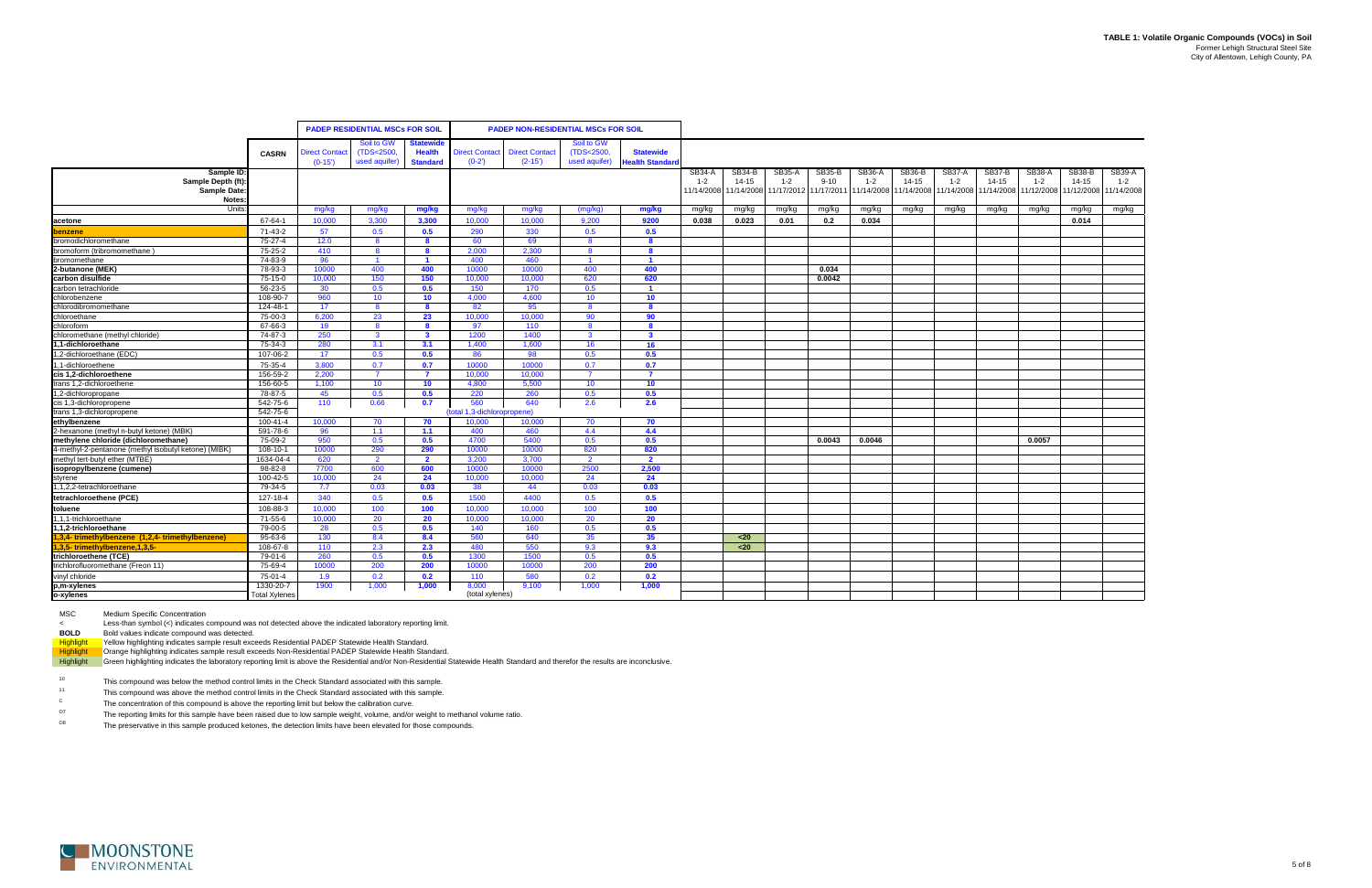|                                                      |                      |                       | <b>PADEP RESIDENTIAL MSCs FOR SOIL</b> |                            |                                    | <b>PADEP NON-RESIDENTIAL MSCs FOR SOIL</b> |                          |                       |            |               |                                  |         |               |                      |           |                       |               |               |                       |               |                       |               |
|------------------------------------------------------|----------------------|-----------------------|----------------------------------------|----------------------------|------------------------------------|--------------------------------------------|--------------------------|-----------------------|------------|---------------|----------------------------------|---------|---------------|----------------------|-----------|-----------------------|---------------|---------------|-----------------------|---------------|-----------------------|---------------|
|                                                      |                      |                       |                                        |                            |                                    |                                            |                          |                       |            |               |                                  |         |               |                      |           |                       |               |               |                       |               |                       |               |
|                                                      |                      | <b>Direct Contact</b> | Soil to GW<br>(TDS<2500)               | Statewide<br><b>Health</b> | <b>Direct Contact</b>              | <b>Direct Contact</b>                      | Soil to GW<br>(TDS<2500, | <b>Statewide</b>      |            |               |                                  |         |               |                      |           |                       |               |               |                       |               |                       |               |
|                                                      | <b>CASRN</b>         | $(0-15)$              | used aquifer)                          | <b>Standard</b>            | $(0-2')$                           | $(2-15')$                                  | used aquifer)            | <b>Jealth Standar</b> |            |               |                                  |         |               |                      |           |                       |               |               |                       |               |                       |               |
| Sample ID                                            |                      |                       |                                        |                            |                                    |                                            |                          |                       | SB39-B     | <b>SB40-A</b> | <b>SB40-B</b>                    | SB41-A  | <b>SB41-B</b> | <b>SB42-A</b>        | SB42-B    | <b>SB43-A</b>         | <b>SB43-B</b> | <b>SB44-A</b> | <b>SB44-B</b>         | <b>SB45-A</b> | <b>SB45-B</b>         | <b>SB46-A</b> |
| Sample Depth (ft):                                   |                      |                       |                                        |                            |                                    |                                            |                          |                       | $13 - 14$  | $1 - 2$       | $6 - 7$                          | $1 - 2$ | $14 - 15$     | $1 - 2$              | $14 - 15$ | $1 - 2$               | $14 - 15$     | $1 - 2$       | $14 - 15$             | $1 - 2$       | $11 - 12$             | $1 - 2$       |
| <b>Sample Date</b>                                   |                      |                       |                                        |                            |                                    |                                            |                          |                       | 11/14/2008 |               | 11/14/2008 11/14/2008 11/14/2008 |         |               | 1/14/2008 11/14/2008 |           | 11/14/2008 11/14/2008 | 11/14/2008    |               | 11/14/2008 11/14/2008 |               | 11/14/2008 11/14/2008 | 11/12/2008    |
| <b>Notes</b>                                         |                      |                       |                                        |                            |                                    |                                            |                          |                       |            |               |                                  |         |               |                      |           |                       |               |               |                       |               |                       |               |
| Units                                                |                      | mg/kg                 | mg/kg                                  | mg/kg                      | mg/kg                              | mg/kg                                      | (mg/kg)                  | mg/kg                 | mg/kg      | mg/kg         | mg/kg                            | mg/kg   | mg/kg         | mg/kg                | mg/kg     | mg/kg                 | mg/kg         | mg/kg         | mg/kg                 | mg/kg         | mg/kg                 | mg/kg         |
| acetone                                              | 67-64-1              | 10.000                | 3.300                                  | 3.300                      | 10.000                             | 10.000                                     | 9.200                    | 9200                  |            | 0.013         | 0.018                            |         | 0.01          |                      |           |                       |               |               |                       |               |                       | 0.03          |
| benzene                                              | 71-43-2              | 57                    | 0.5                                    | 0.5                        | 290                                | 330                                        | 0.5                      | 0.5                   |            |               |                                  |         |               |                      |           |                       |               |               |                       |               |                       |               |
| bromodichloromethane                                 | 75-27-4              | 12.0                  | -8                                     | -8                         | 60                                 | 69                                         | -8                       | - 8                   |            |               |                                  |         |               |                      |           |                       |               |               |                       |               |                       |               |
| bromoform (tribromomethane)                          | 75-25-2              | 410                   | -8                                     | - 8                        | 2.000                              | 2.300                                      | -8                       | - 8                   |            |               |                                  |         |               |                      |           |                       |               |               |                       |               |                       |               |
| bromomethane                                         | 74-83-9              | 96                    | $\blacksquare$                         | $\blacksquare$             | 400                                | 460                                        |                          | $\blacksquare$        |            |               |                                  |         |               |                      |           |                       |               |               |                       |               |                       |               |
| 2-butanone (MEK)                                     | 78-93-3              | 10000                 | 400                                    | 400                        | 10000                              | 10000                                      | 400                      | 400                   |            |               |                                  |         |               |                      |           |                       |               |               |                       |               |                       |               |
| carbon disulfide                                     | 75-15-0              | 10.000                | 150                                    | 150                        | 10.000                             | 10.000                                     | 620                      | 620                   |            |               |                                  |         |               |                      |           |                       |               |               |                       |               |                       |               |
| carbon tetrachloride                                 | 56-23-5              | 30                    | 0.5                                    | 0.5                        | 150                                | 170                                        | 0.5                      |                       |            |               |                                  |         |               |                      |           |                       |               |               |                       |               |                       |               |
| chlorobenzene                                        | 108-90-7             | 960                   | 10 <sup>°</sup>                        | 10 <sup>°</sup>            | 4.000                              | 4,600                                      | 10 <sup>°</sup>          | 10 <sup>°</sup>       |            |               |                                  |         |               |                      |           |                       |               |               |                       |               |                       |               |
| chlorodibromomethane                                 | 124-48-1             | 17                    |                                        | $\mathbf{R}$               | 82                                 | 95                                         | -8                       | -8                    |            |               |                                  |         |               |                      |           |                       |               |               |                       |               |                       |               |
| chloroethane                                         | 75-00-3              | 6,200                 | 23                                     | 23                         | 10.000                             | 10,000                                     | 90                       | 90                    |            |               |                                  |         |               |                      |           |                       |               |               |                       |               |                       |               |
| chloroform                                           | 67-66-3              | 19                    | 8                                      | 8                          | 97                                 | 110                                        | 8                        | - 8                   |            |               |                                  |         |               |                      |           |                       |               |               |                       |               |                       |               |
| chloromethane (methyl chloride)                      | 74-87-3              | 250                   | $\mathbf{3}$                           | $\mathbf{3}$               | 1200                               | 1400                                       | $\mathbf{3}$             | $\mathbf{3}$          |            |               |                                  |         |               |                      |           |                       |               |               |                       |               |                       |               |
| 1-dichloroethane                                     | 75-34-3              | 280                   | 3.1                                    | 3.1                        | 1,400                              | 1,600                                      | 16                       | 16                    |            |               |                                  |         |               |                      |           |                       |               |               |                       |               |                       |               |
| ,2-dichloroethane (EDC)                              | 107-06-2             | 17                    | 0.5                                    | 0.5                        | 86                                 | 98                                         | 0.5                      | 0.5                   |            |               |                                  |         |               |                      |           |                       |               |               |                       |               |                       |               |
| 1-dichloroethene                                     | 75-35-4              | 3,800                 | 0.7                                    | 0.7                        | 10000                              | 10000                                      | 0.7                      | 0.7                   |            |               |                                  |         |               |                      |           |                       |               |               |                       |               |                       |               |
| cis 1,2-dichloroethene                               | 156-59-2             | 2,200                 | $\overline{7}$                         | $\overline{7}$             | 10.000                             | 10.000                                     |                          | $\overline{7}$        |            |               |                                  |         |               |                      |           |                       |               |               |                       |               |                       |               |
| trans 1,2-dichloroethene                             | 156-60-5             | 1,100                 | 10                                     | 10 <sup>°</sup>            | 4,800                              | 5,500                                      | 10 <sup>°</sup>          | 10 <sub>1</sub>       |            |               |                                  |         |               |                      |           |                       |               |               |                       |               |                       |               |
| 2-dichloropropane                                    | 78-87-5              | 45                    | 0.5                                    | 0.5                        | 220                                | 260                                        | 0.5                      | 0.5                   |            |               |                                  |         |               |                      |           |                       |               |               |                       |               |                       |               |
| cis 1,3-dichloropropene<br>trans 1,3-dichloropropene | 542-75-6<br>542-75-6 | 110                   | 0.66                                   | 0.7                        | 560<br>(total 1,3-dichloropropene) | 640                                        | 2.6                      | 2.6                   |            |               |                                  |         |               |                      |           |                       |               |               |                       |               |                       |               |
| ethylbenzene                                         | 100-41-4             | 10.000                | 70                                     | 70                         | 10.000                             | 10,000                                     | 70                       | 70                    |            |               |                                  |         |               |                      |           |                       |               |               |                       |               |                       |               |
| 2-hexanone (methyl n-butyl ketone) (MBK)             | 591-78-6             | 96                    | 1.1                                    | 1.1                        | 400                                | 460                                        | 4.4                      | 4.4                   |            |               |                                  |         |               |                      |           |                       |               |               |                       |               |                       |               |
| methylene chloride (dichloromethane)                 | 75-09-2              | 950                   | 0.5                                    | 0.5                        | 4700                               | 5400                                       | 0.5                      | 0.5                   |            |               |                                  |         |               |                      |           |                       |               |               |                       |               |                       |               |
| 4-methyl-2-pentanone (methyl isobutyl ketone) (MIBK) | 108-10-1             | 10000                 | 290                                    | 290                        | 10000                              | 10000                                      | 820                      | 820                   |            |               |                                  |         |               |                      |           |                       |               |               |                       |               |                       |               |
| methyl tert-butyl ether (MTBE)                       | 1634-04-4            | 620                   | $\overline{2}$                         | $\overline{2}$             | 3,200                              | 3,700                                      | $\overline{2}$           | $\overline{2}$        |            |               |                                  |         |               |                      |           |                       |               |               |                       |               |                       |               |
| isopropylbenzene (cumene)                            | $98 - 82 - 8$        | 7700                  | 600                                    | 600                        | 10000                              | 10000                                      | 2500                     | 2.500                 |            |               |                                  |         |               |                      |           |                       |               |               |                       |               |                       |               |
| styrene                                              | 100-42-5             | 10.000                | 24                                     | 24                         | 10.000                             | 10,000                                     | 24                       | 24                    |            |               |                                  |         |               |                      |           |                       |               |               |                       |               |                       |               |
| 1,1,2,2-tetrachloroethane                            | 79-34-5              | 7.7                   | 0.03                                   | 0.03                       | 38                                 | 44                                         | 0.03                     | 0.03                  |            |               |                                  |         |               |                      |           |                       |               |               |                       |               |                       |               |
| tetrachloroethene (PCE)                              | 127-18-4             | 340                   | 0.5                                    | 0.5                        | 1500                               | 4400                                       | 0.5                      | 0.5                   |            |               |                                  |         |               |                      |           |                       |               |               |                       |               |                       |               |
| toluene                                              | 108-88-3             | 10,000                | 100                                    | 100                        | 10,000                             | 10,000                                     | 100                      | 100                   |            |               |                                  |         |               |                      |           |                       |               |               |                       |               |                       |               |
| 1,1,1-trichloroethane                                | 71-55-6              | 10,000                | 20                                     | 20                         | 10,000                             | 10,000                                     | 20                       | 20                    |            |               |                                  |         |               |                      |           |                       |               |               |                       |               |                       |               |
| 1,1,2-trichloroethane                                | 79-00-5              | 28                    | 0.5                                    | 0.5                        | 140                                | 160                                        | 0.5                      | 0.5                   |            |               |                                  |         |               |                      |           |                       |               |               |                       |               |                       |               |
| 1,3,4-trimethylbenzene (1,2,4-trimethylbenzene)      | 95-63-6              | 130                   | 8.4                                    | 8.4                        | 560                                | 640                                        | 35                       | 35 <sub>5</sub>       | $20$       |               | $20$                             | $20$    |               |                      |           |                       |               |               |                       |               |                       |               |
| 1,3,5-trimethylbenzene,1,3,5-                        | 108-67-8             | 110                   | 2.3                                    | 2.3                        | 480                                | 550                                        | 9.3                      | 9.3                   | $20$       |               | $20$                             | $20$    |               |                      |           |                       |               |               |                       |               |                       |               |
| trichloroethene (TCE)                                | 79-01-6              | 260                   | 0.5                                    | 0.5                        | 1300                               | 1500                                       | 0.5                      | 0.5                   |            |               |                                  |         |               | 0.0058               | 0.0044    |                       |               |               |                       |               | 0.024                 |               |
| trichlorofluoromethane (Freon 11)                    | 75-69-4              | 10000                 | 200                                    | 200                        | 10000                              | 10000                                      | 200                      | 200                   |            |               |                                  |         |               |                      |           |                       |               |               |                       |               |                       |               |
| vinyl chloride                                       | 75-01-4              | 1.9                   | 0.2                                    | 0.2                        | 110                                | 580                                        | 0.2                      | 0.2                   |            |               |                                  |         |               |                      |           |                       |               |               |                       |               |                       |               |
| p,m-xylenes                                          | 1330-20-7            | 1900                  | 1,000                                  | 1,000                      | 8,000                              | 9,100                                      | 1,000                    | 1,000                 |            |               |                                  |         |               |                      |           |                       |               |               |                       |               |                       |               |
| o-xylenes                                            | <b>Total Xylenes</b> |                       |                                        |                            | (total xylenes)                    |                                            |                          |                       |            |               |                                  |         |               |                      |           |                       |               |               |                       |               |                       |               |

MSC Medium Specific Concentration

<Less-than symbol (<) indicates compound was not detected above the indicated laboratory reporting limit.

**BOLD** Bold values indicate compound was detected.<br> **Highlight** Yellow highlighting indicates sample result exce<br> **Highlight** Orange highlighting indicates sample result exc Yellow highlighting indicates sample result exceeds Residential PADEP Statewide Health Standard.

Highlight Crange highlighting indicates sample result exceeds Non-Residential PADEP Statewide Health Standard.

Highlight Green highlighting indicates the laboratory reporting limit is above the Residential and/or Non-Residential Statewide Health Standard and therefor the results are inconclusive.

10This compound was below the method control limits in the Check Standard associated with this sample.

11This compound was above the method control limits in the Check Standard associated with this sample.

O7The reporting limits for this sample have been raised due to low sample weight, volume, and/or weight to methanol volume ratio.

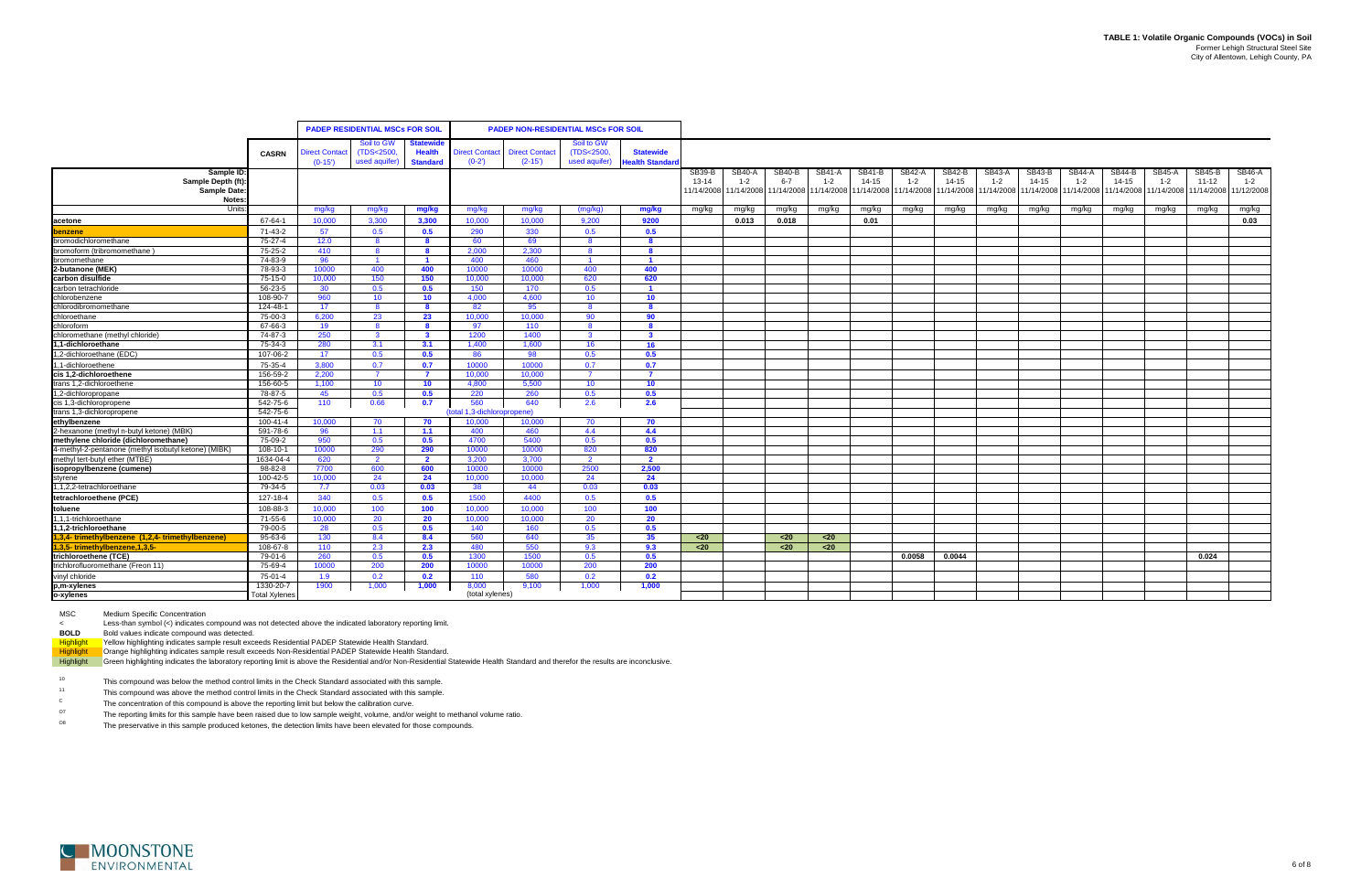|                                                      |                      |                       | <b>PADEP RESIDENTIAL MSCs FOR SOIL</b> |                         |                           | <b>PADEP NON-RESIDENTIAL MSCs FOR SOIL</b> |                |                      |           |                       |                       |               |                            |               |               |            |            |                                           |                         |                         |
|------------------------------------------------------|----------------------|-----------------------|----------------------------------------|-------------------------|---------------------------|--------------------------------------------|----------------|----------------------|-----------|-----------------------|-----------------------|---------------|----------------------------|---------------|---------------|------------|------------|-------------------------------------------|-------------------------|-------------------------|
|                                                      |                      |                       |                                        |                         |                           |                                            |                |                      |           |                       |                       |               |                            |               |               |            |            |                                           |                         |                         |
|                                                      |                      |                       | Soil to GW                             | <b>Statewide</b>        |                           |                                            | Soil to GW     |                      |           |                       |                       |               |                            |               |               |            |            |                                           |                         |                         |
|                                                      | <b>CASRN</b>         | <b>Direct Contact</b> | (TDS<2500,                             | <b>Health</b>           | <b>Direct Contact</b>     | <b>Direct Contact</b>                      | (TDS<2500)     | <b>Statewide</b>     |           |                       |                       |               |                            |               |               |            |            |                                           |                         |                         |
|                                                      |                      | $(0-15')$             | used aquifer)                          | <b>Standard</b>         | $(0-2)$                   | $(2-15)$                                   | used aquifer)  | <b>Health Standa</b> |           |                       |                       |               |                            |               |               |            |            |                                           |                         |                         |
| Sample ID                                            |                      |                       |                                        |                         |                           |                                            |                |                      | SB46-B    | SB47-A                | SB47-B                | <b>SB48-A</b> | <b>SB48-B</b>              | <b>SB50-A</b> | <b>SB50-B</b> | SB51-A     | SB51-B     | <b>SB52</b>                               | <b>SB53</b>             | <b>SB54</b>             |
| Sample Depth (ft):                                   |                      |                       |                                        |                         |                           |                                            |                |                      | $11 - 12$ | $1 - 2$               | $12 - 13$             | $0.5 - 1.5$   | 8-9                        | $1 - 2$       | $11 - 12$     | $1 - 2$    | $13 - 14$  | $12 - 13$                                 | $10 - 11$<br>11/14/2008 | $14 - 15$<br>11/17/2012 |
| Sample Date:<br><b>Notes</b>                         |                      |                       |                                        |                         |                           |                                            |                |                      |           | 11/12/2008 11/12/2008 | 11/12/2008 11/12/2008 |               | 11/12/2008<br>Dup. of SB52 | 11/13/2008    | 11/13/2008    | 11/13/2008 | 11/13/2008 | 11/12/2008<br>Dup. of SB48-B Dup. of SB09 |                         | Dup. of SB27-B          |
| Units                                                |                      | mg/kg                 | mg/kg                                  | mg/kg                   | mg/kg                     | mg/kg                                      | (mg/kg)        | mg/kg                | mg/kg     | mg/kg                 | mg/kg                 | mg/kg         | mg/kg                      | mg/kg         | mg/kg         | mg/kg      | mg/kg      | mg/kg                                     | mg/kg                   | mg/kg                   |
| acetone                                              | 67-64-1              | 10.000                | 3.300                                  | 3.300                   | 10.000                    | 10.000                                     | 9.200          | 9200                 | 0.031     | 0.05                  |                       |               | 0.025                      |               | 0.075         | 0.02       | 0.07       |                                           | 0.016                   |                         |
| lbenzene                                             | 71-43-2              | 57                    | 0.5                                    | 0.5                     | 290                       | 330                                        | 0.5            | 0.5                  |           |                       |                       |               |                            |               |               |            |            |                                           |                         |                         |
| bromodichloromethane                                 | 75-27-4              | 12.0                  | - 8                                    | -8                      | 60                        | 69                                         | -8             | -8                   |           |                       |                       |               |                            |               |               |            |            |                                           |                         |                         |
| bromoform (tribromomethane)                          | 75-25-2              | 410                   | - 8                                    | -8                      | 2.000                     | 2.300                                      | -8             | -8                   |           |                       |                       |               |                            |               |               |            |            |                                           |                         |                         |
| bromomethane                                         | 74-83-9              | 96                    | $\blacksquare$                         | $\blacksquare$          | 400                       | 460                                        | $\overline{1}$ | $\overline{1}$       |           |                       |                       |               |                            |               |               |            |            |                                           |                         |                         |
| 2-butanone (MEK)                                     | 78-93-3              | 10000                 | 400                                    | 400                     | 10000                     | 10000                                      | 400            | 400                  |           |                       |                       |               |                            |               |               |            |            |                                           |                         |                         |
| carbon disulfide                                     | 75-15-0              | 10,000                | 150                                    | 150                     | 10.000                    | 10,000                                     | 620            | 620                  |           |                       |                       |               |                            |               |               |            |            |                                           |                         |                         |
| carbon tetrachloride                                 | 56-23-5              | 30                    | 0.5                                    | 0.5                     | 150                       | 170                                        | 0.5            |                      |           |                       |                       |               |                            |               |               |            |            |                                           |                         |                         |
| chlorobenzene                                        | 108-90-7             | 960                   | 10                                     | 10                      | 4,000                     | 4,600                                      | 10             | 10 <sub>1</sub>      |           |                       |                       |               |                            |               |               |            |            |                                           |                         |                         |
| chlorodibromomethane                                 | 124-48-1             | 17                    | -8                                     |                         | 82                        | 95                                         |                |                      |           |                       |                       |               |                            |               |               |            |            |                                           |                         |                         |
| chloroethane                                         | 75-00-3              | 6,200                 | 23                                     | 23                      | 10.000                    | 10,000                                     | 90             | 90                   |           |                       |                       |               |                            |               |               |            |            |                                           |                         |                         |
| chloroform                                           | 67-66-3              | 19                    | 8                                      | - 8                     | 97                        | 110                                        | 8              | -8                   |           |                       |                       |               |                            |               |               |            |            |                                           |                         |                         |
| chloromethane (methyl chloride)                      | 74-87-3              | 250                   | $\overline{\mathbf{3}}$                | $\overline{\mathbf{3}}$ | 1200                      | 1400                                       | $\mathbf{3}$   | $\mathbf{3}$         |           |                       |                       |               |                            |               |               |            |            |                                           |                         |                         |
| 1.1-dichloroethane                                   | 75-34-3              | 280                   | 3.1                                    | 3.1                     | 1,400                     | 1,600                                      | 16             | 16                   |           |                       |                       |               |                            |               |               |            |            |                                           |                         |                         |
| 1,2-dichloroethane (EDC)                             | 107-06-2             | 17                    | 0.5                                    | 0.5                     | 86                        | 98                                         | 0.5            | 0.5                  |           |                       |                       |               |                            |               |               |            |            |                                           |                         |                         |
| 1-dichloroethene                                     | 75-35-4              | 3.800                 | 0.7                                    | 0.7                     | 10000                     | 10000                                      | 0.7            | 0.7                  |           |                       |                       |               |                            |               |               |            |            |                                           |                         |                         |
| cis 1,2-dichloroethene                               | 156-59-2             | 2,200                 | - 7                                    | $\overline{7}$          | 10.000                    | 10,000                                     | $\overline{7}$ | $\overline{7}$       |           |                       |                       |               |                            |               |               |            |            |                                           |                         |                         |
| trans 1,2-dichloroethene                             | 156-60-5             | 1,100                 | 10                                     | 10                      | 4,800                     | 5,500                                      | 10             | 10 <sub>1</sub>      |           |                       |                       |               |                            |               |               |            |            |                                           |                         |                         |
| 1,2-dichloropropane                                  | 78-87-5              | 45                    | 0.5                                    | 0.5                     | 220                       | 260                                        | 0.5            | 0.5                  |           |                       |                       |               |                            |               |               |            |            |                                           |                         |                         |
|                                                      | 542-75-6             | 110                   | 0.66                                   | 0.7                     | 560                       | 640                                        | 2.6            | 2.6                  |           |                       |                       |               |                            |               |               |            |            |                                           |                         |                         |
| cis 1,3-dichloropropene<br>trans 1,3-dichloropropene | 542-75-6             |                       |                                        |                         | otal 1,3-dichloropropene) |                                            |                |                      |           |                       |                       |               |                            |               |               |            |            |                                           |                         |                         |
| ethylbenzene                                         | 100-41-4             | 10.000                | 70                                     | 70                      | 10.000                    | 10,000                                     | 70             | 70                   | 0.07      |                       |                       |               |                            |               |               |            |            |                                           | 0.19                    | 27                      |
| 2-hexanone (methyl n-butyl ketone) (MBK)             | 591-78-6             | -96                   | 1.1                                    | 1.1                     | 400                       | 460                                        | 4.4            | 4.4                  |           |                       |                       |               |                            |               |               |            |            |                                           |                         |                         |
| methylene chloride (dichloromethane)                 | 75-09-2              | 950                   | 0.5                                    | 0.5                     | 4700                      | 5400                                       | 0.5            | 0.5                  | 0.0057    | 0.007                 |                       |               | 0.0057                     |               |               |            | 0.0033     |                                           | 0.0057                  |                         |
| 4-methyl-2-pentanone (methyl isobutyl ketone) (MIBK) | 108-10-1             | 10000                 | 290                                    | 290                     | 10000                     | 10000                                      | 820            | 820                  |           |                       |                       |               |                            |               |               |            |            |                                           |                         |                         |
| methyl tert-butyl ether (MTBE)                       | 1634-04-4            | 620                   | $\overline{2}$                         | $\overline{2}$          | 3,200                     | 3,700                                      | $\overline{2}$ | $\overline{2}$       |           |                       |                       |               |                            |               |               |            |            |                                           |                         |                         |
| isopropylbenzene (cumene)                            | 98-82-8              | 7700                  | 600                                    | 600                     | 10000                     | 10000                                      | 2500           | 2,500                |           |                       |                       |               |                            |               |               |            |            |                                           | 0.011                   | 3.7                     |
| styrene                                              | 100-42-5             | 10.000                | 24                                     | 24                      | 10.000                    | 10,000                                     | 24             | 24                   |           |                       |                       |               |                            |               |               |            |            |                                           |                         |                         |
| 1,1,2,2-tetrachloroethane                            | 79-34-5              | 7.7                   | 0.03                                   | 0.03                    | 38                        | 44                                         | 0.03           | 0.03                 |           |                       |                       |               |                            |               |               |            |            |                                           |                         |                         |
| tetrachloroethene (PCE)                              | 127-18-4             | 340                   | 0.5                                    | 0.5                     | 1500                      | 4400                                       | 0.5            | 0.5                  |           |                       |                       |               |                            |               |               |            |            |                                           |                         |                         |
| toluene                                              | 108-88-3             | 10,000                | 100                                    | 100                     | 10,000                    | 10,000                                     | 100            | 100                  | 0.24      |                       |                       |               |                            |               |               |            |            |                                           |                         |                         |
| 1,1,1-trichloroethane                                | 71-55-6              | 10,000                | 20                                     | 20                      | 10,000                    | 10,000                                     | 20             | 20                   |           |                       |                       |               |                            |               |               |            |            |                                           |                         |                         |
| 1.1.2-trichloroethane                                | 79-00-5              | 28                    | 0.5                                    | 0.5                     | 140                       | 160                                        | 0.5            | 0.5                  |           |                       |                       |               |                            |               |               |            |            |                                           |                         |                         |
| 1,3,4-trimethylbenzene (1,2,4-trimethylbenzene)      | 95-63-6              | 130                   | 8.4                                    | 8.4                     | 560                       | 640                                        | 35             | 35 <sub>5</sub>      | 0.02      |                       |                       |               |                            |               | $20$          | $20$       |            |                                           |                         | 140                     |
| 1,3,5-trimethylbenzene, 1,3,5-                       | 108-67-8             | 110                   | 2.3                                    | 2.3                     | 480                       | 550                                        | 9.3            | 9.3                  | 0.0075    |                       |                       |               |                            |               | $20$          | $20$       |            |                                           |                         | 41                      |
| trichloroethene (TCE)                                | 79-01-6              | 260                   | 0.5                                    | 0.5                     | 1300                      | 1500                                       | 0.5            | 0.5                  |           |                       |                       |               |                            |               |               |            |            |                                           |                         |                         |
| trichlorofluoromethane (Freon 11)                    | 75-69-4              | 10000                 | 200                                    | 200                     | 10000                     | 10000                                      | 200            | 200                  |           |                       |                       |               |                            |               |               |            |            |                                           |                         |                         |
| vinyl chloride                                       | 75-01-4              | 1.9                   | 0.2                                    | 0.2                     | 110                       | 580                                        | 0.2            | 0.2                  |           |                       |                       |               |                            |               |               |            |            |                                           |                         |                         |
| p,m-xylenes                                          | 1330-20-7            | 1900                  | 1,000                                  | 1,000                   | 8,000                     | 9,100                                      | 1,000          | 1,000                | 0.25      |                       |                       |               |                            |               |               |            |            |                                           | 0.85                    | 98                      |
| o-xylenes                                            | <b>Total Xylenes</b> |                       |                                        |                         | (total xylenes)           |                                            |                |                      | 0.69      |                       |                       |               |                            |               |               |            |            |                                           | 0.23                    |                         |

MSC Medium Specific Concentration

<Less-than symbol (<) indicates compound was not detected above the indicated laboratory reporting limit.

**BOLD** Bold values indicate compound was detected.

Highlight Yellow highlighting indicates sample result exceeds Residential PADEP Statewide Health Standard.

Highlight Crange highlighting indicates sample result exceeds Non-Residential PADEP Statewide Health Standard.

Highlight Green highlighting indicates the laboratory reporting limit is above the Residential and/or Non-Residential Statewide Health Standard and therefor the results are inconclusive.

10This compound was below the method control limits in the Check Standard associated with this sample.

11This compound was above the method control limits in the Check Standard associated with this sample.

O7The reporting limits for this sample have been raised due to low sample weight, volume, and/or weight to methanol volume ratio.

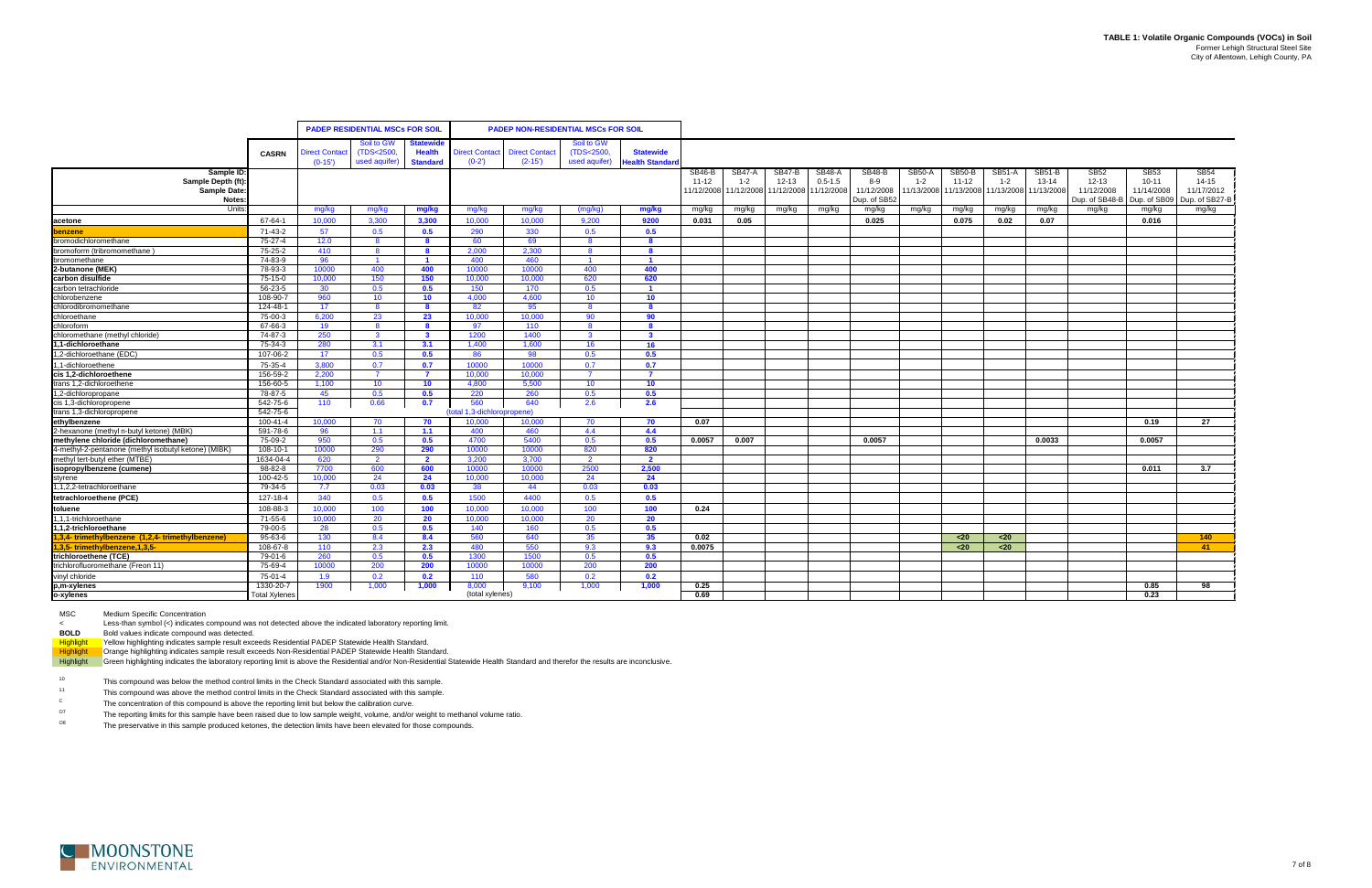|                                                      |                      |                                   | <b>PADEP RESIDENTIAL MSCs FOR SOIL</b>    |                                                      |                                  | <b>PADEP NON-RESIDENTIAL MSCs FOR SOIL</b> |                                           |                                                          |                                  |                   |                                                       |                   |                                 |
|------------------------------------------------------|----------------------|-----------------------------------|-------------------------------------------|------------------------------------------------------|----------------------------------|--------------------------------------------|-------------------------------------------|----------------------------------------------------------|----------------------------------|-------------------|-------------------------------------------------------|-------------------|---------------------------------|
|                                                      | <b>CASRN</b>         | <b>Direct Contact</b><br>$(0-15)$ | Soil to GW<br>(TDS<2500,<br>used aquifer) | <b>Statewide</b><br><b>Health</b><br><b>Standard</b> | <b>Direct Contact</b><br>$(0-2)$ | <b>Direct Contact</b><br>$(2 - 15')$       | Soil to GW<br>(TDS<2500,<br>used aquifer) | <b>Statewide</b><br><b>Health Standard QA/QC SAMPLES</b> |                                  |                   |                                                       |                   |                                 |
| Sample ID:                                           |                      |                                   |                                           |                                                      |                                  |                                            |                                           |                                                          | FB-01                            | <b>TB-01</b>      | TB-02                                                 | TB-03             | TB-04                           |
| Sample Depth (ft):<br>Sample Date:<br><b>Notes</b>   |                      |                                   |                                           |                                                      |                                  |                                            |                                           |                                                          | 11/12/2008<br><b>Field Blank</b> | <b>Trip Blank</b> | 11/12/2008 11/13/2008 11/14/2008<br><b>Trip Blank</b> | <b>Trip Blank</b> | 11/17/2008<br><b>Trip Blank</b> |
| Units                                                |                      | mg/kg                             | mg/kg                                     | mg/kg                                                | mg/kg                            | mg/kg                                      | (mg/kg)                                   | mg/kg                                                    | mg/L                             | mg/L              | mg/L                                                  | mg/L              | mg/L                            |
| acetone                                              | 67-64-1              | 10,000                            | 3,300                                     | 3,300                                                | 10,000                           | 10,000                                     | 9,200                                     | 9200                                                     | 0.012                            | 0.014             | 0.015                                                 | 0.0063            | 0.0066                          |
| benzene                                              | $71 - 43 - 2$        | 57                                | 0.5                                       | 0.5                                                  | 290                              | 330                                        | 0.5                                       | 0.5                                                      |                                  |                   |                                                       |                   |                                 |
| bromodichloromethane                                 | $75 - 27 - 4$        | 12.0                              | 8                                         | 8                                                    | 60                               | 69                                         | 8                                         | 8                                                        |                                  |                   |                                                       |                   |                                 |
| bromoform (tribromomethane)                          | $75 - 25 - 2$        | 410                               | 8                                         | 8                                                    | 2.000                            | 2,300                                      | 8                                         | 8                                                        |                                  |                   |                                                       |                   |                                 |
| bromomethane                                         | 74-83-9              | 96                                |                                           |                                                      | 400                              | 460                                        |                                           |                                                          |                                  |                   |                                                       |                   |                                 |
| 2-butanone (MEK)                                     | 78-93-3              | 10000                             | 400                                       | 400                                                  | 10000                            | 10000                                      | 400                                       | 400                                                      |                                  |                   |                                                       |                   |                                 |
| carbon disulfide                                     | 75-15-0              | 10,000                            | 150                                       | 150                                                  | 10,000                           | 10.000                                     | 620                                       | 620                                                      |                                  |                   |                                                       |                   |                                 |
| carbon tetrachloride                                 | 56-23-5              | 30                                | 0.5                                       | 0.5                                                  | 150                              | 170                                        | 0.5                                       | $\overline{1}$                                           |                                  |                   |                                                       |                   |                                 |
| chlorobenzene                                        | 108-90-7             | 960                               | 10                                        | 10                                                   | 4.000                            | 4,600                                      | 10                                        | 10                                                       |                                  |                   |                                                       |                   |                                 |
| chlorodibromomethane                                 | 124-48-1             | 17                                | 8                                         | 8                                                    | 82                               | 95                                         | 8                                         | 8                                                        |                                  |                   |                                                       |                   |                                 |
| chloroethane                                         | 75-00-3              | 6,200                             | 23                                        | 23                                                   | 10,000                           | 10,000                                     | 90                                        | 90                                                       |                                  |                   |                                                       |                   |                                 |
| chloroform                                           | 67-66-3              | 19                                | 8                                         | 8                                                    | 97                               | 110                                        | 8                                         | 8                                                        |                                  |                   |                                                       |                   |                                 |
| chloromethane (methyl chloride)                      | 74-87-3              | 250                               | $\mathbf{3}$                              | $\mathbf{3}$                                         | 1200                             | 1400                                       | $\mathbf{3}$                              | $\overline{\mathbf{3}}$                                  |                                  |                   |                                                       |                   |                                 |
| 1,1-dichloroethane                                   | 75-34-3              | 280                               | 3.1                                       | 3.1                                                  | 1,400                            | 1,600                                      | 16                                        | 16                                                       |                                  |                   |                                                       |                   |                                 |
| 1,2-dichloroethane (EDC)                             | 107-06-2             | 17                                | 0.5                                       | 0.5                                                  | 86                               | 98                                         | 0.5                                       | 0.5                                                      |                                  |                   |                                                       |                   |                                 |
| 1,1-dichloroethene                                   | 75-35-4              | 3,800                             | 0.7                                       | 0.7                                                  | 10000                            | 10000                                      | 0.7                                       | 0.7                                                      |                                  |                   |                                                       |                   |                                 |
| cis 1.2-dichloroethene                               | 156-59-2             | 2.200                             | $\overline{7}$                            | $\overline{7}$                                       | 10.000                           | 10.000                                     | $\overline{7}$                            | $\overline{7}$                                           |                                  |                   |                                                       |                   |                                 |
| trans 1,2-dichloroethene                             | 156-60-5             | 1,100                             | 10                                        | 10                                                   | 4,800                            | 5,500                                      | 10                                        | 10                                                       |                                  |                   |                                                       |                   |                                 |
| 1,2-dichloropropane                                  | 78-87-5              | 45                                | 0.5                                       | 0.5                                                  | 220                              | 260                                        | 0.5                                       | 0.5                                                      |                                  |                   |                                                       |                   |                                 |
| cis 1,3-dichloropropene                              | 542-75-6             | 110                               | 0.66                                      | 0.7                                                  | 560                              | 640                                        | 2.6                                       | 2.6                                                      |                                  |                   |                                                       |                   |                                 |
| trans 1,3-dichloropropene                            | 542-75-6             |                                   |                                           |                                                      | (total 1,3-dichloropropene)      |                                            |                                           |                                                          |                                  |                   |                                                       |                   |                                 |
| ethylbenzene                                         | 100-41-4             | 10,000                            | 70                                        | 70                                                   | 10,000                           | 10,000                                     | 70                                        | 70                                                       |                                  |                   |                                                       |                   |                                 |
| 2-hexanone (methyl n-butyl ketone) (MBK)             | 591-78-6             | 96                                | 1.1                                       | 1.1                                                  | 400                              | 460                                        | 4.4                                       | 4.4                                                      |                                  |                   |                                                       |                   |                                 |
| methylene chloride (dichloromethane)                 | 75-09-2              | 950                               | 0.5                                       | 0.5                                                  | 4700                             | 5400                                       | 0.5                                       | 0.5                                                      | 0.005                            | 0.0057            | 0.0055                                                |                   |                                 |
| 4-methyl-2-pentanone (methyl isobutyl ketone) (MIBK) | 108-10-1             | 10000                             | 290                                       | 290                                                  | 10000                            | 10000                                      | 820                                       | 820                                                      |                                  |                   |                                                       |                   |                                 |
| methyl tert-butyl ether (MTBE)                       | 1634-04-4            | 620                               | $\overline{2}$                            | $\overline{2}$                                       | 3,200                            | 3,700                                      | $\overline{2}$                            | $\overline{2}$                                           |                                  |                   |                                                       |                   |                                 |
| isopropylbenzene (cumene)                            | $98 - 82 - 8$        | 7700                              | 600                                       | 600                                                  | 10000                            | 10000                                      | 2500                                      | 2,500                                                    |                                  |                   |                                                       |                   |                                 |
| styrene                                              | 100-42-5             | 10,000                            | 24                                        | 24                                                   | 10,000                           | 10,000                                     | 24                                        | 24                                                       |                                  |                   |                                                       |                   |                                 |
| 1,1,2,2-tetrachloroethane                            | 79-34-5              | 7.7                               | 0.03                                      | 0.03                                                 | 38                               | 44                                         | 0.03                                      | 0.03                                                     |                                  |                   |                                                       |                   |                                 |
| tetrachloroethene (PCE)                              | 127-18-4             | 340                               | 0.5                                       | 0.5                                                  | 1500                             | 4400                                       | 0.5                                       | 0.5                                                      |                                  |                   |                                                       |                   |                                 |
| toluene                                              | 108-88-3             | 10.000                            | 100                                       | 100                                                  | 10.000                           | 10.000                                     | 100                                       | 100                                                      |                                  |                   |                                                       |                   |                                 |
| 1,1,1-trichloroethane                                | 71-55-6              | 10,000                            | 20                                        | 20                                                   | 10,000                           | 10,000                                     | 20                                        | 20                                                       |                                  |                   |                                                       |                   |                                 |
| 1.1.2-trichloroethane                                | 79-00-5              | 28                                | 0.5                                       | 0.5                                                  | 140                              | 160                                        | 0.5                                       | 0.5                                                      |                                  |                   |                                                       |                   |                                 |
| 1,3,4-trimethylbenzene (1,2,4-trimethylbenzene)      | 95-63-6              | 130                               | 8.4                                       | 8.4                                                  | 560                              | 640                                        | 35                                        | 35                                                       |                                  |                   |                                                       |                   |                                 |
| 1,3,5-trimethylbenzene,1,3,5-                        | 108-67-8             | 110                               | 2.3                                       | 2.3                                                  | 480                              | 550                                        | 9.3                                       | 9.3                                                      |                                  |                   |                                                       |                   |                                 |
| trichloroethene (TCE)                                | 79-01-6              | 260                               | 0.5                                       | 0.5                                                  | 1300                             | 1500                                       | 0.5                                       | 0.5                                                      |                                  |                   |                                                       |                   |                                 |
| trichlorofluoromethane (Freon 11)                    | 75-69-4              | 10000                             | 200                                       | 200                                                  | 10000                            | 10000                                      | 200                                       | 200                                                      |                                  |                   |                                                       |                   |                                 |
| vinyl chloride                                       | 75-01-4              | 1.9                               | 0.2                                       | 0.2                                                  | 110                              | 580                                        | 0.2                                       | 0.2                                                      |                                  |                   |                                                       |                   |                                 |
| p,m-xylenes                                          | 1330-20-7            | 1900                              | 1,000                                     | 1,000                                                | 8,000                            | 9,100                                      | 1,000                                     | 1,000                                                    |                                  |                   |                                                       |                   |                                 |
| o-xylenes                                            | <b>Total Xylenes</b> |                                   |                                           |                                                      | (total xylenes)                  |                                            |                                           |                                                          |                                  |                   |                                                       |                   |                                 |

MSC Medium Specific Concentration

<Less-than symbol (<) indicates compound was not detected above the indicated laboratory reporting limit.

**BOLD** Bold values indicate compound was detected.

Highlight Yellow highlighting indicates sample result exceeds Residential PADEP Statewide Health Standard.

Highlight Crange highlighting indicates sample result exceeds Non-Residential PADEP Statewide Health Standard.

Highlight Green highlighting indicates the laboratory reporting limit is above the Residential and/or Non-Residential Statewide Health Standard and therefor the results are inconclusive.

10This compound was below the method control limits in the Check Standard associated with this sample.

11This compound was above the method control limits in the Check Standard associated with this sample.

O7The reporting limits for this sample have been raised due to low sample weight, volume, and/or weight to methanol volume ratio.

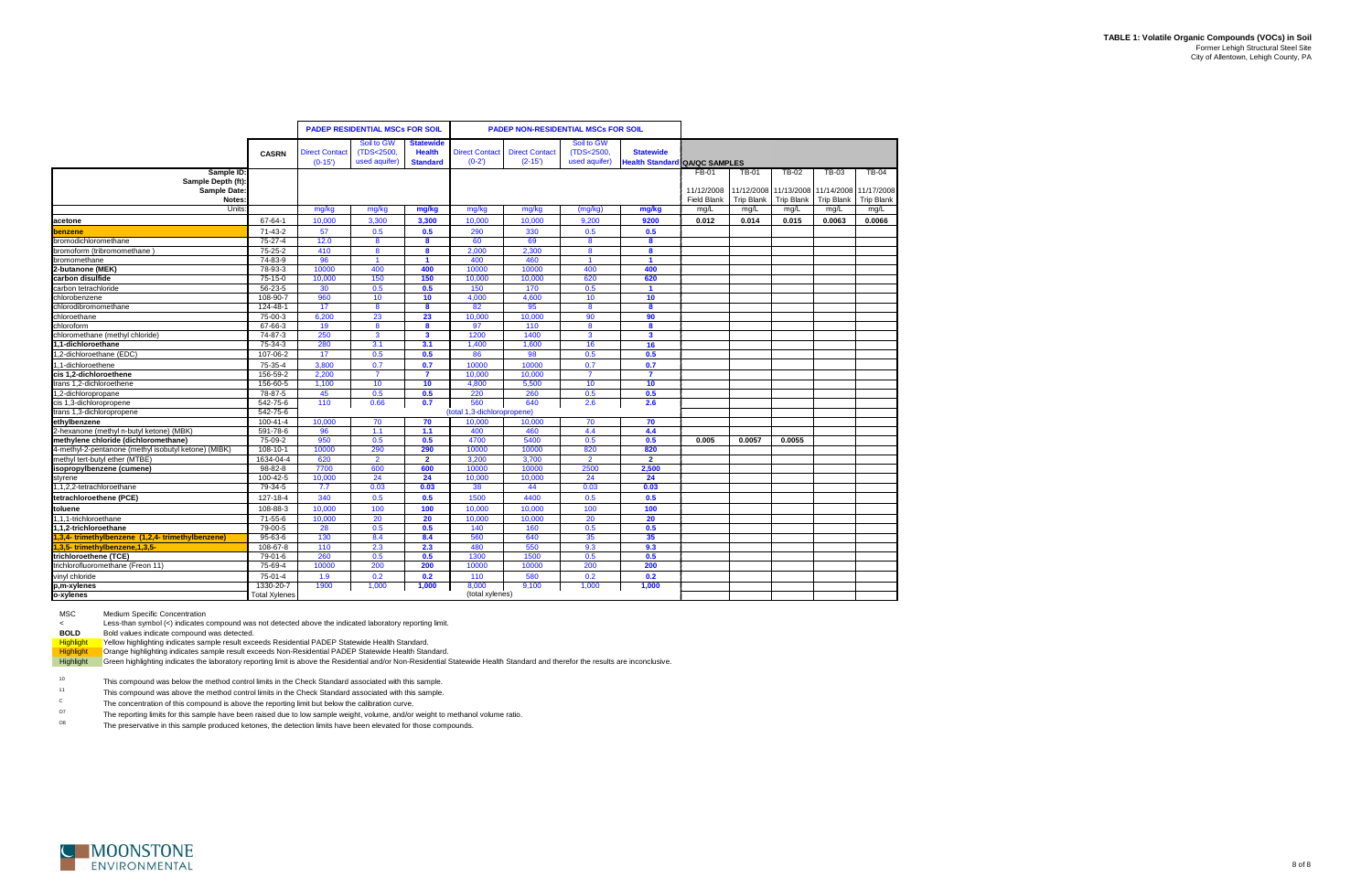

|                                                        |                           |                      | <b>PADEP RESIDENTIAL MSCs FOR SOIL</b> |                                   |                       |                       | <b>PADEP NON-RESIDENTIAL MSCs FOR SOIL</b> |                                      |                   |                    |                                        |                  |                             |                    |                   |                       |                              |                    |                        |
|--------------------------------------------------------|---------------------------|----------------------|----------------------------------------|-----------------------------------|-----------------------|-----------------------|--------------------------------------------|--------------------------------------|-------------------|--------------------|----------------------------------------|------------------|-----------------------------|--------------------|-------------------|-----------------------|------------------------------|--------------------|------------------------|
|                                                        |                           |                      |                                        |                                   |                       |                       |                                            |                                      |                   |                    |                                        |                  |                             |                    |                   |                       |                              |                    |                        |
|                                                        | <b>CASRN</b>              | <b>Direct Contac</b> | Soil to GW<br>(TDS<2500)               | <b>Statewide</b><br><b>Health</b> | <b>Direct Contact</b> | <b>Direct Contact</b> | Soil to GW<br>(TDS<2500)                   | <b>Statewide</b>                     |                   |                    |                                        |                  |                             |                    |                   |                       |                              |                    |                        |
|                                                        |                           | $(0-15')$            | used aquifer)                          | <b>Standard</b>                   | $(0-2)$               | $(2-15)$              | used aquifer)                              | lealth Standar                       |                   |                    | DISCRETE SOIL SAMPLES - Moonstone 2007 |                  |                             |                    |                   |                       |                              |                    | <b>QA/QC SAMPLES</b>   |
| Sample ID                                              |                           |                      |                                        |                                   |                       |                       |                                            |                                      | SS-1 (2')         | SS-1 (12')         | SS-2 (2')                              | SS-2 (9')        | SS-3 (2')                   | SS-3 (12')         | SS-4 (2')         | SS-4 (15')            | SS-5 (1')                    | SS-5 (14')         | SS-55 (1')             |
| Sample Depth (ft)                                      |                           |                      |                                        |                                   |                       |                       |                                            |                                      | - 2               | 12                 | -2                                     | -9               | 2                           | 12                 | $\overline{2}$    | 15                    |                              | 14                 | blind dup of SS-5 (1") |
| Sample Date:                                           |                           |                      |                                        |                                   |                       |                       |                                            |                                      | 5/24/07           | 5/24/07            | 5/24/07                                | 5/24/07          | 5/24/07                     | 5/24/07            | 5/24/07           | 5/24/07               | 5/24/07                      | 5/24/07            |                        |
| <b>Notes</b>                                           |                           |                      |                                        |                                   |                       |                       |                                            |                                      | <b>NOTE: DILN</b> |                    | <b>NOTE: DILN</b>                      |                  |                             |                    | <b>NOTE: DILN</b> | <b>NOTE: DILN</b>     | <b>NOTE: DILN</b>            |                    |                        |
| Units                                                  |                           | mg/kg                | mg/kg                                  | mg/kg                             | mg/kg                 | mg/kg                 | (mg/kg)                                    | mg/kg                                | mg/kg             | mg/kg              | mg/kg                                  | mg/kg            | mg/kg                       | mg/kg              | mg/kg             | mg/kg                 | mg/kg                        | mg/kg              | mg/kg                  |
| acenaphthene                                           | 83-32-9<br>208-96-8       | 13,000               | 2,700<br>2.500                         | 2,700                             | 170,000               | 190,000               | 4,700<br>6.900                             | 4700                                 | < 1.0             | < 0.1              | < 1.0                                  | < 0.11           | < 0.1                       | < 0.1              | < 1.3             | < 1.4                 | < 1.0                        | < 1.0              | < 0.1                  |
| acenaphthylene<br>aniline                              | 62-53-3                   | 13,000<br>19         | 0.21                                   | 2,500<br>0.21                     | 170,000<br>79         | 190,000<br>91         | 0.88                                       | 6900<br>0.88                         | < 1.0<br>< 1.0    | < 0.1<br>< 0.1     | < 1.0<br><1.0                          | < 0.11<br>< 0.11 | < 0.1<br>< 0.1              | < 0.1<br>< 0.1     | < 1.3<br>< 1.3    | < 1.4<br>< 1.4        | < 1.0<br>1.0                 | < 1.0<br>< 1.0     | < 0.1<br>< 0.1         |
| anthracene                                             | 120-12-7                  | 66,000               | 350                                    | 350                               | 190.000               | 190,000               | 350                                        | 350                                  | < 1.0             | < 0.1              | < 1.0                                  | < 0.11           | < 0.1                       | < 0.1              | 2.2               | < 1.4                 | < 1.0                        | < 1.0              | < 0.1                  |
| benzoic acid                                           | 65-85-0                   | 190000               | 15000                                  | 15,000                            | 190000                | 190000                | 41000                                      | 41000                                | < 5.0             | < 0.5              | < 5.0                                  | < 0.54           | < 0.5                       | < 0.5              | < 6.5             | <6.9                  | < 5.0                        | < 5.0              | < 0.5                  |
|                                                        |                           |                      |                                        |                                   |                       |                       |                                            | $0 - 2' = 110$                       | $< 1.0$ G04       | $<\!\!0.1^{\,604}$ | ${<}1.0^{\,604}$                       | $< 0.11$ G04     | $<0.1^{\, \, \mathrm{G04}}$ | $<\!\!0.1^{\,604}$ | 8.1 GO4           | ${<}1.4$ $^{\rm G04}$ | $<\!\!1.0^{\, \mathrm{G04}}$ | $<\!\!1.0^{\,604}$ | $<0.1$ $^{\rm G04}$    |
| benzo(a)anthracene                                     | 56-55-3                   | 5.7                  | 25                                     | 5.7                               | 110                   | 190,000               | 320                                        | $2 - 15' = 320$                      |                   |                    |                                        |                  |                             |                    |                   |                       |                              |                    |                        |
|                                                        |                           |                      |                                        |                                   |                       |                       |                                            | $0 - 2' = 11$                        | < 1.0             | < 0.1              | 1.4                                    | < 0.11           | < 0.1                       | < 0.1              | 9.7               | < 1.4                 | < 1.0                        | < 1.0              | < 0.1                  |
| benzo(a)pyrene                                         | $50-32-8$                 | 0.57                 | 46                                     | 0.57                              | 11                    | 190,000               | 46                                         | $2 - 15' = 46$<br>$0 - 2' = 110$     |                   |                    |                                        |                  |                             |                    |                   |                       |                              |                    |                        |
| benzo(b)fluoranthene                                   | 205-99-2                  | 5.7                  | 40                                     | 5.7                               | 110                   | 190,000               | 170                                        | $2 - 15' = 170$                      | < 1.0             | < 0.1              | 1.5                                    | <0.11            | < 0.1                       | < 0.1              | 13                | < 1.4                 | 1.0                          | < 1.0              | < 0.1                  |
| benzo(g,h,i)perylene                                   | 191-24-2                  | 13,000               | 180                                    | 180                               | 170,000               | 190,000               | 180                                        | 180                                  | < 1.0             | < 0.1              | 1.6                                    | < 0.11           | < 0.1                       | < 0.1              | -8                | < 1.4                 | < 1.0                        | < 1.0              | < 0.1                  |
| benzo(k)fluoranthene                                   | 207-08-9                  | 57                   | 610                                    | 57                                | 1,100                 | 190,000               | 610                                        | 610                                  | < 1.0             | < 0.1              | < 1.0                                  | <0.11            | < 0.1                       | < 0.1              | 4.4               | < 1.4                 | < 1.0                        | < 1.0              | < 0.1                  |
| benzyl alcohol                                         | 100-51-6                  | 10000                | 1800                                   | 1.800                             | 10000                 | 10000                 | 5100                                       | 5100                                 | < 1.0             | < 0.1              | < 1.0                                  | < 0.11           | < 0.1                       | < 0.1              | < 1.3             | < 1.4                 | < 1.0                        | < 1.0              | < 0.1                  |
| bis(2-chloroethoxy)methane                             | 111-91-1                  | 660                  | 11                                     | 11                                | 8400                  | 10000                 | 31                                         | 31                                   | < 1.0             | < 0.1              | < 1.0                                  | < 0.11           | < 0.1                       | < 0.1              | < 1.3             | < 1.4                 | < 1.0                        | < 1.0              | < 0.1                  |
| bis(2-chloroethyl)ether<br>bis(2-chloroisopropyl)ether | 111-44-4<br>108-60-1      | 1.3                  | 0.015                                  | 0.015                             | 6.7                   | 7.7                   | 0.076                                      | 0.076                                | < 1.0             | < 0.1              | < 1.0                                  | < 0.11           | < 0.1                       | < 0.1              | < 1.3             | < 1.4                 | 1.0                          | < 1.0              | < 0.1                  |
| bis(2-ethylhexyl)phthalate                             | 117-81-7                  | 44<br>1300           | 30<br>130                              | 30<br>130                         | 220<br>5700           | 250<br>10000          | -30<br>130                                 | 30<br>130                            | < 1.0<br>< 3.3    | < 0.1<br>< 0.33    | < 1.0<br>< 3.3                         | < 0.11<br>< 0.36 | < 0.1<br>< 0.33             | < 0.1<br>< 0.33    | < 1.3<br><4.3     | < 1.4<br><4.6         | < 1.0<br>< 3.3               | < 1.0<br>< 3.3     | < 0.1<br>< 0.33        |
| 4-bromophenyl phenyl ether                             | 101-55-3                  | 100                  | 0.5                                    | 0.5                               | 100                   | 100                   | 0.5                                        | 0.5                                  | < 1.0             | < 0.1              | < 1.0                                  | < 0.11           | < 0.1                       | < 0.1              | < 1.3             | < 1.4                 | < 1.0                        | < 1.0              | < 0.1                  |
| butyl benzyl phthalate                                 | 85-68-7                   | 9400                 | 3000                                   | 3000                              | 10000                 | 10000                 | 10000                                      | 10000                                | < 1.0             | < 0.1              | < 1.0                                  | < 0.11           | < 0.1                       | < 0.1              | < 1.3             | < 1.4                 | < 1.0                        | < 1.0              | < 0.1                  |
| carbazole                                              | 86-74-8                   | 900                  | 21                                     | 21                                | 4000                  | 190000                | 83                                         | 83                                   |                   |                    |                                        |                  |                             |                    |                   |                       |                              |                    |                        |
| 4-chloroaniline                                        | 106-47-8                  | 90                   | 0.42                                   | 0.42                              | 400                   | 190000                | 1.6                                        | 1.6                                  | < 1.0             | < 0.1              | <1.0                                   | < 0.11           | < 0.1                       | < 0.1              | < 1.3             | < 1.4                 | 1.0                          | < 1.0              | < 0.1                  |
| 4-chloro-3-methylphenol (p-chloro-m-cresol)            | 59-50-7                   | 1100                 | 37                                     | 37                                | 14000                 | 190000                | 110                                        | 110                                  | < 1.0             | < 0.1              | < 1.0                                  | < 0.11           | < 0.1                       | < 0.1              | < 1.3             | < 1.4                 | < 1.0                        | < 1.0              | < 0.1                  |
| 2-chloronaphthalene<br>2-chlorophenol                  | 91-58-7<br>95-57-8        | 18000<br>1100        | 6200<br>4.4                            | 6200<br>4.4                       | 190000<br>10000       | 190000<br>10000       | 18000<br>4.4                               | 18000<br>4.4                         | < 1.0<br>< 1.0    | < 0.1<br>< 0.1     | < 1.0<br>< 1.0                         | < 0.11<br>< 0.11 | < 0.1<br>< 0.1              | < 0.1<br>< 0.1     | < 1.3<br>< 1.3    | < 1.4<br>< 1.4        | < 1.0<br>< 1.0               | < 1.0<br>< 1.0     | < 0.1<br>< 0.1         |
| 4-chlorophenyl phenyl ether                            | 7005-72-3                 | 100                  | 0.5                                    | 0.5                               | 100                   | 100                   | 0.5                                        | 0.5                                  | < 1.0             | < 0.1              | < 1.0                                  | < 0.11           | < 0.1                       | < 0.1              | < 1.3             | < 1.4                 | 1.0                          | < 1.0              | < 0.1                  |
| chrysene                                               | 218-01-9                  | 570                  | 230                                    | 230                               | 11000                 | 190000                | 230                                        | 230                                  | < 1.0             | < 0.1              | 2.9                                    | < 0.11           | < 0.1                       | < 0.1              | 11                | < 1.4                 | < 1.0                        | < 1.0              | < 0.1                  |
|                                                        |                           |                      |                                        |                                   |                       |                       |                                            | $0 - 2' = 11$                        | < 1.0             | < 0.1              | 1.0                                    | < 0.11           | < 0.1                       | < 0.1              | 1.8               | < 1.4                 | < 1.0                        | < 1.0              | < 0.1                  |
| <b>ibenzo(a.h)anthracene</b>                           | 53-70-3                   | 0.57                 | 13                                     | 0.57                              | 11                    | 190,000               | 160                                        | $2 - 15' = 160$                      |                   |                    |                                        |                  |                             |                    |                   |                       |                              |                    |                        |
| dibenzofuran                                           | 132-64-9                  | 220                  | 95                                     | 95                                | 2800                  | 190000                | 260                                        | 260                                  | < 1.0             | < 0.1              | < 1.0                                  | < 0.11           | < 0.1                       | < 0.1              | < 1.3             | < 1.4                 | < 1.0                        | < 1.0              | < 0.1                  |
| 1,2-dichlorobenzene<br>3-dichlorobenzene               | $95 - 50 - 1$<br>541-73-1 | 3800<br>660          | 60<br>61                               | 60<br>61                          | 10000<br>8400         | 10000<br>10000        | 60<br>61                                   | 60<br>61                             | < 1.0<br>< 1.0    | < 0.1<br>< 0.1     | < 1.0<br>< 1.0                         | < 0.11<br>< 0.11 | < 0.1<br>< 0.1              | < 0.1<br>< 0.1     | < 1.3<br>< 1.3    | < 1.4<br>< 1.4        | < 1.0<br>< 1.0               | < 1.0<br>< 1.0     | < 0.1<br>< 0.1         |
| 1,4-dichlorobenzene                                    | 106-46-7                  | 40                   | 10 <sup>°</sup>                        | 10                                | 200                   | 230                   | 10                                         | 10                                   | < 1.0             | < 0.1              | < 1.0                                  | < 0.11           | < 0.1                       | < 0.1              | < 1.3             | < 1.4                 | < 1.0                        | < 1.0              | < 0.1                  |
| 3,3-dichlorobenzidine                                  | 91-94-1                   | 40                   | 8.3                                    | 8.3                               | 180                   | 190000                | 32                                         | 32                                   | < 5.0             | < 0.5              | < 5.0                                  | < 0.54           | < 0.5                       | < 0.5              | < 6.5             | <6.9                  | < 5.0                        | < 5.0              | < 0.5                  |
| 2,4-dichlorophenol                                     | 120-83-2                  | 660                  | $\overline{2}$                         | $\overline{2}$                    | 8400                  | 190000                | $\overline{2}$                             | $\overline{2}$                       | < 1.0             | < 0.1              | < 1.0                                  | < 0.11           | < 0.1                       | < 0.1              | < 1.3             | < 1.4                 | < 1.0                        | < 1.0              | < 0.1                  |
| diethyl phthalate                                      | 84-66-2                   | 10000                | 2900                                   | 2,900                             | 10000                 | 10000                 | 8200                                       | 8200                                 | < 1.0             | < 0.1              | < 1.0                                  | < 0.11           | < 0.1                       | < 0.1              | < 1.3             | < 1.4                 | < 1.0                        | < 1.0              | < 0.1                  |
| 2,4-dimethylphenol                                     | 105-67-9                  | 4400                 | 73                                     | 73                                | 10000                 | 10000                 | 200                                        | 200                                  | < 1.0             | < 0.1              | < 1.0                                  | < 0.11           | < 0.1                       | < 0.1              | < 1.3             | < 1.4                 | < 1.0                        | < 1.0              | < 0.1                  |
| dimethyl phthalate<br>di-N-butyl phthalate             | 131-11-3<br>84-74-2       | 100<br>10000         | 0.5<br>1500                            | 0.5<br>1500                       | 100<br>10000          | 100<br>10000          | 0.5<br>4100                                | 0.5<br>4100                          | < 1.0<br>< 3.3    | < 0.1<br>< 0.33    | <1.0<br>< 3.3                          | < 0.11<br>< 0.36 | < 0.1<br>< 0.33             | < 0.1<br>< 0.33    | < 1.3<br>< 4.3    | < 1.4<br><4.6         | 1.0<br>< 3.3                 | < 1.0<br>< 3.3     | < 0.1<br>< 0.33        |
| 4,6-dinitro-2-methylphenol (4,6-dinitro-o-cresol)      | 534-52-1                  | 22                   | 0.37                                   | 0.37                              | 280                   | 190000                | $\overline{1}$                             | $\blacktriangleleft$                 | < 5.0             | < 0.5              | 5.0                                    | < 0.54           | < 0.5                       | < 0.5              | $5 - 6.5$         | <6.9                  | 5.0                          | 5.0                | < 0.5                  |
| 2,4-dinitrophenol                                      | 51-28-5                   | 440                  | 7.3                                    | 7.3                               | 5600                  | 190000                | 20                                         | 20                                   | < 5.0             | < 0.5              | < 5.0                                  | < 0.54           | < 0.5                       | < 0.5              | < 6.5             | <6.9                  | < 5.0                        | < 5.0              | < 0.5                  |
| 4-dinitrotoluene                                       | 121-14-2                  | 58                   | 0.21                                   | 0.21                              | 260                   | 190000                | 0.84                                       | 0.84                                 | < 1.0             | < 0.1              | < 1.0                                  | < 0.11           | 0.53                        | < 0.1              | < 1.3             | < 1.4                 | 1.0                          | < 1.0              | < 0.1                  |
| 2,6-dinitrotoluene                                     | 606-20-2                  | 220                  | 3.7                                    | 3.7                               | 2800                  | 190000                | 10                                         | 10                                   | < 1.0             | < 0.1              | < 1.0                                  | < 0.11           | < 0.1                       | < 0.1              | < 1.3             | < 1.4                 | < 1.0                        | < 1.0              | < 0.1                  |
| diphenylamine                                          | 122-39-4                  | 5500                 | 91                                     | 91                                | 70000                 | 190000                | 260                                        | 260                                  | < 1.0             | < 0.1              | < 1.0                                  | < 0.11           | < 0.1                       | < 0.1              | < 1.3             | < 1.4                 | < 1.0                        | < 1.0              | < 0.1                  |
| di-N-octyl phthalate                                   | 117-84-0                  | 8800                 | 10000                                  | 8.800                             | 10000                 | 10000                 | 10000                                      | 10000                                | < 1.0             | < 0.1              | < 1.0                                  | < 0.11           | < 0.1                       | < 0.1              | < 1.3             | < 1.4                 | < 1.0                        | < 1.0              | < 0.1                  |
| fluoranthene<br>fluorene                               | 206-44-0<br>86-73-7       | 8,800<br>8,800       | 3,200<br>3,000                         | 3,200<br>3,000                    | 110,000<br>110,000    | 190,000<br>190,000    | 3,200<br>3,800                             | 3200<br>3800                         | < 1.0<br>< 1.0    | < 0.1<br>< 0.1     | 2.8<br>< 1.0                           | < 0.11<br>< 0.11 | < 0.1<br>< 0.1              | < 0.1<br>< 0.1     | 20<br>< 1.3       | < 1.4<br>< 1.4        | < 1.0<br>< 1.0               | < 1.0<br>< 1.0     | < 0.1<br>< 0.1         |
| hexachlorobenzene                                      | $118 - 74 - 1$            | 11                   | 0.96                                   | 0.96                              | 50                    | 190000                | 0.96                                       | 0.96                                 | < 1.0             | < 0.1              | < 1.0                                  | < 0.11           | < 0.1                       | < 0.1              | < 1.3             | < 1.4                 | < 1.0                        | < 1.0              | < 0.1                  |
| hexachlorobutadiene                                    | 87-68-3                   | 220                  | 10                                     | 10 <sup>°</sup>                   | 1000                  | 10000                 | 39                                         | 39                                   | < 1.0             | < 0.1              | < 1.0                                  | < 0.11           | < 0.1                       | < 0.1              | < 1.3             | < 1.4                 | < 1.0                        | < 1.0              | < 0.1                  |
| hexachlorocyclopentadiene                              | 77-47-4                   | 1300                 | 91                                     | 91                                | 10000                 | 10000                 | 91                                         | 91                                   | < 1.0             | < 0.1              | < 1.0                                  | < 0.11           | < 0.1                       | < 0.1              | < 1.3             | < 1.4                 | < 1.0                        | < 1.0              | < 0.1                  |
| hexachloroethane                                       | 67-72-1                   | 110                  | 0.56                                   | 0.56                              | 550                   | 640                   | 0.56                                       | 0.56                                 | < 1.0             | < 0.1              | < 1.0                                  | < 0.11           | < 0.1                       | < 0.1              | < 1.3             | < 1.4                 | 1.0                          | < 1.0              | < 0.1                  |
|                                                        |                           |                      |                                        |                                   |                       |                       |                                            | $0 - 2' = 110$                       | < 1.0             | < 0.1              | 1.2                                    | < 0.11           | < 0.1                       | < 0.1              | 9.5               | < 1.4                 | < 1.0                        | < 1.0              | < 0.1                  |
| indeno(1,2,3-cd)pyrene<br>isophorone                   | 193-39-5<br>78-59-1       | 5.7<br>10.000        | 2,200<br>10                            | 5.7<br>10 <sup>°</sup>            | 110<br>10,000         | 190,000<br>10.000     | 28,000<br>10 <sup>°</sup>                  | $2 - 15' = 28000$<br>10 <sup>°</sup> | < 1.0             | < 0.1              | < 1.0                                  | < 0.11           | < 0.1                       | < 0.1              | < 1.3             | < 1.4                 | < 1.0                        | < 1.0              | < 0.1                  |
| 2-methylnaphthalene                                    | $91 - 57 - 6$             | 880                  | 600                                    | 600                               | 11000                 | 190000                | 1600                                       | 1600                                 | < 1.0             | < 0.1              | < 1.0                                  | < 0.11           | < 0.1                       | < 0.1              | < 1.3             | < 1.4                 | < 1.0                        | < 1.0              | < 0.1                  |
|                                                        | 95-48-7                   | 11000                | 180                                    | 180                               | 140000                | 190000                | 510                                        | 510                                  | < 1.0             | < 0.1              | < 1.0                                  | < 0.11           | < 0.1                       | <0.1               | < 1.3             | < 1.4                 | < 1.0                        | < 1.0              | < 0.1                  |
| 2-methylphenol (o-cresol)<br>4-methylphenol (p-cresol) | 106-44-5                  | 1100                 |                                        | 18                                | 14000                 | 190000                | 51                                         | 51                                   | 1.0               | <0.1               | < 1.0                                  | < 0.11           | < 0.1                       | <0.1               | <1.3              | 1.4                   | 1.0                          | 1.0                | < 0.1                  |
| naphthalene                                            | $91 - 20 - 3$             | 4,400                | 25                                     | 25                                | 56,000                | 190,000               | 25                                         | 25                                   | <1.0              | < 0.1              | < 1.0                                  | < 0.11           | < 0.1                       | < 0.1              | < 1.3             | < 1.4                 | < 1.0                        | < 1.0              | < 0.1                  |
| 2-nitroaniline                                         | 88-74-4                   | 660                  | 11                                     | 11                                | 8400                  | 190000                | 31                                         | 31                                   | < 5.0             | < 0.5              | < 5.0                                  | < 0.54           | < 0.5                       | < 0.5              | < 6.5             | <6.9                  | < 5.0                        | < 5.0              | < 0.5                  |
| 3-nitroaniline                                         | 99-09-2                   | 66                   | 1.1                                    | 1.1                               | 840                   | 190000                | 3.1                                        | 3.1                                  | < 5.0             | < 0.5              | < 5.0                                  | < 0.54           | < 0.5                       | < 0.5              | < 6.5             | <6.9                  | < 5.0                        | < 5.0              | < 0.5                  |
| 4-nitroaniline<br>nitrobenzene                         | 100-01-6<br>98-95-3       | 880<br>440           | 3.3<br>7.3                             | 3.3<br>7.3                        | 4000<br>5,600         | 190000<br>10,000      | 13<br>20                                   | 13<br>20                             | < 5.0<br>< 1.0    | < 0.5<br>< 0.1     | < 5.0<br>< 1.0                         | < 0.54<br>< 0.11 | < 0.5<br>< 0.1              | < 0.5<br>< 0.1     | <6.5<br>< 1.3     | <6.9<br>< 1.4         | < 5.0<br>< 1.0               | < 5.0<br>< 1.0     | < 0.5<br>< 0.1         |
| 2-nitrophenol                                          | 88-75-5                   | 1,800                | 29                                     | 29                                | 22,000                | 190,000               | 82                                         | 82                                   | < 1.0             | < 0.1              | < 1.0                                  | < 0.11           | < 0.1                       | < 0.1              | < 1.3             | < 1.4                 | < 1.0                        | < 1.0              | < 0.1                  |
| 4-nitrophenol                                          | 100-02-7                  | 1.800                | 6                                      | 6                                 | 22,000                | 190,000               | -6                                         | 6                                    | < 5.0             | < 0.5              | < 5.0                                  | < 0.54           | < 0.5                       | < 0.5              | < 6.5             | <6.9                  | < 5.0                        | < 5.0              | < 0.5                  |
| n-nitroso-di-n-propylamine                             | 621-64-7                  | 2.6                  | 0.0094                                 | 0.0094                            | 11                    | 10000                 | 0.037                                      | 0.037                                | < 1.0             | < 0.1              | < 1.0                                  | < 0.11           | < 0.1                       | < 0.1              | < 1.3             | < 1.4                 | < 1.0                        | < 1.0              | < 0.1                  |
| pentachlorophenol                                      | 87-86-5                   | 150                  | -5                                     | -5                                | 660                   | 190,000               | 5                                          | - 5                                  | < 5.0             | < 0.5              | < 5.0                                  | < 0.54           | < 0.5                       | < 0.5              | < 6.5             | <6.9                  | < 5.0                        | < 5.0              | < 0.5                  |
|                                                        | 85-01-8                   | 66,000               | 10,000                                 | 10,000                            | 190,000               | 190,000               | 10,000                                     | 10000                                | < 1.0             | < 0.1              | 2.3                                    | < 0.11           | < 0.1                       | < 0.1              | 18                | < 1.4                 | < 1.0                        | < 1.0              | < 0.1                  |
| phenol                                                 | 108-95-2<br>129-00-0      | 66,000<br>6,600      | 200<br>2,200                           | 200<br>2,200                      | 190,000<br>84,000     | 190,000<br>190,000    | 200<br>2,200                               | 200<br>2200                          | < 1.0             | < 0.1              | < 1.0                                  | < 0.11           | < 0.1                       | < 0.1              | < 1.3             | < 1.4                 | < 1.0                        | < 1.0              | < 0.1                  |
| pyrene<br>1,2,4-trichlorobenzene                       | 120-82-1                  | 2200                 | 27                                     | 27                                | 10000                 | 10000                 | 27                                         | 27                                   | < 1.0<br>< 1.0    | < 0.1<br>< 0.1     | 3.4<br>< 1.0                           | < 0.11<br>< 0.11 | < 0.1<br>< 0.1              | < 0.1<br>< 0.1     | 23<br>< 1.3       | < 1.4<br>< 1.4        | < 1.0<br>< 1.0               | < 1.0<br>< 1.0     | < 0.1<br>< 0.1         |
| 2,4,5-trichlorophenol                                  | 95-95-4                   | 22,000               | 2,300                                  | 2,300                             | 190,000               | 190,000               | 6,100                                      | 6100                                 | < 5.0             | < 0.5              | < 5.0                                  | < 0.54           | < 0.5                       | < 0.5              | < 6.5             | <6.9                  | < 5.0                        | < 5.0              | < 0.5                  |
| 2,4,6-trichlorophenol                                  | 88-06-2                   | 220                  | $-11$                                  | $-11$                             | 2,800                 | 190,000               | - 29                                       | - 29                                 | < 1.0             | < 0.1              | < 1.0                                  | < 0.11           | < 0.1                       | < 0.1              | < 1.3             | < 1.4                 | < 1.0                        | < 1.0              | < 0.1                  |

MSC Medium Specific Concentration<br>
SC Less-than symbol (<) indicates compound was not detected above the indicated laboratory reporting limit.<br>
BOLD Bold values indicate compound was detected.<br>
Yellow highlight Change in e

<sup>DILN</sup> Due to matrix interference and or sample dilution the detection limits for this sample have been elevated.<br><sup>G04</sup> The laboratory control spike recoveries associated with this sample were below the laboratory's establ



**TABLE 2: Semi-Volatile Organic Compounds (SVOCs) in Soil**<br>Former Lehigh Structural Steel Site<br>City of Allentown, Lehigh County, PA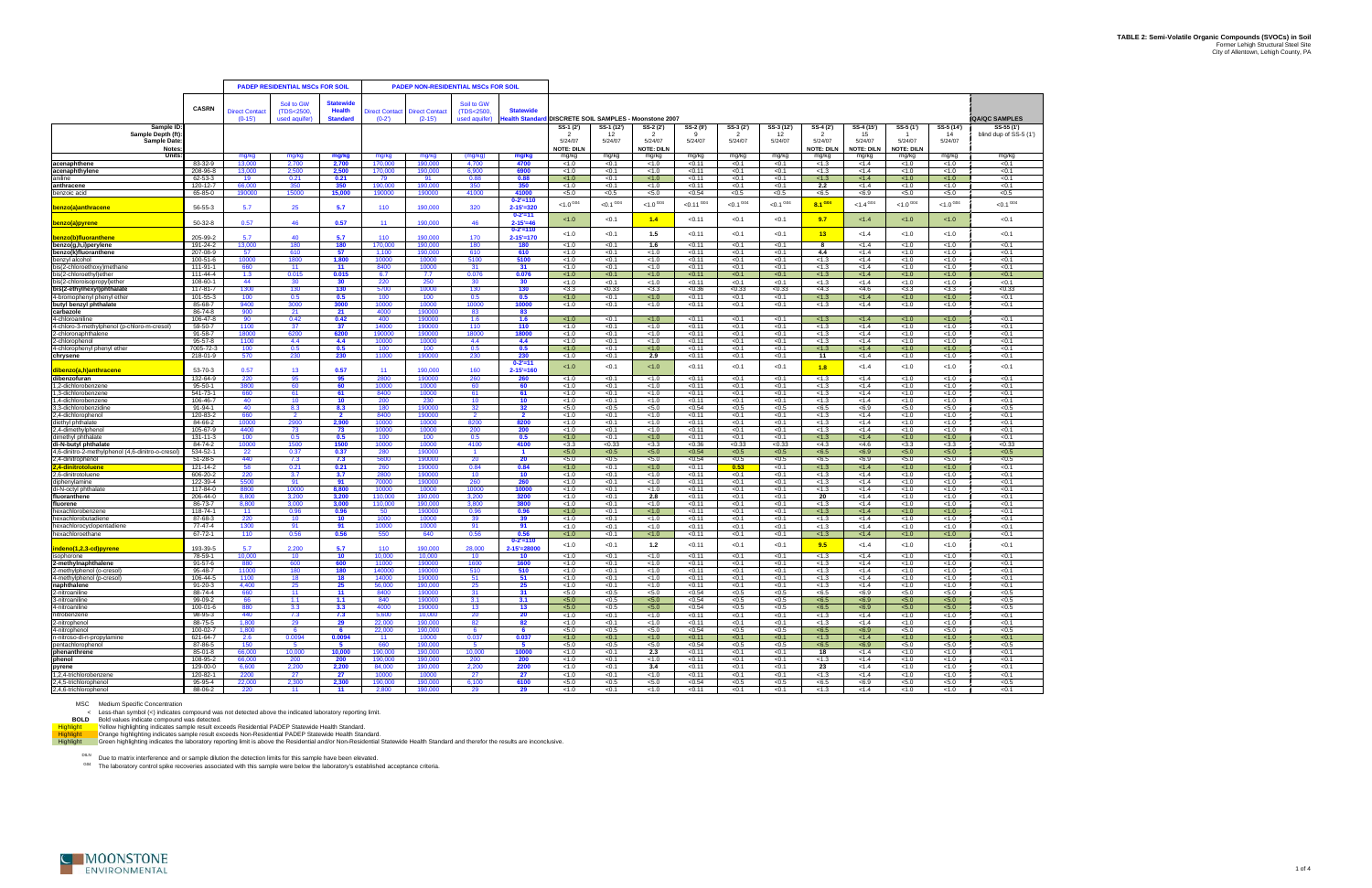|                                                                                                   |                                |                       | <b>PADEP RESIDENTIAL MSCs FOR SOIL</b> |                  |                    | <b>PADEP NON-RESIDENTIAL MSCs FOR SOIL</b> |                |                                    |            |           |            |               |                                                                                                         |                    |                   |                  |                   |                          |                      |                                                 |                      |                     |                      |                    |                           |                                            |                     |
|---------------------------------------------------------------------------------------------------|--------------------------------|-----------------------|----------------------------------------|------------------|--------------------|--------------------------------------------|----------------|------------------------------------|------------|-----------|------------|---------------|---------------------------------------------------------------------------------------------------------|--------------------|-------------------|------------------|-------------------|--------------------------|----------------------|-------------------------------------------------|----------------------|---------------------|----------------------|--------------------|---------------------------|--------------------------------------------|---------------------|
|                                                                                                   |                                |                       | Soil to GW                             | <b>Statewide</b> |                    |                                            | Soil to GW     |                                    |            |           |            |               |                                                                                                         |                    |                   |                  |                   |                          |                      |                                                 |                      |                     |                      |                    |                           |                                            |                     |
|                                                                                                   | <b>CASRN</b>                   | <b>Direct Contact</b> | (TDS<2500,                             | <b>Health</b>    |                    | Direct Contact Direct Contact              | (TDS<2500,     | <b>Statewide</b>                   |            |           |            |               |                                                                                                         |                    |                   |                  |                   |                          |                      |                                                 |                      |                     |                      |                    |                           |                                            |                     |
| Sample II                                                                                         |                                | $(0-15')$             | used aquifer)                          | <b>Standard</b>  | $(0-2)$            | $(2-15)$                                   | used aquifer)  | ealth Standa                       | FLSS-SS-01 | LSS-SS-02 | FLSS-SS-03 | LSS-SS-04     | DISCRETE SOIL SAMPLES - Tetra Tech 2008 (analytical data given for detections only)<br>SB <sub>09</sub> | SB10               | SB23-B            | SB24-B           | SB25-B            | SB26-B                   | <b>SB27-A</b>        | SB27-B                                          | <b>SB28-A</b>        | <b>SB28-B</b>       | SB29-A               | SB29-B             | <b>SB30-A</b>             | <b>SB30-B</b><br>SB31-A                    | SB31-B              |
| Sample Depth (ft<br><b>Sample Date</b><br><b>Notes</b>                                            |                                |                       |                                        |                  |                    |                                            |                |                                    | 7/21/2008  | 7/21/2008 | 7/21/2008  | 7/21/2008     | 10-11<br>11/14/2008<br>Dup. of SB5                                                                      | 14-15<br>1/14/2008 | 7-8<br>11/12/2008 | 5-6<br>1/12/2008 | 6-7<br>11/12/2008 | $6.5 - 7.5$<br>1/12/2008 | $1 - 2$<br>1/17/2008 | 14-15<br>11/17/201 <sup>-</sup><br>Dup. of SB54 | $1 - 2$<br>1/14/2008 | 14-15<br>11/14/2008 | $1 - 2$<br>1/14/2008 | 14-15<br>1/14/2008 | $0.5 - 1.5$<br>11/12/2008 | 14-15<br>$1 - 2$<br>1/12/2008<br>1/12/2008 | 12-13<br>11/12/2008 |
| Units:                                                                                            |                                | mg/kg                 | mg/kg                                  | mg/kg            | mg/kg              | mg/kg                                      | (mg/kg)        | mg/kg                              | mg/kg      | mg/kg     | mg/kg      | mg/kg         | mg/kg                                                                                                   | mg/kg              | mg/kg             | mg/kg            | mg/kg             | mg/kg                    | mg/kg                | mg/kg                                           | mg/kg                | mg/kg               | mg/kg                | mg/kg              | mg/kg                     | mg/kg<br>mg/kg                             | mg/kg               |
| acenaphthene<br>acenaphthylene                                                                    | 83-32-9<br>208-96-8            | 13,000<br>13,000      | 2,700<br>2,500                         | 2,700<br>2,500   | 170,000<br>170,000 | 190,000<br>190,000                         | 4,700<br>6,900 | 4700<br>6900                       |            | 0.024     | 0.011      | 0.011<br>0.11 | 0.3                                                                                                     |                    |                   |                  |                   | 0.49                     | 0.044                |                                                 |                      |                     | 0.044                |                    | 0.11<br>0.035             |                                            |                     |
| aniline                                                                                           | 62-53-3                        | 19                    | 0.21                                   | 0.21             | 79                 | 91                                         | 0.88           | 0.88                               |            |           |            |               |                                                                                                         |                    |                   |                  |                   |                          |                      |                                                 |                      |                     |                      |                    |                           |                                            |                     |
| anthracene<br>benzoic acid                                                                        | 120-12-7<br>65-85-0            | 66,000<br>190000      | 350<br>15000                           | 350<br>15,000    | 190,000<br>190000  | 190,000<br>190000                          | 350<br>41000   | 350<br>41000                       |            | 0.034     | 0.011      | 0.046         | 1.4                                                                                                     |                    |                   |                  |                   |                          |                      |                                                 |                      |                     |                      |                    | 0.29                      |                                            |                     |
|                                                                                                   |                                |                       |                                        |                  |                    |                                            |                | $0 - 2' = 110$                     |            |           |            |               |                                                                                                         |                    |                   |                  |                   |                          |                      |                                                 |                      |                     |                      |                    |                           |                                            |                     |
| benzo(a)anthracene                                                                                | 56-55-3                        | 5.7                   | 25                                     | 5.7              | 110                | 190,000                                    | 320            | $2 - 15' = 320$<br>$0 - 2' = 11$   |            | 0.22      | 0.066      | 0.64          | - 5                                                                                                     |                    | 0.098             |                  |                   | 0.038                    | 0.067                |                                                 | < 0.17               | < 0.17              | 0.22                 |                    | 0.64                      | 0.15                                       |                     |
| <u>benzo(a)pyrene</u>                                                                             | 50-32-8                        | 0.57                  | 46                                     | 0.57             | 11                 | 190,000                                    | 46             | $2 - 15' = 46$                     |            | 0.16      | 0.056      | 0.61          | 4.6                                                                                                     |                    | 0.17              |                  |                   |                          | 0.061                |                                                 | 0.047                |                     | 0.22                 |                    | 0.57                      | 0.12                                       | 0.041               |
| benzo(b)fluoranthene                                                                              | 205-99-2                       | 5.7                   | $40^{\circ}$                           | 5.7              | 110                | 190,000                                    | 170            | $0 - 2' = 110$<br>$2 - 15' = 170$  |            | 0.27      | 0.097      | 1.1           | 4.8                                                                                                     |                    | 0.17              |                  |                   |                          | 0.053                |                                                 | 0.054                |                     | 0.16                 |                    | 0.55                      | 0.13                                       |                     |
| benzo(g,h,i)perylene<br>benzo(k)fluoranthene<br>benzyl alcohol                                    | 191-24-2                       | 13,000                | 180                                    | 180              | 170,000            | 190,000                                    | 180            | 180                                |            | 0.13      | 0.054      | 0.43          | 3.5                                                                                                     |                    | 0.21              |                  | 0.045             |                          | 0.045                |                                                 | 0.042                |                     | 0.13                 |                    | 0.44                      | 0.11                                       | 0.047               |
|                                                                                                   | 207-08-9                       | 57                    | 610                                    | 57               | 1.100              | 190,000                                    | 610            | 610                                |            | 0.083     | 0.025      | 0.35          |                                                                                                         |                    | 0.18              |                  |                   |                          | 0.058                |                                                 | 0.059                |                     | 0.22                 |                    | 0.46                      | 0.11                                       |                     |
| bis(2-chloroethoxy)methane                                                                        | 100-51-6<br>111-91-1           | 10000<br>660          | 1800<br>-11                            | 1,800<br>11      | 10000<br>8400      | 10000<br>10000                             | 5100<br>-31    | 5100<br>31                         |            |           |            |               |                                                                                                         |                    |                   |                  |                   |                          |                      |                                                 |                      |                     |                      |                    |                           |                                            |                     |
| bis(2-chloroethyl)ether<br>bis(2-chloroisopropyl)ether                                            | 111-44-4                       | 1.3                   | 0.015                                  | 0.015            | 6.7                | 7.7                                        | 0.076          | 0.076                              |            |           |            |               |                                                                                                         |                    |                   |                  |                   |                          |                      |                                                 |                      |                     |                      |                    |                           |                                            |                     |
| bis(2-ethylhexyl)phthalate                                                                        | 108-60-1<br>117-81-7           | 44<br>1300            | 30<br>130                              | 30<br>130        | 220<br>5700        | 250<br>10000                               | 30<br>130      | 30<br>130                          | 0.022      | 0.069     | 0.022      | 0.14          |                                                                                                         |                    | 0.15              |                  |                   |                          |                      |                                                 |                      |                     |                      |                    |                           |                                            |                     |
| 4-bromophenyl phenyl ether                                                                        | 101-55-3                       | 100                   | 0.5                                    | 0.5              | 100                | 100                                        | 0.5            | 0.5                                |            |           |            |               |                                                                                                         |                    |                   |                  |                   |                          |                      |                                                 |                      |                     |                      |                    |                           |                                            |                     |
| butyl benzyl phthalate                                                                            | 85-68-7                        | 9400                  | 3000                                   | 3000             | 10000              | 10000                                      | 10000          | 10000                              |            |           | 0.0081     | 0.014         |                                                                                                         |                    |                   |                  |                   |                          |                      |                                                 |                      |                     |                      |                    |                           |                                            |                     |
| carbazole<br>4-chloroaniline                                                                      | 86-74-8<br>106-47-8            | 900<br>90             | 21<br>0.42                             | 21<br>0.42       | 4000<br>400        | 190000<br>190000                           | 83<br>1.6      | 83<br>1.6                          |            | 0.025     | 0.0082     | 0.027         | -1                                                                                                      |                    |                   |                  |                   |                          |                      |                                                 |                      |                     |                      |                    | 0.18                      |                                            |                     |
| 4-chloro-3-methylphenol (p-chloro-m-cresol)                                                       | 59-50-7                        | 1100                  | 37                                     | 37               | 14000              | 190000                                     | 110            | 110                                |            |           |            |               |                                                                                                         |                    |                   |                  |                   |                          |                      |                                                 |                      |                     |                      |                    |                           |                                            |                     |
| 2-chloronaphthalene<br>2-chlorophenol                                                             | 91-58-7<br>$95 - 57 - 8$       | 18000<br>1100         | 6200<br>4.4                            | 6200<br>4.4      | 190000<br>10000    | 190000<br>10000                            | 18000<br>4.4   | 18000<br>4.4                       |            |           |            |               |                                                                                                         |                    |                   |                  |                   |                          |                      |                                                 |                      |                     |                      |                    |                           |                                            |                     |
| 4-chlorophenyl phenyl ether                                                                       | 7005-72-3                      | 100                   | 0.5                                    | 0.5              | 100                | 100                                        | 0.5            | 0.5                                |            |           |            |               |                                                                                                         |                    |                   |                  |                   |                          |                      |                                                 |                      |                     |                      |                    |                           |                                            |                     |
| chrysene                                                                                          | 218-01-9                       | 570                   | 230                                    | 230              | 11000              | 190000                                     | 230            | 230<br>$0 - 2' = 11$               |            | 0.18      | 0.093      | 0.66          | 5.1                                                                                                     |                    | 0.18              |                  |                   | 0.042                    | 0.071                |                                                 | 0.06                 | < 0.17              | 0.22                 |                    | 0.64                      | 0.15                                       |                     |
| dibenzo(a,h)anthracene                                                                            | 53-70-3                        | 0.57                  | 13 <sup>°</sup>                        | 0.57             | 11                 | 190,000                                    | 160            | $2 - 15' = 160$                    |            | 0.034     | 0.018      | 0.14          | 1.4                                                                                                     |                    | 0.083             |                  |                   |                          |                      |                                                 | < 0.17               |                     | 0.76                 |                    | 0.094                     | 0.04                                       |                     |
| dibenzofuran                                                                                      | 132-64-9                       | 220                   | 95                                     | 95               | 2800               | 190000                                     | 260            | 260                                |            |           | 0.016      | 0.026         | 0.12                                                                                                    |                    |                   |                  |                   |                          |                      |                                                 |                      |                     |                      |                    | 0.084                     |                                            |                     |
| 1,2-dichlorobenzene<br>1,3-dichlorobenzene                                                        | 95-50-1<br>541-73-1            | 3800<br>660           | 60<br>61                               | 60<br>61         | 10000<br>8400      | 10000<br>10000                             | 60<br>61       | 60<br>61                           |            |           |            |               |                                                                                                         |                    |                   |                  |                   |                          |                      |                                                 |                      |                     |                      |                    |                           |                                            |                     |
| 1,4-dichlorobenzene                                                                               | 106-46-7                       | 40 <sup>°</sup>       | 10                                     | 10               | 200                | 230                                        | 10             | 10                                 |            |           |            |               |                                                                                                         |                    |                   |                  |                   |                          |                      |                                                 |                      |                     |                      |                    |                           |                                            |                     |
| 3,3-dichlorobenzidine<br>2,4-dichlorophenol                                                       | 91-94-1<br>120-83-2            | 40<br>660             | 8.3                                    | 8.3              | 180<br>8400        | 190000<br>190000                           | 32             | 32                                 |            |           |            |               |                                                                                                         |                    |                   |                  |                   |                          |                      |                                                 |                      |                     |                      |                    |                           |                                            |                     |
| diethyl phthalate                                                                                 | 84-66-2                        | 10000                 | 2900                                   | 2,900            | 10000              | 10000                                      | 8200           | 8200                               |            |           |            |               |                                                                                                         |                    |                   |                  |                   |                          |                      |                                                 |                      |                     |                      |                    |                           |                                            |                     |
| 2,4-dimethylphenol                                                                                | 105-67-9                       | 4400                  | 73                                     | 73               | 10000              | 10000                                      | 200            | 200                                |            |           |            |               |                                                                                                         |                    |                   |                  |                   |                          |                      |                                                 |                      |                     |                      |                    |                           |                                            |                     |
| dimethyl phthalate<br>di-N-butyl phthalate                                                        | $131 - 11 - 3$<br>84-74-2      | 100<br>10000          | 0.5<br>1500                            | 0.5<br>1500      | 100<br>10000       | 100<br>10000                               | 0.5<br>4100    | 0.5<br>4100                        |            |           |            |               |                                                                                                         |                    |                   |                  |                   |                          |                      |                                                 |                      |                     |                      |                    |                           |                                            |                     |
| 4,6-dinitro-2-methylphenol (4,6-dinitro-o-cresol                                                  | 534-52-1                       | 22                    | 0.37                                   | 0.37             | -280               | 190000                                     | $\blacksquare$ | $\blacksquare$                     |            |           |            |               |                                                                                                         |                    |                   |                  |                   |                          |                      |                                                 |                      |                     |                      |                    |                           |                                            |                     |
| 2,4-dinitrophenol<br>2.4-dinitrotoluene                                                           | 51-28-5<br>121-14-2            | 440<br>58             | 7.3<br>0.21                            | 7.3<br>0.21      | 5600<br>260        | 190000<br>190000                           | 20<br>0.84     | 20<br>0.84                         |            |           |            |               |                                                                                                         |                    |                   |                  |                   |                          |                      |                                                 |                      |                     |                      |                    |                           |                                            |                     |
| 2,6-dinitrotoluene                                                                                | 606-20-2                       | 220                   | 3.7                                    | 3.7              | 2800               | 190000                                     | 10             | 10                                 |            |           |            |               |                                                                                                         |                    |                   |                  |                   |                          |                      |                                                 |                      |                     |                      |                    |                           |                                            |                     |
| diphenylamine                                                                                     | 122-39-4                       | 5500                  | 91                                     | 91               | 70000              | 190000                                     | 260            | 260                                |            |           |            |               |                                                                                                         |                    |                   |                  |                   |                          |                      |                                                 |                      |                     |                      |                    |                           |                                            |                     |
| di-N-octyl phthalate<br>fluoranthene                                                              | 117-84-0<br>206-44-0           | 8800<br>8,800         | 10000<br>3,200                         | 8.800<br>3,200   | 10000<br>110,000   | 10000<br>190,000                           | 10000<br>3,200 | 10000<br>3200                      |            | 0.29      | 0.084      | 0.78          | 12                                                                                                      |                    | 0.12              |                  |                   | 0.048                    | 0.13                 |                                                 | 0.057                | < 0.17              | 0.25                 |                    | - 2                       | 0.33                                       |                     |
| fluorene                                                                                          | 86-73-7                        | 8.800                 | 3.000                                  | 3.000            | 110,000            | 190.000                                    | 3.800          | 3800                               |            | 0.021     |            | 0.014         | 0.22                                                                                                    |                    |                   | 0.16             |                   | 0.65                     |                      |                                                 |                      |                     |                      |                    | 0.13                      |                                            |                     |
| hexachlorobenzene<br>hexachlorobutadiene                                                          | 118-74-1<br>87-68-3            | 11<br>220             | 0.96                                   | 0.96<br>10       | 50<br>1000         | 190000<br>10000                            | 0.96<br>39     | 0.96<br>39                         |            |           |            |               |                                                                                                         |                    |                   |                  |                   |                          |                      |                                                 |                      |                     |                      |                    |                           |                                            |                     |
| hexachlorocyclopentadiene                                                                         | 77-47-4                        | 1300                  | 91                                     | -91              | 10000              | 10000                                      | -91            | 91                                 |            |           |            |               |                                                                                                         |                    |                   |                  |                   |                          |                      |                                                 |                      |                     |                      |                    |                           |                                            |                     |
| hexachloroethane                                                                                  | 67-72-1                        | 110                   | 0.56                                   | 0.56             | 550                | 640                                        | 0.56           | 0.56                               |            |           |            |               |                                                                                                         |                    |                   |                  |                   |                          |                      |                                                 |                      |                     |                      |                    |                           |                                            |                     |
| indeno(1,2,3-cd)pyrene                                                                            | 193-39-5                       | 5.7                   | 2,200                                  | 5.7              | 110                | 190.000                                    | 28,000         | $0 - 2' = 110$<br>$2 - 15' = 2800$ |            | 0.17      | 0.062      | 0.6           | 3.6                                                                                                     |                    | 0.19              |                  |                   |                          | 0.041                |                                                 | 0.045                |                     | 0.15                 |                    | 0.39                      | 0.098                                      | 0.041               |
| isophorone                                                                                        | 78-59-1                        | 10,000                | 10 <sup>1</sup>                        | 10 <sup>°</sup>  | 10,000             | 10,000                                     | 10             | 10                                 |            |           |            |               |                                                                                                         |                    |                   |                  |                   |                          |                      |                                                 |                      |                     |                      |                    |                           |                                            |                     |
| 2-methylnaphthalene<br>2-methylphenol (o-cresol)<br>4-methylphenol (p-cresol)                     | $91 - 57 - 6$<br>$95 - 48 - 7$ | 880<br>11000          | 600<br>180                             | 600<br>180       | 11000<br>140000    | 190000<br>190000                           | 1600<br>510    | 1600<br>510                        |            | 0.13      | 0.054      | 0.046         | 0.068                                                                                                   |                    | 0.11              | 0.083            | 0.087             | 1.5                      |                      | 2.8                                             |                      |                     |                      |                    | 0.044                     |                                            | 0.035               |
|                                                                                                   | 106-44-5                       | 1100                  | 18                                     | 18               | 14000              | 90000                                      | 51             | 51                                 |            |           |            |               |                                                                                                         |                    |                   |                  |                   |                          |                      |                                                 |                      |                     |                      |                    |                           |                                            |                     |
| naphthalene<br>2-nitroaniline                                                                     | $91 - 20 - 3$                  | 4,400                 | 25                                     | 25               | 56,000             | 190,000                                    | 25             | 25                                 |            | 0.11      | 0.039      | 0.072         | 0.15                                                                                                    |                    |                   | $0.074$ 0.05     | 0.09              | 0.055                    |                      | 2.3                                             |                      |                     |                      |                    | 0.16                      |                                            |                     |
| 3-nitroaniline                                                                                    | 88-74-4<br>99-09-2             | 660<br>66             | 11<br>1.1                              | 11<br>1.1        | 8400<br>840        | 190000<br>190000                           | 31<br>3.1      | 31<br>3.1                          |            |           |            |               |                                                                                                         |                    |                   |                  |                   |                          |                      |                                                 |                      |                     |                      |                    |                           |                                            |                     |
| 4-nitroaniline                                                                                    | 100-01-6                       | 880                   | 3.3                                    | 3.3              | 4000               | 190000                                     | 13             | 13                                 |            |           |            |               |                                                                                                         |                    |                   |                  |                   |                          |                      |                                                 |                      |                     |                      |                    |                           |                                            |                     |
| nitrobenzene<br>2-nitrophenol                                                                     | 98-95-3<br>88-75-5             | 440<br>1,800          | 7.3                                    | 7.3              | 5.600              | 10.000<br>190,000                          | 20<br>82       | 20<br>82                           |            |           |            |               |                                                                                                         |                    |                   |                  |                   |                          |                      |                                                 |                      |                     |                      |                    |                           |                                            |                     |
|                                                                                                   | 100-02-7                       | 1,800                 | 29<br>6                                | 29<br>6          | 22,000<br>22,000   | 190,000                                    | 6              | 6                                  |            |           |            |               |                                                                                                         |                    |                   |                  |                   |                          |                      |                                                 |                      |                     |                      |                    |                           |                                            |                     |
|                                                                                                   | 621-64-7                       | 2.6                   | 0.0094                                 | 0.0094           | $-11$              | 10000                                      | 0.037          | 0.037                              |            |           |            |               |                                                                                                         |                    |                   |                  |                   |                          |                      |                                                 |                      |                     |                      |                    |                           |                                            |                     |
|                                                                                                   | 87-86-5<br>85-01-8             | 150<br>66.000         | - 5<br>10,000                          | - 5<br>10.000    | 660<br>190,000     | 190,000<br>190,000                         | - 5<br>10.000  | 5<br>10000                         |            | 0.19      | 0.066      | 0.19          | 4.8                                                                                                     |                    | $0.11$            | 0.19             | 0.19              | 0.48                     | 0.077                | 0.045                                           |                      |                     | 0.049                |                    | 1.3                       |                                            | $0.055$ 0.033       |
| z-introphenol<br>4-nitroso-di-n-propylamine<br>pentachlorophenol<br><b>phenanthrene</b><br>phenol | 108-95-2                       | 66,000                | 200                                    | 200              | 190,000            | 190,000                                    | 200            | <b>200</b>                         | < 0.17     | < 0.17    | < 0.17     | 0.02          |                                                                                                         |                    |                   |                  |                   |                          |                      |                                                 |                      |                     |                      |                    |                           |                                            |                     |
| .<br>pyrene                                                                                       | 129-00-0                       | 6,600                 | 2,200                                  | 2,200            | 84,000             | 190,000                                    | 2,200          | 2200                               |            | 0.32      | 0.1        | 0.87          | 5.7                                                                                                     |                    | 0.13              | 0.12             | 0.09              | 0.21                     | 0.13                 |                                                 | 0.054                | < 0.17              | 0.26                 |                    | 1.5                       | 0.28                                       |                     |
| 1,2,4-trichlorobenzene<br>2,4,5-trichlorophenol                                                   | 120-82-1<br>95-95-4            | 2200<br>22,000        | 27<br>2,300                            | 27<br>2,300      | 10000<br>190,000   | 10000<br>190,000                           | 27<br>6,100    | 27<br>6100                         |            |           |            |               |                                                                                                         |                    |                   |                  |                   |                          |                      |                                                 |                      |                     |                      |                    |                           |                                            |                     |
| 2,4,6-trichlorophenol                                                                             | 88-06-2                        | 220                   | $-11$                                  | $-11$            | 2,800              | 190,000                                    | 29             | $-29$                              |            |           |            |               |                                                                                                         |                    |                   |                  |                   |                          |                      |                                                 |                      |                     |                      |                    |                           |                                            |                     |

MSC Medium Specific Concentration<br>
BOLD Bold values indicate compound was not detected above the indicated laboratory reporting limit.<br>
BOLD Bold values indicate compound was detected.<br>
Yellow highlighting indicates sample

<sup>DILN</sup> Due to matrix interference and or sample dilution the detection limits for this sample have been elevated.<br><sup>G04</sup> The laboratory control spike recoveries associated with this sample were below the laboratory's establ

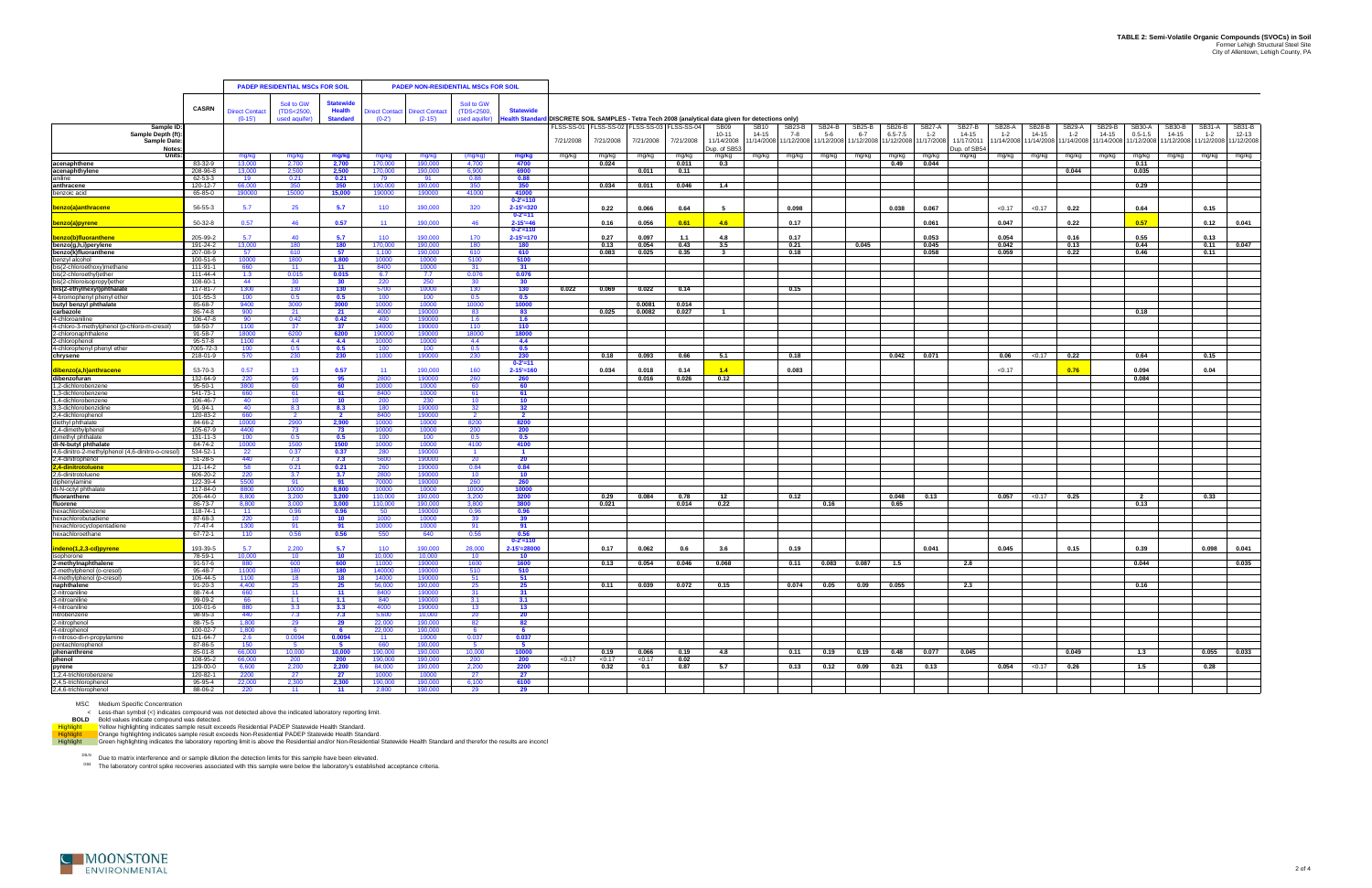|                                                                                                                                                                                                                    |                            |                            | <b>PADEP RESIDENTIAL MSCs FOR SOIL</b> |                                  |                          |                                   | <b>PADEP NON-RESIDENTIAL MSCs FOR SOIL</b> |                                                    |                                |                               |                                     |                               |                                |                                     |                                 |                                  |                                 |                               |                                |                                     |                                |                                   |                                |                              |                                                                  |                                |                               |
|--------------------------------------------------------------------------------------------------------------------------------------------------------------------------------------------------------------------|----------------------------|----------------------------|----------------------------------------|----------------------------------|--------------------------|-----------------------------------|--------------------------------------------|----------------------------------------------------|--------------------------------|-------------------------------|-------------------------------------|-------------------------------|--------------------------------|-------------------------------------|---------------------------------|----------------------------------|---------------------------------|-------------------------------|--------------------------------|-------------------------------------|--------------------------------|-----------------------------------|--------------------------------|------------------------------|------------------------------------------------------------------|--------------------------------|-------------------------------|
|                                                                                                                                                                                                                    |                            |                            | Soil to GW                             | <b>Statewide</b>                 |                          |                                   | Soil to GW                                 |                                                    |                                |                               |                                     |                               |                                |                                     |                                 |                                  |                                 |                               |                                |                                     |                                |                                   |                                |                              |                                                                  |                                |                               |
|                                                                                                                                                                                                                    | <b>CASRN</b>               | Direct Contact<br>$(0-15)$ | (TDS<2500,<br>used aquifer)            | <b>Health</b><br><b>Standard</b> | irect Contact<br>$(0-2)$ | <b>Direct Contact</b><br>$(2-15)$ | (TDS<2500,<br>used aquifer)                | <b>Statewide</b><br>lealth Standa                  |                                |                               |                                     |                               |                                |                                     |                                 |                                  |                                 |                               |                                |                                     |                                |                                   |                                |                              |                                                                  |                                |                               |
| Sample II<br>Sample Depth (ft)<br><b>Sample Date</b>                                                                                                                                                               |                            |                            |                                        |                                  |                          |                                   |                                            |                                                    | SB32-A<br>$1 - 2$<br>1/17/2012 | SB32-B<br>14-15<br>11/17/2011 | SB33-A<br>$0.5 - 1.5$<br>11/17/2012 | SB33-B<br>14-15<br>11/17/2011 | SB34-A<br>$1 - 2$<br>1/14/2008 | <b>SB34-B</b><br>14-15<br>1/14/2008 | SB35-A<br>$1 - 2$<br>11/17/2012 | SB35-B<br>$9 - 10$<br>11/17/2011 | SB36-A<br>$1 - 2$<br>11/14/2008 | SB36-B<br>14-15<br>11/14/2008 | SB37-A<br>$1 - 2$<br>1/14/2008 | <b>SB37-B</b><br>14-15<br>1/14/2008 | SB38-A<br>$1 - 2$<br>1/12/2008 | SB38-B<br>$14 - 15$<br>11/12/2008 | SB39-A<br>$1 - 2$<br>1/14/2008 | SB39-B<br>13-14<br>1/14/2008 | SB40-A<br>SB40-B<br>$1 - 2$<br>$6 - 7$<br>1/14/2008<br>1/14/2008 | SB41-A<br>$1 - 2$<br>1/14/2008 | SB41-B<br>14-15<br>11/14/2008 |
| <b>Notes</b><br><b>Units</b>                                                                                                                                                                                       |                            | mg/kg                      | mg/kg                                  | mg/kg                            | mg/kg                    | mg/kg                             | (mg/kg)                                    | mg/kg                                              | mg/kg                          | mg/kg                         | mg/kg                               | mg/kg                         | mg/kg                          | mg/kg                               | mg/kg                           | mg/kg                            | mg/kg                           | mg/kg                         | mg/kg                          | mg/kg                               | mg/kg                          | mg/kg                             | mg/kg                          | mg/kg                        | mg/kg<br>mg/kg                                                   | mg/kg                          | mg/kg                         |
| acenaphthene                                                                                                                                                                                                       | 83-32-9                    | 13,000                     | 2,700                                  | 2,700                            | 170,000                  | 190,000                           | 4,700                                      | 4700                                               |                                |                               |                                     |                               | 0.3                            |                                     |                                 |                                  |                                 |                               |                                |                                     | 0.092                          |                                   |                                |                              |                                                                  |                                |                               |
| acenaphthylene<br>aniline                                                                                                                                                                                          | 208-96-8<br>62-53-3        | 13,000<br>19               | 2.500<br>0.21                          | 2,500<br>0.21                    | 170,000<br>79            | 190,000<br>91                     | 6.900<br>0.88                              | 6900<br>0.88                                       |                                |                               |                                     |                               |                                |                                     |                                 |                                  |                                 |                               | 0.16                           |                                     | 0.14                           |                                   | 0.15                           |                              |                                                                  |                                |                               |
| anthracene                                                                                                                                                                                                         | 120-12-7                   | 66,000                     | 350                                    | 350                              | 190,000                  | 190,000                           | 350                                        | 350                                                |                                |                               |                                     |                               | 0.7                            |                                     |                                 |                                  |                                 |                               | 0.21                           |                                     | 0.4                            |                                   | 0.1                            |                              |                                                                  |                                |                               |
| benzoic acid                                                                                                                                                                                                       | 65-85-0                    | 190000                     | 15000                                  | 15,000                           | 190000                   | 190000                            | 41000                                      | 41000                                              |                                |                               |                                     |                               |                                |                                     |                                 |                                  |                                 |                               |                                |                                     |                                |                                   |                                |                              |                                                                  |                                |                               |
| benzo(a)anthracene                                                                                                                                                                                                 | 56-55-3                    | 5.7                        | 25                                     | 5.7                              | 110                      | 190,000                           | 320                                        | $0 - 2' = 110$<br>$2 - 15' = 320$<br>$0 - 2' = 11$ |                                |                               | 0.076                               |                               | 1.8                            |                                     |                                 |                                  | 0.13                            | 0.26                          | 1.6                            |                                     | 2.3                            | 0.054                             | 0.7                            | 0.041                        |                                                                  |                                | 0.14                          |
| benzo(a)pyrene                                                                                                                                                                                                     | $50-32-8$                  | 0.57                       | 46                                     | 0.57                             | 11                       | 190,000                           | 46                                         | $2 - 15' = 46$<br>$0 - 2' = 110$                   |                                |                               | 0.062                               |                               | 1.4                            |                                     |                                 |                                  | 0.13                            | 0.19                          | 1.6                            |                                     | 1.4                            | 0.076                             | 0.96                           | 0.045                        |                                                                  |                                | 0.14                          |
| benzo(b)fluoranthene                                                                                                                                                                                               | 205-99-2                   | 5.7                        | 40                                     | 5.7                              | 110                      | 190,000                           | 170                                        | $2 - 15' = 170$                                    |                                |                               | 0.074                               |                               | 1.2                            |                                     |                                 |                                  | 0.14                            |                               | 1.9                            |                                     | 0.87                           | 0.06                              | 1.4                            | 0.06                         |                                                                  |                                | 0.14                          |
| benzo(g,h,i)perylene<br>benzo(k)fluoranthene                                                                                                                                                                       | 191-24-2                   | 13,000<br>57               | 180                                    | <b>180</b>                       | 170,000                  | 190,000                           | 180                                        | 180                                                |                                |                               | 0.051                               |                               | 1.1                            |                                     |                                 |                                  | 0.11                            |                               | 1.5<br>1.7                     |                                     | 0.59<br>$\blacksquare$         | 0.092                             | $\mathbf{1}$                   | 0.039                        |                                                                  |                                | 0.13                          |
|                                                                                                                                                                                                                    | 207-08-9<br>100-51-6       | 10000                      | 610<br>1800                            | $-57$<br>1,800                   | 1,100<br>10000           | 190,000<br>10000                  | 610<br>5100                                | 610<br>5100                                        |                                |                               | 0.076                               |                               | 1.3                            |                                     |                                 |                                  | 0.16                            |                               |                                |                                     |                                | 0.045                             | 1.1                            | 0.055                        |                                                                  |                                | 0.16                          |
|                                                                                                                                                                                                                    | 111-91-1                   | 660                        | - 11                                   | 11                               | 8400                     | 10000                             | -31                                        | - 31                                               |                                |                               |                                     |                               |                                |                                     |                                 |                                  |                                 |                               |                                |                                     |                                |                                   |                                |                              |                                                                  |                                |                               |
|                                                                                                                                                                                                                    | 111-44-4                   | 1.3                        | 0.015                                  | 0.015                            | 6.7                      | 7.7                               | 0.076                                      | 0.076                                              |                                |                               |                                     |                               |                                |                                     |                                 |                                  |                                 |                               |                                |                                     |                                |                                   |                                |                              |                                                                  |                                |                               |
| benzo(Kyluoranmene<br>benzyl alcohol<br>bis(2-chloroethoxy)methane<br>bis(2-chloroethy)lether<br>bis(2-chloroispropyl)ether<br>bis(2-ethylhexyl)phthalate<br>4-bromophenyl phenyl ether<br>bustyl benzyl phthalate | 108-60-1<br>117-81-7       | 44<br>1300                 | 30<br>130                              | 30<br>130                        | 220<br>5700              | 250<br>10000                      | 30<br>130                                  | 30<br>130                                          |                                |                               |                                     |                               |                                |                                     |                                 |                                  |                                 |                               |                                |                                     |                                |                                   |                                |                              |                                                                  |                                |                               |
|                                                                                                                                                                                                                    | 101-55-3                   | 100                        | 0.5                                    | 0.5                              | 100                      | 100                               | 0.5                                        | 0.5                                                |                                |                               |                                     |                               |                                |                                     |                                 |                                  |                                 |                               |                                |                                     |                                |                                   |                                |                              |                                                                  |                                |                               |
|                                                                                                                                                                                                                    | 85-68-7                    | 9400                       | 3000                                   | 3000                             | 10000                    | 10000                             | 10000                                      | 10000                                              |                                |                               |                                     |                               |                                |                                     |                                 |                                  |                                 |                               |                                |                                     |                                |                                   |                                |                              |                                                                  |                                |                               |
| carbazole<br>4-chloroaniline                                                                                                                                                                                       | 86-74-8<br>106-47-8        | 900<br>90                  | 21<br>0.42                             | 21<br>0.42                       | 4000<br>400              | 190000<br>190000                  | 83<br>1.6                                  | 83<br>1.6                                          |                                |                               |                                     |                               | 0.41                           |                                     |                                 |                                  |                                 |                               | 0.11                           |                                     |                                |                                   | 0.071                          |                              |                                                                  |                                |                               |
| 4-chloro-3-methylphenol (p-chloro-m-cresol)                                                                                                                                                                        | 59-50-7                    | 1100                       | - 37                                   | 37                               | 14000                    | 190000                            | 110                                        | 110                                                |                                |                               |                                     |                               |                                |                                     |                                 |                                  |                                 |                               |                                |                                     |                                |                                   |                                |                              |                                                                  |                                |                               |
| 2-chloronaphthalene                                                                                                                                                                                                | 91-58-7                    | 18000                      | 6200                                   | 6200                             | 190000                   | 190000                            | 18000                                      | 18000                                              |                                |                               |                                     |                               |                                |                                     |                                 |                                  |                                 |                               |                                |                                     |                                |                                   |                                |                              |                                                                  |                                |                               |
| 2-chlorophenol<br>4-chlorophenyl phenyl ether                                                                                                                                                                      | $95 - 57 - 8$<br>7005-72-3 | 1100<br>100                | 4.4<br>0.5                             | 4.4<br>0.5                       | 10000<br>100             | 10000<br>100                      | 4.4<br>0.5                                 | 4.4<br>0.5                                         |                                |                               |                                     |                               |                                |                                     |                                 |                                  |                                 |                               |                                |                                     |                                |                                   |                                |                              |                                                                  |                                |                               |
| chrysene                                                                                                                                                                                                           | 218-01-9                   | 570                        | 230                                    | 230                              | 11000                    | 190000                            | 230                                        | 230                                                |                                |                               | 0.094                               |                               | 1.8                            |                                     |                                 |                                  | 0.16                            | 0.41                          | 1.8                            | 0.88                                | 2.7                            | 65                                |                                | 0.059                        |                                                                  |                                | 0.16                          |
|                                                                                                                                                                                                                    |                            |                            |                                        |                                  |                          |                                   |                                            | $0 - 2' = 11$                                      |                                |                               |                                     |                               |                                |                                     |                                 |                                  |                                 |                               |                                |                                     |                                |                                   |                                |                              |                                                                  |                                |                               |
| dibenzo(a,h)anthracene<br>dibenzofuran                                                                                                                                                                             | 53-70-3<br>132-64-9        | 0.57<br>220                | 13<br>95                               | 0.57<br>95                       | 11<br>2800               | 190,000<br>190000                 | 160<br>260                                 | $2 - 15' = 160$<br>260                             |                                |                               |                                     |                               | 0.44<br>0.091                  |                                     |                                 |                                  | 0.041                           |                               | 0.53<br>0.062                  |                                     | 0.31                           |                                   | 0.32                           |                              |                                                                  |                                |                               |
| 1.2-dichlorobenzene                                                                                                                                                                                                | 95-50-1                    | 3800                       | 60                                     | 60                               | 10000                    | 10000                             | 60                                         | 60                                                 |                                |                               |                                     |                               |                                |                                     |                                 |                                  |                                 |                               |                                |                                     |                                |                                   |                                |                              |                                                                  |                                |                               |
| 1,3-dichlorobenzene                                                                                                                                                                                                | $541 - 73 - 1$             | 660                        | 61                                     | 61                               | 8400                     | 10000                             | 61                                         | 61                                                 |                                |                               |                                     |                               |                                |                                     |                                 |                                  |                                 |                               |                                |                                     |                                |                                   |                                |                              |                                                                  |                                |                               |
| 1,4-dichlorobenzene<br>3,3-dichlorobenzidine                                                                                                                                                                       | 106-46-7<br>91-94-1        | 40<br>40                   | 10<br>8.3                              | 10<br>8.3                        | 200<br>180               | 230<br>190000                     | 10<br>32 <sub>2</sub>                      | $10-10$<br>32 <sup>2</sup>                         |                                |                               |                                     |                               |                                |                                     |                                 |                                  |                                 |                               |                                |                                     |                                |                                   |                                |                              |                                                                  |                                |                               |
| 2,4-dichlorophenol                                                                                                                                                                                                 | 120-83-2                   | 660                        |                                        | $\mathbf{2}$                     | 8400                     | 190000                            |                                            |                                                    |                                |                               |                                     |                               |                                |                                     |                                 |                                  |                                 |                               |                                |                                     |                                |                                   |                                |                              |                                                                  |                                |                               |
| diethyl phthalate                                                                                                                                                                                                  | 84-66-2                    | 10000                      | 2900                                   | 2,900                            | 10000                    | 10000                             | 8200                                       | 8200                                               |                                |                               |                                     |                               |                                |                                     |                                 |                                  |                                 |                               |                                |                                     |                                |                                   |                                |                              |                                                                  |                                |                               |
| 2,4-dimethylphenol<br>dimethyl phthalate                                                                                                                                                                           | 105-67-9<br>131-11-3       | 4400<br>100                | 73<br>0.5                              | 73<br>0.5                        | 10000<br>100             | 10000<br>100                      | 200<br>0.5                                 | 200<br>0.5                                         |                                |                               |                                     |                               |                                |                                     |                                 |                                  |                                 |                               |                                |                                     |                                |                                   |                                |                              |                                                                  |                                |                               |
| di-N-butyl phthalate                                                                                                                                                                                               | 84-74-2                    | 10000                      | 1500                                   | 1500                             | 10000                    | 10000                             | 4100                                       | 4100                                               |                                |                               |                                     |                               |                                |                                     |                                 |                                  |                                 |                               |                                |                                     |                                |                                   |                                |                              |                                                                  |                                |                               |
| 4,6-dinitro-2-methylphenol (4,6-dinitro-o-cresol)                                                                                                                                                                  | 534-52-1                   | 22                         | 0.37                                   | 0.37                             | 280                      | 190000                            |                                            | $\blacksquare$                                     |                                |                               |                                     |                               |                                |                                     |                                 |                                  |                                 |                               |                                |                                     |                                |                                   |                                |                              |                                                                  |                                |                               |
| 2,4-dinitrophenol<br><mark>4-dinitrotoluene</mark>                                                                                                                                                                 | 51-28-5<br>121-14-2        | 440<br>58                  | 7.3<br>0.21                            | 7.3<br>0.21                      | 5600<br>260              | 190000<br>190000                  | 20<br>0.84                                 | 20<br>0.84                                         |                                |                               |                                     |                               |                                |                                     |                                 |                                  |                                 |                               | < 0.33                         |                                     |                                |                                   | < 0.33                         | < 0.33                       |                                                                  |                                |                               |
| 2,6-dinitrotoluene                                                                                                                                                                                                 | 606-20-2                   | 220                        | 3.7                                    | 3.7                              | 2800                     | 190000                            | 10 <sup>1</sup>                            | 10                                                 |                                |                               |                                     |                               |                                |                                     |                                 |                                  |                                 |                               |                                |                                     |                                |                                   |                                |                              |                                                                  |                                |                               |
| diphenylamine                                                                                                                                                                                                      | 122-39-4                   | 5500                       | 91                                     | 91                               | 70000                    | 190000                            | 260                                        | 260                                                |                                |                               |                                     |                               |                                |                                     |                                 |                                  |                                 |                               |                                |                                     |                                |                                   |                                |                              |                                                                  |                                |                               |
| di-N-octyl phthalate<br>fluoranthene                                                                                                                                                                               | 117-84-0<br>206-44-0       | 8800<br>8.800              | 10000<br>3,200                         | 8,800<br>3,200                   | 10000<br>110,000         | 10000<br>190,000                  | 10000<br>3,200                             | 10000<br>3200                                      | 0.03                           | 0.06                          | 0.13                                |                               | 2.6                            |                                     |                                 |                                  | 0.19                            | < 0.17                        | 2.6                            |                                     | 2.4                            | 0.084                             | 0.93                           | 0.044                        |                                                                  |                                | 0.17                          |
| fluorene                                                                                                                                                                                                           | 86-73-7                    | 8.800                      | 3.000                                  | 3.000                            | 110,000                  | 190,000                           | 3.800                                      | 3800                                               |                                |                               |                                     |                               | 0.22                           |                                     |                                 | 0.047                            |                                 |                               | 0.038                          |                                     |                                |                                   |                                |                              |                                                                  |                                |                               |
| hexachlorobenzene                                                                                                                                                                                                  | 118-74-1                   | 11                         | 0.96                                   | 0.96                             | 50                       | 190000                            | 0.96                                       | 0.96                                               |                                |                               |                                     |                               |                                |                                     |                                 |                                  |                                 |                               |                                |                                     |                                |                                   |                                |                              |                                                                  |                                |                               |
| hexachlorobutadiene<br>hexachlorocyclopentadiene                                                                                                                                                                   | 87-68-3<br>77-47-4         | 220<br>1300                | <b>10</b><br>91                        | 10 <sub>1</sub><br>91            | 1000<br>10000            | 10000<br>10000                    | -39<br>91                                  | 39<br>91                                           |                                |                               |                                     |                               |                                |                                     |                                 |                                  |                                 |                               |                                |                                     |                                |                                   |                                |                              |                                                                  |                                |                               |
| hexachloroethane                                                                                                                                                                                                   | 67-72-1                    | 110                        | 0.56                                   | 0.56                             | 550                      | 640                               | 0.56                                       | 0.56                                               |                                |                               |                                     |                               |                                |                                     |                                 |                                  |                                 |                               |                                |                                     |                                |                                   |                                |                              |                                                                  |                                |                               |
|                                                                                                                                                                                                                    |                            |                            |                                        |                                  |                          |                                   |                                            | $0 - 2' = 110$                                     |                                |                               |                                     |                               |                                |                                     |                                 |                                  |                                 |                               |                                |                                     |                                |                                   |                                |                              |                                                                  |                                |                               |
| indeno(1,2,3-cd)pyrene<br>isophorone                                                                                                                                                                               | 193-39-5<br>78-59-1        | 5.7<br>10,000              | 2,200<br>-10                           | 5.7<br>10                        | 110<br>10.000            | 190,000<br>10,000                 | 28,000<br>10.                              | $2 - 15' = 28000$<br>10                            |                                |                               | 0.047                               |                               | $\mathbf{1}$                   |                                     |                                 |                                  | 0.12                            |                               | 1.4                            |                                     | 0.55                           | 0.082                             | 0.93                           |                              |                                                                  |                                | 0.12                          |
| 2-methylnaphthalene                                                                                                                                                                                                | 91-57-6                    | 880                        | 600                                    | 600                              | 11000                    | 190000                            | 1600                                       | 1600                                               |                                |                               |                                     |                               |                                |                                     |                                 | 12                               |                                 |                               | 0.14                           |                                     | 0.039                          |                                   | 0.049                          |                              |                                                                  |                                |                               |
| 2-methylphenol (o-cresol)<br>$\overline{A}$                                                                                                                                                                        | 95-48-7                    | 11000                      | 180                                    | 180                              | 140000                   | 190000                            | 510                                        | 510                                                |                                |                               |                                     |                               |                                |                                     |                                 |                                  |                                 |                               |                                |                                     |                                |                                   |                                |                              |                                                                  |                                |                               |
|                                                                                                                                                                                                                    | $106 - 44 - 5$<br>91-20-3  | 4,400                      | 25                                     | 25                               | 56,000                   | 190,000                           | 25                                         | 25                                                 |                                |                               |                                     |                               | 0.03                           |                                     |                                 |                                  |                                 |                               | 0.13                           |                                     | 0.039                          |                                   | 0.055                          |                              |                                                                  |                                |                               |
| naphthalene<br>2-nitroaniline                                                                                                                                                                                      | 88-74-4                    | 660                        | 11                                     | 11                               | 8400                     | 190000                            | 31                                         | 31                                                 |                                |                               |                                     |                               |                                |                                     |                                 |                                  |                                 |                               |                                |                                     |                                |                                   |                                |                              |                                                                  |                                |                               |
| 3-nitroaniline                                                                                                                                                                                                     | 99-09-2                    | 66                         | 1.1                                    | 1.1                              | 840                      | 190000                            | 3.1                                        | 3.1                                                |                                |                               |                                     |                               |                                |                                     |                                 |                                  |                                 |                               |                                |                                     |                                |                                   |                                |                              |                                                                  |                                |                               |
| 4-nitroaniline<br>nitrobenzene                                                                                                                                                                                     | $100 - 01 - 6$<br>98-95-3  | 880<br>440                 | 3.3<br>7.3                             | 3.3<br>7.3                       | 4000<br>5.600            | 190000<br>10,000                  | 13<br>20                                   | 13 <sup>7</sup><br>20                              |                                |                               |                                     |                               |                                |                                     |                                 |                                  |                                 |                               |                                |                                     |                                |                                   |                                |                              |                                                                  |                                |                               |
| 2-nitrophenol                                                                                                                                                                                                      | 88-75-5                    | 1,800                      | 29                                     | 29                               | 22,000                   | 190,000                           | 82                                         | 82                                                 |                                |                               |                                     |                               |                                |                                     |                                 |                                  |                                 |                               |                                |                                     |                                |                                   |                                |                              |                                                                  |                                |                               |
| 4-nitrophenol                                                                                                                                                                                                      | $100 - 02 - 7$             | 1,800                      | 6                                      | - 6                              | 22,000                   | 190.000                           | - 6                                        | 6                                                  |                                |                               |                                     |                               |                                |                                     |                                 |                                  |                                 |                               |                                |                                     |                                |                                   |                                |                              |                                                                  |                                |                               |
| The University<br>nethtachlorophenol<br>phenanthrene<br>phenol<br>phenol                                                                                                                                           | 621-64-7<br>87-86-5        | 2.6<br>150                 | 0.0094<br>- 5                          | 0.0094<br>- 5                    | 11<br>660                | 10000<br>190,000                  | 0.037<br>- 5                               | 0.037<br>5                                         |                                |                               |                                     |                               |                                |                                     |                                 |                                  |                                 |                               |                                |                                     |                                |                                   |                                |                              |                                                                  |                                |                               |
|                                                                                                                                                                                                                    | 85-01-8                    | 66,000                     | 10.000                                 | 10,000                           | 190,000                  | 190,000                           | 10.000                                     | 10000                                              |                                |                               | 0.058                               |                               | 2.1                            |                                     |                                 | 0.09                             | 0.087                           |                               | 0.8                            |                                     | 1.1                            |                                   | 0.22                           |                              |                                                                  |                                | 0.047                         |
|                                                                                                                                                                                                                    | 108-95-2                   | 66,000                     | 200                                    | 200                              | 190,000                  | 190,000                           | 200                                        | 200                                                |                                |                               |                                     |                               |                                |                                     |                                 |                                  |                                 |                               |                                |                                     |                                |                                   |                                |                              |                                                                  |                                |                               |
| pyrene                                                                                                                                                                                                             | 129-00-0                   | 6,600                      | 2,200                                  | 2,200                            | 84,000                   | 190,000                           | 2,200                                      | 2200                                               | 0.029                          | 0.054                         | 0.13                                |                               | 2.5                            |                                     |                                 |                                  | 0.19                            | 0.39                          | 1.9                            |                                     | 3.5                            | 0.08                              | 0.76                           | 0.044                        |                                                                  |                                | 0.13                          |
| 1,2,4-trichlorobenzene<br>2,4,5-trichlorophenol                                                                                                                                                                    | 120-82-1<br>95-95-4        | 2200<br>22,000             | 27<br>2.300                            | 27<br>2,300                      | 10000<br>190,000         | 10000<br>190,000                  | 27<br>6,100                                | 27<br>6100                                         |                                |                               |                                     |                               |                                |                                     |                                 |                                  |                                 |                               |                                |                                     |                                |                                   |                                |                              |                                                                  |                                |                               |
| 2,4,6-trichlorophenol                                                                                                                                                                                              | 88-06-2                    | 220                        | $-11$                                  | $-11$                            | 2,800                    | 190,000                           | - 29                                       | 29                                                 |                                |                               |                                     |                               |                                |                                     |                                 |                                  |                                 |                               |                                |                                     |                                |                                   |                                |                              |                                                                  |                                |                               |

MSC Medium Specific Concentration<br>
BOLD Bold values indicate compound was not detected above the indicated laboratory reporting limit.<br>
BOLD Bold values indicate compound was detected.<br>
Yellow highlighting indicates sample

<sup>DILN</sup> Due to matrix interference and or sample dilution the detection limits for this sample have been elevated.<br><sup>G04</sup> The laboratory control spike recoveries associated with this sample were below the laboratory's establ

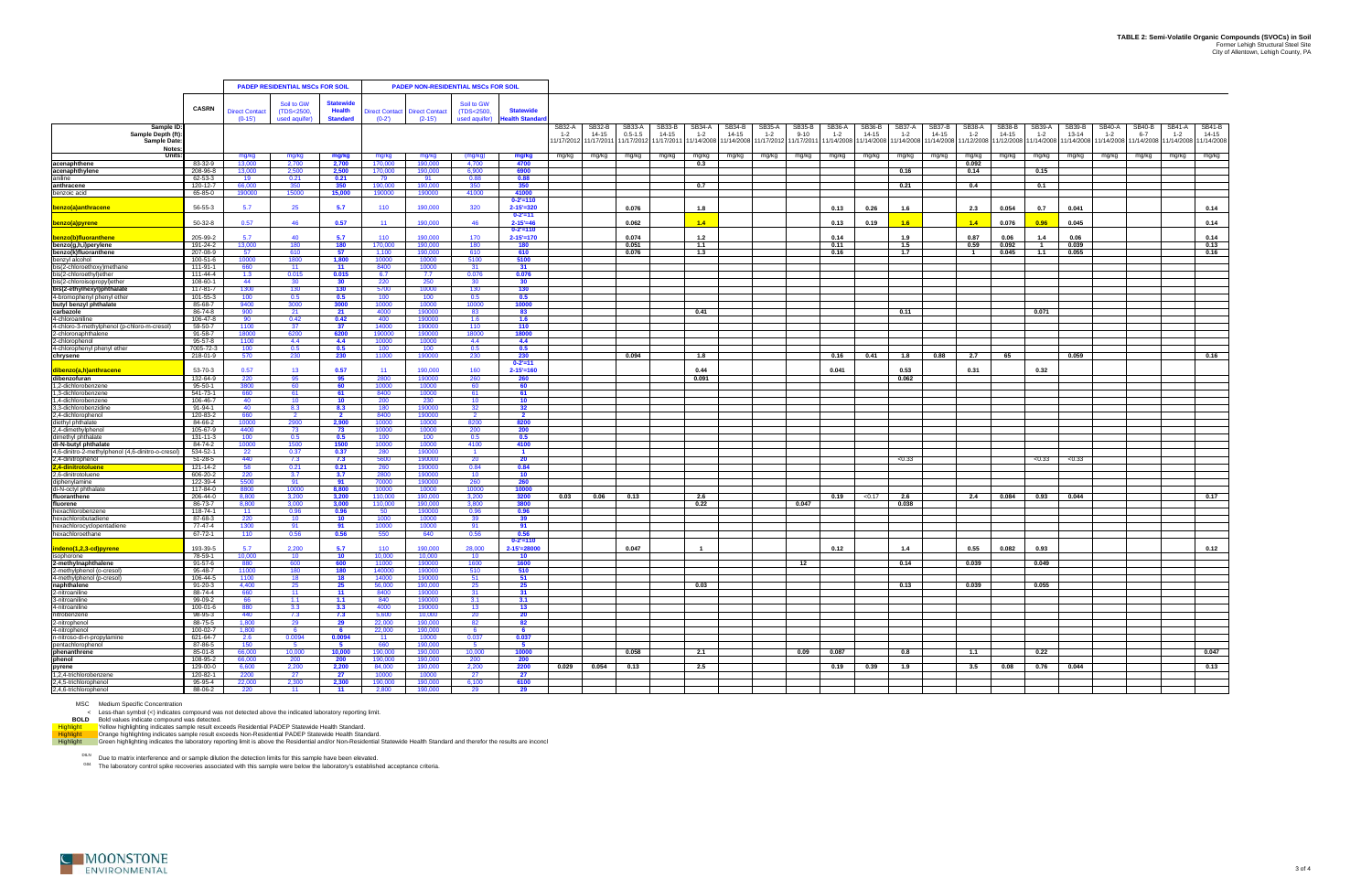|                                                                |                            |                            | <b>PADEP RESIDENTIAL MSCs FOR SOIL</b>    |                                                      |                           |                                    | <b>PADEP NON-RESIDENTIAL MSCs FOR SOIL</b> |                                                    |                         |                                  |                   |                 |                   |                      |                          |                       |                   |                 |                          |                     |                              |                      |                   |                                  |                          |                        |                         |                       |                         |
|----------------------------------------------------------------|----------------------------|----------------------------|-------------------------------------------|------------------------------------------------------|---------------------------|------------------------------------|--------------------------------------------|----------------------------------------------------|-------------------------|----------------------------------|-------------------|-----------------|-------------------|----------------------|--------------------------|-----------------------|-------------------|-----------------|--------------------------|---------------------|------------------------------|----------------------|-------------------|----------------------------------|--------------------------|------------------------|-------------------------|-----------------------|-------------------------|
|                                                                |                            |                            |                                           |                                                      |                           |                                    |                                            |                                                    |                         |                                  |                   |                 |                   |                      |                          |                       |                   |                 |                          |                     |                              |                      |                   |                                  |                          |                        |                         |                       |                         |
|                                                                | <b>CASRN</b>               | Direct Contact<br>$(0-15)$ | Soil to GW<br>(TDS<2500,<br>used aquifer) | <b>Statewide</b><br><b>Health</b><br><b>Standard</b> | Direct Contact<br>$(0-2)$ | <b>Direct Contact</b><br>$(2-15')$ | Soil to GW<br>(TDS<2500,<br>used aquifer)  | <b>Statewide</b><br><b>lealth Standa</b>           |                         |                                  |                   |                 |                   |                      |                          |                       |                   |                 |                          |                     |                              |                      |                   |                                  |                          |                        |                         |                       |                         |
| Sample ID<br>Sample Depth (ft)                                 |                            |                            |                                           |                                                      |                           |                                    |                                            |                                                    | SB42-A<br>$1 - 2$       | SB42-B<br>14-15                  | SB43-A<br>$1 - 2$ | SB43-B<br>14-15 | SB44-A<br>$1 - 2$ | SB44-B<br>14-15      | <b>SB45-A</b><br>$1 - 2$ | SB45-B<br>11-12       | SB46-A<br>$1 - 2$ | SB46-B<br>11-12 | <b>SB47-A</b><br>$1 - 2$ | SB47-B<br>$12 - 13$ | <b>SB48-A</b><br>$0.5 - 1.5$ | <b>SB48-B</b><br>8-9 | SB50-A<br>$1 - 2$ | SB <sub>50</sub> -B<br>$11 - 12$ | <b>SB51-A</b><br>$1 - 2$ | <b>SB51-B</b><br>13-14 | <b>SB52</b><br>12-13    | SB53<br>$10 - 11$     | SB54<br>14-15           |
| <b>Sample Date</b>                                             |                            |                            |                                           |                                                      |                           |                                    |                                            |                                                    | 1/14/2008               | 11/14/2008 11/14/2008 11/14/2008 |                   |                 |                   | 1/14/2008 11/14/2008 |                          | 11/14/2008 11/14/2008 | 1/12/2008         | 1/12/2008       | 11/12/2008               | 1/12/2008           | 11/12/2008                   | 11/12/2008           |                   | 1/13/2008 11/13/2008             | 11/13/2008               | 11/13/2008             | 11/12/2008              | 11/14/2008            | 11/17/2008              |
| <b>Note</b><br>Units:                                          |                            | mg/kg                      | mg/kg                                     | mg/kg                                                | mg/kg                     | mg/kg                              | (mg/kg)                                    | mg/kg                                              | mg/kg                   | mg/kg                            | mg/kg             | mg/kg           | mg/kg             | mg/kg                | mg/kg                    | mg/kg                 | mg/kg             | mg/kg           | mg/kg                    | mg/kg               | mg/kg                        | mg/kg                | mg/kg             | mg/kg                            | mg/kg                    | mg/kg                  | Dup. of SB48-B<br>mg/kg | Dup. of SB09<br>mg/kg | Jup. of SB27-B<br>mg/kg |
| acenaphthene                                                   | 83-32-9                    | 13,000                     | 2,700                                     | 2,700                                                | 170.000                   | 190,000                            | 4,700                                      | 4700                                               |                         |                                  |                   |                 |                   |                      | 0.22                     | 0.33                  | 0.55              |                 |                          |                     |                              |                      |                   |                                  |                          |                        |                         | 0.33                  |                         |
| acenaphthylene                                                 | 208-96-8<br>62-53-3        | 13,000<br>19               | 2,500<br>0.21                             | 2,500<br>0.21                                        | 170.000<br>79             | 190,000<br>91                      | 6,900<br>0.88                              | 6900<br>0.88                                       | 0.83                    | 0.58                             | 0.072             |                 |                   |                      |                          | 0.052                 |                   | 0.055           | 0.052                    |                     |                              |                      |                   |                                  |                          |                        |                         |                       |                         |
| aniline<br>anthracene                                          | 120-12-7                   | 66,000                     | 350                                       | 350                                                  | 190,000                   | 190,000                            | 350                                        | 350                                                | 1.1                     | 0.87                             | 0.15              |                 |                   | 0.12                 | 0.23                     | 0.76                  |                   |                 | 0.24                     |                     |                              |                      | 0.048             |                                  |                          |                        |                         | 1.3                   |                         |
| benzoic acid                                                   | 65-85-0                    | 190000                     | 15000                                     | 15,000                                               | 190000                    | 190000                             | 41000                                      | 41000                                              |                         |                                  |                   |                 |                   |                      |                          |                       |                   |                 |                          |                     |                              |                      |                   |                                  |                          |                        |                         |                       |                         |
| <u>benzo(a)anthracene</u>                                      | 56-55-3                    | 5.7                        | 25                                        | 5.7                                                  | 110                       | 190,000                            | 320                                        | $0 - 2' = 110$<br>$2 - 15' = 320$<br>$0 - 2' = 11$ | 4.3                     | 3.9                              | 1.8               | 0.16            | 0.17              | 0.52                 |                          | 3.7                   | 0.065             | 0.13            | 1.6                      | 0.067               | 0.092                        |                      | 0.15              | < 0.17                           | < 0.17                   | < 0.17                 | 0.099                   | 4.3                   |                         |
| benzo(a)pyrene                                                 | 50-32-8                    | 0.57                       | 46                                        | 0.57                                                 | 11                        | 190,000                            | 46                                         | $2 - 15' = 46$<br>$0 - 2' = 110$                   |                         |                                  |                   | 0.29            | 0.16              | 0.42                 | 1.9 <sub>1</sub>         |                       | 0.068             | 0.11            | 1.3                      | 0.038               | 0.07                         |                      | 0.13              |                                  |                          | < 0.17                 | 0.096                   |                       | 0.046                   |
| benzo(b)fluoranthene                                           | 205-99-2                   | 57                         | 40                                        | 5.7                                                  | 110                       | 190,000                            | 170                                        | $2 - 15' = 170$                                    | 2.4                     | 1.9                              | 1.8               | 0.27            | 0.17              | 0.33                 |                          | 1.9                   | 0.062             | 0.088           | 1.2                      | 0.041               | 0.066                        |                      | 0.14              |                                  |                          | < 0.17                 | 0.11                    | 4.2                   | 0.045                   |
| benzo(g,h,i)perylene                                           | 191-24-2                   | 13,000                     | 180                                       | 180                                                  | 170,000                   | 190,000                            | 180                                        | 180                                                | 2.7                     | $\overline{\mathbf{2}}$          | 1.7               | 0.33            | 0.16              | 0.24                 | 1.8                      | 2.7                   | 0.075             | 0.08            | 0.89                     |                     | 0.06                         |                      | 0.12              |                                  |                          | < 0.17                 | 0.1                     | 2.8                   | 0.042                   |
| benzo(k)fluoranthene<br>benzyl alcohol                         | 207-08-9<br>100-51-6       | -57<br>10000               | 610<br>1800                               | 57<br>1,800                                          | 1.100<br>10000            | 190,000<br>10000                   | 610<br>5100                                | 610<br>5100                                        | 3.5                     | 2.8                              | $\overline{2}$    | 0.27            | 0.14              | 0.42                 | 2.7                      | 2.6                   | 0.057             | 0.087           | 1.1                      |                     | 0.066                        |                      | 0.11              |                                  |                          | < 0.17                 | 0.076                   | 2.6                   | 0.051                   |
| bis(2-chloroethoxy)methane                                     | 111-91-1                   | 660                        | - 11                                      | 11                                                   | -8400                     | 10000                              | -31                                        | 31                                                 |                         |                                  |                   |                 |                   |                      |                          |                       |                   |                 |                          |                     |                              |                      |                   |                                  |                          |                        |                         |                       |                         |
| bis(2-chloroethyl)ether                                        | 111-44-4                   | 1.3                        | 0.015                                     | 0.015                                                | 6.7                       | 7.7                                | 0.076                                      | 0.076                                              |                         |                                  |                   |                 |                   |                      |                          |                       |                   |                 |                          |                     |                              |                      |                   |                                  |                          |                        |                         |                       |                         |
| bis(2-chloroisopropyl)ether                                    | 108-60-1                   | 44                         | 30                                        | 30                                                   | 220                       | 250                                | 30<br>130                                  | 30 <sub>o</sub>                                    |                         |                                  |                   |                 |                   |                      |                          |                       |                   |                 |                          |                     |                              |                      |                   |                                  |                          |                        |                         |                       |                         |
| bis(2-ethylhexyl)phthalate<br>4-bromophenyl phenyl ether       | $117 - 81 - 7$<br>101-55-3 | 1300<br>100                | 130<br>0.5                                | 130<br>0.5                                           | 5700<br>100               | 10000<br>100                       | 0.5                                        | 130<br>0.5                                         |                         |                                  |                   |                 |                   |                      |                          |                       | 0.036             |                 |                          |                     |                              |                      |                   |                                  |                          |                        |                         |                       |                         |
| butyl benzyl phthalate                                         | 85-68-7                    | 9400                       | 3000                                      | 3000                                                 | 10000                     | 10000                              | 10000                                      | 10000                                              |                         |                                  |                   |                 |                   |                      |                          |                       |                   |                 |                          |                     |                              |                      |                   |                                  |                          |                        |                         |                       |                         |
| carbazole                                                      | 86-74-8                    | 900                        | 21                                        | 21                                                   | 4000                      | 190000                             | 83                                         | 83                                                 | 0.78                    | 0.73                             |                   |                 |                   |                      |                          | 0.049                 |                   |                 |                          |                     |                              |                      |                   |                                  |                          |                        |                         | 0.94                  |                         |
| 4-chloroaniline<br>4-chloro-3-methylphenol (p-chloro-m-cresol) | 106-47-8<br>59-50-7        | 90<br>1100                 | 0.42<br>37                                | 0.42<br>37                                           | 400<br>14000              | 190000<br>190000                   | 1.6<br>110                                 | 1.6<br>110                                         |                         |                                  |                   |                 |                   |                      |                          |                       |                   |                 |                          |                     |                              |                      |                   |                                  |                          |                        |                         |                       |                         |
| 2-chloronaphthalene                                            | 91-58-7                    | 18000                      | 6200                                      | 6200                                                 | 190000                    | 190000                             | 18000                                      | 18000                                              |                         |                                  |                   |                 |                   |                      |                          |                       |                   |                 |                          |                     |                              |                      |                   |                                  |                          |                        |                         |                       |                         |
| 2-chlorophenol                                                 | 95-57-8                    | 1100                       | 4.4                                       | 4.4                                                  | 10000                     | 10000                              | 4.4                                        | 4.4                                                |                         |                                  |                   |                 |                   |                      |                          |                       |                   |                 |                          |                     |                              |                      |                   |                                  |                          |                        |                         |                       |                         |
| 4-chlorophenyl phenyl ether<br>chrysene                        | 7005-72-3<br>218-01-9      | 100<br>570                 | 0.5<br>230                                | 0.5<br>230                                           | 100<br>11000              | 100<br>190000                      | 0.5<br>230                                 | 0.5<br>230                                         | 3.7                     | 3.5                              | 1.7               | 0.18            | 0.25              | 0.46                 | 1.3                      | 4.6                   | 0.083             | 0.14            | 1.6                      | 0.14                | 0.096                        |                      | 0.17              | < 0.17                           | < 0.17                   | < 0.17                 | 0.14                    | 4.6                   | 0.043                   |
|                                                                |                            |                            |                                           |                                                      |                           |                                    |                                            | $0 - 2' = 11$                                      |                         |                                  |                   |                 |                   |                      |                          |                       |                   |                 |                          |                     |                              |                      |                   |                                  |                          |                        |                         |                       |                         |
| dibenzo(a,h)anthracene<br>dibenzofuran                         | 53-70-3<br>132-64-9        | 0.57<br>220                | 13<br>95                                  | 0.57<br>95                                           | 11<br>-2800 -             | 190.000<br>190000                  | 160<br>260                                 | $2 - 15' = 160$<br>260                             | 1.7<br>0.13             | $-4.2$<br>0.1                    | 0.59              |                 | 0.07              | 0.14                 | 0.95                     | 1.3<br>0.05           |                   | 0.041           | 0.36                     |                     |                              |                      | 0.059             |                                  |                          | < 0.17                 |                         | $-1.2$<br>0.12        |                         |
| .2-dichlorobenzene                                             | $95 - 50 - 1$              | 3800                       | 60                                        | 60                                                   | 10000                     | 10000                              | 60                                         | 60                                                 |                         |                                  |                   |                 |                   |                      |                          |                       |                   |                 |                          |                     |                              |                      |                   |                                  |                          |                        |                         |                       |                         |
| ,3-dichlorobenzene                                             | 541-73-1                   | 660                        | 61                                        | 61                                                   | 8400                      | 10000                              | 61                                         | 61                                                 |                         |                                  |                   |                 |                   |                      |                          |                       |                   |                 |                          |                     |                              |                      |                   |                                  |                          |                        |                         |                       |                         |
| 1,4-dichlorobenzene                                            | 106-46-7                   | 40                         | 10                                        | 10                                                   | 200                       | 230                                | 10                                         | 10                                                 |                         |                                  |                   |                 |                   |                      |                          |                       |                   |                 |                          |                     |                              |                      |                   |                                  |                          |                        |                         |                       |                         |
| 3,3-dichlorobenzidine<br>2,4-dichlorophenol                    | 91-94-1<br>120-83-2        | 40<br>660                  | 8.3<br>-2                                 | 8.3<br>- 2                                           | 180<br>-8400              | 190000<br>190000                   | 32 <sup>2</sup>                            | 32<br>2                                            |                         |                                  |                   |                 |                   |                      |                          |                       |                   |                 |                          |                     |                              |                      |                   |                                  |                          |                        |                         |                       |                         |
| diethyl phthalate                                              | 84-66-2                    | 10000                      | 2900                                      | 2,900                                                | 10000                     | 10000                              | 8200                                       | 8200                                               |                         |                                  |                   |                 |                   |                      |                          |                       |                   |                 |                          |                     |                              |                      |                   |                                  |                          |                        |                         |                       |                         |
| 2.4-dimethylphenol<br>dimethyl phthalate                       | 105-67-9<br>131-11-3       | 4400<br>100                | 73<br>0.5                                 | 73<br>0.5                                            | 10000<br>100              | 10000<br>100                       | 200<br>0.5                                 | 200<br>0.5                                         |                         |                                  |                   |                 |                   |                      |                          |                       |                   |                 |                          |                     |                              |                      |                   |                                  |                          |                        |                         |                       |                         |
| di-N-butyl phthalate                                           | 84-74-2                    | 10000                      | 1500                                      | 1500                                                 | 10000                     | 10000                              | 4100                                       | 4100                                               |                         |                                  |                   |                 |                   |                      |                          |                       |                   |                 |                          |                     |                              |                      | 0.041             |                                  |                          |                        |                         |                       |                         |
| 4,6-dinitro-2-methylphenol (4,6-dinitro-o-cresol               | 534-52-1                   | -22                        | 0.37                                      | 0.37                                                 | -280-                     | 190000                             |                                            |                                                    |                         |                                  |                   |                 |                   |                      |                          |                       |                   |                 |                          |                     |                              |                      |                   |                                  |                          |                        |                         |                       |                         |
| 2,4-dinitrophenol<br>4-dinitrotoluene,                         | 51-28-5<br>121-14-2        | 440<br>58                  | 7.3<br>0.21                               | 7.3<br>0.21                                          | 5600<br>260               | 190000<br>190000                   | 20<br>0.84                                 | 20<br>0.84                                         |                         |                                  |                   |                 |                   |                      |                          |                       |                   |                 |                          |                     |                              |                      |                   |                                  |                          |                        |                         |                       |                         |
| 2,6-dinitrotoluene                                             | 606-20-2                   | 220                        | 3.7                                       | 3.7                                                  | 2800                      | 190000                             | $10^{-}$                                   | 10                                                 |                         |                                  |                   |                 |                   |                      |                          |                       |                   |                 |                          |                     |                              |                      |                   |                                  |                          |                        |                         |                       |                         |
| diphenylamine                                                  | 122-39-4                   | 5500                       | 91                                        | 91                                                   | 70000                     | 190000                             | 260                                        | 260                                                |                         |                                  |                   |                 |                   |                      |                          |                       |                   |                 |                          |                     |                              |                      |                   |                                  |                          |                        |                         |                       |                         |
| di-N-octyl phthalate<br>fluoranthene                           | 117-84-0<br>206-44-0       | 8800<br>8,800              | 10000<br>3,200                            | 8.800<br>3,200                                       | 10000<br>110,000          | 10000<br>190,000                   | 10000<br>3,200                             | 10000<br>3200                                      | 8.4                     | -8.1                             | 2.1               | 0.1             | 0.26              | 0.88                 |                          | - 5.8                 | 0.15              | 0.22            | 3.3                      | 0.041               | 0.19                         |                      | 0.27              | < 0.17                           | < 0.17                   | < 0.17                 | 0.14                    | -11                   | 0.049                   |
| fluorene                                                       | 86-73-7                    | 8.800                      | 3.000                                     | 3.000                                                | 110,000                   | 190,000                            | 3.800                                      | 3800                                               | 0.11                    | 0.1                              |                   |                 |                   |                      | 0.16                     | 0.25                  | $\blacksquare$    |                 |                          |                     |                              |                      |                   |                                  |                          |                        |                         | 0.22                  |                         |
| hexachlorobenzene                                              | 118-74-1                   | 11                         | 0.96                                      | 0.96                                                 | 50                        | 190000                             | 0.96                                       | 0.96                                               |                         |                                  |                   |                 |                   |                      |                          |                       |                   |                 |                          |                     |                              |                      |                   |                                  |                          |                        |                         |                       |                         |
| hexachlorobutadiene<br>hexachlorocyclopentadiene               | 87-68-3<br>77-47-4         | 220<br>1300                | 10 <sup>1</sup><br>91                     | 10 <sub>1</sub><br>91                                | 1000<br>10000             | 10000<br>10000                     | 91                                         | 39<br>91                                           |                         |                                  |                   |                 |                   |                      |                          |                       |                   |                 |                          |                     |                              |                      |                   |                                  |                          |                        |                         |                       |                         |
| hexachloroethane                                               | 67-72-1                    | 110                        | 0.56                                      | 0.56                                                 | 550                       | 640                                | 0.56                                       | 0.56                                               |                         |                                  |                   |                 |                   |                      |                          |                       |                   |                 |                          |                     |                              |                      |                   |                                  |                          |                        |                         |                       |                         |
|                                                                |                            |                            |                                           |                                                      |                           |                                    |                                            | $0 - 2' = 110$                                     |                         |                                  |                   |                 |                   |                      |                          |                       |                   |                 |                          |                     |                              |                      |                   |                                  |                          |                        |                         |                       |                         |
| indeno(1,2,3-cd)pyrene<br>isophorone                           | 193-39-5<br>78-59-1        | -57<br>10,000              | 2.200<br>10                               | 5.7<br>10 <sub>1</sub>                               | 110<br>10,000             | 190.000<br>0.000                   | 28,000                                     | $2 - 15' = 28000$<br>10                            | 2.5                     | 2.2                              | 1.7               | 0.28            | 0.13              | 0.24                 | 1.5                      | 2.1                   | 0.06              | 0.082           | 0.87                     |                     | 0.057                        |                      | 0.12              |                                  |                          | < 0.17                 | 0.087                   | $\mathbf{3}$          |                         |
| 2-methylnaphthalene                                            | 91-57-6                    | 880                        | 600                                       | 600                                                  | 11000                     | 190000                             | 1600                                       | 1600                                               | 0.19                    | 0.12                             |                   |                 | 0.23              |                      | 0.089                    | 0.2                   |                   |                 |                          | 0.068               |                              |                      |                   |                                  |                          |                        | 0.053                   | 0.076                 |                         |
| 2-methylphenol (o-cresol)                                      | 95-48-7                    | 11000                      | 180                                       | 180                                                  | 140000                    | 190000                             | 510                                        | 510                                                |                         |                                  |                   |                 |                   |                      |                          |                       |                   |                 |                          |                     |                              |                      |                   |                                  |                          |                        |                         |                       |                         |
| 4-methylphenol (p-cresol)<br>naphthalene                       | $106 - 44 - 5$<br>91-20-3  | 4,400                      | 18<br>25                                  | 18<br>25                                             | 56,000                    | 190000<br>190,000                  | 25                                         | 51<br>25                                           | 0.63                    | $0.39$ 0.061                     |                   |                 | 0.15              |                      |                          | 0.12                  |                   |                 |                          |                     |                              |                      |                   |                                  |                          |                        | 0.053                   | 0.16                  |                         |
| 2-nitroaniline                                                 | 88-74-4                    | 660                        | 11                                        | 11                                                   | 8400                      | 190000                             | -31                                        | 31                                                 |                         |                                  |                   |                 |                   |                      |                          |                       |                   |                 |                          |                     |                              |                      |                   |                                  |                          |                        |                         |                       |                         |
| 3-nitroaniline                                                 | 99-09-2                    | 66                         | 1.1                                       | 1.1                                                  | 840                       | 190000                             | 3.1                                        | 3.1                                                |                         |                                  |                   |                 |                   |                      |                          |                       |                   |                 |                          |                     |                              |                      |                   |                                  |                          |                        |                         |                       |                         |
| 4-nitroaniline<br>nitrobenzene                                 | 100-01-6<br>98-95-3        | 880<br>440                 | 3.3<br>7.3                                | 3.3<br>7.3                                           | 4000<br>5.600             | 190000<br>10.000                   | 13<br>- 20                                 | 13<br>20                                           |                         |                                  |                   |                 |                   |                      |                          |                       |                   |                 |                          |                     |                              |                      |                   |                                  |                          |                        |                         |                       |                         |
| 2-nitrophenol                                                  | 88-75-5                    | 1,800                      | 29                                        | 29                                                   | 22,000                    | 190,000                            | 82                                         | 82                                                 |                         |                                  |                   |                 |                   |                      |                          |                       |                   |                 |                          |                     |                              |                      |                   |                                  |                          |                        |                         |                       |                         |
| 4-nitrophenol                                                  | 100-02-7                   | 1,800                      | 6                                         | 6                                                    | 22,000                    | 190,000                            | 6                                          | $\bullet$                                          |                         |                                  |                   |                 |                   |                      |                          |                       |                   |                 |                          |                     |                              |                      |                   |                                  |                          |                        |                         |                       |                         |
| n-nitroso-di-n-propylamine<br>pentachlorophenol                | 621-64-7<br>87-86-5        | 2.6<br>150                 | 0.0094<br>$-5$                            | 0.0094<br>$-5$                                       | - 11 -<br>660             | 10000<br>190,000                   | 0.037<br>- 5                               | 0.037<br>5                                         |                         |                                  |                   |                 |                   |                      |                          |                       |                   |                 |                          |                     |                              |                      |                   |                                  |                          |                        |                         |                       |                         |
| phenanthrene<br>phenol                                         | 85-01-8                    | 66,000                     | 10,000                                    | 10.000                                               | 190,000                   | 190,000                            | 10,000                                     | 10000                                              | $\overline{\mathbf{2}}$ | 2.4                              | 0.18              |                 | 0.16              |                      | $0.38$ 2.5 5.4           |                       |                   | $0.87$ 0.036    | 0.84                     | 0.16                | 0.13                         |                      | 0.24              |                                  |                          |                        | 0.15                    | 4.3                   |                         |
|                                                                | 108-95-2                   | 66,000                     | 200                                       | 200                                                  | 190,000                   | 190,000                            | 200                                        | 200                                                |                         |                                  |                   |                 |                   |                      |                          |                       |                   |                 |                          |                     |                              |                      | 0.074             |                                  |                          |                        |                         |                       |                         |
| pyrene<br>1,2,4-trichlorobenzene                               | 129-00-0<br>120-82-1       | 6,600<br>2200              | 2,200<br>27                               | 2,200<br>27                                          | 84,000<br>10000           | 190,000<br>10000                   | 2,200<br>27                                | 2200<br>27                                         | 4.1                     | 3.9                              | 1.3               | 0.09            | 0.17              | 0.5                  | 1.7                      | 5.6                   | $0.29$            | 0.19            | 2.8                      | 0.061               | 0.15                         |                      | 0.23              | < 0.17                           | < 0.17                   | < 0.17                 | 0.12                    | $-5.1$                | 0.046                   |
| 2.4.5-trichlorophenol                                          | 95-95-4                    | 22,000                     | 2,300                                     | 2,300                                                | 190,000                   | 190,000                            | 6,100                                      | 6100                                               |                         |                                  |                   |                 |                   |                      |                          |                       |                   |                 |                          |                     |                              |                      |                   |                                  |                          |                        |                         |                       |                         |
| 2,4,6-trichlorophenol                                          | 88-06-2                    | 220                        | $-11$                                     | $\blacksquare$ 11                                    |                           | 2,800 190,000 29                   |                                            | 29                                                 |                         |                                  |                   |                 |                   |                      |                          |                       |                   |                 |                          |                     |                              |                      |                   |                                  |                          |                        |                         |                       |                         |

MSC Medium Specific Concentration<br>
BOLD Bold values indicate compound was not detected above the indicated laboratory reporting limit.<br>
BOLD Bold values indicate compound was detected.<br>
Yellow highlighting indicates sample

<sup>DILN</sup> Due to matrix interference and or sample dilution the detection limits for this sample have been elevated.<br><sup>G04</sup> The laboratory control spike recoveries associated with this sample were below the laboratory's establ

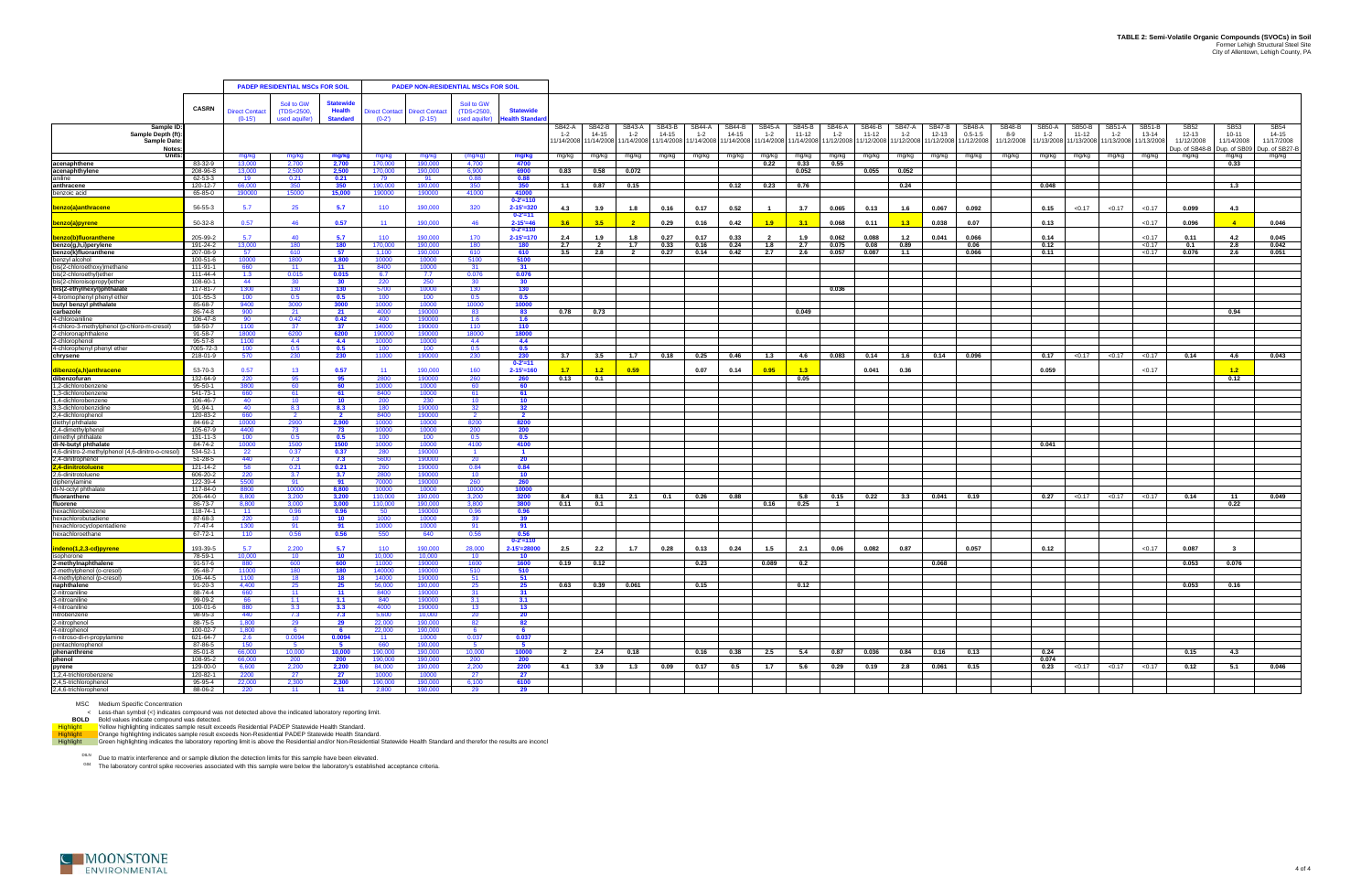|                                                                       |              |                                      | <b>PADEP RESIDENTIAL MSCs FOR</b><br><b>SOIL</b> |                                                      |                                  |                                   | <b>PADEP NON-RESIDENTIAL MSCs FOR SOIL</b> |                                            |                                                   |                      |                           |                             |                            |                      |                           |                             |                           |                             |                      |                             |                                       |
|-----------------------------------------------------------------------|--------------|--------------------------------------|--------------------------------------------------|------------------------------------------------------|----------------------------------|-----------------------------------|--------------------------------------------|--------------------------------------------|---------------------------------------------------|----------------------|---------------------------|-----------------------------|----------------------------|----------------------|---------------------------|-----------------------------|---------------------------|-----------------------------|----------------------|-----------------------------|---------------------------------------|
|                                                                       | <b>CASRN</b> | <b>Direct</b><br>Contact<br>$(0-15)$ | Soil to GW<br>(TDS<2500<br>used aquife           | <b>Statewide</b><br><b>Health</b><br><b>Standard</b> | <b>Direct Contact</b><br>$(0-2)$ | <b>Direct Contact</b><br>$(2-15)$ | Soil to GW<br>(TDS<2500,<br>used aquifer)  | <b>Statewide Health</b><br><b>Standard</b> | DISCRETE SOIL SAMPLES - Moonstone 2007            |                      |                           |                             |                            |                      |                           |                             |                           |                             |                      |                             | <b>QA/QC SAMPLES</b>                  |
| Sample ID:<br>Sample Depth (ft)<br><b>Sample Date</b><br><b>Notes</b> |              |                                      |                                                  |                                                      |                                  |                                   |                                            |                                            | RS-1 (1')<br>5/25/07                              | RS-2 (1')<br>5/25/07 | SS-1 (2')<br>2<br>5/24/07 | SS-1 (12')<br>12<br>5/24/07 | SS-2 (2')<br>-2<br>5/24/07 | SS-2 (9')<br>5/24/07 | SS-3 (2')<br>2<br>5/24/07 | SS-3 (12')<br>12<br>5/24/07 | SS-4 (2')<br>2<br>5/24/07 | SS-4 (15')<br>15<br>5/24/07 | SS-5 (1')<br>5/24/07 | SS-5 (14')<br>14<br>5/24/07 | $SS-55(1')$<br>blind dup of SS-5 (1') |
| Units:                                                                |              | mg/kg                                | mg/kg                                            | mg/kg                                                | mg/kg                            | mg/kg                             | (mq/kg)                                    | mg/kg                                      | mg/kg                                             | mg/kg                | mg/kg                     | mg/kg                       | mg/kg                      | mg/kg                | mg/kg                     | mg/kg                       | mg/kg                     | mg/kg                       | mg/kg                | mg/kg                       | mg/kg                                 |
| aluminum                                                              | 7429-90-5    | 190,000                              | N/A                                              | 190000                                               | 190,000                          | 190,000                           | N/A                                        | 190000                                     |                                                   |                      |                           |                             |                            |                      |                           |                             |                           |                             |                      |                             |                                       |
| antimony                                                              | 7440-36-0    | 88                                   | 27                                               | 27                                                   | 1.100                            | 190,000                           | 27                                         | 27                                         | $< 5.0$ G02                                       | 5.0                  | 7.3                       | < 5.0                       | 11                         | <6.7                 | 5.0                       | 5.0                         | 7.9                       | 30 <sup>°</sup>             | 5.0                  | 12                          | < 5.0                                 |
| arsenic                                                               | 7440-38-2    | 12 <sup>2</sup>                      | 29                                               | 12 <sup>12</sup>                                     | 53                               | 190,000                           | 29                                         | 29                                         | 2.1 <sup>DILN</sup>                               | $8.7$ DILN           | <b>13 DILN</b>            | $6.1$ DILN                  | <b>260 DILN</b>            | 30 <sup>DILN</sup>   | $2.2$ DILN                | 4.2 <sup>DILN</sup>         | 7.5 <sup>DILN</sup>       | <b>43 DILN</b>              | $<$ 1.2 DILN         | $4.1$ DILN                  | $< 1.2$ DILN                          |
| barium                                                                | 7440-39-3    | 44.000                               | 8,200                                            | 8200                                                 | 190.000                          | 190,000                           | 8,200                                      | 8200                                       |                                                   |                      |                           |                             |                            |                      |                           |                             |                           |                             |                      |                             |                                       |
| beryllium                                                             | 7440-41-7    | 440                                  | 320                                              | 320                                                  | 5.600                            | 190,000                           | 320                                        | 320                                        | < 0.20                                            | 1.8                  | 0.93                      | 0.31                        | 0.88                       | 0.89                 | 4.2                       | 1.9                         | 0.58                      | 0.47                        | 4.4                  | 2.7                         | 5.1                                   |
| :admium                                                               | 7440-43-9    | 110                                  | 38                                               | 38                                                   | 1.400                            | 190,000                           | 38                                         | 38                                         | < 1.0                                             | 39 <sup>°</sup>      | < 1.0                     | < 1.0                       | 4.3                        | < 1.3                | < 1.0                     | < 1.0                       | < 1.0                     | 1.8                         | < 1.0                | < 1.0                       | < 1.0                                 |
| calcium                                                               | 7789-78-8    | NL.                                  | <b>NL</b>                                        | NL.                                                  | NL.                              | - NL                              | <b>NL</b>                                  | <b>NL</b>                                  |                                                   |                      |                           |                             |                            |                      |                           |                             |                           |                             |                      |                             |                                       |
| <b>chromium III</b>                                                   | 16065-83-    | 190,000                              | 190,000                                          | 190000                                               | 190,000                          | 190,000                           | 190,000                                    | 190000                                     | 5.8                                               | 13                   | 28                        | 16                          | 84                         | 19                   | 100                       | 9.1                         | 77                        | 9.7                         | 14                   | 24                          | 16                                    |
| chromium VI                                                           | 18540-29-    | 660                                  | 190                                              | 190                                                  | 8.400                            | 20,000                            | 190                                        | 190                                        | (total Cr)                                        | (total Cr)           | (total Cr)                | (total Cr)                  | (total Cr)                 | (total Cr)           | (total Cr)                | (total Cr)                  | (total Cr)                | (total Cr)                  | (total Cr)           | (total Cr)                  | (total Cr)                            |
| cobalt                                                                | 7440-48-4    | 66                                   | 50                                               | 50                                                   | 840                              | 190,000                           | 140                                        | 140                                        |                                                   |                      |                           |                             |                            |                      |                           |                             |                           |                             |                      |                             |                                       |
| copper                                                                | 7440-50-8    | 8.100                                | 43.000                                           | 8100                                                 | 100,000                          | 190.000                           | 43.000                                     | 43000                                      | 13                                                | 23                   | 39                        | 11                          | 280                        | 18                   | 9.4                       | 20                          | 120                       | 200                         | $< 50^{613}$         | 6.000                       | $50^{613}$                            |
| <b>iron</b>                                                           | 7439-89-6    | 150.000                              | N/A                                              | 150000                                               | 190,000                          | 190,000                           | N/A                                        | 190000                                     |                                                   |                      |                           |                             |                            |                      |                           |                             |                           |                             |                      |                             |                                       |
| lead                                                                  | 7439-92-     | 500                                  | 450                                              | 450                                                  | 1.000                            | 190,000                           | 450                                        | 450                                        | $11^{902}$                                        | 210                  | 120                       | 13                          | 2.100                      | 54                   | 33                        | 25                          | 230                       | 60                          | -21                  | 600                         | < 5.0                                 |
| magnesium                                                             | 7439-95-4    | <b>NL</b>                            | NL.                                              | <b>NL</b>                                            | <b>NL</b>                        | - NL                              | <b>NL</b>                                  | <b>NL</b>                                  |                                                   |                      |                           |                             |                            |                      |                           |                             |                           |                             |                      |                             |                                       |
| manganese                                                             | 7439-96-5    | 10,000                               | 2000                                             | 2000                                                 | 130,000                          | 190,000                           | 2000                                       | 2000                                       |                                                   |                      |                           |                             |                            |                      |                           |                             |                           |                             |                      |                             |                                       |
| mercury                                                               | 7439-97-6    | 35                                   | 10                                               | 10 <sup>1</sup>                                      | 450                              | 190,000                           | 10                                         | 10                                         | < 0.100                                           | < 0.100              | < 0.100                   | < 0.100                     | 0.425                      | 0.154                | < 0.100                   | < 0.100                     | 0.209                     | < 0.100                     | < 0.100              | < 0.100                     | < 0.100                               |
| nickel                                                                | 7440-02-0    | 4.400                                | 650                                              | 650                                                  | 56,000                           | 190,000                           | 650                                        | 650                                        | $6.5^{602}$                                       | 11                   | 12                        | 8.5                         | 59                         | 15                   | 16                        | 9.3                         | 21                        | 72                          | 4.6                  | 17                          | < 2.5                                 |
| botassium                                                             | 7440-09-7    | <b>NL</b>                            | <b>NL</b>                                        | <b>NL</b>                                            | <b>NL</b>                        | <b>NL</b>                         | <b>NL</b>                                  | <b>NL</b>                                  |                                                   |                      |                           |                             |                            |                      |                           |                             |                           |                             |                      |                             |                                       |
| selenium                                                              | 7782-49-2    | 1.100                                | 26                                               | 26                                                   | 14.000                           | 190,000                           | 26                                         | 26                                         | < 12                                              | $<$ 250 $G13a$       | $<$ 250 $^{613a}$         | < 12                        | $<$ 250 $^{G13a}$          | $<$ 17               | < 12                      | < 12                        | $<$ 250 $^{613a}$         | $<$ 340 $G13a$              | < 12                 | < 12                        | < 12                                  |
| silver                                                                | 7440-22-4    | 1.100                                | 84                                               | 84                                                   | 14.000                           | 190,000                           | 84                                         | 84                                         | $\overline{2.5}$                                  | 2.5                  | 2.5                       | 2.5                         | < 2.5                      | < 3.3                | 2.5                       | 2.5                         | < 2.5                     | < 3.4                       | < 2.5                | 2.5                         | < 2.5                                 |
| sodium                                                                | 82115-62-6   | <b>NL</b>                            | <b>NL</b>                                        | <b>NL</b>                                            | <b>NL</b>                        | <b>NL</b>                         | <b>NL</b>                                  | <b>NL</b>                                  |                                                   |                      |                           |                             |                            |                      |                           |                             |                           |                             |                      |                             |                                       |
| thallium                                                              | 7440-28-0    | 15                                   | 14                                               | 14                                                   | 200                              | 190,000                           | 14                                         | 14                                         | < 0.10                                            | < 0.10               | < 0.10                    | < 0.10                      | 0.23                       | 0.19                 | < 0.10                    | < 0.10                      | < 0.10                    | < 0.10                      | < 0.10               | < 0.10                      | < 0.10                                |
| vanadium                                                              | 7440-62-2    | 1.500                                | 26,000                                           | 1500                                                 | 20,000                           | 190,000                           | 72.000                                     | $0 - 2' = 20.000$<br>$2 - 15' = 72,000$    |                                                   |                      |                           |                             |                            |                      |                           |                             |                           |                             |                      |                             |                                       |
| zinc :                                                                | 7440-66-6    | 66,000                               | 12.000                                           | 12000                                                | 190,000                          | 190,000                           | 12.000                                     | 12000                                      | $38^{602}$                                        | 6500 DILN            | 190                       | 35                          | 870                        | 67                   | 170                       | 110                         | 280                       | 62                          | 65                   | 40                          | < 2.5                                 |
| cyanide (free)                                                        | 57-12-5      | 4.400                                | <b>200</b>                                       | 200                                                  | 56,000                           | 190,000                           | 200                                        | 200                                        |                                                   |                      |                           |                             |                            |                      |                           |                             |                           |                             |                      |                             |                                       |
| рH                                                                    |              |                                      |                                                  |                                                      |                                  |                                   |                                            |                                            | 8.04                                              | 11.2                 | $---$                     | $---$                       | $---$                      | $---$                | $---$                     | $\overline{\phantom{a}}$    | $---$                     | $---$                       | $---$                | $---$                       | $--$                                  |
|                                                                       |              |                                      |                                                  |                                                      |                                  |                                   |                                            |                                            | $pH$ of RS-1(15') = 7.33 $pH$ of RS-2(15') = 7.09 |                      |                           |                             |                            |                      |                           |                             |                           |                             |                      |                             |                                       |

laboratory reporting limit.<br>**BOLD** Bold values indicate compound was detected.<br>Highlight Yellow highlighting indicates sample result exceeds Residential PADEP Statewide Health Standard.

<mark>Highlight </mark> Orange highlighting indicates sample result exceeds Non-Residential PADEP Statewide Health Standard.<br>Highlight Green highlighting indicates the laboratory reporting limit is above the Residential and/or Non-R

DILN Due to matrix interference and or sample dilution the detection limits for this sample have been elevated.

 $G02$  The matrix QC recoveries associated with this sample were below the laboratory's established acceptance criteria.

G13 This sample was diluted due to the high concentration of the interfering element: Ca.

<sup>G13a</sup> This sample was diluted due to the high concentration of the interfering element: Fe.

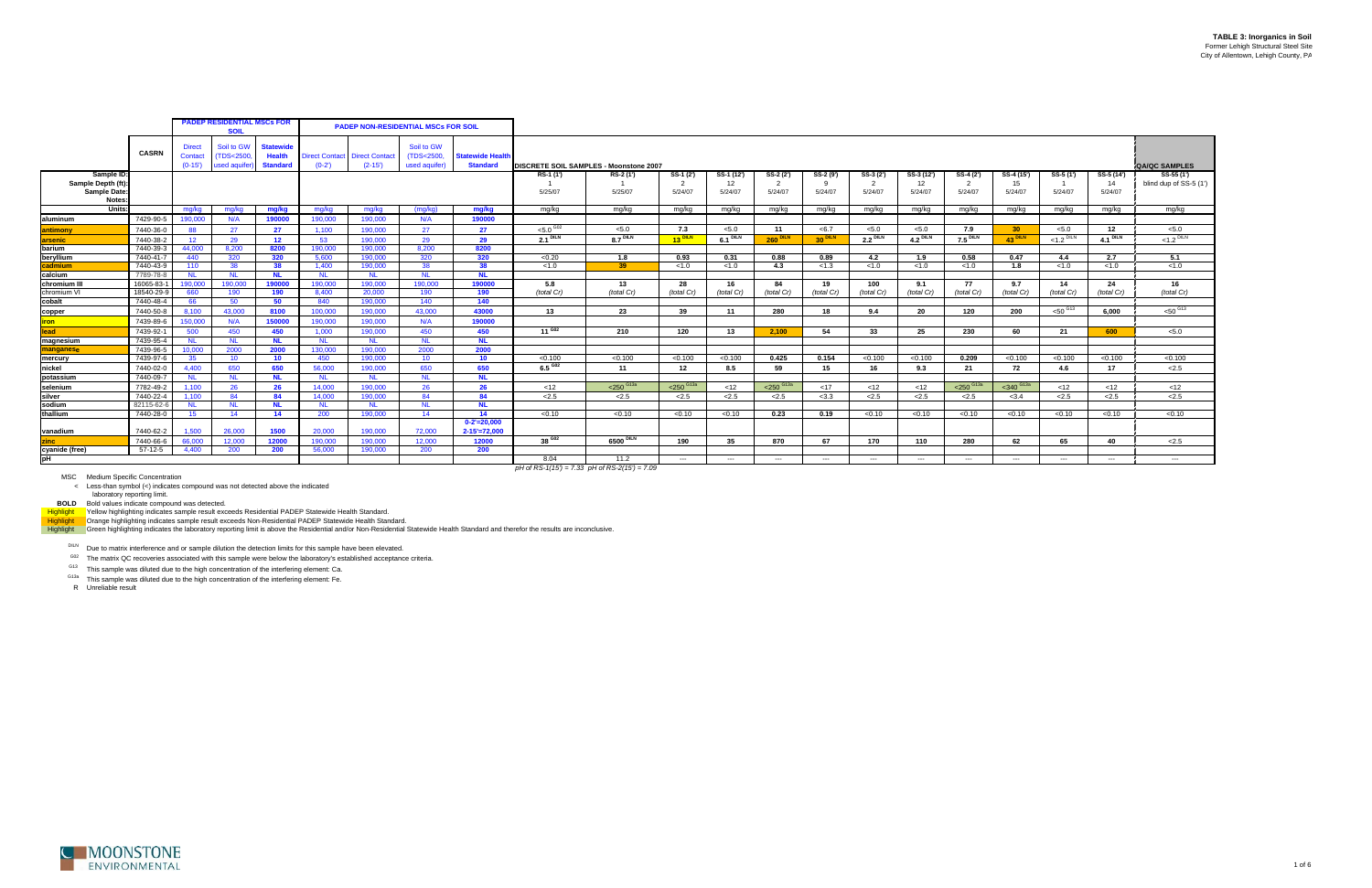laboratory reporting limit.<br>BOLD Bold values indicate compound was detected.<br>H<mark>ighlight V</mark>ellow highlighting indicates sample result exceeds Residential PADEP Statewide Health Standard.<br>Highlight Crange highlighting indica

DILN Due to matrix interference and or sample dilution the detection limits for this sample have been elevated.

 $G02$  The matrix QC recoveries associated with this sample were below the laboratory's established acceptance criteria.

G13 This sample was diluted due to the high concentration of the interfering element: Ca.

<sup>G13a</sup> This sample was diluted due to the high concentration of the interfering element: Fe.

|                                                                 |              | <b>PADEP RESIDENTIAL MSCs FOR</b><br><b>PADEP NON-RESIDENTIAL MSCs FOR SOIL</b><br><b>SOII</b> |                                                         |                                              |           |                                                  |                                           |                                            |                                                                                     |          |                                                     |          |                          |                                                                                                 |                     |                        |                     |                     |                        |                                                |                          |                                          |                                        |                            |                   |                 |                                                                                     |                            |                                                        |
|-----------------------------------------------------------------|--------------|------------------------------------------------------------------------------------------------|---------------------------------------------------------|----------------------------------------------|-----------|--------------------------------------------------|-------------------------------------------|--------------------------------------------|-------------------------------------------------------------------------------------|----------|-----------------------------------------------------|----------|--------------------------|-------------------------------------------------------------------------------------------------|---------------------|------------------------|---------------------|---------------------|------------------------|------------------------------------------------|--------------------------|------------------------------------------|----------------------------------------|----------------------------|-------------------|-----------------|-------------------------------------------------------------------------------------|----------------------------|--------------------------------------------------------|
|                                                                 | <b>CASRN</b> | <b>Direct</b><br>Contact<br>$(0-15)$                                                           | Soil to GW<br><b>TDS&lt;2500</b><br><b>used aquifer</b> | <b>Statewid</b><br>Health<br><b>Standard</b> | $(0-2)$   | <b>Direct Contact Direct Contact</b><br>$(2-15)$ | Soil to GW<br>(TDS<2500,<br>used aquifer) | <b>Statewide Health</b><br><b>Standard</b> | DISCRETE SOIL SAMPLES - Tetra Tech 2008 (analytical data given for detections only) |          |                                                     |          |                          |                                                                                                 |                     |                        |                     |                     |                        |                                                |                          |                                          |                                        |                            |                   |                 |                                                                                     |                            |                                                        |
| Sample ID:<br>Sample Depth (ft)<br>Sample Date:<br><b>Notes</b> |              |                                                                                                |                                                         |                                              |           |                                                  |                                           |                                            | FLSS-SS-01<br>7/8/2008                                                              | 7/8/2008 | FLSS-SS-02 FLSS-SS-03 FLSS-SS-04 SB01-A<br>7/8/2008 | 7/8/2008 | 7-8                      | SB01-B<br>14-15<br>11/17/2008 11/17/2008 11/17/2008 11/17/2008 11/17/2008 11/17/2008 11/17/2008 | SB02-A<br>$11 - 12$ | <b>SB02-B</b><br>14-15 | SB03-A<br>$12 - 13$ | SB03-E<br>$14 - 15$ | <b>SB04-A</b><br>$5-6$ | SB04-B<br>$13 - 14$<br>11/17/2008 11/17/2008 1 | $\sigma B05$ -A<br>$5-6$ | <b>SB05-B</b><br>$14 - 15$<br>11/17/2008 | <b>SB06-A</b><br>$4 - 5$<br>11/17/2008 | <b>SB06-B</b><br>$14 - 15$ | SB07-A<br>$4 - 5$ | SB07-B<br>$7-8$ | <b>SB08-A</b><br>$9 - 10$<br>11/17/2008 11/17/2008 11/17/2008 11/17/2008 11/17/2008 | <b>SB08-B</b><br>$13 - 14$ | <b>SB09</b><br>$10 - 11$<br>11/14/2008<br>Dup. of SB53 |
| Units:                                                          |              | ma/ka                                                                                          | mg/kg                                                   | mg/kg                                        | mg/kg     | mg/kg                                            | (mq/kg)                                   | mg/kg                                      | mg/kg                                                                               | mg/kg    | mg/kg                                               | mg/kg    | mg/kg                    | mg/kg                                                                                           | mg/kg   mg/kg       |                        | mg/kg               | mg/kg               | mg/kg                  | mg/kg                                          | mg/kg                    | mg/kg                                    | mg/kg                                  | mg/kg                      | mg/kg             | mg/kg           | mg/kg                                                                               | mg/kg                      | mg/kg                                                  |
| laluminum                                                       | 7429-90-5    | 190,000                                                                                        | N/A                                                     | 190000                                       | 190,000   | 190,000                                          | N/A                                       | 190000                                     | 9580                                                                                | 10100    | 16400                                               | 7460     |                          |                                                                                                 |                     |                        |                     |                     |                        |                                                |                          |                                          |                                        |                            |                   |                 |                                                                                     |                            | 24200                                                  |
| ıntimonv                                                        | 7440-36-0    | 88                                                                                             | 27                                                      | 27                                           | 1.100     | 190,000                                          | 27                                        | 27                                         | $\mathsf{R}$                                                                        | 1.2      |                                                     | R        |                          |                                                                                                 |                     |                        |                     |                     |                        |                                                |                          |                                          |                                        |                            |                   |                 |                                                                                     |                            | $\mathsf{R}$                                           |
| <b>arsenic</b>                                                  | 7440-38-2    | 12 <sup>12</sup>                                                                               | 29                                                      | 12                                           | -53       | 190.000                                          | 29                                        | 29                                         | 4.5                                                                                 | 5.6      | 12.2                                                | 16.1     |                          |                                                                                                 |                     |                        |                     |                     |                        |                                                |                          |                                          |                                        |                            |                   |                 |                                                                                     |                            | 2.9                                                    |
| barium                                                          | 7440-39-3    | 44.000                                                                                         | 8.200                                                   | 8200                                         | 190.000   | 190,000                                          | 8.200                                     | 8200                                       | 53.8                                                                                | 85.2     | 166                                                 | 211      |                          |                                                                                                 |                     |                        |                     |                     |                        |                                                |                          |                                          |                                        |                            |                   |                 |                                                                                     |                            | 268                                                    |
| beryllium                                                       | 7440-41-     | 440                                                                                            | 320                                                     | 320                                          | 5.600     | 190.000                                          | 320                                       | 320                                        | 0.74                                                                                | 0.87     | 2.3                                                 | 0.62     |                          |                                                                                                 |                     |                        |                     |                     |                        |                                                |                          |                                          |                                        |                            |                   |                 |                                                                                     |                            | 4.2                                                    |
| admium:                                                         | 7440-43-9    | 110                                                                                            | 38                                                      | 38                                           | 1.400     | 190,000                                          | 38                                        | 38                                         | < 0.5                                                                               | 0.45     | 0.42                                                | 0.82     |                          |                                                                                                 |                     |                        |                     |                     |                        |                                                |                          |                                          |                                        |                            |                   |                 |                                                                                     |                            |                                                        |
| calcium                                                         | 7789-78-8    | NL.                                                                                            | <b>NL</b>                                               | <b>NL</b>                                    | - NL      | NL.                                              | <b>NL</b>                                 | <b>NL</b>                                  | 4880                                                                                | 64600    | 77400                                               | 43300    |                          |                                                                                                 |                     |                        |                     |                     |                        |                                                |                          |                                          |                                        |                            |                   |                 |                                                                                     |                            | 193000                                                 |
| chromium II                                                     | 16065-83-    | 190.000                                                                                        | 190,000                                                 | 190000                                       | 190,000   | 190.000                                          | 190.000                                   | 190000                                     | 14.5                                                                                | 72       | 118                                                 | 70.8     |                          |                                                                                                 |                     |                        |                     |                     |                        |                                                |                          |                                          |                                        |                            |                   |                 |                                                                                     |                            | 67.8                                                   |
| chromium VI                                                     | 18540-29-9   | 660                                                                                            | 190                                                     | 190                                          | 8.400     | 20.000                                           | 190                                       | 190                                        |                                                                                     |          |                                                     |          |                          |                                                                                                 |                     |                        |                     |                     |                        |                                                |                          |                                          |                                        |                            |                   |                 |                                                                                     |                            |                                                        |
| cobalt                                                          | 7440-48-4    | 66                                                                                             | 50                                                      | 50                                           | 840       | 190,000                                          | 140                                       | 140                                        | - 12                                                                                | 5.4      | 6.2                                                 | 4.6      |                          |                                                                                                 |                     |                        |                     |                     |                        |                                                |                          |                                          |                                        |                            |                   |                 |                                                                                     |                            | 0.54                                                   |
| copper                                                          | 7440-50-8    | 8.100                                                                                          | 43.000                                                  | 8100                                         | 100,000   | 190,000                                          | 43.000                                    | 43000                                      | 16.5                                                                                | 60.3     | 48.6                                                | 59.1     |                          |                                                                                                 |                     |                        |                     |                     |                        |                                                |                          |                                          |                                        |                            |                   |                 |                                                                                     |                            | 25.5                                                   |
| <b>ron</b>                                                      | 7439-89-6    | 150,000                                                                                        | N/A                                                     | 150000                                       | 190,000   | 190,000                                          | N/A                                       | 190000                                     | 24700                                                                               | 36200    | 35500                                               | 29600    |                          |                                                                                                 |                     |                        |                     |                     |                        |                                                |                          |                                          |                                        |                            |                   |                 |                                                                                     |                            | 15200                                                  |
| lead                                                            | 7439-92-1    | 500                                                                                            | 450                                                     | 450                                          | 1.000     | 190,000                                          | 450                                       | 450                                        | - 11                                                                                | 282      | 135                                                 | 436      | 38.7                     | 31.1                                                                                            | 101                 | 106                    | 65.7                | 31.5                | 34.9                   | 227                                            | 79                       | 22.5                                     | 394                                    | 42.6                       | 136               | 511             | 4250                                                                                | 15.6                       | 304                                                    |
| magnesium                                                       | 7439-95-4    | <b>NL</b>                                                                                      | <b>NL</b>                                               | <b>NL</b>                                    | <b>NL</b> | <b>NL</b>                                        | <b>NL</b>                                 | NI                                         | 3280                                                                                | 15800    | 15700                                               | 8800     |                          |                                                                                                 |                     |                        |                     |                     |                        |                                                |                          |                                          |                                        |                            |                   |                 |                                                                                     |                            | 38600                                                  |
| manganese                                                       | 7439-96-5    | 10,000                                                                                         | 2000                                                    | 2000                                         | 130,000   | 190,000                                          | 2000                                      | 2000                                       | 1190                                                                                | 2500     | 5390                                                | 1700     |                          |                                                                                                 |                     |                        |                     |                     |                        |                                                |                          |                                          |                                        |                            |                   |                 |                                                                                     |                            | 3860                                                   |
| mercury                                                         | 7439-97-6    | 35                                                                                             | 10 <sup>°</sup>                                         | 10                                           | 450       | 190,000                                          | 10 <sup>°</sup>                           | 10                                         | 0.04                                                                                | 0.053    | 0.39                                                | < 0.1    |                          |                                                                                                 |                     |                        |                     |                     |                        |                                                |                          |                                          |                                        |                            |                   |                 |                                                                                     |                            | < 0.1                                                  |
| nickel                                                          | 7440-02-0    | 4.400                                                                                          | 650                                                     | 650                                          | 56,000    | 190,000                                          | 650                                       | 650                                        | 20.9                                                                                | 18.2     | 16.2                                                | 16.2     |                          |                                                                                                 |                     |                        |                     |                     |                        |                                                |                          |                                          |                                        |                            |                   |                 |                                                                                     |                            | 7.9                                                    |
| Ipotassium                                                      | 7440-09-7    | NL.                                                                                            | <b>NL</b>                                               | <b>NL</b>                                    | <b>NL</b> | <b>NL</b>                                        | <b>NL</b>                                 | <b>NL</b>                                  | 952                                                                                 | 903      | 1270                                                | 1020     |                          |                                                                                                 |                     |                        |                     |                     |                        |                                                |                          |                                          |                                        |                            |                   |                 |                                                                                     |                            | 2350                                                   |
| selenium                                                        | 7782-49-2    | 1.100                                                                                          | 26                                                      | 26                                           | 14.000    | 190,000                                          | 26                                        | 26                                         | < 3.5                                                                               | < 3.5    | < 3.5                                               | < 3.5    |                          |                                                                                                 |                     |                        |                     |                     |                        |                                                |                          |                                          |                                        |                            |                   |                 |                                                                                     |                            | < 3.5                                                  |
| silver                                                          | 7440-22-4    | 1.100                                                                                          | 84                                                      | -84                                          | 14.000    | 190,000                                          | 84                                        | 84                                         | - <1                                                                                | 0.86     | 0.47                                                | <1       |                          |                                                                                                 |                     |                        |                     |                     |                        |                                                |                          |                                          |                                        |                            |                   |                 |                                                                                     |                            | 0.52                                                   |
| sodium                                                          | 82115-62-    | NL.                                                                                            | <b>NL</b>                                               | - NL                                         | <b>NL</b> | <b>NL</b>                                        | <b>NL</b>                                 | NI                                         | 157                                                                                 | 624      | 438                                                 | 323      |                          |                                                                                                 |                     |                        |                     |                     |                        |                                                |                          |                                          |                                        |                            |                   |                 |                                                                                     |                            | 854                                                    |
| thallium                                                        | 7440-28-0    | 15                                                                                             | 14                                                      | 14                                           | 200       | 190,000                                          | 14                                        | 14                                         | 2.5                                                                                 | 2.6      | 0.6                                                 | 2.4      |                          |                                                                                                 |                     |                        |                     |                     |                        |                                                |                          |                                          |                                        |                            |                   |                 |                                                                                     |                            | 2.7                                                    |
|                                                                 |              |                                                                                                |                                                         |                                              |           |                                                  |                                           | $0 - 2' = 20,000$                          |                                                                                     |          |                                                     |          |                          |                                                                                                 |                     |                        |                     |                     |                        |                                                |                          |                                          |                                        |                            |                   |                 |                                                                                     |                            |                                                        |
| Ivanadium                                                       | 7440-62-2    | 1.500                                                                                          | 26,000                                                  | 1500                                         | 20,000    | 190,000                                          | 72.000                                    | $2 - 15' = 72,000$                         | 17                                                                                  | 88.6     | 137                                                 | 70.8     |                          |                                                                                                 |                     |                        |                     |                     |                        |                                                |                          |                                          |                                        |                            |                   |                 |                                                                                     |                            | 66.6                                                   |
| zinc                                                            | 7440-66-6    | 66,000                                                                                         | 12,000                                                  | 1200                                         | 190,000   | 190,000                                          | 12,000                                    | 12000                                      | 66.6                                                                                | 172      | 92.3                                                | 574      |                          |                                                                                                 |                     |                        |                     |                     |                        |                                                |                          |                                          |                                        |                            |                   |                 |                                                                                     |                            | 70.7                                                   |
| cyanide (free)                                                  | $57-12-5$    | 4.400                                                                                          | 200                                                     | - 200                                        | 56,000    | 190,000                                          | 200                                       | 200                                        | 2.5                                                                                 | 1.4      | 2.3                                                 | 5.3      |                          |                                                                                                 |                     |                        |                     |                     |                        |                                                |                          |                                          |                                        |                            |                   |                 |                                                                                     |                            |                                                        |
| pH                                                              |              |                                                                                                |                                                         |                                              |           |                                                  |                                           |                                            | $---$                                                                               | $---$    | $---$                                               | $---$    | $\hspace{0.05cm} \ldots$ | $---$                                                                                           | $---$               | $---$                  | $---$               | $---$               | $---$                  | $---$                                          | $---$                    | $---$                                    | $---$                                  | $---$                      | $---$             | $---$           | $---$                                                                               | $---$                      | $---$                                                  |

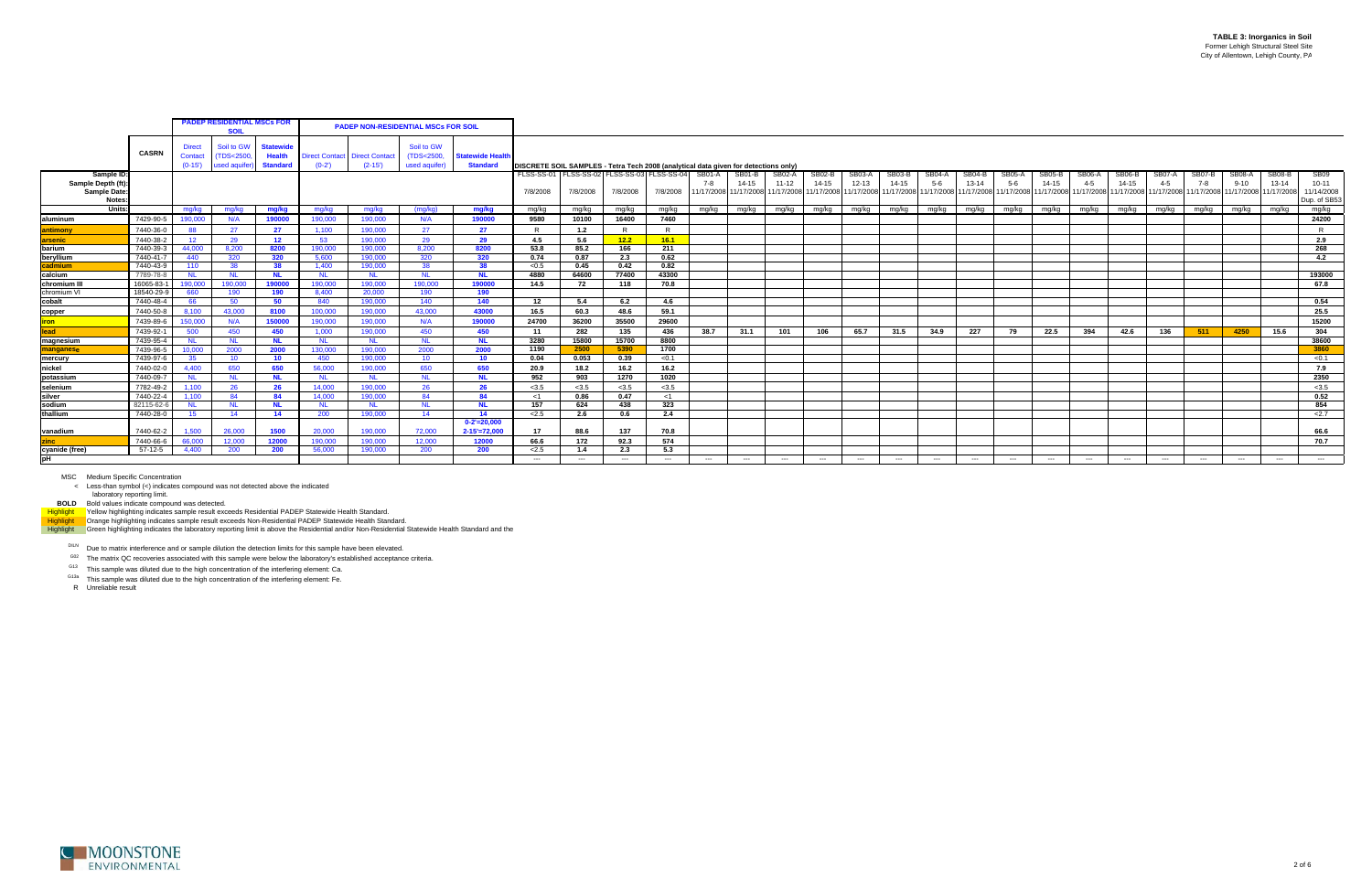laboratory reporting limit.<br>BOLD Bold values indicate compound was detected.<br>H<mark>ighlight V</mark>ellow highlighting indicates sample result exceeds Residential PADEP Statewide Health Standard.<br>Highlight Crange highlighting indica

DILN Due to matrix interference and or sample dilution the detection limits for this sample have been elevated.

 $G02$  The matrix QC recoveries associated with this sample were below the laboratory's established acceptance criteria.

G13 This sample was diluted due to the high concentration of the interfering element: Ca.

<sup>G13a</sup> This sample was diluted due to the high concentration of the interfering element: Fe.



|                                                                |              |                               | <b>PADEP RESIDENTIAL MSCs FOR</b><br><b>PADEP NON-RESIDENTIAL MSCs FOR SOIL</b><br><b>SOIL</b> |                                                      |                             |                                   |                                           |                                            |                                    |                                        |                                          |        |                                  |                              |                     |                                    |                                 |                                                                                                                |                             |        |                                    |                   |                                |                                                                                                                     |                            |                   |                                   |                                 |                                          |
|----------------------------------------------------------------|--------------|-------------------------------|------------------------------------------------------------------------------------------------|------------------------------------------------------|-----------------------------|-----------------------------------|-------------------------------------------|--------------------------------------------|------------------------------------|----------------------------------------|------------------------------------------|--------|----------------------------------|------------------------------|---------------------|------------------------------------|---------------------------------|----------------------------------------------------------------------------------------------------------------|-----------------------------|--------|------------------------------------|-------------------|--------------------------------|---------------------------------------------------------------------------------------------------------------------|----------------------------|-------------------|-----------------------------------|---------------------------------|------------------------------------------|
|                                                                | <b>CASRN</b> | Direct<br>Contact<br>$(0-15)$ | Soil to GW<br>(TDS<2500<br>used aquifer                                                        | <b>Statewide</b><br><b>Health</b><br><b>Standard</b> | Direct Contact  <br>$(0-2)$ | <b>Direct Contact</b><br>$(2-15)$ | Soil to GW<br>(TDS<2500,<br>used aquifer) | <b>Statewide Health</b><br><b>Standard</b> |                                    |                                        |                                          |        |                                  |                              |                     |                                    |                                 |                                                                                                                |                             |        |                                    |                   |                                |                                                                                                                     |                            |                   |                                   |                                 |                                          |
| Sample ID<br>Sample Depth (ft)<br><b>Sample Date</b><br>Notes: |              |                               |                                                                                                |                                                      |                             |                                   |                                           |                                            | <b>SB10</b><br>14-15<br>11/14/2008 | <b>SB13-A</b><br>$1 - 2$<br>11/12/2008 | <b>SB13-B</b><br>$14 - 15$<br>11/12/2008 | SB14-A | SB <sub>14</sub> -B<br>$14 - 15$ | <b>SB15-A</b><br>$1.5 - 2.5$ | SB15-B<br>14.5-15.5 | SB <sub>16</sub> -A<br>$1.5 - 2.5$ | SB <sub>16-B</sub><br>$10 - 11$ | SB17-A<br>$1 - 2$<br>11/12/2008 11/12/2008 11/10/2008 11/10/2008 11/10/2008 11/10/2008 11/10/2008 11/10/2008 1 | SB <sub>17-B</sub><br>14-15 | SB18-A | SB <sub>18</sub> -B<br>$7.5 - 8.5$ | SB19-A<br>$1 - 2$ | SB <sub>19-B</sub><br>$9 - 10$ | <b>SB20-A</b><br>$1 - 2$<br>11/10/2008 11/10/2008 11/11/2008 11/11/2008 11/11/2008 11/11/2008 11/11/2008 11/11/2008 | <b>SB20-B</b><br>$14 - 15$ | SB21-A<br>$1 - 2$ | SB21-B<br>$14 - 15$<br>11/11/2008 | SB22-A<br>$1 - 2$<br>11/10/2008 | <b>SB22-B</b><br>10.5-11.5<br>11/10/2008 |
| Units:                                                         |              | ma/ka                         | mg/kg                                                                                          | mg/kg                                                | mg/kg                       | mg/kg                             | (mg/kg)                                   | mg/kg                                      | mg/kg                              | mg/kg                                  | mg/kg                                    | mg/kg  | mg/kg                            | mg/kg                        | mg/kg               | mg/kg                              | mg/kg                           | mg/kg                                                                                                          | mg/kg                       | mg/kg  | mg/kg                              | mg/kg             | mg/kg                          | mg/kg                                                                                                               | mg/kg                      | mg/kg             | mg/kg                             | mg/kg                           | mg/kg                                    |
| aluminum                                                       | 7429-90-     | 190.000                       | N/A                                                                                            | 190000                                               | 190,000                     | 190.000                           | N/A                                       | 190000                                     | 13100                              | 11000                                  | 8540                                     | 9370   | 7820                             | 7810                         | 3620                | 9960                               | 10100                           | 5960                                                                                                           | 9220                        | 5620   | 3110                               | 21100             | 3820                           | 20000                                                                                                               | 1450                       | 6930              | 3090                              | 8180                            | 1890                                     |
| antimony                                                       | 7440-36-0    | 88                            | 27                                                                                             | 27                                                   | 1,100                       | 190,000                           | 27                                        | 27                                         | 0.88                               | < 6                                    | 1.7                                      | 0.74   | 1.6                              | <6                           | 0.72                | 3.6                                | $<$ 6                           | $<$ 6                                                                                                          | 0.61                        | <6     |                                    | < 6               | 1.3                            | <6                                                                                                                  | 7.6                        | $<$ 6             | $<$ 6                             | 3.8                             | 3.5                                      |
| <b>arsenic</b>                                                 | 7440-38-2    | 12 <sup>7</sup>               | 29                                                                                             | 12 <sup>7</sup>                                      | 53                          | 190.000                           | 29                                        | 29                                         | 5.8                                | 5.3                                    | 12.9                                     | 7.1    | 9.1                              | 4.5                          | 4.7                 | 8.9                                | 4.1                             | 4.9                                                                                                            | 6.9                         | 3.9    | 17.7                               | $\overline{4}$    | 10.2                           | 3.1                                                                                                                 | 4.4                        | -4                | 5.3                               | 14.3                            | 11.1                                     |
| barium                                                         | 7440-39-3    | 44,000                        | 8,200                                                                                          | 8200                                                 | 190,000                     | 190,000                           | 8,200                                     | 8200                                       | 44.3                               | 80.2                                   | 378                                      | 103    | 263                              | 74                           | 22.3                | 140                                | 136                             | 45.3                                                                                                           | 141                         | 9.6    | 26.4                               | 220               | 126                            | 194                                                                                                                 | 31.6                       | 53.3              | 45                                | 146                             | 14                                       |
| beryllium                                                      | 7440-41-7    | 440                           | 320                                                                                            | 320                                                  | 5.600                       | 190,000                           | 320                                       | 320                                        | 0.94                               | 1.1                                    | 0.49                                     |        | 0.33                             | 0.76                         | 0.28                | 1.1                                | 1.2                             | 0.56                                                                                                           | 1.1                         | 0.64   | 0.25                               | 3.1               | 0.3                            | 2.9                                                                                                                 | 0.054                      | 0.83              | 0.095                             | 0.69                            | 0.044                                    |
| cadmium                                                        | 7440-43-9    | 110                           | 38                                                                                             | 38                                                   | 1.400                       | 190,000                           | 38                                        | 38                                         | 0.74                               | 1.1                                    | 11.8                                     | 1.8    | 22.1                             | 0.22                         | 2.7                 | 1.5                                | 0.7                             | 0.17                                                                                                           | 1.4                         | < 0.5  | $\mathbf{3}$                       | < 0.5             | 0.78                           | < 0.5                                                                                                               | 1.3                        | < 0.5             | 1.4                               | 62.9                            | 2.6                                      |
| calcium                                                        | 7789-78-8    | <b>NL</b>                     | <b>NL</b>                                                                                      | <b>NL</b>                                            | <b>NL</b>                   | <b>NL</b>                         | <b>NL</b>                                 | <b>NL</b>                                  | 7930                               | 49400                                  | 2750                                     | 32400  | 14400                            | 47000                        | 3230                | 52600                              | 109000                          | 138000                                                                                                         | 37600                       | 23900  | 15300                              | 154000            | 6480                           | 156000                                                                                                              | 3020                       | 28900             | 4840                              | 14800                           | 3770                                     |
| chromium III                                                   | 16065-83-    | 190.000                       | 190,000                                                                                        | 190000                                               | 190,000                     | 190,000                           | 190.000                                   | 190000                                     | 22.1                               | 14.1                                   | 25.4                                     | 13     | 95.4                             | 4.3                          | 123                 | 11.6                               | 12.9                            |                                                                                                                | 95.6                        | 5.9    | 16.8                               | 3.6               | 19.3                           | 2.6                                                                                                                 | 18.5                       | 3.8               | 34.9                              | 21.6                            | 15.5                                     |
| chromium VI                                                    | 18540-29-9   | 660                           | 190                                                                                            | 190                                                  | 8,400                       | 20,000                            | 190                                       | 190                                        |                                    |                                        |                                          |        |                                  |                              |                     |                                    |                                 |                                                                                                                |                             |        |                                    |                   |                                |                                                                                                                     |                            |                   |                                   |                                 |                                          |
| cobalt                                                         | 7440-48-4    | 66                            | 50                                                                                             | 50                                                   | 840                         | 190,000                           | 140                                       | 140                                        | 9.9                                | $<$ 5                                  | 3.1                                      | 1.6    | 13.8                             | $<$ 5                        | $<$ 5               | 6.4                                | 1.9                             | $<$ 5                                                                                                          | 11                          | <5     | 16.6                               | 0.12              | $<$ 5                          | $<$ 5                                                                                                               | 2.4                        | $<$ 5             | $<$ 5                             | 6.4                             | $<$ 5                                    |
| copper                                                         | 7440-50-8    | 8.100                         | 43.000                                                                                         | 8100                                                 | 100,000                     | 190,000                           | 43.000                                    | 43000                                      | 23.4                               | 41.2                                   | 48.4                                     | 232    | 192                              | 16.2                         | 38.8                | 48.1                               | 26.7                            | 21.9                                                                                                           | 186                         | 17.6   | 75.2                               | 31.2              | 32.7                           | 18.6                                                                                                                | 28.9                       | 28.3              | 25.1                              | 1240                            | 12                                       |
| iron                                                           | 7439-89-6    | 150,000                       | N/A                                                                                            | 150000                                               | 190.000                     | 190.000                           | N/A                                       | 190000                                     | 24900                              | 12400                                  | 19800                                    | 21200  | 161000                           | 6850                         | 93000               | 50600                              | 21500                           | 10800                                                                                                          | 43300                       | 8490   | 157000                             | 12700             | 35200                          | 7560                                                                                                                | 51800                      | 9360              | 94200                             | 32200                           | 112000                                   |
| lead                                                           | 7439-92-     | 500                           | 450                                                                                            | 450                                                  | 1.000                       | 190,000                           | 450                                       | 450                                        | 13.9                               | 665                                    | 116                                      | 192    | 332                              | 28.5                         | 8.9                 | 91.3                               | 82.8                            | 92.4                                                                                                           | 23.3                        | 21.4   | 66.2                               | 99.9              | 83.1                           | 33.8                                                                                                                | 51.4                       | 9.3               | 7.5                               | 670                             | 54.6                                     |
| magnesium                                                      | 7439-95-4    | <b>NL</b>                     | <b>NL</b>                                                                                      | NL.                                                  | <b>NL</b>                   | <b>NL</b>                         | <b>NL</b>                                 | <b>NL</b>                                  | 3620                               | 19700                                  | 1680                                     | 12600  | 5140                             | 23600                        | 1350                | 18700                              | 26000                           | 38200                                                                                                          | 11200                       | 11000  | 6230                               | 15400             | 1690                           | 14700                                                                                                               | 320                        | 15600             | 1070                              | 3850                            | 517                                      |
| manganese                                                      | 7439-96-5    | 10,000                        | 2000                                                                                           | 2000                                                 | 130,000                     | 190,000                           | 2000                                      | 2000                                       | 784                                | 516                                    | 98.2                                     | 525    | 2860                             | 510                          | 934                 | 926                                | 774                             | 423                                                                                                            | 843                         | 356    | 620                                | 1430              | 27.6                           | 1490                                                                                                                | 75.1                       | 464               | 1080                              | 350                             | 541                                      |
| mercury                                                        | 7439-97-6    | 35                            | 10 <sup>°</sup>                                                                                | 10 <sup>°</sup>                                      | 450                         | 190,000                           | 10                                        | 10 <sup>°</sup>                            | < 0.1                              | 0.18                                   | 0.33                                     | 0.39   | 0.17                             | 0.049                        | 0.12                | < 0.1                              | 0.58                            | 0.1                                                                                                            | 0.13                        | 0.056  | 0.046                              | 0.086             | 0.16                           | < 0.1                                                                                                               | 0.038                      | 0.064             | 0.058                             | 0.13                            | 0.038                                    |
| nickel                                                         | 7440-02-0    | 4.400                         | 650                                                                                            | 650                                                  | 56,000                      | 190,000                           | 650                                       | 650                                        | 16.5                               | 8.4                                    | 11.5                                     | 12.7   | 26.6                             | 2.6                          | 12.6                | 19                                 | 9.1                             |                                                                                                                | 71.5                        | 2.9    | 26.8                               | 4.1               | 4.2                            | 2.8                                                                                                                 | 8.2                        | 3.1               | 5.7                               | 16.9                            | 6.4                                      |
| potassium                                                      | 7440-09-7    | <b>NL</b>                     | <b>NL</b>                                                                                      | NL.                                                  | <b>NL</b>                   | <b>NL</b>                         | - NL                                      | NL.                                        | 843                                | 1560                                   | 859                                      | 1840   | 973                              | 1300                         | 751                 | 1520                               | 1890                            | 870                                                                                                            | 975                         | 780    | 586                                | 3350              | 4520                           | 3630                                                                                                                | 1520                       | 1180              | 253                               | 867                             | 115                                      |
| selenium                                                       | 7782-49-2    | 1.100                         | 26                                                                                             | 26                                                   | 14.000                      | 190,000                           | 26                                        | 26                                         | 1.1                                | 1.1                                    | 5.6                                      | 1.6    | 8.2                              | 0.32                         | 5.3                 | 1.5                                | 0.85                            | < 3.5                                                                                                          | 1.7                         | 0.46   | 3.3                                | 0.77              | 2.3                            | 0.83                                                                                                                | 3.1                        | 0.41              | $\overline{2}$                    | $\overline{2}$                  | 2.4                                      |
| silver                                                         | 7440-22-4    | 1,100                         | 84                                                                                             | 84                                                   | 14.000                      | 190.000                           | 84                                        | 84                                         |                                    |                                        |                                          |        | 0.33                             |                              |                     |                                    |                                 |                                                                                                                |                             |        |                                    |                   |                                |                                                                                                                     |                            |                   |                                   | 0.2                             |                                          |
| sodium                                                         | 82115-62-    | NL.                           | <b>NL</b>                                                                                      | NL.                                                  | - Ni                        | <b>NL</b>                         | - NL                                      | <b>NL</b>                                  | 162                                | 2610                                   | 1630                                     | 1430   | 563                              | 425                          | 206                 | 543                                | 566                             | 404                                                                                                            | 443                         | 375    | 207                                | 960               | 426                            | 1030                                                                                                                | 523                        | 513               | 101                               | 846                             | 61                                       |
| thallium                                                       | 7440-28-0    | 15                            | 14                                                                                             | 14                                                   | 200                         | 190,000                           | 14                                        | 14                                         | 2.5                                | 2.5                                    | 2.5                                      | 2.5    | 2.5                              | 2.5                          | 2.5                 | 2.5                                | 2.5                             | 2.5                                                                                                            | 2.5                         | 2.5    | 2.5                                | 2.5               | 2.5                            | 2.5                                                                                                                 | 2.5                        | 2.5               | 2.5                               | 2.5                             | R.                                       |
|                                                                |              |                               |                                                                                                |                                                      |                             |                                   |                                           | $0 - 2' = 20.000$                          |                                    |                                        |                                          |        |                                  |                              |                     |                                    |                                 |                                                                                                                |                             |        |                                    |                   |                                |                                                                                                                     |                            |                   |                                   |                                 |                                          |
| vanadium                                                       | 7440-62-2    | 1.500                         | 26,000                                                                                         | 1500                                                 | 20,000                      | 190,000                           | 72.000                                    | $2 - 15' = 72.000$                         | 23.7                               | 23.9                                   | 28.8                                     | 34.7   | 537                              | 18.8                         | 222                 | 120                                | 39.7                            | 181                                                                                                            | 53.6                        | 28.9   | 140                                | 10.5              | 14.6                           | 8.7                                                                                                                 | 122                        | 19.4              | 516                               | 28.7                            | 243                                      |
|                                                                | 7440-66-6    | 66,000                        | 12,000                                                                                         | 12000                                                | 190,000                     | 190,000                           | 12.000                                    | 12000                                      | 39.5                               | 553                                    | 1010                                     | 1330   | 2140                             | 419                          | 1560                | 428                                | 780                             | 253                                                                                                            | 3210                        | 56.7   | 28.4                               | 424               | 123                            | 114                                                                                                                 | 84.5                       | 143               | 52.4                              | 13500                           | 15.9                                     |
| cyanide (free)                                                 | 57-12-5      | 4.400                         | 200                                                                                            | 200                                                  | 56,000                      | 190.000                           | 200                                       | 200                                        |                                    |                                        |                                          |        |                                  |                              |                     |                                    |                                 |                                                                                                                |                             |        |                                    |                   |                                |                                                                                                                     |                            |                   |                                   |                                 |                                          |
| pH                                                             |              |                               |                                                                                                |                                                      |                             |                                   |                                           |                                            | $---$                              | 9.2                                    | 6.8                                      | 8.8    | 7.9                              | 8.3                          | 6.4                 | 8.8                                | 8.4                             | 8.4                                                                                                            | 7.6                         | 8.4    | 8.3                                | 8.2               | 3.7                            | 8.5                                                                                                                 | 4.1                        | 10.3              | 7.1                               | 7.6                             | 5.8                                      |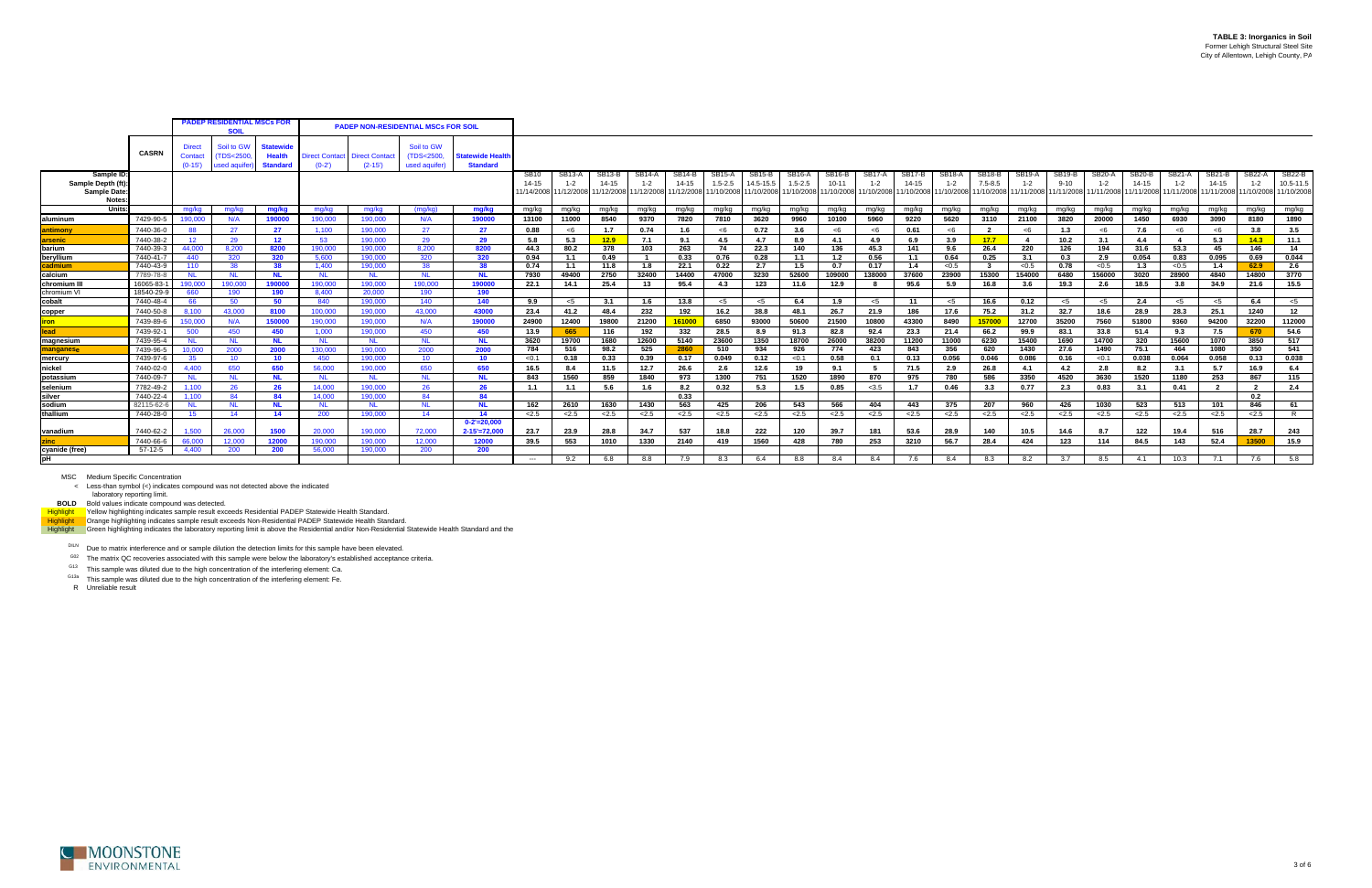laboratory reporting limit.<br>BOLD Bold values indicate compound was detected.<br>H<mark>ighlight V</mark>ellow highlighting indicates sample result exceeds Residential PADEP Statewide Health Standard.<br>Highlight Crange highlighting indica

DILN Due to matrix interference and or sample dilution the detection limits for this sample have been elevated.

 $G02$  The matrix QC recoveries associated with this sample were below the laboratory's established acceptance criteria.

G13 This sample was diluted due to the high concentration of the interfering element: Ca.

<sup>G13a</sup> This sample was diluted due to the high concentration of the interfering element: Fe.



|                                                         |                         |                               | <b>PADEP RESIDENTIAL MSCs FOR</b><br><b>PADEP NON-RESIDENTIAL MSCs FOR SOIL</b><br>SOII |                                                      |                             |                                   |                                           |                                            |                                 |                                                  |             |              |                   |                                                                                                   |                       |             |                                 |                            |                                                       |                     |                                     |                     |                          |                     |                                                         |                    |                                                                  |                     |                   |
|---------------------------------------------------------|-------------------------|-------------------------------|-----------------------------------------------------------------------------------------|------------------------------------------------------|-----------------------------|-----------------------------------|-------------------------------------------|--------------------------------------------|---------------------------------|--------------------------------------------------|-------------|--------------|-------------------|---------------------------------------------------------------------------------------------------|-----------------------|-------------|---------------------------------|----------------------------|-------------------------------------------------------|---------------------|-------------------------------------|---------------------|--------------------------|---------------------|---------------------------------------------------------|--------------------|------------------------------------------------------------------|---------------------|-------------------|
|                                                         | <b>CASRN</b>            | Direct<br>Contact<br>$(0-15)$ | Soil to GW<br><b>TDS&lt;2500</b><br>used aquifer                                        | <b>Statewide</b><br><b>Health</b><br><b>Standard</b> | Direct Contact  <br>$(0-2)$ | <b>Direct Contact</b><br>$(2-15)$ | Soil to GW<br>(TDS<2500,<br>used aquifer) | <b>Statewide Health</b><br><b>Standard</b> |                                 |                                                  |             |              |                   |                                                                                                   |                       |             |                                 |                            |                                                       |                     |                                     |                     |                          |                     |                                                         |                    |                                                                  |                     |                   |
| Sample ID:<br>Sample Depth (ft<br>Sample Date<br>Notes: |                         |                               |                                                                                         |                                                      |                             |                                   |                                           |                                            | SB27-A<br>$1 - 2$<br>11/17/2008 | SB27-B<br>$14 - 15$<br>11/17/2008<br>Dup. of SB5 | SB28-A      | $14 - 15$    | SB29-A<br>$1 - 2$ | <b>SB29-B</b><br>$14 - 15$<br>11/14/2008 11/14/2008 11/14/2008 11/14/2008 11/12/2008 11/12/2008 1 | SB30-A<br>$0.5 - 1.5$ | $14 - 15$   | SB31-A<br>$1 - 2$<br>11/12/2008 | <b>SB31-B</b><br>$12 - 13$ | SB32-/<br>$1 - 2$<br>11/12/2008 11/17/2008 11/17/2008 | SB32-E<br>$14 - 15$ | SB33-A<br>$0.5 - 1.5$<br>11/17/2008 | SB-33B<br>$14 - 15$ | <b>SB34-A</b><br>$1 - 2$ | SB34-B<br>$14 - 15$ | SB35-A<br>11/17/2008 11/14/2008 11/14/2008 11/17/2008 1 | SB35-B<br>$9 - 10$ | SB36-A<br>$1 - 2$<br>11/17/2008 11/14/2008 11/14/2008 11/14/2008 | SB36-I<br>$14 - 15$ | SB37-A<br>$1 - 2$ |
| Units:                                                  |                         | ma/ka                         | ma/ka                                                                                   | mg/kg                                                | ma/ka                       | mg/kg                             | (mg/kg)                                   | mg/kg                                      | mg/kg                           | mg/kg                                            | mg/kg       | mg/kg        | mg/kg             | mg/kg                                                                                             | mg/kg                 | mg/kg       | mg/kg                           | mg/kg                      | mg/kg                                                 | mg/kg               | mg/kg                               | mg/kg               | mg/kg                    | mg/kg               | mg/kg                                                   | mg/kg              | mg/kg                                                            | mg/kg               | mg/kg             |
| aluminum                                                | 7429-90-5               | 190.000                       | N/A                                                                                     | 190000                                               | 190,000                     | 190.000                           | N/A                                       | 190000                                     | 9850                            | 6670                                             | 1570        | 1140         | 2960              | 8660                                                                                              | 8220                  | 2710        | 6480                            | 3830                       | 10400                                                 | 11700               | 3830                                | 10400               | 2530                     | 9730                | 10800                                                   | 14700              | 6510                                                             | 8730                | 4880              |
| ntimonv                                                 | 7440-36-0               | 88                            | 27                                                                                      | 27                                                   | 1.100                       | 190,000                           | 27                                        | 27                                         | 0.75                            | R.                                               | 0.84        | 1.2          | 1.6               | 0.71                                                                                              |                       | 0.82        | R                               | 1.4                        | - R                                                   |                     | 3.6                                 | 1.1                 | 0.63                     | 1.1                 | 0.75                                                    | 0.97               | -3                                                               | 0.98                | 10.4              |
| arsenic                                                 | 7440-38-2               | 12 <sup>7</sup>               | 29                                                                                      | 12                                                   | 53                          | 190.000                           | 29                                        | 29                                         | 4.8                             | 11.3                                             | 6.9         | 3.4          | 4.5               | 3.9                                                                                               | 5.5                   | 11.6        | 3.5                             | 5.3                        | 3.3                                                   | 1.6                 | 10.9                                | 4.2                 | 7.8                      | 6.4                 | 5.1                                                     | 5.6                | 19.2                                                             | 9.2                 | 24.7              |
| barium                                                  | 7440-39-3               | 44.000                        | 8.200                                                                                   | 8200                                                 | 190,000                     | 190.000                           | 8.200                                     | 8200                                       | 295                             | 69.5                                             | 27.6        | 14.6         | 100               | 46.7                                                                                              | 65.9                  | 26.1        | 48.7                            | 27.7                       | 106                                                   | 101                 | 60.8                                | 39.8                | 26.7                     | 26.7                | 70.4                                                    | 50.6               | 117                                                              | 33.1                | 246               |
| beryllium                                               | 7440-41-7               | 440                           | 320                                                                                     | 320                                                  | 5.600                       | 190,000                           | 320                                       | 320                                        | 0.97                            | 0.85                                             | 0.3         | 0.15         | 0.045             | 0.5                                                                                               | 0.77                  | 0.16        | 0.87                            | < 0.5                      | 1.4                                                   | 1.5                 | 0.4                                 | 0.48                | 0.16                     | 0.39                | 0.97                                                    | 0.83               | 0.23                                                             | 0.84                | 0.56              |
| cadmium                                                 | 7440-43-9               | 110                           | 38                                                                                      | 38                                                   | 1,400                       | 190,000                           | 38                                        | 38                                         | 0.19                            | 2.1                                              | 4.8         | 2.4          | 7.6               | 0.52                                                                                              | $-1.6$                |             | < 0.5                           | 3.6                        | 0.16                                                  |                     | 2.5                                 |                     | 3.1                      | 0.6                 | 0.2                                                     | 0.26               | 6.6                                                              | 0.87                | 7.8               |
| calcium                                                 | 7789-78-8               | <b>NL</b>                     | <b>NL</b>                                                                               |                                                      | <b>NL</b><br>190,000        | <b>NL</b><br>190,000              | <b>NL</b><br>190.000                      | <b>NL</b><br>190000                        | 4910                            | 18400                                            | 4910        | 4690         | 6640              | 2890                                                                                              | 30500                 | 2260        | 26500                           | 11900                      | 91300                                                 | 56900               | 6810                                | 974                 | 8140                     | 1050                | 5660                                                    | 1560               | 62400                                                            | 961                 | 20800             |
| chromium I<br>chromium VI                               | 16065-83-<br>18540-29-9 | 190.000<br>660                | 190,000<br>190                                                                          | 190000<br>190                                        | 8.400                       | 20.000                            | 190                                       | 190                                        | 12.4                            | 9.1                                              | 25.3        | 33.4         | 59                | 16.7                                                                                              | 39                    | 48.6        | 19.9                            | 34.5                       | - 8                                                   | 3.5                 | 43.1                                | 11.6                | 29.5                     | 12.7                | 15.7                                                    | 17.3               | 305                                                              | 16.7                | 28.7              |
| cobalt                                                  | 7440-48-4               | 66                            | -50                                                                                     | 50                                                   | 840                         | 190,000                           | 140                                       | 140                                        | 5.7                             | 11.9                                             | 1.5         | 8.7          | 10.2              | 8.5                                                                                               | 4.9                   | 8.4         | <5                              | 0.81                       | $\overline{2}$                                        | - <5                | 9.1                                 | 11.3                | 3.5                      | 11.5                | 10.9                                                    | 11                 | 10.6                                                             | 13.6                | 11.9              |
|                                                         | 7440-50-8               | 8.100                         | 43.000                                                                                  | 8100                                                 | 100.000                     | 190,000                           | 43.000                                    | 43000                                      | 27.9                            | 88.8                                             | 150         | 68.3         | 192               | 12                                                                                                | 23.1                  | 46.9        | 14.7                            | 36.1                       | 19.1                                                  | 6.9                 | 248                                 | 13.4                | 43.9                     | 15.6                | 37.5                                                    | 22.6               | 154                                                              | 20.6                | 294               |
| copper                                                  |                         |                               |                                                                                         |                                                      | 190,000                     |                                   |                                           |                                            |                                 |                                                  |             |              |                   |                                                                                                   |                       |             |                                 |                            |                                                       |                     |                                     |                     |                          |                     |                                                         |                    |                                                                  |                     |                   |
| ron                                                     | 7439-89-6               | 150,000                       | N/A                                                                                     | 150000                                               |                             | 190,000                           | N/A                                       | 190000                                     | 17900                           | 32800                                            | 76800       | 47400        | 120000            | 17000                                                                                             | 18300                 | 51000       | 7170                            | 129000                     | 18100                                                 | 5810                | 41000                               | 20400               | 67900                    | 21000               | 21400                                                   | 21300              | 103000                                                           | 25600               | 80200             |
| <b>lead</b><br>magnesium                                | 7439-92-<br>7439-95-4   | 500<br><b>NL</b>              | 450<br><b>NL</b>                                                                        | 450<br><b>NL</b>                                     | 1.000<br><b>NL</b>          | 190,000<br><b>NL</b>              | 450<br><b>NL</b>                          | 450<br><b>NL</b>                           | 51.2<br>3400                    | 149<br>9880                                      | 161<br>1180 | 32.7<br>2090 | 121<br>3820       | 16.5<br>1620                                                                                      | 173<br>9770           | 8.9<br>2330 | 14.5<br>15100                   | 13.9<br>5150               | 40.1<br>21000                                         | 6.2<br>28400        | 141<br>2680                         | 11<br>1990          | 36.8<br>1640             | 11.5<br>1740        | 106<br>4990                                             | 18.4<br>2650       | 360<br>7910                                                      | 13.8<br>2230        | 714<br>9220       |
| manganese                                               | 7439-96-5               | 10,000                        | 2000                                                                                    | 2000                                                 | 130,000                     | 190,000                           | 2000                                      | 2000                                       | 368                             | 828                                              | 969         | 414          | 1780              | 1150                                                                                              | 1650                  | 1050        | 439                             | 1370                       | 545                                                   | 453                 | 519                                 | 1120                | 946                      | 506                 | 478                                                     | 626                | 8700                                                             | 842                 | 725               |
| mercury                                                 | 7439-97-6               | 35                            | 10                                                                                      | 10 <sup>1</sup>                                      | 450                         | 190,000                           | 10                                        | 10 <sup>1</sup>                            | 0.057                           | 0.074                                            | 0.17        | < 0.1        | 0.28              | 0.49                                                                                              | < 0.1                 | 0.088       | < 0.1                           | < 0.1                      | < 0.1                                                 | < 0.1               | 0.17                                | 0.05                | 0.18                     | 0.11                | 0.061                                                   | 0.056              | 0.31                                                             | < 0.1               | 0.4               |
| nickel                                                  | 7440-02-0               | 4.400                         | 650                                                                                     | 650                                                  | 56,000                      | 190.000                           | 650                                       | 650                                        | 14                              | 20.8                                             | 10.4        | 38.1         | 20.2              | 12.7                                                                                              | 17.3                  | 20.4        | 3.2                             | 11.1                       | $\overline{7}$                                        | 2.4                 | 45.8                                | 14                  | 12.3                     | 12.8                | 17.8                                                    | 17.1               | 51                                                               | 22.4                | 259               |
| potassium                                               | 7440-09-7               | NL.                           | <b>NL</b>                                                                               | NL.                                                  | <b>NL</b>                   | <b>NL</b>                         | <b>NL</b>                                 | <b>NL</b>                                  | 1270                            | 1620                                             | 193         | 175          | 416               | 504                                                                                               | 692                   | 346         | 1120                            | 543                        | 2430                                                  | 2640                | 438                                 | 615                 | 202                      | 579                 | 1240                                                    | 1240               | 469                                                              | 1000                | 674               |
| selenium                                                | 7782-49-2               | 1,100                         | 26                                                                                      | 26                                                   | 14.000                      | 190.000                           | 26                                        | 26                                         | 1.1                             | 1.5                                              | 3.9         | 3.2          | 6.1               | 0.47                                                                                              | < 3.5                 | 5.9         | < 3.5                           | 2.9                        | 1.3                                                   | 0.9                 | 3.2                                 | 0.69                | 3.8                      | 1.4                 | 0.9                                                     | 1.3                | < 3.5                                                            | 1.7                 | 4.8               |
| silver                                                  | 7440-22-4               | 1.100                         | 84                                                                                      | 84                                                   | 14.000                      | 190,000                           | 84                                        | 84                                         |                                 | 0.75                                             |             |              |                   |                                                                                                   |                       |             |                                 |                            |                                                       |                     | 0.24                                |                     |                          |                     |                                                         |                    | 0.91                                                             |                     | 0.55              |
| sodium                                                  | 82115-62-               | NL.                           | <b>NL</b>                                                                               | NL.                                                  | <b>NL</b>                   | NL.                               | <b>NL</b>                                 | <b>NL</b>                                  | 208                             | 284                                              | 165         | 146          | 263               | 260                                                                                               | 307                   | 211         | 443                             | 175                        | 325                                                   | 368                 | 206                                 | 93.3                | 108                      | 256                 | 148                                                     | 70.2               | 353                                                              | 417                 | 472               |
| thallium                                                | 7440-28-0               | 15                            | 14                                                                                      | 14                                                   | 200                         | 190,000                           | 14                                        | 14                                         | 2.5                             | 2.5                                              | 2.5         | 2.5          | 2.5               | 2.5                                                                                               |                       | R.          | R.                              | R.                         | 2.5                                                   | 2.5                 | 2.5                                 | < 2.6               | 2.5                      | 2.5                 | 2.9                                                     | 2.5                | 2.5                                                              | 2.5                 | $\overline{2.5}$  |
|                                                         |                         |                               |                                                                                         |                                                      |                             |                                   |                                           | $0 - 2' = 20,000$                          |                                 |                                                  |             |              |                   |                                                                                                   |                       |             |                                 |                            |                                                       |                     |                                     |                     |                          |                     |                                                         |                    |                                                                  |                     |                   |
| vanadium                                                | 7440-62-2               | 1,500                         | 26,000                                                                                  | 1500                                                 | 20,000                      | 190,000                           | 72,000                                    | $2 - 15' = 72,000$                         | 20.8                            | 44.2                                             | 89.3        | 48.3         | 237               | 24.6                                                                                              | 57.2                  | 195         | 20.8                            | 489                        | 19.1                                                  | 10.8                | 29                                  | 16.7                | 186                      | 19.7                | 25.1                                                    | 29.9               | 351                                                              | 24.9                | 39.8              |
|                                                         | 7440-66-6               | 66,000                        | 12,000                                                                                  | 12000                                                | 190.000                     | 190.000                           | 12,000                                    | 12000                                      | 171                             | 659                                              | 353         | 57.1         | 431               | 45.7                                                                                              | 336                   | 26          | 93.8                            | 7.6                        | 102                                                   | 23.8                | 294                                 | 61.8                | 70.8                     | 38.5                | 402                                                     | 142                | 324                                                              | 43.2                | 1020              |
| cyanide (free)                                          | 57-12-5                 | 4.400                         | 200                                                                                     | 200                                                  | 56,000                      | 190,000                           | 200                                       | 200                                        |                                 |                                                  |             |              |                   |                                                                                                   |                       |             |                                 |                            |                                                       |                     |                                     |                     |                          |                     |                                                         |                    |                                                                  |                     |                   |
| pН                                                      |                         |                               |                                                                                         |                                                      |                             |                                   |                                           |                                            | $---$                           | $---$                                            | $---$       | $---$        | $---$             | $---$                                                                                             | $---$                 | $---$       | $---$                           | $---$                      | $---$                                                 | $---$               | $---$                               | $---$               | $---$                    | $---$               | $---$                                                   | $---$              | $---$                                                            | $---$               | $---$             |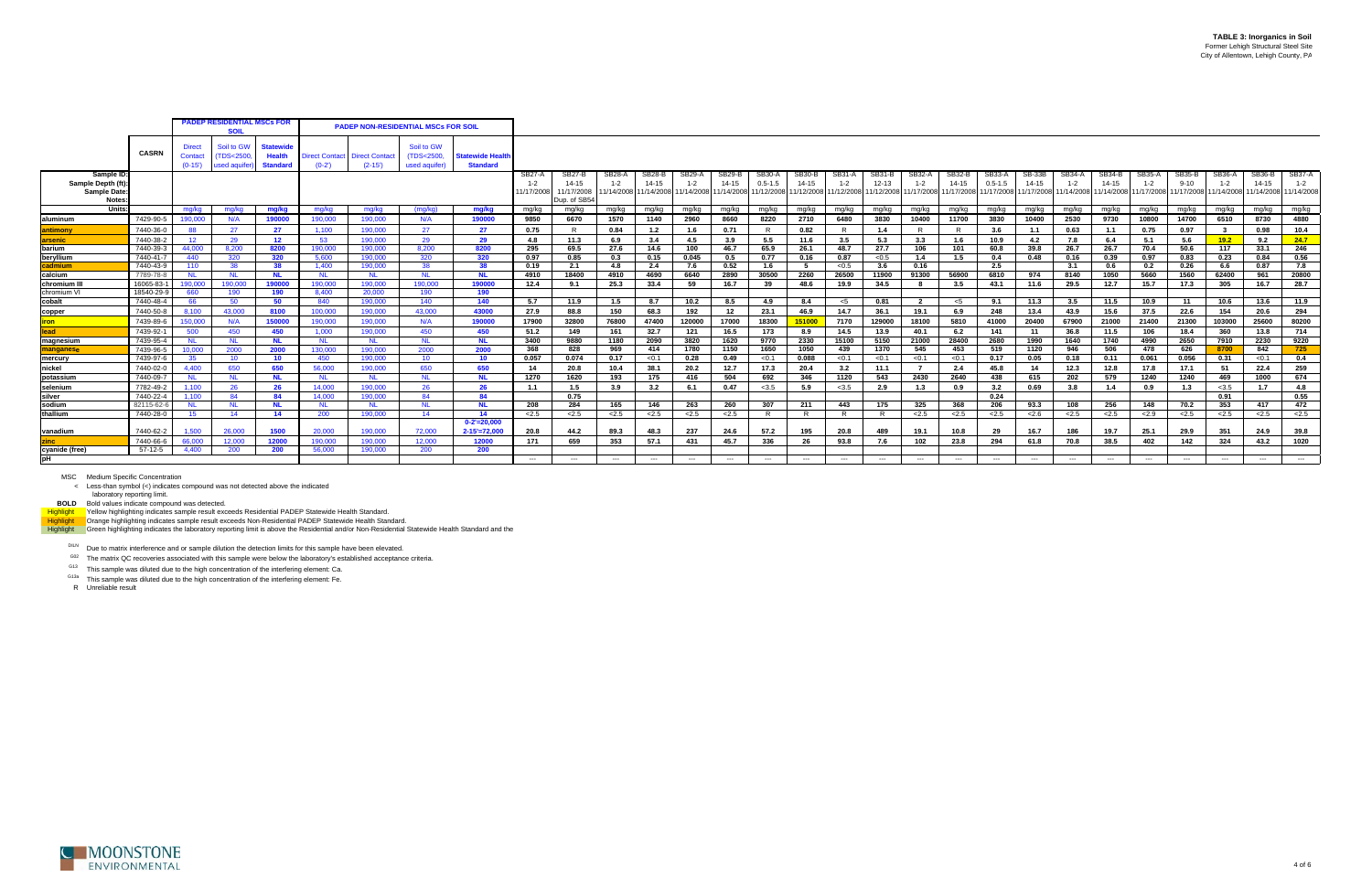laboratory reporting limit.<br>BOLD Bold values indicate compound was detected.<br>H<mark>ighlight V</mark>ellow highlighting indicates sample result exceeds Residential PADEP Statewide Health Standard.<br>Highlight Crange highlighting indica

DILN Due to matrix interference and or sample dilution the detection limits for this sample have been elevated.

 $G02$  The matrix QC recoveries associated with this sample were below the laboratory's established acceptance criteria.

G13 This sample was diluted due to the high concentration of the interfering element: Ca.

<sup>G13a</sup> This sample was diluted due to the high concentration of the interfering element: Fe.



|                                                         |                         | <b>PADEP RESIDENTIAL MSCs FOR</b><br><b>PADEP NON-RESIDENTIAL MSCs FOR SOIL</b><br><b>SOIL</b> |                                         |                                                      |                          |                                   |                                           |                                            |                               |                                 |                                          |                      |                               |               |                        |                          |                     |                                                                                          |                            |                                          |                                                |                   |                     |                                                                                               |                        |                   |                     |                                        |                                          |
|---------------------------------------------------------|-------------------------|------------------------------------------------------------------------------------------------|-----------------------------------------|------------------------------------------------------|--------------------------|-----------------------------------|-------------------------------------------|--------------------------------------------|-------------------------------|---------------------------------|------------------------------------------|----------------------|-------------------------------|---------------|------------------------|--------------------------|---------------------|------------------------------------------------------------------------------------------|----------------------------|------------------------------------------|------------------------------------------------|-------------------|---------------------|-----------------------------------------------------------------------------------------------|------------------------|-------------------|---------------------|----------------------------------------|------------------------------------------|
|                                                         | <b>CASRN</b>            | <b>Direct</b><br>Contact<br>$(0-15)$                                                           | Soil to GW<br>(TDS<2500<br>used aquifer | <b>Statewide</b><br><b>Health</b><br><b>Standard</b> | irect Contact<br>$(0-2)$ | <b>Direct Contact</b><br>$(2-15)$ | Soil to GW<br>(TDS<2500,<br>used aquifer) | <b>Statewide Health</b><br><b>Standard</b> |                               |                                 |                                          |                      |                               |               |                        |                          |                     |                                                                                          |                            |                                          |                                                |                   |                     |                                                                                               |                        |                   |                     |                                        |                                          |
| Sample ID<br>Sample Depth (ft<br>Sample Date:<br>Notes: |                         |                                                                                                |                                         |                                                      |                          |                                   |                                           |                                            | SB37-B<br>14-15<br>11/14/2008 | SB38-A<br>$1 - 2$<br>11/12/2008 | <b>SB38-B</b><br>$14 - 15$<br>11/12/2008 | SB39-A<br>11/14/2008 | SB39-B<br>13-14<br>11/14/2008 | <b>SB40-A</b> | <b>SB40-B</b><br>$6-7$ | SB41-A                   | SB41-B<br>$14 - 15$ | SB42-A<br>$1 - 2$<br>11/14/2008 11/14/2008 11/14/2008 11/14/2008 11/14/2008 11/14/2008 1 | <b>SB42-B</b><br>$14 - 15$ | SB43-A                                   | SB43-B<br>$14 - 15$<br>11/14/2008 11/14/2008 1 | SB44-A<br>$1 - 2$ | SB44-B<br>$14 - 15$ | <b>SB45-A</b><br>$1 - 2$<br>11/14/2008 11/14/2008 11/14/2008 11/14/2008 11/12/2008 11/12/2008 | <b>SB45-B</b><br>11-12 | SB46-A<br>$1 - 2$ | SB46-B<br>$11 - 12$ | <b>SB47-A</b><br>$1 - 2$<br>11/12/2008 | <b>SB47-B</b><br>$12 - 13$<br>11/12/2008 |
| Units:                                                  |                         | ma/ka                                                                                          | mg/kg                                   | mg/kg                                                | ma/ka                    | mg/kg                             | (mg/kg)                                   | mg/kg                                      | mg/kg                         | mg/kg                           | mg/kg                                    | mg/kg                | mg/kg                         | mg/kg         | mg/kg                  | mg/kg                    | mg/kg               | mg/kg                                                                                    | mg/kg                      | mg/kg                                    | mg/kg                                          | mg/kg             | mg/kg               | mg/kg                                                                                         | mg/kg                  | mg/kg             | mg/kg               | mg/kg                                  | mg/kg                                    |
| laluminum                                               | 7429-90-5               | 190.000                                                                                        | N/A                                     | 190000                                               | 190,000                  | 190,000                           | N/A                                       | 190000                                     | 9080                          | 3410                            | 2580                                     | 6380                 | 3290                          | 4110          | 4530                   | 4190                     | 9380                | 5980                                                                                     | 6310                       | 2040                                     | 1690                                           | 7440              | 3500                | 15100                                                                                         | 6470                   | 7990              | 3390                | 5960                                   | 6240                                     |
| <u>ntimony</u>                                          | 7440-36-0               | 88                                                                                             | 27                                      | 27                                                   | 1,100                    | 190,000                           | 27                                        | 27                                         | 0.93                          | 1.4                             | 3.1                                      |                      | 1.1                           | R             | $\mathsf{R}$           | 4.4                      | 0.87                |                                                                                          | R                          | 2.7                                      | 1.9                                            | 1.1               | 1.5                 | 0.79                                                                                          | 1.9                    | $\mathsf{R}$      | 0.95                | $\overline{R}$                         | 1.5                                      |
| arsenic                                                 | 7440-38-2               | 12 <sup>7</sup>                                                                                | 29                                      | 12 <sup>12</sup>                                     | 53                       | 190,000                           | 29                                        | 29                                         | 3.7                           | 9.5                             | 9.2                                      | 29.4                 | 8.9                           | 1.9           | 1.5                    | 12                       | 5.7                 | 2.3                                                                                      | 2.3                        | 5.4                                      | 3.3                                            | 11.2              | 5.6                 | 6.3                                                                                           | 36.9                   | 12.5              | 5.1                 | 6.2                                    | 19.8                                     |
| barium                                                  | 7440-39-3               | 44.000                                                                                         | 8,200                                   | 8200                                                 | 190,000                  | 190,000                           | 8,200                                     | 8200                                       | 83.6                          | 147                             | 47.3                                     | 146                  | 31.3                          | 27.7          | 26.7                   | 34.7                     | 28.8                | 47.2                                                                                     | 52.7                       | 17.8                                     | 14.3                                           | 118               | 38                  | 51.5                                                                                          | 171                    | 86.9              | 48.2                | 77.6                                   | 61.2                                     |
| beryllium                                               | 7440-41-                | 440                                                                                            | 320                                     | 320                                                  | 5.600                    | 190.000                           | 320                                       | 320                                        | 0.88                          | 0.27                            | 0.18                                     | 0.63                 | 0.23                          | 0.24          | 0.23                   | 0.092                    | 0.43                | 0.47                                                                                     | 0.49                       |                                          |                                                | 0.77              | 0.23                | 0.55                                                                                          | 0.54                   | 1.2               | 0.31                | 0.84                                   | 0.47                                     |
| cadmium                                                 | 7440-43-9               | 110                                                                                            | 38                                      | 38                                                   | 1.400                    | 190.000                           | -38                                       | 38                                         | 0.23                          | 2.9                             | 1.1                                      | 4.7                  | 3.2                           |               |                        | 0.8                      | 0.17                |                                                                                          | 15.2                       | 2.6                                      | 2.6                                            | 11.8              | 11.3                | 10.5                                                                                          | 18                     | 1.8               | $\overline{1}$      | 2.8                                    | 1.3                                      |
| calcium                                                 | 7789-78-8               | <b>NL</b>                                                                                      | <b>NL</b>                               | <b>NL</b>                                            | <b>NL</b>                | <b>NL</b>                         | <b>NL</b>                                 | <b>NL</b>                                  | 1540                          | 12900                           | 7050                                     | 7050                 | 6440                          | 24200         | 15300                  | 3970                     | 636                 | 31900                                                                                    | 30500                      | 1040                                     | 1110                                           | 33300             | 1670                | 3350                                                                                          | 18500                  | 75600             | 20400               | 41200                                  | 2840                                     |
| chromium III                                            | 16065-83-<br>18540-29-9 | 190,000                                                                                        | 190,000                                 | 190000                                               | 190.000<br>8,400         | 190,000<br>20,000                 | 190.000                                   | 190000<br>190                              | 9.6                           | 38                              | 12.1                                     | 19.7                 | -41                           | 7             | 1.9                    | 19.5                     | 11.8                |                                                                                          | 5.4                        | 51.8                                     | 61                                             | 21.3              | 14.3                | 16.1                                                                                          | 35.1                   | 17.4              | 9.7                 | 11.8                                   | 15                                       |
| chromium V<br>cobalt                                    | 7440-48-4               | 660<br>66                                                                                      | 190<br>50                               | 190<br>50                                            | 840                      | 190,000                           | 190<br>140                                | 140                                        | 8.1                           | 7.9                             | -4                                       | 8.3                  | 13.3                          | $<$ 5         | $<$ 5                  | 5.1                      | 8.6                 | $<$ 5                                                                                    | $<$ 5                      | 9.2                                      | 8.9                                            | 3.3               | 7.3                 | 6.5                                                                                           | 10.4                   | 3.6               | 5                   | 1.1                                    | 8.5                                      |
|                                                         |                         |                                                                                                |                                         | 8100                                                 |                          |                                   | 43.000                                    |                                            |                               |                                 |                                          |                      |                               |               |                        |                          |                     |                                                                                          |                            |                                          |                                                |                   |                     |                                                                                               |                        |                   |                     |                                        |                                          |
| copper                                                  | 7440-50-8<br>7439-89-6  | 8.100<br>150,000                                                                               | 43,000                                  | 150000                                               | 100.000<br>190.000       | 190,000<br>190,000                |                                           | 43000                                      | 10.2                          | 103                             | 38.9<br>38300                            | 70.5<br>31500        | 58.4<br>66500                 | 16.7          | 4.9                    | 64.8                     | 13.4<br>22700       | 21.2                                                                                     | 32                         | 37.2<br>95900                            | 31.1                                           | 160               | 41.5                | 22.4                                                                                          | 263<br>125000          | 220               | 110<br>25200        | 107                                    | 53.3                                     |
| iron l                                                  |                         |                                                                                                | N/A                                     |                                                      |                          |                                   | N/A                                       | 190000                                     | 13900                         | 56200                           |                                          |                      |                               | 2380          | 1600                   | 35300                    |                     | 4980                                                                                     | 4110                       |                                          | 101000                                         | 43200             | 41700               | 24400                                                                                         |                        | 25800             |                     | 16500                                  | 38800                                    |
| llead                                                   | 7439-92-<br>7439-95-4   | 500                                                                                            | 450                                     | 450                                                  | 1.000                    | 190.000                           | 450<br><b>NL</b>                          | 450                                        | 10.4<br>1580                  | 292<br>1690                     | 43.6<br>2110                             | 816                  | 44.6<br>2350                  | 28.9<br>9060  | 3.2<br>8580            | 244                      | 11.3<br>2350        | 34.3<br>13100                                                                            | 110<br>16200               | 278<br>2130                              | 27.9<br>2490                                   | 2020<br>10200     | 122                 | 41.7<br>3000                                                                                  | 2210<br>5930           | 365<br>18500      | 43.3                | 293<br>12200                           | 36.9<br>925                              |
| magnesium                                               | 7439-96-5               | <b>NL</b><br>10.000                                                                            | <b>NL</b><br>2000                       | <b>NL</b><br>2000                                    | - NL<br>130,000          | <b>NL</b><br>190,000              | 2000                                      | <b>NL</b><br>2000                          | 213                           | 591                             | 574                                      | 1850<br>606          | 782                           | 385           | 261                    | 1850<br>612              | 620                 | 270                                                                                      | 277                        | 1000                                     | 922                                            | 593               | 744<br>275          | 338                                                                                           | 1060                   | 496               | 6410<br>254         | 402                                    | 868                                      |
| manganese<br>mercury                                    | 7439-97-6               | 35                                                                                             | 10 <sup>°</sup>                         | 10 <sup>°</sup>                                      | 450                      | 190,000                           | 10 <sup>1</sup>                           | 10 <sub>1</sub>                            | < 0.1                         | 0.36                            | < 0.1                                    | 0.18                 | < 0.1                         | 0.052         | < 0.1                  | 0.043                    | 0.068               | < 0.1                                                                                    | < 0.1                      | < 0.1                                    | < 0.1                                          | 0.89              | 0.15                | 0.035                                                                                         | 0.19                   | 0.1               | 0.081               | 0.15                                   | < 0.1                                    |
| nickel                                                  | 7440-02-0               | 4.400                                                                                          | 650                                     | 650                                                  | 56,000                   | 190,000                           | 650                                       | 650                                        | 15.4                          | 20.2                            | 13.9                                     | 18.1                 | 49.2                          | 1.1           | 0.91                   | 13.9                     | 16.2                | 2.6                                                                                      | 3.1                        | 36.9                                     | 53.8                                           | 21.4              | 16.7                | 14.4                                                                                          | 43.3                   | 18.5              | 10.7                | 9.3                                    | 17.9                                     |
| potassium                                               | 7440-09-7               | NL.                                                                                            | <b>NL</b>                               | <b>NL</b>                                            | <b>NL</b>                | <b>NL</b>                         | - NL                                      | <b>NL</b>                                  | 542                           | 344                             | 432                                      | 955                  | 413                           | 637           | 761                    | 449                      | 607                 | 951                                                                                      | 930                        | 217                                      | 154                                            | 1190              | 305                 | 858                                                                                           | 796                    | 969               | 607                 | 1110                                   | 1120                                     |
| selenium                                                | 7782-49-2               | 1.100                                                                                          | 26                                      | 26                                                   | 14.000                   | 190.000                           | 26                                        | 26                                         | 4.8                           | 3.4                             | 1.8                                      | 4.7                  | 3.9                           | < 3.5         | < 3.5                  | 1.6                      | 0.82                | 0.34                                                                                     | 0.32                       | 4.5                                      | 4.5                                            | 1.9               | 3.1                 | 1.6                                                                                           | 4.1                    | 1.2               | 1.8                 | 1.4                                    | 2.7                                      |
| silver                                                  | 7440-22-4               | 1,100                                                                                          | 84                                      | 84                                                   | 14.000                   | 190.000                           | 84                                        | 84                                         |                               |                                 |                                          |                      |                               |               |                        |                          |                     |                                                                                          |                            |                                          |                                                |                   |                     |                                                                                               |                        |                   |                     |                                        |                                          |
| sodium                                                  | 82115-62-6              | NL.                                                                                            | NL.                                     | <b>NL</b>                                            | - NL                     | <b>NL</b>                         | - NL                                      | <b>NL</b>                                  | 137                           | 232                             | 190                                      | 353                  | -61                           | 276           | 370                    | 336                      | 192                 | 306                                                                                      | 438                        | 79.2                                     | 71.1                                           | 387               | 173                 | 188                                                                                           | 2900                   | 369               | 172                 | 541                                    | 475                                      |
| thallium                                                | 7440-28-0               | 15                                                                                             | 14                                      | 14                                                   | 200                      | 190,000                           | 14                                        | 14                                         | 2.5                           | R                               |                                          | 2.5                  | 2.5                           | 0.59          | 2.5                    | 2.5                      | 2.5                 | 2.5                                                                                      | 2.5                        | 2.5                                      | 2.5                                            | 2.5               | 2.5                 | 2.5                                                                                           | 2.5                    | R                 | R                   | -R                                     | R                                        |
|                                                         |                         |                                                                                                |                                         |                                                      |                          |                                   |                                           | $0 - 2' = 20.000$                          |                               |                                 |                                          |                      |                               |               |                        |                          |                     |                                                                                          |                            |                                          |                                                |                   |                     |                                                                                               |                        |                   |                     |                                        |                                          |
| vanadium                                                | 7440-62-2               | 1.500                                                                                          | 26,000                                  | 1500                                                 | 20,000                   | 190,000                           | 72,000                                    | $2 - 15' = 72.000$                         | 13.3                          | 108                             | 106                                      | 25.8                 | 189                           | 12.6          | 8.9                    | 67.3                     | 19.5                | 14.6                                                                                     | 12.1                       | 261                                      | 355                                            | 26.2              | 55.8                | 26.3                                                                                          | 63                     | 30.2              | 22                  | 23.9                                   | 53.2                                     |
|                                                         | 7440-66-6               | 66,000                                                                                         | 12.000                                  | 12000                                                | 190,000                  | 190,000                           | 12,000                                    | 12000                                      | 57.6                          | 246                             | 35.7                                     | 1330                 | 56.9                          | 144           | 5.3                    | 242                      | 44.5                | 86.1                                                                                     | 2270                       | 92.7                                     | 54.1                                           | 2960              | 1790                | 2060                                                                                          | 49300                  | 581               | 93.6                | 1430                                   | 47.7                                     |
| cyanide (free)                                          | 57-12-5                 | 4.400                                                                                          | 200                                     | 200                                                  | 56,000                   | 190,000                           | 200                                       | 200                                        |                               |                                 |                                          |                      |                               |               |                        |                          |                     |                                                                                          |                            |                                          |                                                |                   |                     |                                                                                               |                        |                   |                     |                                        |                                          |
| pН                                                      |                         |                                                                                                |                                         |                                                      |                          |                                   |                                           |                                            | $---$                         | $---$                           | $--$                                     | $--$                 | $---$                         | $---$         | $---$                  | $\hspace{0.05cm} \ldots$ | $---$               | $---$                                                                                    | $\overline{\phantom{a}}$   | $\hspace{0.05cm} \ldots \hspace{0.05cm}$ | $---$                                          | $---$             | $---$               | $---$                                                                                         | $---$                  | $---$             | $---$               | $---$                                  | $---$                                    |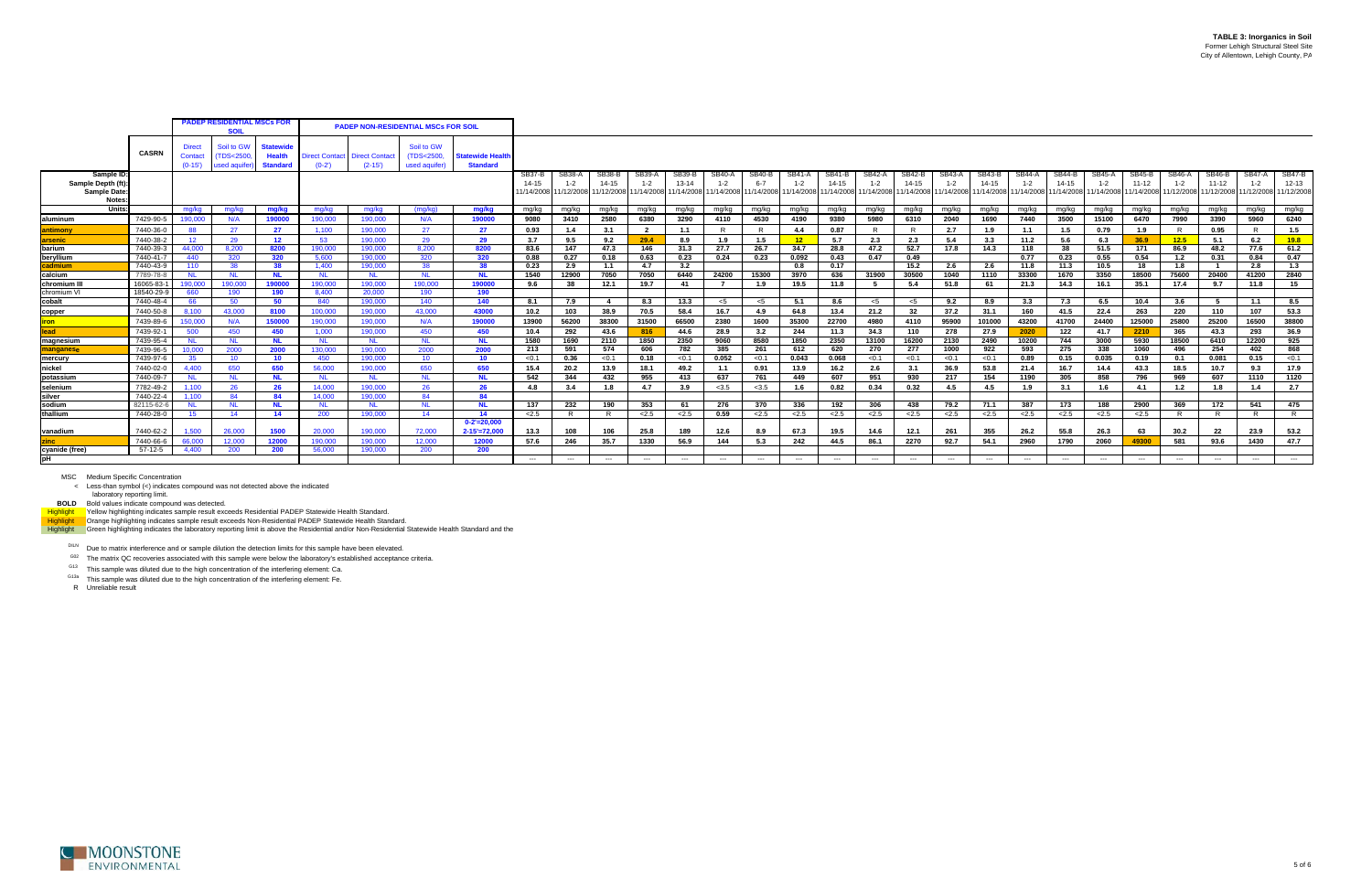**TABLE 3: Inorganics in Soil** Former Lehigh Structural Steel Site City of Allentown, Lehigh County, PA

MSC Medium Specific Concentration < Less-than symbol (<) indicates compound was not detected above the indicated

laboratory reporting limit.<br>BOLD Bold values indicate compound was detected.<br>H<mark>ighlight V</mark>ellow highlighting indicates sample result exceeds Residential PADEP Statewide Health Standard.<br>Highlight Crange highlighting indica

DILN Due to matrix interference and or sample dilution the detection limits for this sample have been elevated.

 $G02$  The matrix QC recoveries associated with this sample were below the laboratory's established acceptance criteria.

G13 This sample was diluted due to the high concentration of the interfering element: Ca.

<sup>G13a</sup> This sample was diluted due to the high concentration of the interfering element: Fe.



|                                                                       |                        |                                      | <b>PADEP RESIDENTIAL MSCs FOR</b><br><b>SOIL</b> |                                                      |                                   | <b>PADEP NON-RESIDENTIAL MSCs FOR SOIL</b> |                                          |                                            |                              |                                               |                                        |                                                          |                          |                                                                           |                          |                            |                                                                       |                                        |                                                          |
|-----------------------------------------------------------------------|------------------------|--------------------------------------|--------------------------------------------------|------------------------------------------------------|-----------------------------------|--------------------------------------------|------------------------------------------|--------------------------------------------|------------------------------|-----------------------------------------------|----------------------------------------|----------------------------------------------------------|--------------------------|---------------------------------------------------------------------------|--------------------------|----------------------------|-----------------------------------------------------------------------|----------------------------------------|----------------------------------------------------------|
|                                                                       | <b>CASRN</b>           | <b>Direct</b><br>Contact<br>$(0-15)$ | Soil to GW<br>(TDS<2500)<br>used aquifer         | <b>Statewide</b><br><b>Health</b><br><b>Standard</b> | <b>Direct Contact</b><br>$(0-2')$ | <b>Direct Contact</b><br>$(2-15)$          | Soil to GW<br>(TDS<2500<br>used aquifer) | <b>Statewide Health</b><br><b>Standard</b> |                              |                                               |                                        |                                                          |                          |                                                                           |                          |                            |                                                                       |                                        |                                                          |
| Sample ID:<br>Sample Depth (ft)<br><b>Sample Date</b><br><b>Notes</b> |                        |                                      |                                                  |                                                      |                                   |                                            |                                          |                                            | <b>SB48-A</b><br>$0.5 - 1.5$ | <b>SB48-B</b><br>8-9<br>11/12/2008 11/12/2008 | <b>SB49-A</b><br>$1 - 2$<br>11/12/2008 | <b>SB49-B</b><br>$12 - 13$<br>11/12/2008<br>Dup. of SB52 | <b>SB50-A</b><br>$1 - 2$ | <b>SB50-B</b><br>$11 - 12$<br>11/13/2008 11/13/2008 11/13/2008 11/13/2008 | <b>SB51-A</b><br>$1 - 2$ | <b>SB51-B</b><br>$13 - 14$ | <b>SB52</b><br>$12 - 13$<br>11/12/2008<br>Dup. of SB49-B Dup. of SB09 | <b>SB53</b><br>$10 - 11$<br>11/14/2008 | <b>SB54</b><br>$14 - 15$<br>11/17/2008<br>Dup. of SB27-B |
| <b>Units</b>                                                          |                        | mg/kg                                | mg/kg                                            | mg/kg                                                | mg/kg                             | mg/kg                                      | (ma/ka)                                  | mg/kg                                      | mg/kg                        | mg/kg                                         | mg/kg                                  | mg/kg                                                    | mg/kg                    | mg/kg                                                                     | mg/kg                    | mg/kg                      | mg/kg                                                                 | mg/kg                                  | mg/kg                                                    |
| laluminum                                                             | 7429-90-5              | 190,000                              | N/A                                              | 190000                                               | 190,000                           | 190,000                                    | N/A                                      | 190000                                     | 9940                         | 9440                                          | 7290                                   | 10100                                                    | 5780                     | 6680                                                                      | 1330                     | 9940                       | 7410                                                                  | 26400                                  | 5730                                                     |
| antimony                                                              | 7440-36-0              | 88                                   | 27                                               | 27                                                   | 1,100                             | 190,000                                    | 27                                       | 27                                         | R                            | R.                                            | R                                      | 0.77                                                     | 1.5                      | 1.3                                                                       | R                        | R                          | 0.91                                                                  | R                                      | $\mathsf{R}$                                             |
| arsenic                                                               | 7440-38-2              | 12                                   | 29                                               | 12                                                   | 53                                | 190,000                                    | 29                                       | 29                                         | 3.8                          | 5.6                                           | 4.6                                    | 7.1                                                      | 12.4                     | 14.2                                                                      | 7.1                      | 2.8                        | 9.1                                                                   | 2.3                                    | 13.6                                                     |
| barium                                                                | 7440-39-3              | 44.000                               | 8.200                                            | 8200                                                 | 190,000                           | 190,000                                    | 8,200                                    | 8200                                       | 94.2                         | 153                                           | 45                                     | 44.7                                                     | 150                      | 476                                                                       | 21.4                     | 47.1                       | 54.4                                                                  | 286                                    | 76                                                       |
| beryllium                                                             | 7440-41-7              | 440                                  | 320                                              | 320                                                  | 5,600                             | 190,000                                    | 320                                      | 320                                        | 1.1                          | 1.3                                           | 0.73                                   | 1.2                                                      | 0.56                     | 0.49                                                                      | 0.23                     | 0.7                        | 0.96                                                                  | 4.2                                    | 0.46                                                     |
| cadmium                                                               | 7440-43-9              | 110                                  | 38                                               | 38                                                   | 1.400                             | 190,000                                    | 38                                       | 38                                         | < 0.5                        | 0.12<br>37800                                 | < 0.5                                  | 0.65<br>1130                                             | $\mathbf{3}$<br>14100    | 6.2<br>17600                                                              | 1.8                      | 0.14<br>836                | 1.1<br>1180                                                           |                                        | 1.5<br>9110                                              |
| calcium<br>Ichromium III                                              | 7789-78-8<br>16065-83- | <b>NL</b><br>190,000                 | <b>NL</b><br>190,000                             | <b>NL</b><br>190000                                  | <b>NL</b><br>190,000              | <b>NL</b><br>190,000                       | <b>NL</b><br>190,000                     | <b>NL</b><br>190000                        | 38300<br>5.2                 | 7.2                                           | 30700<br>8.1                           | 8.8                                                      | 21.9                     | 25.4                                                                      | 11400<br>22.8            | 11.5                       | 16.6                                                                  | 189000<br>64.5                         | 7.4                                                      |
| chromium VI                                                           | 18540-29-9             | 660                                  | 190                                              | 190                                                  | 8,400                             | 20,000                                     | 190                                      | 190                                        |                              |                                               |                                        |                                                          |                          |                                                                           |                          |                            |                                                                       |                                        |                                                          |
| cobalt                                                                | 7440-48-4              | 66                                   | 50                                               | 50                                                   | 840                               | 190,000                                    | 140                                      | 140                                        | < 5                          | $<$ 5                                         | $<$ 5                                  | 3.9                                                      | 6.2                      | 11.3                                                                      | $<$ 5                    | 9.6                        | 3.7                                                                   | $5$                                    | 4.3                                                      |
| copper                                                                | 7440-50-8              | 8.100                                | 43,000                                           | 8100                                                 | 100.000                           | 190,000                                    | 43.000                                   | 43000                                      | 31.1                         | 11.7                                          | 12.3                                   | 57.6                                                     | 114                      | 238                                                                       | 42.8                     | 8.5                        | 53.2                                                                  | 14.5                                   | 74                                                       |
| <u>ron</u>                                                            | 7439-89-6              | 150,000                              | N/A                                              | 150000                                               | 190,000                           | 190,000                                    | N/A                                      | 190000                                     | 4430                         | 10500                                         | 10000                                  | 18600                                                    | 41700                    | 52000                                                                     | 54800                    | 15500                      | 28600                                                                 | 12800                                  | 42700                                                    |
| ead                                                                   | 7439-92-1              | 500                                  | 450                                              | 450                                                  | 1,000                             | 190,000                                    | 450                                      | 450                                        | 38.5                         | 13.6                                          | 18.6                                   | 29.9                                                     | 410                      | 6420                                                                      | 74.6                     | 9.3                        | 38                                                                    | 91.1                                   | 231                                                      |
| magnesium                                                             | 7439-95-4              | <b>NL</b>                            | <b>NL</b>                                        | <b>NL</b>                                            | <b>NL</b>                         | <b>NL</b>                                  | <b>NL</b>                                | <b>NL</b>                                  | 23200                        | 22800                                         | 13700                                  | 1100                                                     | 4480                     | 3060                                                                      | 2680                     | 1620                       | 1230                                                                  | 36100                                  | 4420                                                     |
| manganese                                                             | 7439-96-5              | 10,000                               | 2000                                             | 2000                                                 | 130,000                           | 190,000                                    | 2000                                     | 2000                                       | 546                          | 582                                           | 469                                    | 224                                                      | 424                      | 481                                                                       | 1110                     | 1090                       | 362                                                                   | 4400                                   | 906                                                      |
| mercury                                                               | 7439-97-6              | 35                                   | 10                                               | 10                                                   | 450                               | 190,000                                    | 10                                       | 10 <sup>°</sup>                            | < 0.1                        | 0.76                                          | < 0.1                                  | 0.24                                                     | 0.27                     | 0.082                                                                     | < 0.1                    | < 0.1                      | 0.19                                                                  | 0.1                                    | 0.11                                                     |
| nickel                                                                | 7440-02-0              | 4,400                                | 650                                              | 650                                                  | 56,000                            | 190,000                                    | 650                                      | 650                                        | 1.8                          | 2.1                                           | 3.1                                    | 13.4                                                     | 22.5                     | 29.5                                                                      | 6.8                      | 13.1                       | 22.4                                                                  | 4.2                                    | 10                                                       |
| potassium                                                             | 7440-09-7              | <b>NL</b>                            | <b>NL</b>                                        | <b>NL</b>                                            | <b>NL</b>                         | <b>NL</b>                                  | <b>NL</b>                                | <b>NL</b>                                  | 1510                         | 2190                                          | 857                                    | 509                                                      | 807                      | 1350                                                                      | 163                      | 494                        | 551                                                                   | 3070                                   | 2380                                                     |
| selenium                                                              | 7782-49-2              | 1,100                                | 26                                               | 26                                                   | 14,000                            | 190,000                                    | 26                                       | 26                                         | 0.48                         | 1.4                                           | 0.29                                   | 6.2                                                      | 2.9                      | 3.9                                                                       | 1.9                      | 0.57                       | 7.7                                                                   | < 3.5                                  | 2.4                                                      |
| silver                                                                | 7440-22-4              | 1.100                                | 84                                               | 84                                                   | 14.000                            | 190,000                                    | 84                                       | 84                                         |                              |                                               |                                        |                                                          |                          | 4.9                                                                       |                          |                            |                                                                       | 0.52                                   | 1.4                                                      |
| sodium                                                                | 82115-62-6             | <b>NL</b>                            | <b>NL</b>                                        | <b>NL</b>                                            | <b>NL</b>                         | <b>NL</b>                                  | <b>NL</b>                                | <b>NL</b>                                  | 547                          | 470                                           | 387                                    | 191                                                      | 1290                     | 732                                                                       | 88.9                     | 131                        | 185                                                                   | 1040                                   | 539                                                      |
| thallium                                                              | 7440-28-0              | 15                                   | 14                                               | 14                                                   | 200                               | 190,000                                    | 14                                       | 14                                         | R                            | R                                             | R                                      | $\overline{R}$                                           | R                        | R                                                                         | R                        | R                          | $\overline{R}$                                                        | 2.8                                    | 2.5                                                      |
| vanadium                                                              | 7440-62-2              | 1.500                                | 26,000                                           | 1500                                                 | 20,000                            | 190,000                                    | 72,000                                   | $0 - 2' = 20.000$<br>$2 - 15' = 72,000$    | 24.5                         | 26.2                                          | 40.9                                   | 19                                                       | 62.9                     | 38.4                                                                      | 93.9                     | 14                         | 68                                                                    | 94.9                                   | 31.1                                                     |
| zinc                                                                  | 7440-66-6              | 66,000                               | 12,000                                           | 12000                                                | 190,000                           | 190,000                                    | 12,000                                   | 12000                                      | 289                          | 239                                           | 169                                    | 843                                                      | 611                      | 751                                                                       | 129                      | 48.6                       | 823                                                                   | 33.7                                   | 657                                                      |
| cyanide (free)                                                        | $57-12-5$              | 4,400                                | 200                                              | 200                                                  | 56,000                            | 190,000                                    | 200                                      | 200                                        |                              |                                               |                                        |                                                          |                          |                                                                           |                          |                            |                                                                       |                                        |                                                          |
| pH                                                                    |                        |                                      |                                                  |                                                      |                                   |                                            |                                          |                                            | $---$                        | $---$                                         | $\hspace{0.05cm} \ldots$               | $---$                                                    | $---$                    | $---$                                                                     | ---                      | ---                        | $---$                                                                 | $\hspace{0.05cm} \ldots$               | $---$                                                    |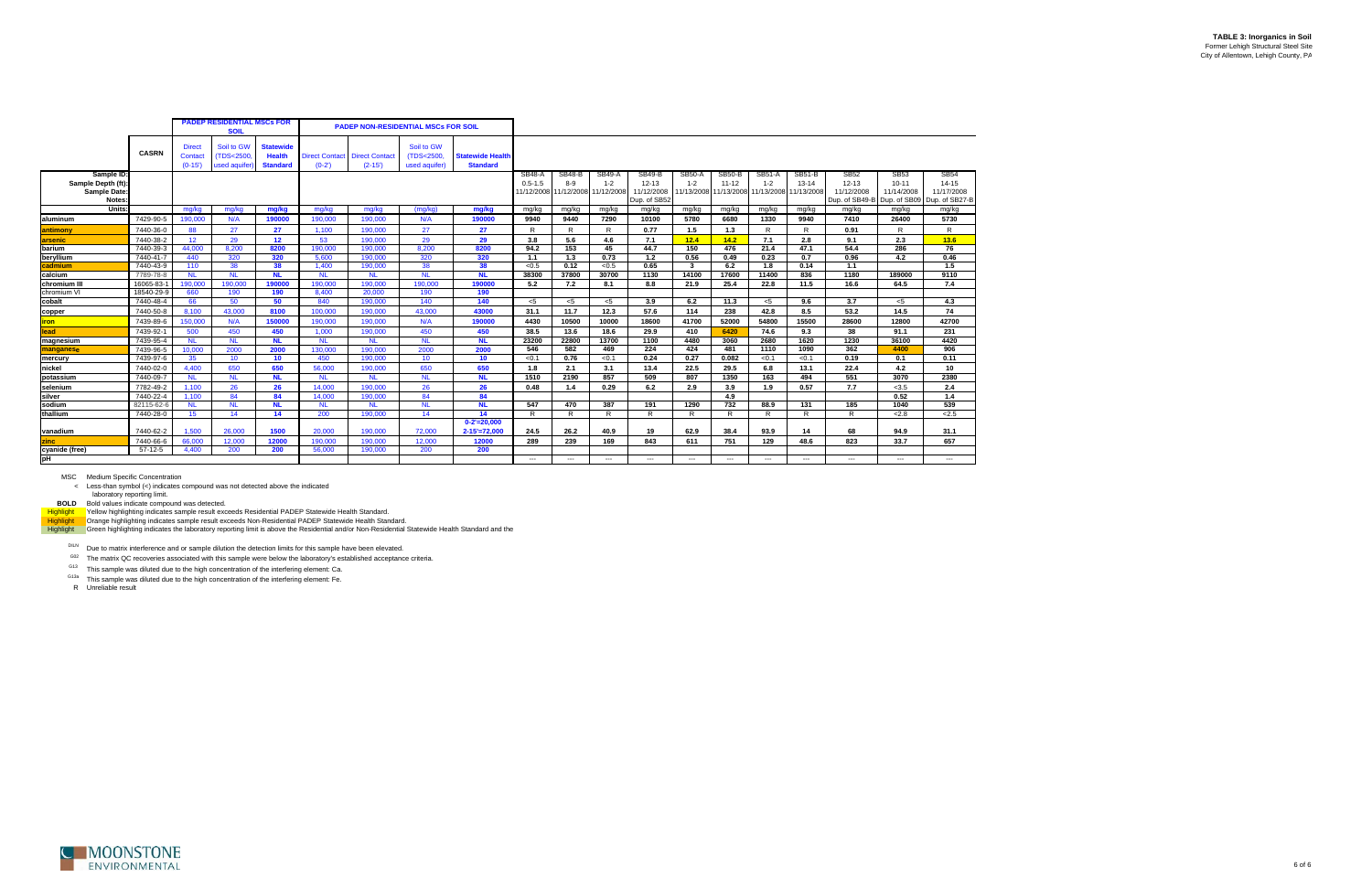|                                                                   |                |                                   | <b>PADEP RESIDENTIAL MSCs FOR SOIL</b>   |                                                      |                                  | <b>PADEP NON-RESIDENTIAL MSCs FOR SOIL</b> |                                           |                                                                            |                                    |                               |                                   |                                   |                                   |                              |                                         |                              |
|-------------------------------------------------------------------|----------------|-----------------------------------|------------------------------------------|------------------------------------------------------|----------------------------------|--------------------------------------------|-------------------------------------------|----------------------------------------------------------------------------|------------------------------------|-------------------------------|-----------------------------------|-----------------------------------|-----------------------------------|------------------------------|-----------------------------------------|------------------------------|
|                                                                   | <b>CASRN</b>   | <b>Direct Contact</b><br>$(0-15)$ | Soil to GW<br>(TDS<2500)<br>used aquifer | <b>Statewide</b><br><b>Health</b><br><b>Standard</b> | <b>Direct Contact</b><br>$(0-2)$ | <b>Direct Contact</b><br>$(2-15)$          | Soil to GW<br>(TDS<2500.<br>used aquifer) | <b>Statewide</b><br>Health Standard DISCRETE SOIL SAMPLES - Moonstone 2007 |                                    |                               |                                   |                                   |                                   |                              |                                         |                              |
| Sample ID:<br>Sample Depth (ft):<br><b>Sample Date:</b><br>Notes: |                |                                   |                                          |                                                      |                                  |                                            |                                           |                                                                            | <b>UST-F1 (6')</b><br>6<br>5/24/07 | <b>UST-F2 (5')</b><br>5/24/07 | <b>UST-G (8')</b><br>8<br>5/24/07 | <b>UST-N (3')</b><br>3<br>5/24/07 | <b>UST-K (6')</b><br>6<br>5/24/07 | <b>UST-D (7')</b><br>5/25/07 | AST-D (1')<br>5/24/07<br>NOTE: DILN, 05 | <b>AST-M (2')</b><br>5/24/07 |
| Units:                                                            |                | mg/kg                             | mg/kg                                    | mg/kg                                                | mg/kg                            | mg/kg                                      | (mg/kg)                                   | mg/kg                                                                      | mg/kg                              | mg/kg                         | mg/kg                             | mg/kg                             | mg/kg                             | mg/kg                        | mg/kg                                   | mg/kg                        |
| anthracene                                                        | $120 - 12 - 7$ | 66,000                            | 350                                      | 350                                                  | 190,000                          | 190,000                                    | 350                                       | 350                                                                        | < 0.100                            | < 0.140                       | $\qquad \qquad - -$               | < 0.100                           | $---$                             | $---$                        | $---$                                   | $---$                        |
| <b>benzene</b>                                                    | 71-43-2        | 57                                | 0.5                                      | 0.5                                                  | 290                              | 330                                        | 0.5                                       | 0.5                                                                        | < 0.150                            | < 0.210                       | 1.1                               | < 0.150                           | < 0.150                           | < 0.150                      | < 0.150                                 | < 0.150                      |
| benzo(a)anthracene                                                | 56-55-3        | 5.7                               | 25                                       | 5.7                                                  | 110                              | 190.000                                    | 320                                       | $0 - 2' = 110$<br>$2 - 15' = 320$                                          | $<$ 0.100 $^{G04}$                 | $<$ 0.140 $^{602, 604}$       | $---$                             | $< 0.100$ G <sub>04</sub>         | $---$                             | $---$                        | $  -$                                   | $0.140$ $^{G04}$             |
| benzo(a)pyrene                                                    | $50-32-8$      | 0.57                              | 46                                       | 0.57                                                 | 11                               | 190,000                                    | 46                                        | $0 - 2' = 11$<br>$2 - 15' = 46$                                            | < 0.100                            | < 0.140                       | $\qquad \qquad - -$               | < 0.100                           | $\qquad \qquad - -$               | $\qquad \qquad - -$          | $  -$                                   | 0.18                         |
| benzo(b)fluoranthene                                              | 205-99-2       | 5.7                               | 40                                       | 5.7                                                  | 110                              | 190,000                                    | 170                                       | $0 - 2' = 110$<br>$2 - 15' = 170$                                          | < 0.100                            | $<$ 0.140 $RPD$               | $\qquad \qquad - -$               | < 0.100                           | $---$                             | $\qquad \qquad - -$          | $  -$                                   | 0.25                         |
| benzo(g,h,i)perylene                                              | 191-24-2       | 13,000                            | 180                                      | 180                                                  | 170,000                          | 190,000                                    | 180                                       | 180                                                                        | < 0.100                            | < 0.140                       | $---$                             | < 0.100                           | $---$                             | $-$ - $ \cdot$               | $---$                                   | 0.12                         |
| chrysene                                                          | 218-01-9       | 570                               | 230                                      | 230                                                  | 11000                            | 190000                                     | 230                                       | 230                                                                        | < 0.100                            | < 0.140                       | $---$                             | < 0.100                           | $-$ – $-$ – $\,$                  | $\qquad \qquad - -$          | $---$                                   | 0.19                         |
| 1,2 dibromoethane (EDB)                                           | 106-93-4       | 0.74                              | 0.005                                    | 0.005                                                | 3.7                              | 4.3                                        | 0.005                                     | 0.005                                                                      | $---$                              | $---$                         | < 0.100                           | < 0.100                           | $---$                             | $---$                        | $---$                                   | $---$                        |
| 1,2 dichloroethane (EDC)                                          | 107-06-2       | 17                                | 0.5                                      | 0.5                                                  | 86                               | 98                                         | 0.5                                       | 0.5                                                                        | $\qquad \qquad - -$                | $---$                         | < 0.100                           | < 0.100                           | $---$                             | $---$                        | $---$                                   | $---$                        |
| ethylbenzene                                                      | $100 - 41 - 4$ | 10,000                            | 70                                       | 70                                                   | 10,000                           | 10,000                                     | 70                                        | 70                                                                         | < 0.100                            | < 0.140                       | $0.2^{\circ}$                     | < 0.100                           | < 0.100                           | < 0.100                      | < 0.100                                 | < 0.100                      |
| indeno (1,2,3-cd) pyrene                                          | 193-39-5       | 5.7                               | 2.200                                    | 5.7                                                  | 110                              | 190.000                                    | 28,000                                    | $0 - 2' = 110$<br>$2 - 15' = 28000$                                        | $---$                              | $---$                         | $\qquad \qquad - -$               | < 0.100                           | $---$                             | $\qquad \qquad \cdots$       | $---$                                   | 0.14                         |
| isopropylbenzene (cumene)                                         | 98-82-8        | 7700                              | 600                                      | 600                                                  | 10000                            | 10000                                      | 2500                                      | 2,500                                                                      | $< 0.100$ <sup>10</sup>            | $< 0.140^{10}$                | $< 0.100 \frac{1}{10}$            | $< 0.100$ <sup>10</sup>           | $< 0.100^{10}$                    | $< 0.100^{10}$               | $< 0.100$ <sup>10</sup>                 | $< 0.100$ <sup>10</sup>      |
| fluorene                                                          | 86-73-7        | 8.800                             | 3,000                                    | 3,000                                                | 110.000                          | 190,000                                    | 3,800                                     | 3800                                                                       | < 0.100                            | < 0.140                       | $\overline{\phantom{a}}$          | < 0.100                           | < 0.100                           | < 0.100                      | < 1.0                                   | $---$                        |
| methyl tert-butyl ether (MTBE)                                    | 1634-04-4      | 620                               | $\overline{2}$                           | $\mathbf{2}$                                         | 3.200                            | 3,700                                      | $\overline{2}$                            | $\overline{2}$                                                             | $---$                              | $---$                         | < 0.100                           | < 0.100                           | $---$                             | $---$                        | $---$                                   | $\cdots$                     |
| naphthalene                                                       | $91 - 20 - 3$  | 4.400                             | 25                                       | 25                                                   | 56,000                           | 190.000                                    | 25                                        | 25                                                                         | < 0.100                            | < 0.140                       | < 0.25                            | < 0.25                            | < 0.100                           | < 0.100                      | < 1.0                                   | < 0.100                      |
| phenanthrene                                                      | 85-01-8        | 66,000                            | 10.000                                   | 10,000                                               | 190,000                          | 190,000                                    | 10,000                                    | 10000                                                                      | < 0.100                            | < 0.140                       | $\frac{1}{2}$                     | < 0.100                           | < 0.100                           | < 0.100                      | < 1.0                                   | $---$                        |
| pyrene                                                            | 129-00-0       | 6.600                             | 2,200                                    | 2,200                                                | 84,000                           | 190,000                                    | 2,200                                     | 2200                                                                       | < 0.100                            | < 0.140                       | $---$                             | < 0.100                           | $---$                             | $---$                        | $---$                                   | 0.27                         |
| toluene                                                           | 108-88-3       | 10.000                            | 100                                      | 100                                                  | 10,000                           | 10.000                                     | 100                                       | 100                                                                        | < 0.100                            | < 0.140                       | 0.36                              | < 0.100                           | < 0.100                           | < 0.100                      | < 0.100                                 | < 0.100                      |
| xylenes (total)                                                   | 1330-20-7      | 1,900                             | 1,000                                    | 1,000                                                | 8,000                            | 9,100                                      | 1,000                                     | 1,000                                                                      | $---$                              | $---$                         | 1.4                               | < 0.300                           | $---$                             | $---$                        | $---$                                   | $---$                        |
| lead                                                              | 7439-92-1      | 500                               | 450                                      | 450                                                  | 1.000                            | 190,000                                    | 450                                       | 450                                                                        | $- - -$                            | $- - -$                       | 42                                | < 5.0                             | $---$                             | $\qquad \qquad \cdots$       | $---$                                   | 130                          |

MSC Medium Specific Concentration

< Less-than symbol (<) indicates compound was not detected above the indicated laboratory reporting limit.

**BOLD** Bold values indicate compound was detected.

Highlight Yellow highlighting indicates sample result exceeds Residential PADEP Statewide Health Standard. Highlight Orange highlighting indicates sample result exceeds Non-Residential PADEP Statewide Health Standard.

Highlight Green highlighting indicates the laboratory reporting limit is above the Residential and/or Non-Residential Statewide Health Standard and therefor the results are inconclusive.

DILN Due to matrix interference and or sample dilution the detection limits for this sample have been elevated.

 $10$  This compound was below the method control limits in the Check Standard associated with this sample.

 $\rm ^c$  The concentration of this compound is above the reporting limit but below the calibration curve.

G04The laboratory control spike recoveries associated with this sample were below the laboratory's established acceptance criteria.

G02The matrix QC recoveries associated with this sample were below the laboratory's established acceptance criteria.

 $^{05}$  One or more surrogate recoveries were above the laboratory's established acceptance criteria.

RPD The Relative Percent Difference was above the acceptance limit of 20%.

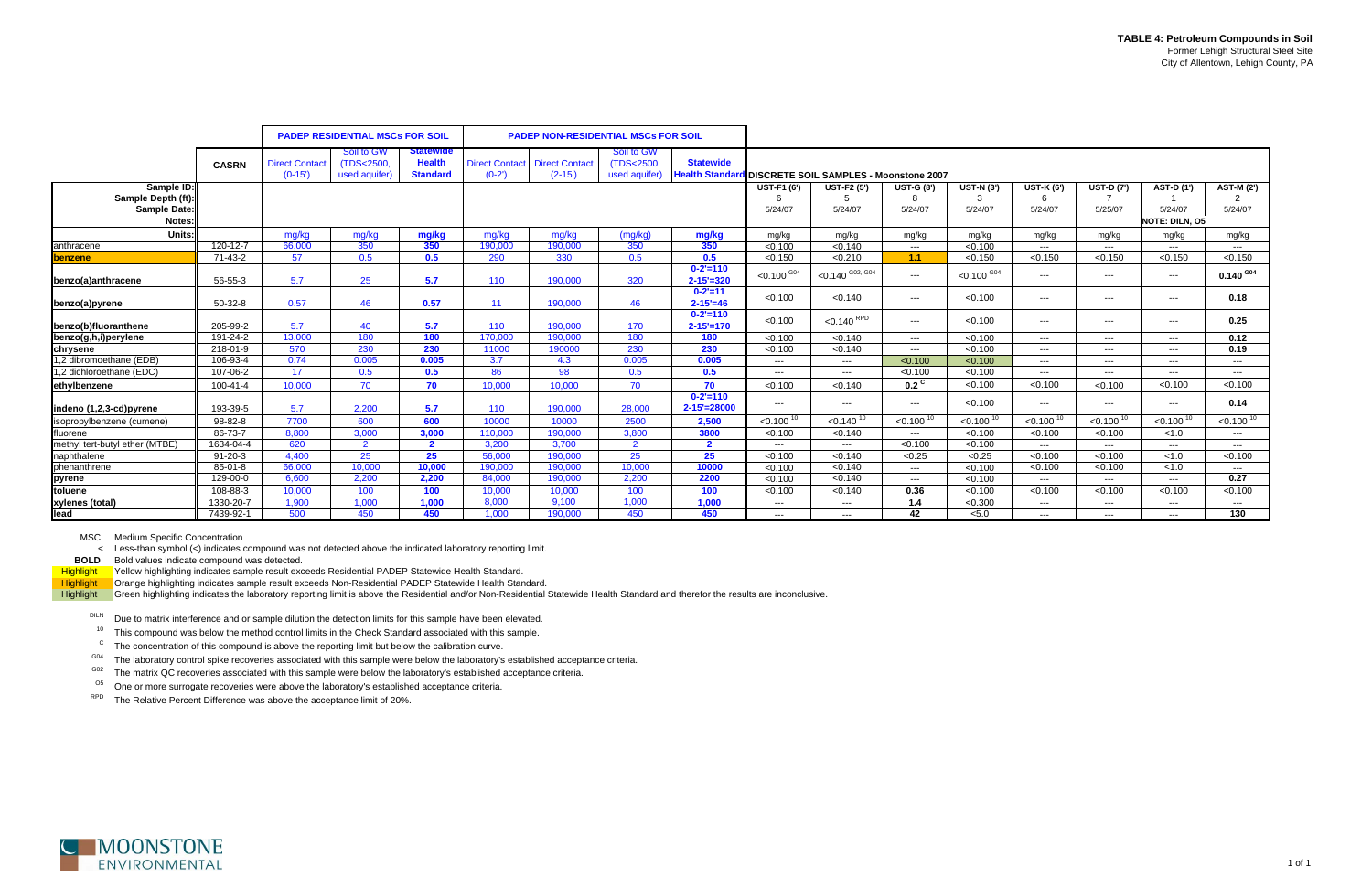|                           |               |                | <b>PADEP RESIDENTIAL MSCs FOR</b> |                  |                | <b>PADEP NON-RESIDENTIAL MSCs FOR SOIL</b> |            |                                                                           |                                         |            |            |            |
|---------------------------|---------------|----------------|-----------------------------------|------------------|----------------|--------------------------------------------|------------|---------------------------------------------------------------------------|-----------------------------------------|------------|------------|------------|
|                           |               |                | <b>SOIL</b>                       |                  |                |                                            |            |                                                                           |                                         |            |            |            |
|                           |               | <b>Direct</b>  | Soil to GW                        | <b>Statewide</b> |                |                                            | Soil to GW |                                                                           |                                         |            |            |            |
|                           | <b>CASRN</b>  | Contact        | (TDS<2500,                        | <b>Health</b>    | <b>Direct</b>  | <b>Direct Contact</b>                      | (TDS<2500. | <b>Statewide</b>                                                          | DISCRETE SOIL SAMPLES - Tetra Tech 2008 |            |            |            |
|                           |               | $(0-15)$       | used aquifer)                     | <b>Standard</b>  | Contact (0-2') | $(2-15)$                                   |            | used aquifer) Health Standard (analytical data given for detections only) |                                         |            |            |            |
| Sample ID:                |               |                |                                   |                  |                |                                            |            |                                                                           | FLSS-SS-01                              | FLSS-SS-02 | FLSS-SS-03 | FLSS-SS-04 |
| Sample Depth (ft):        |               |                |                                   |                  |                |                                            |            |                                                                           |                                         |            |            |            |
| <b>Sample Date:</b>       |               |                |                                   |                  |                |                                            |            |                                                                           | 7/8/2008                                | 7/8/2008   | 7/8/2008   | 7/8/2008   |
| Notes:                    |               |                |                                   |                  |                |                                            |            |                                                                           |                                         |            |            |            |
| Units:                    |               | mg/kg          | mg/kg                             | mg/kg            | mg/kg          | mg/kg                                      | (mg/kg)    | mg/kg                                                                     | mg/kg                                   | mg/kg      | mg/kg      | mg/kg      |
| DDD, 4, 4-                | $72 - 54 - 8$ | 75             | 31                                | 31               | 330            | 190000                                     | 120        | 120                                                                       |                                         | 0.00055    | 0.00028    |            |
| <b>DDE</b> , 4, 4-        | 72-55-9       | 53             | 41                                | 41               | 230            | 190000                                     | 170        | 170                                                                       |                                         |            | 0.00011    | 0.00098    |
|                           |               |                |                                   |                  |                |                                            |            | $0 - 2' = 230$                                                            |                                         |            |            |            |
| DDT, 4, 4-                | $50 - 29 - 3$ | 53             | 110                               | 53               | 230            | 190000                                     | 330        | $2 - 15' = 330$                                                           |                                         |            | 0.0022     | 0.0034     |
| Aldrin                    | 309-00-2      | 1.1            | 0.47                              | 0.47             | 4.7            | 190000                                     | 1.8        | 1.8                                                                       |                                         |            |            |            |
| BHC, alpha                | 319-84-6      | 2.8            | 0.046                             | 0.046            | 13             | 190000                                     | 0.19       | 0.19                                                                      |                                         |            |            |            |
| endosulfan 1 (alpha)      | 959-98-8      | 1300           | 110                               | 110              | 17000          | 190000                                     | 260        | 260                                                                       |                                         |            |            |            |
| <b>BHC</b> , beta         | 319-85-7      | 9.9            | 0.22                              | 0.22             | 44             | 190000                                     | 0.82       | 0.82                                                                      |                                         | 0.0003     | 0.000084   | 0.00025    |
| endosulfan 2 (beta)       | 33213-65-9    | 1300           | 130                               | 130              | 17000          | 190000                                     | 260        | 260                                                                       |                                         | 0.00031    | 0.00046    | 0.00032    |
| Chlordane                 | 57-74-9       | 51             | 49                                | 49               | 230            | 190000                                     | 49         | 49                                                                        |                                         |            |            |            |
| BHC, delta                | 319-86-8      | 130            | 11                                | 11               | 1700           | 190000                                     | 30         | 30                                                                        |                                         |            |            |            |
| <b>Dieldrin</b>           | 60-57-1       | 1.1            | 0.11                              | 0.11             | 5              | 190000                                     | 0.44       | 0.44                                                                      |                                         |            |            |            |
| <b>Endosulfan Sulfate</b> | 1031-07-8     | 1300           | 70                                | 70               | 17000          | 190000                                     | 70         | 70                                                                        |                                         |            |            | 0.00021    |
| <b>Endrin</b>             | 72-20-8       | 66             | 5.5                               | 5.5              | 840            | 190000                                     | 5.5        | 5.5                                                                       |                                         |            | 0.0002     | 0.0004     |
| endrin aldehyde           | 7421-93-4     | <b>NL</b>      | <b>NL</b>                         | <b>NL</b>        | <b>NL</b>      | <b>NL</b>                                  | <b>NL</b>  | <b>NL</b>                                                                 |                                         |            |            |            |
| Ethion                    | 563-12-2      | 110            | 39                                | 39               | 1400           | 10000                                      | 110        | 110                                                                       |                                         |            |            |            |
| BHC, gamma (Lindane)      | 58-89-9       | 16             | 0.072                             | 0.072            | 72             | 190000                                     | 0.072      | 0.072                                                                     |                                         |            |            |            |
| Heptachlor                | 76-44-8       | 4              | 0.68                              | 0.68             | 18             | 190000                                     | 0.68       | 0.68                                                                      |                                         |            | 0.00015    | 0.00033    |
| <b>Heptachlor epoxide</b> | 1024-57-3     | $\overline{2}$ | 1.1                               | 1.1              | 8.7            | 190000                                     | 1.1        | 1.1                                                                       |                                         | 0.00026    | 0.00028    | 0.00016    |
| Methoxychlor              | 72-43-5       | 1100           | 630                               | 630              | 14000          | 190000                                     | 630        | 630                                                                       |                                         | 0.00057    | 0.00046    | 0.00054    |
| Toxaphene                 | 8001-35-2     | 16             | 1.2                               | 1.2              | 72             | 190000                                     | 1.2        | 1.2                                                                       |                                         |            |            |            |

MSC Medium Specific Concentration

< Less-than symbol (<) indicates compound was not detected above the indicated laboratory reporting limit.

**BOLD** Bold values indicate compound was detected.

Highlight Yellow highlighting indicates sample result exceeds Residential PADEP Statewide Health Standard.<br>Highlight Crange highlighting indicates sample result exceeds Non-Residential PADEP Statewide Health Stan

Highlight Crange highlighting indicates sample result exceeds Non-Residential PADEP Statewide Health Standard.<br>Highlight Green highlighting indicates the laboratory reporting limit is above the Residential and/or Non-Resid Green highlighting indicates the laboratory reporting limit is above the Residential and/or Non-Residential Statewide Health Standard and therefor the results are inconclusive.

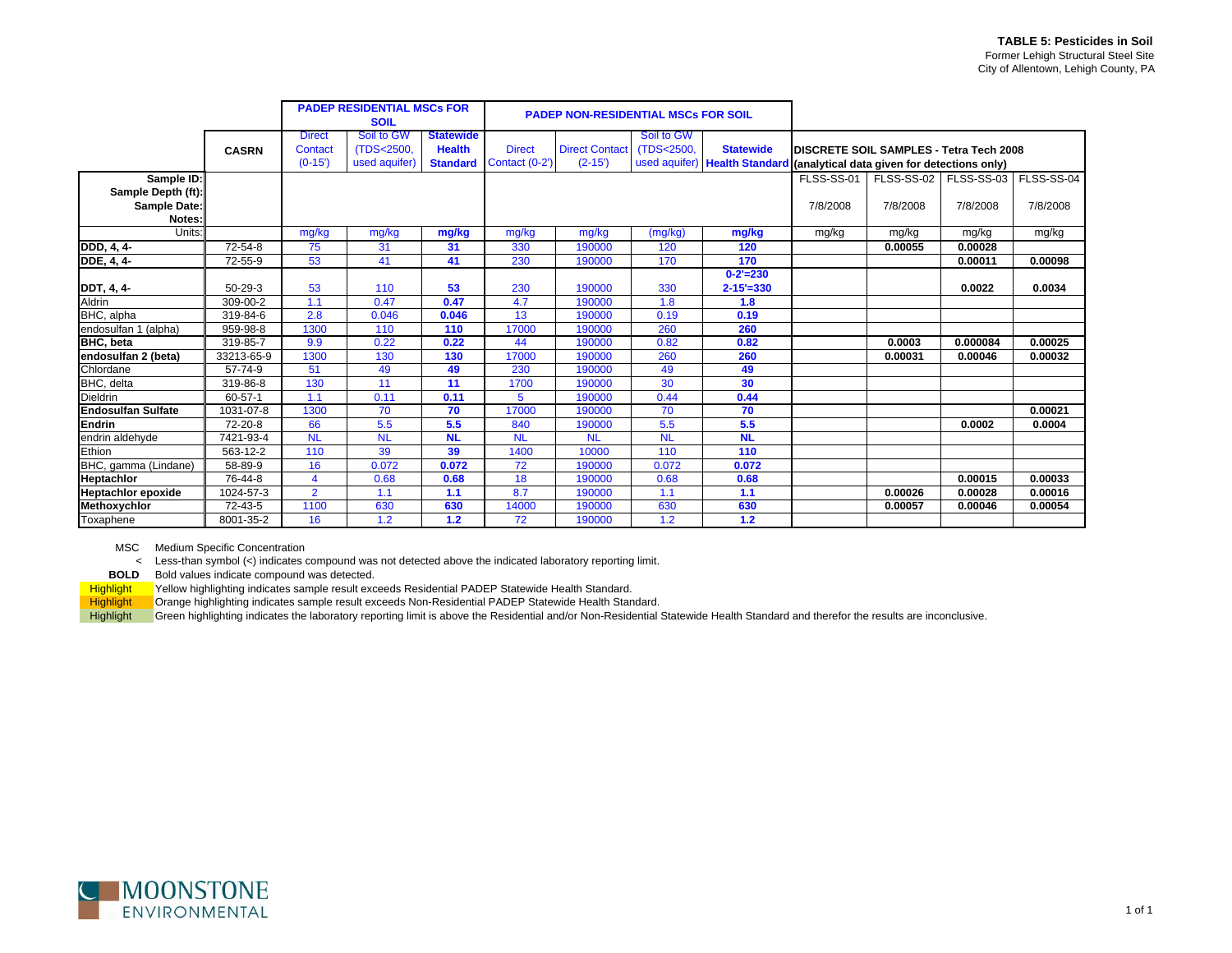|                                               | <b>CASRN</b>         | <b>PADEP MSCs for Groundwater</b><br>(TDS<2500, used aquifer) |                                                                            |                          |                          |                          |                          |                          |                          |                          |                          |             |                                                                                                                                            |                 |             |                          |                   |
|-----------------------------------------------|----------------------|---------------------------------------------------------------|----------------------------------------------------------------------------|--------------------------|--------------------------|--------------------------|--------------------------|--------------------------|--------------------------|--------------------------|--------------------------|-------------|--------------------------------------------------------------------------------------------------------------------------------------------|-----------------|-------------|--------------------------|-------------------|
|                                               |                      | <b>Residential</b>                                            | Non-Residential GROUNDWATER GRAB SAMPLES - Moonstone 2007/temporary points |                          |                          |                          |                          |                          | <b>QA/QC SAMPLES</b>     |                          |                          |             | GROUNDWATER GRAB SAMPLES - Tetra Tech 2008 (analytical data given for detections only)<br><b>GROUNDWATER GRAB SAMPLES - Moonstone 2013</b> |                 |             |                          |                   |
| Sample ID:                                    |                      |                                                               |                                                                            | <b>MW-1</b>              | <b>MW-2</b>              | MW-3                     | MW-4                     | MW-5                     | MW-22                    | <b>RINSE BLANK</b>       | <b>TRIP BLANK</b>        | FLSS-GW-01A | FLSS-GW-01B                                                                                                                                | <b>MW-1</b>     | FLSS-GW-02A | FLSS-GW-02B              | <b>MW-2</b>       |
| Well Depth (ft)                               |                      |                                                               |                                                                            |                          |                          | $\overline{\phantom{a}}$ | $\overline{\phantom{a}}$ | $\overline{\phantom{a}}$ | blind dup. of MW-2       | N/A                      | N/A                      | 20.5        | 20.5                                                                                                                                       | 20.5            | 19.5        | 19.5                     | 19.5              |
| <b>TOC Elevation (ft above MSL):</b>          |                      |                                                               |                                                                            | $---$                    | $\overline{a}$           | $\overline{a}$           | $\overline{a}$           | $---$                    | $\overline{\phantom{a}}$ | N/A                      | N/A                      |             |                                                                                                                                            | 259.43          |             |                          | vell not surveyed |
| Sample Date                                   |                      |                                                               |                                                                            | 5/29/07                  | 5/29/07                  | 5/29/07                  | 5/29/07                  | 5/29/07                  | 5/29/07                  | 5/29/07                  | 5/29/07                  | 7/7/08      | 7/21/08                                                                                                                                    | 6/21/13         | 7/7/08      | 7/21/08                  | 6/21/13           |
| Depth to Groundwater (ft)                     |                      |                                                               |                                                                            | $---$                    | ---                      | $\overline{\phantom{a}}$ | $---$                    | $\overline{\phantom{a}}$ | $---$                    | ---                      | $\hspace{0.05cm} \cdots$ | ---         | $---$                                                                                                                                      | 12.10           | $---$       | $\overline{\phantom{a}}$ | 12.75             |
| <b>Groundwater Elevation (ft above MSL)</b>   |                      |                                                               |                                                                            |                          | $---$                    |                          |                          | $\overline{\phantom{a}}$ | $\overline{a}$           | $---$                    | $---$                    | $---$       | $\overline{a}$                                                                                                                             | 247.33          | $---$       | $\overline{\phantom{a}}$ | $\sim$            |
| Notes:                                        |                      |                                                               |                                                                            | <b>NOTE: DILN</b>        |                          |                          | NOTE: HCI                |                          |                          |                          |                          |             |                                                                                                                                            |                 |             |                          |                   |
| Units:                                        |                      | $\mu$ g/L                                                     | µg/L                                                                       | ug/L                     | ug/L                     | ug/L                     | ug/L                     | ug/L                     | ug/L                     | ug/L                     | ug/L                     | ug/L        | ug/L                                                                                                                                       | ua/L            | ug/L        | ua/L                     | ua/L              |
| acetone                                       | 67-64-1              | 33,000                                                        | 92,000                                                                     | < 250                    | $50$                     | $50$                     | $50$                     | $50$                     | < 50                     | $50$                     | <50                      |             |                                                                                                                                            | 2.7             |             |                          | ~13               |
| enzene                                        | 71-43-2              | $5^{\circ}$                                                   | 5 <sup>5</sup>                                                             | $5^{\circ}$              | < 1.0                    | < 1.0                    | < 1.0                    | < 1.0                    | < 1.0                    | < 1.0                    | < 1.0                    |             |                                                                                                                                            | < 0.080         |             | 6.9                      | 27                |
| bromodichloromethane                          | 75-27-4              | 80                                                            | 80                                                                         | < 5.0                    | < 1.0                    | < 1.0                    | < 1.0                    | < 1.0                    | < 1.0                    | < 1.0                    | < 1.0                    |             |                                                                                                                                            | < 0.12          |             |                          | < 0.60            |
| bromoform (tribromomethane                    | 75-25-2              | 80                                                            | 80                                                                         | <10                      | 2.0                      | 2.0                      | 2.0                      | 2.0                      | < 2.0                    | 2.0                      | 2.0                      |             |                                                                                                                                            | < 0.19          |             |                          | < 0.95            |
| bromomethane                                  | 74-83-9              | 10                                                            | 10                                                                         | $<$ 10                   | 2.0                      | 2.0                      | 2.0                      | 2.0                      | 2.0                      | 2.0                      | 2.0                      |             |                                                                                                                                            | < 0.18          |             |                          | < 0.90            |
| 2-butanone (MEK)                              | 78-93-3              | 4000                                                          | 4000                                                                       | < 50                     | $<$ 10                   | $<$ 10                   | $<$ 10                   | $<$ 10                   | $<$ 10                   | $<$ 10                   | $<$ 10                   |             |                                                                                                                                            | < 2.3           |             |                          | < 12              |
| carbon disulfide                              | 75-15-0              | 1.500                                                         | 6.200                                                                      | $<$ 10                   | 2.0                      | 2.0                      | 2.0                      | 2.0                      | 2.0                      | 2.0                      | 2.0                      |             |                                                                                                                                            | < 0.13          |             |                          | < 0.65            |
| carbon tetrachloride                          | $56 - 23 - 5$        | - 5                                                           | -5                                                                         | < 10                     | 2.0                      | 2.0                      | 2.0                      | 2.0                      | 2.0                      | 2.0                      | 2.0                      |             |                                                                                                                                            | < 0.060         |             |                          | < 0.30            |
| chlorobenzene                                 | 108-90-7             | 100                                                           | 100                                                                        | $<$ 10                   | 2.0                      | 2.0                      | 2.0                      | 2.0                      | 2.0                      | 2.0                      | 2.0                      |             |                                                                                                                                            | < 0.11          |             |                          | < 0.55            |
| chlorodibromomethane                          | 124-48-1             | 80                                                            | 80                                                                         | < 10                     | 2.0                      | 2.0                      | 2.0                      | 2.0                      | 2.0                      | 2.0                      | 2.0                      |             |                                                                                                                                            | < 0.20          |             |                          | < 1.0             |
| chloroethane                                  | 75-00-3              | 230                                                           | 900                                                                        | < 10                     | 2.0                      | 2.0                      | 2.0                      | 2.0                      | 2.0                      | 2.0                      | 2.0                      |             |                                                                                                                                            | < 0.17          |             |                          | < 0.85            |
| chloroform                                    | 67-66-3              | 80                                                            | 80                                                                         | < 10                     | 2.0                      | < 2.0                    | 2.0                      | 2.0                      | 2.0                      | 2.0                      | 2.0                      |             |                                                                                                                                            | < 0.080         |             |                          | < 0.40            |
| chloromethane (methyl chloride)               | 74-87-3              | <b>NL</b>                                                     | <b>NL</b>                                                                  | < 50                     | $<$ 10                   | $<$ 10                   | $<$ 10                   | $<$ 10                   | $<$ 10                   | $<$ 10                   | $<$ 10                   |             |                                                                                                                                            | < 0.10          |             |                          | < 0.50            |
| cyclohexane                                   | 110-82-7             | 13000                                                         | 53000                                                                      | $\sim$                   | $\sim$ $\sim$            | $\sim$                   | $\sim$                   | $\sim$                   | $\sim$ $\sim$            | $\sim$                   | $\sim$                   |             |                                                                                                                                            | < 0.16          | 53          | 50                       | 180               |
| .1-dichloroethane                             | 75-34-3              | 31                                                            | 160                                                                        | < 10                     | 2.0                      | < 2.0                    | 2.0                      | 2.0                      | < 2.0                    | 2.0                      | 2.0                      |             |                                                                                                                                            | < 0.13          |             |                          | < 0.65            |
| 2-dichloroethane (EDC).                       | 107-06-2             | - 5                                                           | 5                                                                          | $<$ 5                    | < 1.0                    | < 1.0                    | < 1.0                    | < 1.0                    | < 1.0                    | < 1.0                    | $<$ 10                   |             |                                                                                                                                            | < 0.19          |             |                          | < 0.95            |
| 1-dichloroethene                              | 75-35-4              | -7                                                            | $\overline{7}$                                                             | < 10                     | 2.0                      | 2.0                      | 2.0                      | 2.0                      | 2.0                      | 2.0                      | 2.0                      |             |                                                                                                                                            | < 0.090         |             |                          | < 0.45            |
| cis 1,2-dichloroethene                        | 156-59-2             | 70                                                            | 70                                                                         | $<$ 10                   | 2.0                      | 2.0                      | 2.0                      | 2.0                      | 2.0                      | 2.0                      | 2.0                      |             |                                                                                                                                            | < 0.18          |             |                          | < 0.90            |
| trans 1.2-dichloroethene                      | 156-60-5             | 100                                                           | 100                                                                        | < 10                     | 2.0                      | 2.0                      | 2.0                      | 2.0                      | 2.0                      | 2.0                      | 2.0                      |             |                                                                                                                                            | < 0.13          |             |                          | < 0.65            |
| 2-dichloropropane                             | 78-87-5              | -5                                                            | $5^{\circ}$                                                                | < 5.0                    | < 1.0                    | < 1.0                    | < 1.0                    | < 1.0                    | < 1.0                    | < 1.0                    | < 1.0                    |             |                                                                                                                                            | < 0.090         |             |                          | < 0.45            |
| cis 1,3-dichloropropene                       | 542-75-6             | 6.6                                                           | 26                                                                         | < 10                     | 2.0                      | 2.0                      | 2.0                      | 2.0                      | 2.0                      | 2.0                      | 2.0                      |             |                                                                                                                                            | < 0.18          |             |                          | < 0.90            |
| trans 1,3-dichloropropene                     | 542-75-6             | (total 1.3-dichlorop                                          | ropene)                                                                    | < 10                     | 2.0                      | 2.0                      | 2.0                      | 2.0                      | 2.0                      | 2.0                      | 2.0                      |             |                                                                                                                                            | < 0.24          |             |                          | < 1.2             |
| cumene (isopropyl benzene)                    | 98-82-8              | 840                                                           | 3500                                                                       | $\sim$ $\sim$            | $\overline{\phantom{a}}$ | $\sim$ $\sim$            | $\sim$                   | $\sim$                   | $\sim$                   | $\sim$                   | $\sim$                   |             |                                                                                                                                            | < 0.08          | 6.4         | 7.9                      | 32 <sub>2</sub>   |
| Dichlorodifluoromethane                       | 75-71-8              | 1000                                                          | 1000                                                                       | $\overline{\phantom{a}}$ | $\overline{a}$           | $\sim$                   | ---                      | $\overline{a}$           | $\sim$ $\sim$            | $\overline{a}$           | $\overline{a}$           |             |                                                                                                                                            | < 0.22          |             |                          | < 1.1             |
| ethylbenzene                                  | 100-41-4             | 700                                                           | 700                                                                        | 1.300                    | 2.0                      | 2.0                      | 2.0                      | 2.0                      | 2.0                      | 2.0                      | 2.0                      |             |                                                                                                                                            | < 0.10          | 43          | 46                       | 140               |
| Freon TF                                      | 76-13-1              | 63000                                                         | 170000                                                                     | $\overline{a}$           | $\sim$                   |                          |                          |                          |                          |                          |                          |             |                                                                                                                                            | < 0.080         |             |                          | < 0.40            |
| -hexanone (methyl n-butyl ketone) (MBK)       | 591-78-6             | 11                                                            | 44                                                                         | < 50                     | $<$ 10                   | $<$ 10                   | $<$ 10                   | $<$ 10                   | $<$ 10                   | $<$ 10                   | $<$ 10                   |             |                                                                                                                                            | < 0.50          |             |                          | < 2.5             |
| Methyl acetate                                | 79-20-9              | 37000                                                         | 100000                                                                     | $\sim$ $\sim$            | $---$                    |                          |                          |                          |                          |                          |                          |             |                                                                                                                                            | < 0.34          |             |                          | <1.7              |
| methylene chloride (dichloromethane)          | 75-09-2              | -5                                                            | $\overline{5}$                                                             | < 10                     | 2.0                      | < 2.0                    | 2.0                      | 2.0                      | 2.0                      | 2.0                      | < 2.0                    |             |                                                                                                                                            | < 0.18          |             |                          | < 0.90            |
| 4-methyl-2-pentanone (methyl isobutyl ketone) | 108-10-1             | 2900                                                          | 8200                                                                       | < 50                     | $<$ 10                   | $<$ 10                   | $<$ 10                   | $<$ 10                   | $<$ 10                   | $<$ 10                   | $<$ 10                   |             |                                                                                                                                            | < 0.99          |             |                          | < 5.0             |
| methyl tert-butyl ether (MTBE)                | 1634-04-4            | 20                                                            | 20                                                                         | $13$ <sup>c</sup>        | 2.0                      | 2.0                      | 2.0                      | 2.0                      | 2.0                      | 2.0                      | 2.0                      |             |                                                                                                                                            | < 0.14          |             |                          | < 0.70            |
| methylcyclohexane                             | 108-87-2             | <b>NL</b>                                                     | <b>NL</b>                                                                  | $\sim$ $\sim$            | $\overline{a}$           | $\sim$ $\sim$            | $\sim$                   | ---                      | $\sim$                   | $\sim$                   | $\sim$                   |             |                                                                                                                                            | < 0.14          | 58          | 52                       | 84                |
| stvrene                                       | 100-42-5             | 100                                                           | 100                                                                        | < 10                     | 2.0                      | < 2.0                    | 2.0                      | 2.0                      | < 2.0                    | 2.0                      | < 2.0                    |             |                                                                                                                                            | < 0.12          |             |                          | < 0.60            |
| 1.2.2-tetrachloroethane                       | 79-34-5              | 0.3                                                           | 0.3                                                                        | < 5.0                    | 2.0                      | < 2.0                    | 2.0                      | < 2.0                    | < 2.0                    | 2.0                      | < 1.0                    |             |                                                                                                                                            | < 0.16          |             |                          | <0.80             |
| tetrachloroethene (PCE)                       | 127-18-4             | $-5$                                                          | -5                                                                         | < 5.0                    | < 1.0                    | < 1.0                    | < 1.0                    | < 1.0                    | < 1.0                    | < 1.0                    | < 1.0                    |             |                                                                                                                                            | 0.27            |             |                          | < 0.50            |
| toluene                                       | 108-88-3             | 1.000                                                         | 1.000                                                                      | < 10                     | 2.0                      | 2.0                      | 2.0                      | 2.0                      | < 2.0                    | 2.0                      | 2.0                      |             |                                                                                                                                            | < 0.15          |             |                          | 2.2               |
| 1.1.1-trichloroethane                         | 71-55-6              | 200                                                           | 200                                                                        | $<$ 10                   | 2.0                      | 2.0                      | 2.0                      | 2.0                      | 2.0                      | 2.0                      | 2.0                      |             |                                                                                                                                            | < 0.060         |             |                          | < 0.3             |
| 1.2-trichloroethane                           | 79-00-5              | $5\overline{5}$                                               | 5                                                                          | <10                      | 2.0                      | 2.0                      | 2.0                      | 2.0                      | 2.0                      | 2.0                      | 2.0                      |             |                                                                                                                                            | < 0.19          |             |                          | < 0.95            |
| trichloroethene (TCE)                         | 79-01-6              | $-5$                                                          | 5 <sup>5</sup>                                                             | < 5.0                    | < 1.0                    | < 1.0                    | < 1.0                    | < 1.0                    | < 1.0                    | < 1.0                    | < 1.0                    |             |                                                                                                                                            | < 0.090         |             |                          | < 0.45            |
| trichlorofluoromethane (Freon 11)             | 75-69-4              | 2000                                                          | 2000                                                                       | $<$ 10                   | 2.0                      | 2.0                      | 2.0                      | 2.0                      | 2.0                      | 2.0                      | 2.0                      |             |                                                                                                                                            | < 0.15          |             |                          | < 0.75            |
| vinyl chloride                                | 75-01-4              | $\overline{2}$                                                | $\overline{2}$                                                             | <10                      | 2.0                      | 2.0                      | 2.0                      | 2.0                      | 2.0                      | 2.0                      | $2.0^1$                  |             |                                                                                                                                            | < 0.14          |             |                          | < 0.70            |
| p,m-xylenes                                   | 1330-20-7            | 10,000                                                        | 10,000                                                                     | 5.400                    | <6.0                     | < 6.0                    | <6.0                     | <6.0                     | <6.0                     | < 6.0                    | < 6.0                    |             |                                                                                                                                            | < 0.13          | 240         | 220                      | 9.5               |
| o-xylenes                                     | <b>Total Xylenes</b> | (total xylenes)                                               | (total xylenes)                                                            | (total xylenes)          | (total xylenes           | (total xylenes)          | (total xylenes)          | (total xylenes)          | (total xvlenes)          | (total xylenes)          | (total xvlenes           |             |                                                                                                                                            | (total xylenes) | 80          | 76                       | (total xylenes)   |
| 1.2-Dibromo-3-Chloropropane                   | $96-12-8$            | 0.2                                                           | 0.2                                                                        | $\sim$ $\sim$            | $\sim$                   | $\sim$ $\sim$            | $\sim$                   | $\sim$                   | $\sim$ $\sim$            | $\sim$                   | $\sim$                   |             |                                                                                                                                            | < 0.40          |             |                          | 2.0               |
| 1,2-dibromoethane (ethylene dibromide) (EDB)  | 106-93-4             | 0.05                                                          | 0.05                                                                       | $\sim$                   | $---$                    | $\sim$ $\sim$            | $- - -$                  | $\overline{a}$           | $\sim$                   | $\overline{\phantom{a}}$ | $\overline{a}$           |             |                                                                                                                                            | < 0.28          |             |                          | < 1.4             |

MSC Medium Specific Concentration

**BOLD** Bold values indicate compound was detected.

< Less-than symbol (<) indicates compound was not detected above the indicated laboratory reporting limit.

Highlight Yellow highlighting indicates sample result exceeds Residential PADEP Statewide Health Standard.

Highlight Norange highlighting indicates sample result exceeds Non-Residential PADEP Statewide Health Standard.

Highlight Green highlighting indicates the laboratory reporting limit is above the Residential and/or Non-Residential Statewide Health Standard and therefor the results are inconclusive.

DILN Due to matrix interference and or sample dilution the detection limits for this sample have been elevated.

<sup>11</sup> This compound was above the method control limits in the Check Standard associated with this sample.

 $\rm{^{C}}$  The concentration of this compound is above the reporting limit but below the calibration curve.

<sup>HCl</sup> The sample was received with the proper HCl preservative, however the pH is still above 2.

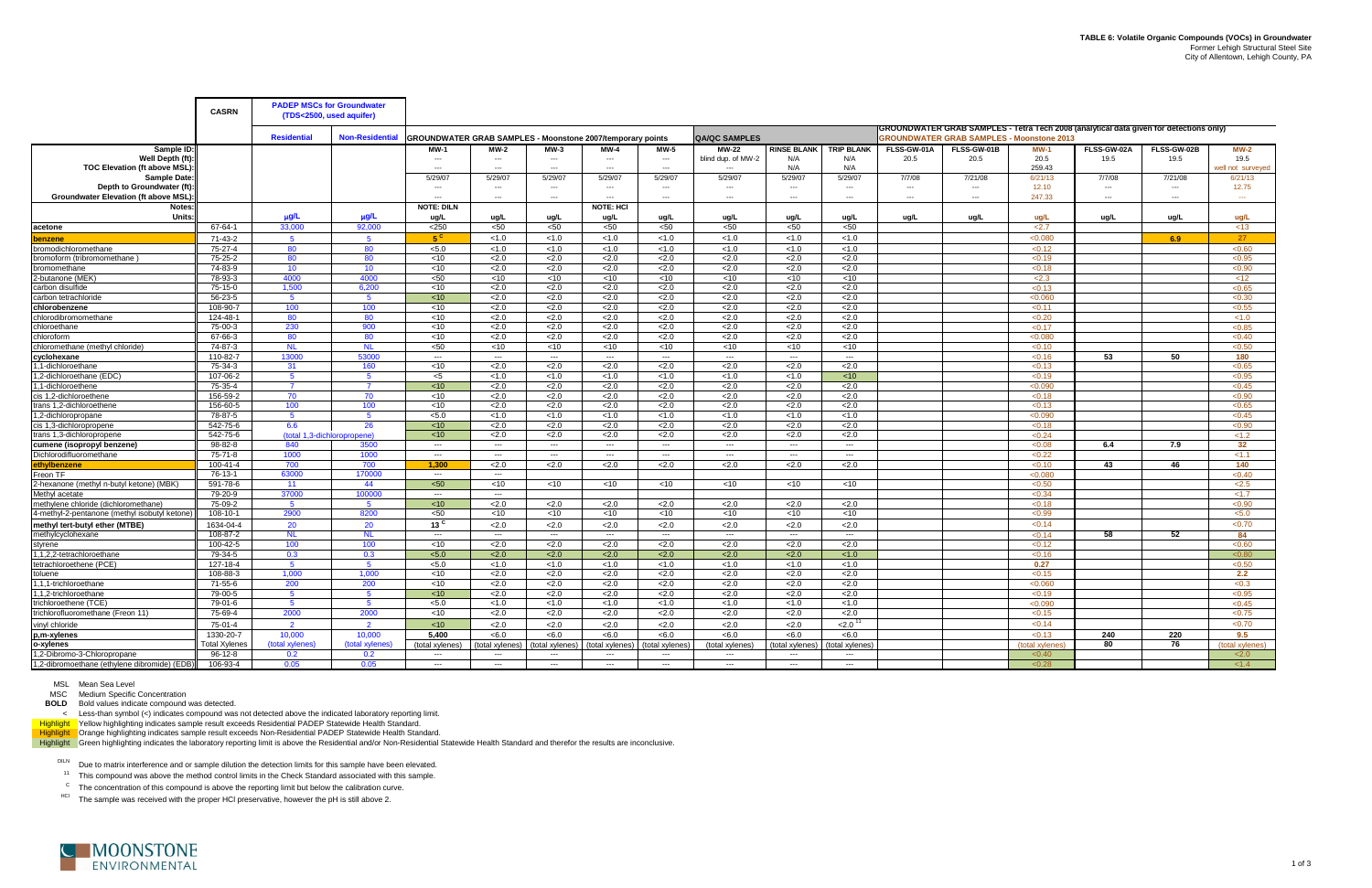MSC Medium Specific Concentration

**BOLD** Bold values indicate compound was detected.

|                                                       | <b>CASRN</b>             |                    | <b>PADEP MSCs for Groundwater</b><br>(TDS<2500, used aquifer) |                          |                          |                   |                          |                          |                            |                          |                          |                   |                          |                          |                   |
|-------------------------------------------------------|--------------------------|--------------------|---------------------------------------------------------------|--------------------------|--------------------------|-------------------|--------------------------|--------------------------|----------------------------|--------------------------|--------------------------|-------------------|--------------------------|--------------------------|-------------------|
|                                                       |                          | <b>Residential</b> | <b>Non-Residential</b>                                        |                          |                          |                   |                          |                          |                            |                          |                          |                   |                          |                          |                   |
| Sample ID:                                            |                          |                    |                                                               | FLSS-GW-03A              | FLSS-GW-03B              | $MW-3$            | FLSS-GW-04A              | FLSS-GW-04B              | $MW-4$                     | FLSS-GW-05A              | FLSS-GW-05B              | <b>MW-5</b>       | FLSS-GW-06A              | FLSS-GW-06B              | <b>MW-6</b>       |
| Well Depth (ft)                                       |                          |                    |                                                               |                          |                          | 19.5              | 19.0                     | 19.0                     | 19.0                       | 19.0                     | 19.0                     | 19.0              | 18.0                     | 18.0                     | 18.0              |
| TOC Elevation (ft above MSL):<br><b>Sample Date:</b>  |                          |                    |                                                               | 7/8/08                   | 7/21/08                  | 261.86<br>6/21/13 | 7/8/08                   | 7/21/08                  |                            | 7/8/08                   | 7/21/08                  | 261.52<br>6/21/13 | 7/8/08                   | 7/21/08                  | 261.72<br>6/21/13 |
| Depth to Groundwater (ft):                            |                          |                    |                                                               | $\overline{\phantom{a}}$ | $\overline{\phantom{a}}$ | 14.27             | $\overline{\phantom{a}}$ | $\overline{\phantom{a}}$ | well not surveyed<br>$---$ | $\overline{\phantom{a}}$ | $\overline{\phantom{a}}$ | 12.30             | $\overline{\phantom{a}}$ | $\overline{\phantom{a}}$ | 15.00             |
| Groundwater Elevation (ft above MSL)                  |                          |                    |                                                               | ---                      | $\overline{\phantom{a}}$ | 247.59            | $\overline{a}$           | $---$                    | $\overline{\phantom{a}}$   | $\overline{a}$           | $\overline{a}$           | 249.22            | $\overline{\phantom{a}}$ | $\overline{a}$           | 246.72            |
| Notes:                                                |                          |                    |                                                               |                          |                          |                   |                          |                          | well not located           |                          |                          |                   |                          |                          |                   |
| Units:                                                |                          | $\mu$ g/L          | $\mu$ g/L                                                     | ug/L                     | ug/L                     | ug/L              | ug/L                     | ug/L                     | ug/L                       | ug/L                     | ug/L                     | ug/L              | ug/L                     | ug/L                     | ug/L              |
| acetone                                               | 67-64-1                  | 33,000             | 92,000                                                        |                          |                          | 2.7               |                          |                          |                            | 14                       |                          | 2.7               |                          |                          | 2.7               |
| penzene                                               | 71-43-2                  | 5 <sup>5</sup>     | 5 <sup>5</sup>                                                |                          |                          | < 0.080           |                          |                          |                            |                          |                          | 0.44              |                          |                          | < 0.080           |
| bromodichloromethane                                  | 75-27-4                  | 80                 | 80                                                            |                          |                          | < 0.12            |                          |                          |                            |                          |                          | < 0.12            |                          |                          | < 0.12            |
| bromoform (tribromomethane)                           | 75-25-2                  | 80                 | 80                                                            |                          |                          | < 0.19            |                          |                          |                            |                          |                          | < 0.19            |                          |                          | < 0.19            |
| bromomethane                                          | 74-83-9                  | 10                 | 10                                                            |                          |                          | < 0.18            |                          |                          |                            |                          |                          | < 0.18            |                          |                          | < 0.18            |
| -butanone (MEK)                                       | 78-93-3                  | 4000               | 4000                                                          |                          |                          | < 2.3             |                          |                          |                            |                          |                          | < 2.3             |                          |                          | < 2.3             |
| carbon disulfide<br>carbon tetrachloride              | 75-15-0<br>$56 - 23 - 5$ | 1,500<br>-5        | 6,200<br>-5                                                   |                          |                          | < 0.13<br>< 0.060 |                          |                          |                            |                          |                          | < 0.13<br>< 0.060 |                          |                          | < 0.13<br>< 0.060 |
| chlorobenzene                                         | 108-90-7                 | 100                | 100                                                           |                          |                          | < 0.11            |                          |                          |                            | 17                       | 20                       | 16                |                          |                          | < 0.11            |
| chlorodibromomethane                                  | 124-48-1                 | 80                 | 80                                                            |                          |                          | < 0.20            |                          |                          |                            |                          |                          | < 0.20            |                          |                          | <0.20             |
| chloroethane                                          | 75-00-3                  | 230                | 900                                                           |                          |                          | < 0.17            |                          |                          |                            |                          |                          | < 0.17            |                          |                          | < 0.17            |
| chloroform                                            | 67-66-3                  | 80                 | 80                                                            |                          |                          | < 0.080           |                          |                          |                            |                          |                          | < 0.080           |                          |                          | < 0.080           |
| chloromethane (methyl chloride)                       | 74-87-3                  | <b>NL</b>          | <b>NL</b>                                                     |                          |                          | < 0.10            |                          |                          |                            |                          |                          | < 0.10            |                          |                          | < 0.10            |
| cyclohexane                                           | 110-82-7                 | 13000              | 53000                                                         |                          |                          | < 0.16            |                          |                          |                            |                          |                          | < 0.16            |                          |                          | < 0.16            |
| 1-dichloroethane                                      | 75-34-3                  | 31                 | 160                                                           |                          |                          | < 0.13            |                          |                          |                            |                          |                          | < 0.13            |                          |                          | < 0.13            |
| ,2-dichloroethane (EDC)                               | 107-06-2                 | 5                  | - 5                                                           |                          |                          | < 0.19            |                          |                          |                            |                          |                          | < 0.19            |                          |                          | < 0.19            |
| 1-dichloroethene                                      | 75-35-4                  | $\overline{7}$     | 7                                                             |                          |                          | < 0.090           |                          |                          |                            |                          |                          | < 0.090           |                          |                          | < 0.090           |
| cis 1,2-dichloroethene                                | 156-59-2                 | 70                 | 70                                                            |                          |                          | < 0.18            |                          |                          |                            |                          |                          | < 0.18            |                          |                          | < 0.18            |
| trans 1.2-dichloroethene                              | 156-60-5                 | 100                | 100                                                           |                          |                          | < 0.13            |                          |                          |                            |                          |                          | < 0.13            |                          |                          | < 0.13            |
| 1,2-dichloropropane                                   | 78-87-5                  | $-5$               | $\overline{5}$                                                |                          |                          | < 0.090           |                          |                          |                            |                          |                          | < 0.090           |                          |                          | < 0.090           |
| cis 1,3-dichloropropene                               | 542-75-6                 | 6.6                | 26                                                            |                          |                          | < 0.18            |                          |                          |                            |                          |                          | < 0.18            |                          |                          | < 0.18            |
| trans 1,3-dichloropropene                             | 542-75-6<br>98-82-8      | 840                | (total 1,3-dichloropropene)<br>3500                           |                          |                          | < 0.24<br>< 0.08  |                          |                          |                            |                          |                          | < 0.24<br>0.41    |                          |                          | < 0.24<br><0.08   |
| cumene (isopropyl benzene)<br>Dichlorodifluoromethane | 75-71-8                  | 1000               | 1000                                                          |                          |                          | < 0.22            |                          |                          |                            |                          |                          | < 0.22            |                          |                          | < 0.22            |
| ethylbenzene                                          | $100 - 41 - 4$           | 700                | 700                                                           |                          |                          | < 0.10            |                          |                          |                            |                          |                          | < 0.10            |                          |                          | < 0.10            |
| Freon TF                                              | 76-13-1                  | 63000              | 170000                                                        |                          |                          | < 0.080           |                          |                          |                            |                          |                          | < 0.080           |                          |                          | < 0.080           |
| 2-hexanone (methyl n-butyl ketone) (MBK)              | 591-78-6                 | 11                 | 44                                                            |                          |                          | < 0.50            |                          |                          |                            |                          |                          | < 0.50            |                          |                          | < 0.50            |
| Methyl acetate                                        | 79-20-9                  | 37000              | 100000                                                        |                          |                          | < 0.34            |                          |                          |                            |                          |                          | < 0.34            |                          |                          | <0.34             |
| methylene chloride (dichloromethane)                  | 75-09-2                  | $5^{\circ}$        | $5^{\circ}$                                                   |                          |                          | < 0.18            |                          |                          |                            |                          |                          | < 0.18            |                          |                          | < 0.18            |
| 4-methyl-2-pentanone (methyl isobutyl ketone)         | 108-10-1                 | 2900               | 8200                                                          |                          |                          | < 0.99            |                          |                          |                            |                          |                          | < 0.99            |                          |                          | < 0.99            |
| methyl tert-butyl ether (MTBE)                        | 1634-04-4                | 20                 | 20                                                            |                          |                          | < 0.14            |                          |                          |                            |                          |                          | < 0.14            |                          |                          | < 0.14            |
| methylcyclohexane                                     | 108-87-2                 | <b>NL</b>          | <b>NL</b>                                                     |                          |                          | < 0.14            |                          |                          |                            |                          |                          | < 0.14            |                          |                          | < 0.14            |
| styrene                                               | 100-42-5                 | 100                | 100                                                           |                          |                          | < 0.12            |                          |                          |                            |                          |                          | < 0.12            |                          |                          | < 0.12            |
| .1.2.2-tetrachloroethane                              | 79-34-5                  | 0.3                | 0.3                                                           |                          |                          | < 0.16            |                          |                          |                            |                          |                          | < 0.16            |                          |                          | < 0.16            |
| tetrachloroethene (PCE)                               | 127-18-4                 | $5^{\circ}$        | -5                                                            |                          |                          | < 0.10            |                          |                          |                            |                          |                          | < 0.10            |                          |                          | < 0.10            |
| toluene                                               | 108-88-3                 | 1,000              | 1.000                                                         |                          |                          | < 0.15            |                          |                          |                            |                          |                          | 0.16              |                          |                          | < 0.15            |
| 1,1,1-trichloroethane<br>.1,2-trichloroethane         | 71-55-6<br>79-00-5       | 200<br>$5^{\circ}$ | 200<br>$5^{\circ}$                                            |                          |                          | < 0.060<br>< 0.19 |                          |                          |                            |                          |                          | < 0.060<br>< 0.19 |                          |                          | < 0.060<br>< 0.19 |
| trichloroethene (TCE)                                 | 79-01-6                  | 5 <sup>5</sup>     | $5^{\circ}$                                                   |                          |                          | < 0.090           |                          |                          |                            |                          |                          | < 0.090           |                          |                          | < 0.090           |
| trichlorofluoromethane (Freon 11)                     | 75-69-4                  | 2000               | 2000                                                          |                          |                          | < 0.15            |                          |                          |                            |                          |                          | < 0.15            |                          |                          | < 0.15            |
|                                                       | 75-01-4                  | $\overline{2}$     | $\overline{2}$                                                |                          |                          | < 0.14            |                          |                          |                            |                          |                          | < 0.14            |                          |                          | < 0.14            |
| vinyl chloride                                        | 1330-20-7                | 10,000             | 10,000                                                        |                          |                          | < 0.13            |                          |                          |                            |                          |                          | < 0.13            |                          |                          | < 0.13            |
| p,m-xylenes<br>o-xylenes                              | <b>Total Xylenes</b>     | (total xylenes)    | (total xylenes)                                               |                          |                          | (total xylenes)   |                          |                          |                            |                          |                          | (total xylenes)   |                          |                          | (total xylenes)   |
| 1,2-Dibromo-3-Chloropropane                           | $96 - 12 - 8$            | 0.2                | 0.2                                                           |                          |                          | < 0.40            |                          |                          |                            |                          |                          | < 0.40            |                          |                          | < 0.40            |
| 1,2-dibromoethane (ethylene dibromide) (EDB)          | 106-93-4                 | 0.05               | 0.05                                                          |                          |                          | < 0.28            |                          |                          |                            |                          |                          | < 0.28            |                          |                          | < 0.28            |

< Less-than symbol (<) indicates compound was not detected above the indicated laboratory repo Highlight \_ Yellow highlighting indicates sample result exceeds Residential PADEP Statewide Health Stanc Highlight Drange highlighting indicates sample result exceeds Non-Residential PADEP Statewide Health Highlight Green highlighting indicates the laboratory reporting limit is above the Residential and/or Non-R

DILN Due to matrix interference and or sample dilution the detection limits for this sample have been

 $11$  This compound was above the method control limits in the Check Standard associated with this

 $\rm{^{C}}$  The concentration of this compound is above the reporting limit but below the calibration curve.

<sup>HCl</sup> The sample was received with the proper HCl preservative, however the pH is still above 2.

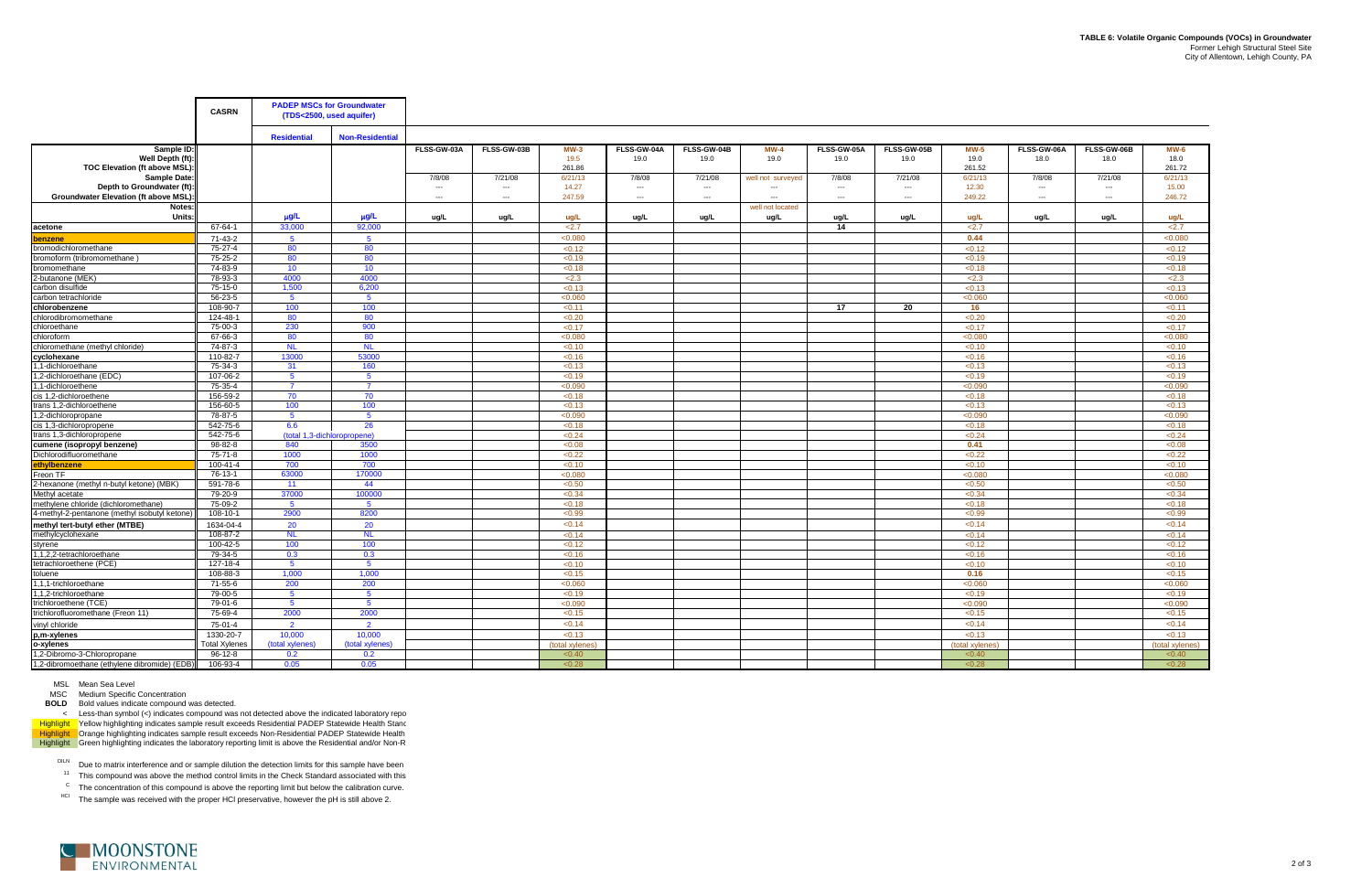MSC Medium Specific Concentration

**BOLD** Bold values indicate compound was detected.

< Less-than symbol (<) indicates compound was not detected above the indicated laboratory repo Highlight \_ Yellow highlighting indicates sample result exceeds Residential PADEP Statewide Health Stanc Highlight Drange highlighting indicates sample result exceeds Non-Residential PADEP Statewide Health Highlight Green highlighting indicates the laboratory reporting limit is above the Residential and/or Non-R

DILN Due to matrix interference and or sample dilution the detection limits for this sample have been

 $11$  This compound was above the method control limits in the Check Standard associated with this

 $\rm{^{C}}$  The concentration of this compound is above the reporting limit but below the calibration curve.

<sup>HCl</sup> The sample was received with the proper HCl preservative, however the pH is still above 2.



|                                                                                 | <b>CASRN</b>         | <b>PADEP MSCs for Groundwater</b><br>(TDS<2500, used aquifer) |                             |                          |                                     |                               |                     |                          |                          |                                   |                                                                |                              |                                  |                                                           |                                 |                   |                          |                                            |
|---------------------------------------------------------------------------------|----------------------|---------------------------------------------------------------|-----------------------------|--------------------------|-------------------------------------|-------------------------------|---------------------|--------------------------|--------------------------|-----------------------------------|----------------------------------------------------------------|------------------------------|----------------------------------|-----------------------------------------------------------|---------------------------------|-------------------|--------------------------|--------------------------------------------|
|                                                                                 |                      | <b>Residential</b>                                            | <b>Non-Residential</b>      |                          |                                     |                               |                     |                          |                          | <b>QA/QC SAMPLES</b>              |                                                                |                              |                                  |                                                           |                                 |                   |                          |                                            |
| Sample ID:<br>Well Depth (ft):<br>TOC Elevation (ft above MSL):                 |                      |                                                               |                             | FLSS-GW-07A<br>18.0      | FLSS-GW-07B<br>18.0                 | <b>MW-7</b><br>18.0<br>260.73 | FLSS-GW-08A<br>18.0 | FLSS-GW-08B<br>18.0      | $MW-8$<br>18.0<br>260.16 | FLSS-GW-09<br>dup. of FLSS-GW-03A | FLSS-GW-09B<br>dup. of FLSS-GW-04B<br>$\overline{\phantom{a}}$ | MW-9A<br>dup. of MW-1<br>$-$ | <b>RINSE BLANK</b><br>N/A<br>N/A |                                                           | <b>TRIP BLANK</b><br>N/A<br>N/A |                   |                          | <b>FIELD BLANK</b><br>N/A<br>N/A           |
| Sample Date:<br>Depth to Groundwater (ft):                                      |                      |                                                               |                             | 7/8/08<br>$---$          | 7/21/08<br>$\hspace{0.05cm} \ldots$ | 6/21/13<br>13.00              | 7/8/08<br>$\cdots$  | 7/21/08<br>$\cdots$      | 6/21/13<br>13.25         | 7/8/08<br>$---$                   | 7/21/08<br>$\hspace{0.05cm} \ldots$                            | 6/21/13<br>$\sim$            | 7/8/08<br>$\cdots$               | 7/21/08<br>7/7/08<br>$\overline{\phantom{a}}$<br>$\cdots$ | 7/21/08<br>$\cdots$             | 6/21/13<br>$\sim$ | $\qquad \qquad \cdots$   | 7/8/08 7/21/08<br>$\hspace{0.05cm} \ldots$ |
| Groundwater Elevation (ft above MSL)                                            |                      |                                                               |                             | $\overline{\phantom{a}}$ | $---$                               | 247.73                        | ---                 | $\overline{\phantom{a}}$ | 246.91                   | $\overline{a}$                    | $\overline{a}$                                                 |                              | $\overline{\phantom{a}}$         | $\overline{\phantom{a}}$<br>$\overline{\phantom{a}}$      | $\overline{\phantom{a}}$        | $\sim$            | $\overline{\phantom{a}}$ | $\sim$                                     |
| Notes:<br>Units:                                                                |                      | $\mu$ g/L                                                     | $\mu$ g/L                   | ug/L                     | ug/L                                | ug/L                          | ug/L                | ug/L                     | ug/L                     | ug/L                              | ug/L                                                           | ug/L                         | ug/L                             | ug/L<br>ug/L                                              | ug/L                            | ug/L              | ug/L                     | ug/L                                       |
| acetone                                                                         | 67-64-1              | 33.000                                                        | 92.000                      |                          |                                     | 2.7                           |                     |                          | 2.7                      |                                   |                                                                | 2.7                          |                                  | 18                                                        |                                 | 2.7               |                          |                                            |
| lbenzene                                                                        | 71-43-2              | 5 <sup>5</sup>                                                | 5 <sup>5</sup>              |                          |                                     | < 0.080                       |                     |                          | < 0.080                  |                                   |                                                                | < 0.080                      |                                  |                                                           |                                 | < 0.080           |                          |                                            |
| bromodichloromethane                                                            | 75-27-4              | 80                                                            | 80                          |                          |                                     | < 0.12                        |                     |                          | < 0.12                   |                                   |                                                                | < 0.12                       |                                  |                                                           |                                 | < 0.12            |                          |                                            |
| bromoform (tribromomethane)                                                     | 75-25-2              | 80                                                            | 80                          |                          |                                     | < 0.19                        |                     |                          | < 0.19                   |                                   |                                                                | < 0.19                       |                                  |                                                           |                                 | < 0.19            |                          |                                            |
| bromomethane                                                                    | 74-83-9              | 10                                                            | 10 <sup>°</sup>             |                          |                                     | < 0.18                        |                     |                          | < 0.18                   |                                   |                                                                | < 0.18                       |                                  |                                                           |                                 | < 0.18            |                          |                                            |
| 2-butanone (MEK)                                                                | 78-93-3              | 4000                                                          | 4000                        |                          |                                     | 2.3                           |                     |                          | 2.3                      |                                   |                                                                | 2.3                          |                                  |                                                           |                                 | 2.3               |                          |                                            |
| carbon disulfide                                                                | 75-15-0              | 1,500                                                         | 6,200                       |                          |                                     | < 0.13                        |                     |                          | < 0.13                   |                                   |                                                                | < 0.13                       |                                  |                                                           |                                 | < 0.13            |                          |                                            |
| carbon tetrachloride                                                            | 56-23-5              | -5                                                            | $\sqrt{5}$                  |                          |                                     | < 0.060                       |                     |                          | < 0.060                  |                                   |                                                                | < 0.060                      |                                  |                                                           |                                 | < 0.060           |                          |                                            |
| chlorobenzene                                                                   | 108-90-7             | 100                                                           | 100                         |                          |                                     | < 0.11                        |                     |                          | < 0.11                   |                                   |                                                                | < 0.11                       |                                  |                                                           |                                 | < 0.11            |                          |                                            |
| chlorodibromomethane                                                            | 124-48-1             | 80                                                            | 80                          |                          |                                     | < 0.20                        |                     |                          | < 0.20                   |                                   |                                                                | < 0.20                       |                                  |                                                           |                                 | < 0.20            |                          |                                            |
| chloroethane                                                                    | 75-00-3              | 230                                                           | 900                         |                          |                                     | < 0.17                        |                     |                          | < 0.17                   |                                   |                                                                | < 0.17                       |                                  |                                                           |                                 | < 0.17            |                          |                                            |
| chloroform                                                                      | 67-66-3              | 80                                                            | 80                          |                          |                                     | < 0.080                       |                     |                          | <0.080                   |                                   |                                                                | < 0.080                      |                                  |                                                           |                                 | < 0.080           |                          |                                            |
| chloromethane (methyl chloride)                                                 | 74-87-3              | <b>NL</b>                                                     | <b>NL</b>                   |                          |                                     | < 0.10                        |                     |                          | < 0.10                   |                                   |                                                                | < 0.10                       |                                  |                                                           |                                 | < 0.10            |                          |                                            |
| cyclohexane                                                                     | 110-82-7             | 13000                                                         | 53000                       |                          |                                     | < 0.16                        |                     |                          | < 0.16                   |                                   |                                                                | < 0.16                       |                                  |                                                           |                                 | < 0.16            |                          |                                            |
| .1-dichloroethane                                                               | 75-34-3              | 31                                                            | 160                         |                          |                                     | < 0.13                        |                     |                          | < 0.13                   |                                   |                                                                | < 0.13                       |                                  |                                                           |                                 | < 0.13            |                          |                                            |
| 1.2-dichloroethane (EDC)                                                        | 107-06-2             | 5 <sup>5</sup>                                                | 5                           |                          |                                     | < 0.19                        |                     |                          | < 0.19                   |                                   |                                                                | < 0.19                       |                                  |                                                           |                                 | < 0.19            |                          |                                            |
| .1-dichloroethene                                                               | 75-35-4              | $\overline{7}$                                                | $\overline{7}$              |                          |                                     | < 0.090                       |                     |                          | < 0.090                  |                                   |                                                                | < 0.090                      |                                  |                                                           |                                 | < 0.090           |                          |                                            |
| cis 1,2-dichloroethene                                                          | 156-59-2             | 70                                                            | 70                          |                          |                                     | < 0.18                        |                     |                          | < 0.18                   |                                   |                                                                | < 0.18                       |                                  |                                                           |                                 | < 0.18            |                          |                                            |
| trans 1,2-dichloroethene                                                        | 156-60-5             | 100                                                           | 100                         |                          |                                     | < 0.13                        |                     |                          | < 0.13                   |                                   |                                                                | < 0.13                       |                                  |                                                           |                                 | < 0.13            |                          |                                            |
| 1,2-dichloropropane                                                             | 78-87-5              | 5 <sup>5</sup>                                                | 5 <sup>5</sup>              |                          |                                     | < 0.090                       |                     |                          | < 0.090                  |                                   |                                                                | < 0.090                      |                                  |                                                           |                                 | < 0.090           |                          |                                            |
| cis 1,3-dichloropropene                                                         | 542-75-6             | 6.6                                                           | 26                          |                          |                                     | < 0.18                        |                     |                          | < 0.18                   |                                   |                                                                | < 0.18                       |                                  |                                                           |                                 | < 0.18            |                          |                                            |
| trans 1,3-dichloropropene                                                       | 542-75-6             |                                                               | (total 1.3-dichloropropene) |                          |                                     | < 0.24                        |                     |                          | < 0.24                   |                                   |                                                                | < 0.24                       |                                  |                                                           |                                 | < 0.24            |                          |                                            |
| cumene (isopropyl benzene)                                                      | 98-82-8              | 840                                                           | 3500                        |                          |                                     | 1.2                           |                     |                          | < 0.08                   |                                   |                                                                | < 0.08                       |                                  |                                                           |                                 | < 0.08            |                          |                                            |
| Dichlorodifluoromethane                                                         | 75-71-8              | 1000                                                          | 1000                        |                          |                                     | < 0.22                        |                     |                          | < 0.22                   |                                   |                                                                | < 0.22                       |                                  |                                                           |                                 | < 0.22            |                          |                                            |
| ethylbenzene                                                                    | 100-41-4             | 700                                                           | 700                         |                          |                                     | < 0.10                        |                     |                          | < 0.10                   |                                   |                                                                | < 0.10                       |                                  |                                                           |                                 | < 0.10            |                          |                                            |
| Freon TF                                                                        | 76-13-1              | 63000                                                         | 170000                      |                          |                                     | < 0.080                       |                     |                          | <0.080                   |                                   |                                                                | < 0.080                      |                                  |                                                           |                                 | < 0.080           |                          |                                            |
| 2-hexanone (methyl n-butyl ketone) (MBK)                                        | 591-78-6             | 11                                                            | 44<br>100000                |                          |                                     | < 0.50                        |                     |                          | < 0.50                   |                                   |                                                                | < 0.50                       |                                  |                                                           |                                 | < 0.50            |                          |                                            |
| Methyl acetate                                                                  | 79-20-9<br>75-09-2   | 37000<br>-5                                                   | $\overline{5}$              |                          |                                     | <0.34                         |                     |                          | < 0.34                   |                                   |                                                                | < 0.34<br>< 0.18             |                                  |                                                           |                                 | < 0.34<br>< 0.18  |                          |                                            |
| methylene chloride (dichloromethane)                                            | 108-10-1             | 2900                                                          | 8200                        |                          |                                     | < 0.18<br>< 0.99              |                     |                          | < 0.18<br>< 0.99         |                                   |                                                                | < 0.99                       |                                  |                                                           |                                 | < 0.99            |                          |                                            |
| 4-methyl-2-pentanone (methyl isobutyl ketone)<br>methyl tert-butyl ether (MTBE) | 1634-04-4            | 20                                                            | 20                          |                          |                                     | < 0.14                        |                     |                          | < 0.14                   |                                   |                                                                | < 0.14                       |                                  |                                                           |                                 | < 0.14            |                          |                                            |
| methylcyclohexane                                                               | 108-87-2             | N <sub>L</sub>                                                | NL.                         |                          |                                     | < 0.14                        |                     |                          | < 0.14                   |                                   |                                                                | < 0.14                       |                                  |                                                           |                                 | < 0.14            |                          |                                            |
| styrene                                                                         | 100-42-5             | 100                                                           | 100                         |                          |                                     | < 0.12                        |                     |                          | < 0.12                   |                                   |                                                                | < 0.12                       |                                  |                                                           |                                 | < 0.12            |                          |                                            |
| .1.2.2-tetrachloroethane                                                        | 79-34-5              | 0.3                                                           | 0.3                         |                          |                                     | < 0.16                        |                     |                          | < 0.16                   |                                   |                                                                | < 0.16                       |                                  |                                                           |                                 | < 0.16            |                          |                                            |
| tetrachloroethene (PCE)                                                         | 127-18-4             | $-5$                                                          | -5                          |                          |                                     | < 0.10                        |                     |                          | < 0.10                   |                                   |                                                                | 0.22                         |                                  |                                                           |                                 | < 0.10            |                          |                                            |
| toluene                                                                         | 108-88-3             | 1.000                                                         | 1.000                       |                          |                                     | < 0.15                        |                     |                          | < 0.15                   |                                   |                                                                | < 0.15                       |                                  |                                                           |                                 | < 0.15            |                          |                                            |
| 1,1,1-trichloroethane                                                           | $71 - 55 - 6$        | 200                                                           | 200                         |                          |                                     | < 0.060                       |                     |                          | < 0.060                  |                                   |                                                                | < 0.060                      |                                  |                                                           |                                 | <0.060            |                          |                                            |
| 1,2-trichloroethane                                                             | 79-00-5              | $5^{\circ}$                                                   | 5 <sup>5</sup>              |                          |                                     | < 0.19                        |                     |                          | < 0.19                   |                                   |                                                                | < 0.19                       |                                  |                                                           |                                 | < 0.19            |                          |                                            |
| trichloroethene (TCE)                                                           | 79-01-6              | -5                                                            | $5^{\circ}$                 |                          |                                     | < 0.090                       |                     |                          | <0.090                   |                                   |                                                                | < 0.090                      |                                  |                                                           |                                 | < 0.090           |                          |                                            |
| trichlorofluoromethane (Freon 11)                                               | 75-69-4              | 2000                                                          | 2000                        |                          |                                     | < 0.15                        |                     |                          | < 0.15                   |                                   |                                                                | < 0.15                       |                                  |                                                           |                                 | < 0.15            |                          |                                            |
| vinyl chloride                                                                  | 75-01-4              | $\overline{2}$                                                | $\overline{2}$              |                          |                                     | < 0.14                        |                     |                          | < 0.14                   |                                   |                                                                | < 0.14                       |                                  |                                                           |                                 | < 0.14            |                          |                                            |
| p,m-xylenes                                                                     | 1330-20-7            | 10,000                                                        | 10,000                      |                          |                                     | < 0.13                        |                     |                          | < 0.13                   |                                   |                                                                | < 0.13                       |                                  |                                                           |                                 | < 0.13            |                          |                                            |
| o-xylenes                                                                       | <b>Total Xvlenes</b> | (total xylenes)                                               | (total xylenes)             |                          |                                     | (total xylenes                |                     |                          | (total xylenes           |                                   |                                                                | (total xylenes)              |                                  |                                                           |                                 | (total xylenes)   |                          |                                            |
| 1,2-Dibromo-3-Chloropropane                                                     | $96-12-8$            | 0.2                                                           | 0.2                         |                          |                                     | < 0.40                        |                     |                          | < 0.40                   |                                   |                                                                | < 0.40                       |                                  |                                                           |                                 | < 0.40            |                          |                                            |
| 1,2-dibromoethane (ethylene dibromide) (EDB)                                    | 106-93-4             | 0.05                                                          | 0.05                        |                          |                                     | < 0.28                        |                     |                          | < 0.28                   |                                   |                                                                | < 0.28                       |                                  |                                                           |                                 | < 0.28            |                          |                                            |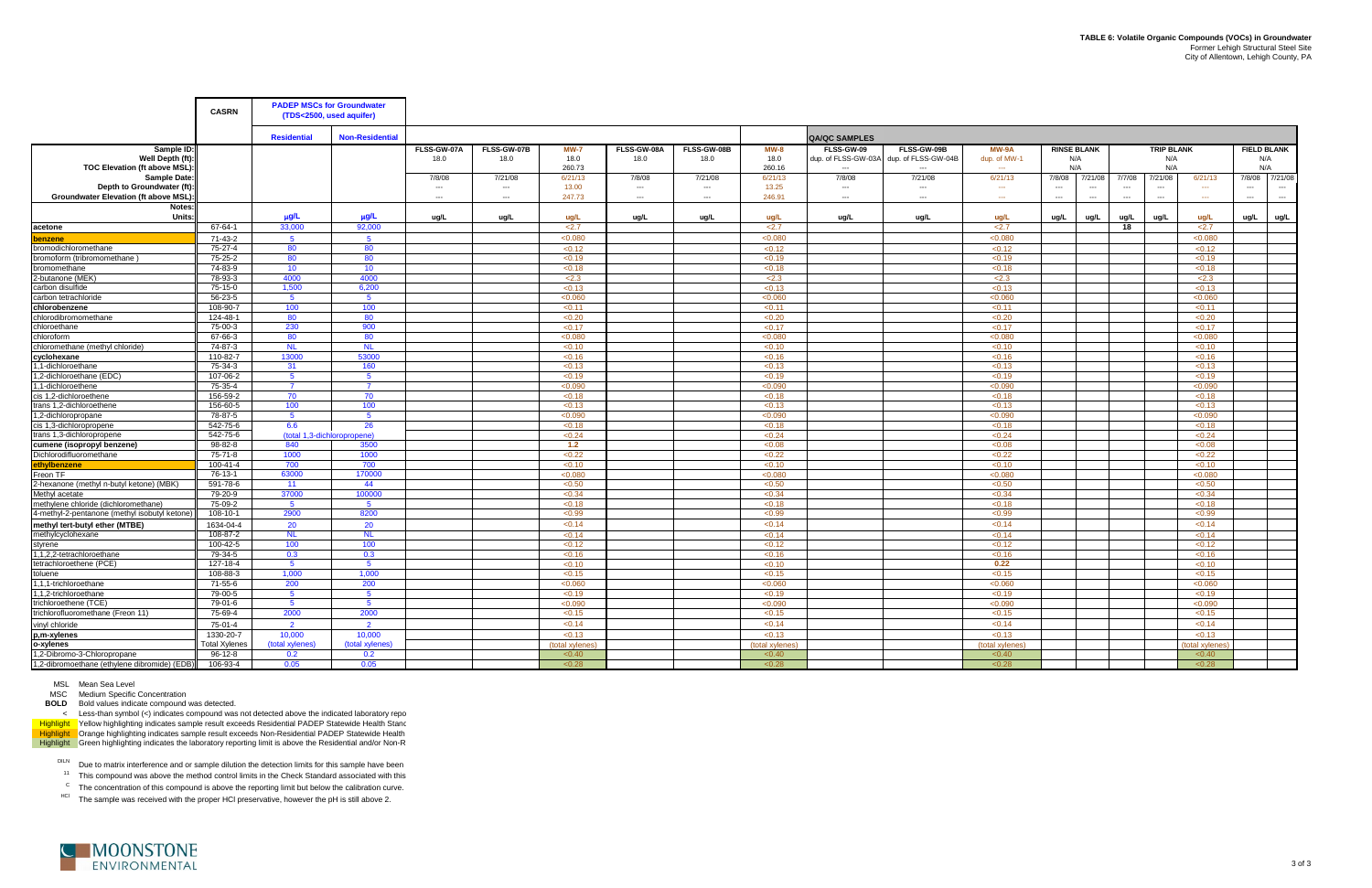MSC Remains interactive and of demptremental and the material control of the laboratory's established acceptance criteria. **BOLD** Bold values indicate compound was detected. O7 The reporting limits for this sample have been raised due to low sample weight, volume, and/or weight to methanol volume ratio.

|                                                                         | <b>CASRN</b>              |                        | <b>PADEP MSCs for Groundwater</b><br>(TDS<2500, used aquifer) |                                 |                                     |                                                                   |                                   |                                  |                                |                                  |             |                                                                                                                                            |                         |                                    |             |                        |             |             |                  |
|-------------------------------------------------------------------------|---------------------------|------------------------|---------------------------------------------------------------|---------------------------------|-------------------------------------|-------------------------------------------------------------------|-----------------------------------|----------------------------------|--------------------------------|----------------------------------|-------------|--------------------------------------------------------------------------------------------------------------------------------------------|-------------------------|------------------------------------|-------------|------------------------|-------------|-------------|------------------|
|                                                                         |                           | <b>Residential</b>     | <b>Non-Residential</b>                                        |                                 |                                     | <b>GROUNDWATER GRAB SAMPLES - Moonstone 2007/temporary points</b> |                                   |                                  | <b>QA/QC SAMPLES</b>           |                                  |             | GROUNDWATER GRAB SAMPLES - Tetra Tech 2008 (analytical data given for detections only)<br><b>GROUNDWATER GRAB SAMPLES - Moonstone 2013</b> |                         |                                    |             |                        |             |             |                  |
| Sample ID                                                               |                           |                        |                                                               | MW-                             | MW-2                                |                                                                   |                                   | <b>MW-5</b>                      | <b>MW-22</b>                   | <b>RINSE BLANK</b>               | FLSS-GW-01A | FLSS-GW-01B                                                                                                                                | <b>MW-1</b>             | FLSS-GW-02A                        | FLSS-GW-02B | <b>MW-2</b>            | FLSS-GW-03A | FLSS-GW-03B | <b>MW-3</b>      |
| Well Depth (ft)<br><b>TOC Elevation (ft above MSL)</b>                  |                           |                        |                                                               | $\overline{\phantom{a}}$        |                                     |                                                                   | $\sim$                            | $\overline{\phantom{a}}$         | blind dup. of MW-2             | N/A<br>N/A                       | 20.5        | 20.5                                                                                                                                       | 20.5<br>259.43          | 19.5                               | 19.5        | 19.5<br>ell not survey |             |             | 19.5<br>261.86   |
| <b>Sample Date</b>                                                      |                           |                        |                                                               | 5/29/07                         | 5/29/07                             | 5/29/07                                                           | 5/29/07                           | 5/29/07                          | 5/29/07                        | 5/29/07                          | 7/7/08      | 7/21/08                                                                                                                                    | 6/21/13                 | 7/7/08                             | 7/21/08     | 6/21/13                | 7/8/08      | 7/21/08     | 6/21/13          |
| Depth to Groundwater (ft)<br><b>Groundwater Elevation (ft above MSL</b> |                           |                        |                                                               | ---<br>$\cdots$                 |                                     |                                                                   |                                   | $\cdots$                         |                                | ---<br>---                       |             | $\hspace{0.05cm} \cdots$                                                                                                                   | 12.10<br>247.33         | $\sim$<br>$\hspace{0.05cm} \cdots$ |             | 12.75                  |             |             | 14.27<br>247.59  |
| <b>Notes</b>                                                            |                           |                        |                                                               |                                 |                                     |                                                                   | <b>NOTE: 07</b>                   |                                  |                                |                                  |             |                                                                                                                                            |                         |                                    |             |                        |             |             |                  |
| Units                                                                   |                           | $\mu$ g/L              | µg/L                                                          | ug/L                            | ug/L                                | ug/L                                                              | ug/L                              | ug/L                             | ug/L                           | ug/L                             | ug/L        | ug/L                                                                                                                                       | ug/L                    | ug/L                               | ug/L        | ua/L                   | ug/L        | ug/L        | ug/L             |
| acenaphthene<br>acenaphthylene                                          | 83-32-9<br>208-96-8       | 2,200<br>2.200         | 3.800<br>6.100                                                | 2.1<br>2.0                      | 2.1<br>2.3                          | < 1.6<br>< 1.6                                                    | < 3.4<br>< 3.4                    | 2.0<br>2.0                       | 2.0<br>8                       | 2.0<br>2.0                       |             |                                                                                                                                            | 21.1<br>< 1.8           |                                    |             | 211<br>< 1.9           |             |             | <1.1<br>< 1.8    |
| Acetophenone                                                            | 98-86-2                   | 3700                   | 10000                                                         |                                 | $\overline{\phantom{a}}$            |                                                                   |                                   | $\sim$                           | $\cdots$                       | $\cdots$                         |             |                                                                                                                                            | < 0.89                  |                                    |             | < 0.93                 |             |             | < 0.89           |
| aniline                                                                 | 62-53-3                   | 2.1                    | 8.8                                                           | 2.0                             | 2.0                                 | < 1.6                                                             | < 3.4                             | 2.0                              | 2.0                            | 2.0                              |             |                                                                                                                                            | $\sim$                  |                                    |             | $\sim$                 |             |             | $\sim$           |
| anthracene<br>Atrazine                                                  | 120-12-7<br>1912-24-9     | 66<br>$\mathbf{3}$     | 66<br>$\mathbf{R}$                                            | 2.0<br>$\sim$ $\sim$ $\sim$     | 2.0<br>$\sim$                       | < 1.6<br>$\sim$                                                   | < 3.4<br>$\sim$                   | 2.0<br>$\sim$                    | 2.0<br>$\sim$                  | 2.0<br>$\sim$                    |             |                                                                                                                                            | < 0.85<br>< 1.0         |                                    |             | < 0.89<br>< 1.0        |             |             | < 0.85<br>< 1.0  |
| Benzaldehyde                                                            | 100-52-7                  | <b>NL</b>              | <b>NL</b>                                                     | $---$                           | $\sim$                              | $-$                                                               | $\cdots$                          | $- - -$                          | $\sim$                         | $\cdots$                         |             |                                                                                                                                            | 2.1                     |                                    |             | 2.2                    |             |             | 2.1              |
| benzidine                                                               | 92-87-5                   | 0.00093                | 0.011                                                         | < 10                            | $<$ 10                              | < 7.8                                                             | < 17                              | <10                              | < 10                           | < 10                             |             |                                                                                                                                            | $\sim$                  |                                    |             | $\sim$                 |             |             | $\sim$           |
| benzoic acid                                                            | 65-85-0                   | 150000                 | 410000                                                        | $<$ 10                          | $<$ 10<br>$2.6 \frac{G04}{4}$       | < 7.8                                                             | $<$ 17                            | $<$ 10                           | $<$ 10                         | $<$ 10                           |             |                                                                                                                                            | $\sim$                  |                                    |             | $\sim$                 |             |             | $\sim$<br>< 0.18 |
| benzo(a)anthracene<br>enzo(a)pyrene                                     | 56-55-3<br>50-32-8        | 0.29<br>0.2            | 3.6<br>0.2                                                    | $0.33$ GO <sub>4</sub><br><0.20 | 1.8                                 | $< 0.16$ G <sub>04</sub><br>< 0.16                                | < 0.34<br>< 0.34                  | $< 0.20$ <sup>GO</sup><br>< 0.20 | $0.88$ GO4<br>0.49             | $< 0.20$ <sup>GO</sup><br>< 0.20 |             |                                                                                                                                            | < 0.18<br>< 0.14        |                                    |             | < 0.19<br>< 0.15       |             |             | < 0.14           |
| benzo(b)fluoranthene                                                    | 205-99-2                  | 0.29                   | 1.2                                                           | < 0.90                          | 2.4                                 | < 0.70                                                            | < 1.5                             | < 0.90                           | < 0.90                         | < 0.90                           |             |                                                                                                                                            | < 0.21                  |                                    |             | < 0.22                 |             |             | <0.21            |
| benzo(g,h,i)perylene                                                    | 191-24-2                  | 0.26                   | 0.26                                                          | 1.8                             | 0.4                                 | < 0.20                                                            | < 0.45                            | < 0.26                           | < 0.26                         | < 0.26                           |             |                                                                                                                                            | < 0.93                  |                                    |             | < 0.97                 |             |             | <0.93            |
| benzo(k)fluoranthene<br>benzyl alcohol                                  | 207-08-9<br>100-51-6      | 0.55<br>18000          | 0.55<br>51000                                                 | $< 0.55$ <sup>G04</sup><br>2.0  | $0.75$ GO <sub>4</sub><br>2.0       | $< 0.43$ <sup>G04</sup><br>< 1.6                                  | ${<}0.95$ <sup>G04</sup><br>< 3.4 | $< 0.55$ <sup>G04</sup><br>2.0   | $< 0.55$ <sup>G04</sup><br>2.0 | $< 0.55$ <sup>G04</sup><br>2.0   |             |                                                                                                                                            | < 0.14<br>$\sim$ $\sim$ |                                    |             | < 0.15<br>$\sim$       |             |             | < 0.14<br>$\sim$ |
| bis(2-chloroethoxy)methane                                              | 111-91-1                  | 110                    | 310                                                           | 2.0                             | 2.0                                 | < 1.6                                                             | < 3.4                             | 2.0                              | $\overline{2.0}$               | < 2.0                            |             |                                                                                                                                            | < 1.0                   |                                    |             | < 1.0                  |             |             | < 1.0            |
| bis(2-chloroethyl)ether                                                 | 111-44-4                  | 0.15                   | 0.76                                                          | < 0.55                          | < 0.55                              | < 0.43                                                            | < 0.95                            | < 0.55                           | < 0.55                         | < 0.55                           |             |                                                                                                                                            | $\leq$ 0.30             |                                    |             | $\leq$ 0.31            |             |             | <0.30            |
| bis(2-chloroisopropyl)ether<br>bis(2-ethylhexyl)phthalate               | 108-60-1<br>117-81-7      | 300<br>-6              | 300<br>-6                                                     | 2.0<br>< 6.0                    | 2.0<br><6.0                         | < 1.6<br>$<$ 4.7                                                  | < 3.4<br>< 10                     | 2.0<br><6.0                      | 2.0<br><6.0                    | 2.0<br><6.0                      |             |                                                                                                                                            | < 1.3<br>< 0.81         |                                    |             | < 1.4<br>< 0.84        |             |             | < 1.3<br>< 0.81  |
| 4-bromophenyl phenyl ether                                              | 101-55-3                  | -5                     |                                                               | 2.0                             | 2.0                                 | < 1.6                                                             | < 3.4                             | 2.0                              | 2.0                            | 2.0                              |             |                                                                                                                                            | < 1.1                   |                                    |             | < 1.1                  |             |             | < 1.1            |
| butyl benzyl phthalate                                                  | 85-68-7                   | 350                    | 1400                                                          | 2.0                             | 2.0                                 | < 1.6                                                             | < 3.4                             | 2.0                              | 2.0                            | 2.0                              |             |                                                                                                                                            | < 1.4                   |                                    |             | < 1.5                  |             |             | < 1.4            |
| 4-chloroaniline<br>4-chloro-3-methylphenol (p-chloro-m-cresol)          | 106-47-8<br>59-50-7       | 3.3<br>180             | 13 <sup>°</sup><br>510                                        | 2.0<br>2.0                      | 2.0<br>2.0                          | < 1.6<br>< 1.6                                                    | < 3.4<br>< 3.4                    | 2.0<br>2.0                       | 2.0<br>2.0                     | 2.0<br>2.0                       |             |                                                                                                                                            | < 0.32<br>< 1.1         |                                    |             | < 0.33<br>< 1.1        |             |             | <0.32<br>< 1.1   |
| 2-chloronaphthalene                                                     | 91-58-7                   | 2900                   | 8200                                                          | 2.0                             | 2.0                                 | < 1.6                                                             | < 3.4                             | 2.0                              | 2.0                            | 2.0                              |             |                                                                                                                                            | < 1.3                   |                                    |             | < 1.4                  |             |             | < 1.3            |
| 2-chlorophenol                                                          | 95-57-8                   | 40                     | 40                                                            | 2.0                             | 2.0                                 | < 1.6                                                             | < 3.4                             | 2.0                              | 2.0                            | 2.0                              |             |                                                                                                                                            | < 0.93                  |                                    |             | < 0.97                 |             |             | < 0.93           |
| 4-chlorophenyl phenyl ether                                             | 7005-72-3<br>105-60-2     | -5<br>NL               | -5<br>NL.                                                     | 2.0<br>$\cdots$                 | 2.0<br>$\sim$                       | < 1.6<br>$\cdots$                                                 | < 3.4<br>$\sim$                   | 2.0<br>$\sim$                    | 2.0<br>$\sim$                  | 2.0<br>$\sim$                    |             |                                                                                                                                            | < 1.5<br>< 0.91         |                                    |             | < 1.6<br>< 0.95        |             |             | < 1.5<br>< 0.91  |
| Caprolactam<br>Carbazole                                                | 86-74-8                   | 33                     | 130                                                           | $---$                           | $\sim$                              | $\sim$                                                            | $\cdots$                          | $\sim$                           | $\sim$                         | $-$                              |             |                                                                                                                                            | < 1.2                   |                                    |             | < 1.3                  |             |             | < 1.2            |
| chrysene                                                                | 218-01-9                  | 1.9                    | 1.9                                                           | < 1.8                           | 2.3                                 | < 1.4                                                             | < 3.1                             | < 1.8                            | < 1.8                          | < 1.8                            |             |                                                                                                                                            | < 1.4                   |                                    |             | < 1.5                  |             |             | < 1.4            |
| <u>ibenzo(a,h)anthracene</u><br>dibenzofuran                            | 53-70-3<br>132-64-9       | 0.029<br>37            | 0.36<br>100 <sub>1</sub>                                      | 1.7 <sub>z</sub><br>2.0         | <0.090<br>2.0                       | < 0.070<br>< 1.6                                                  | < 0.15<br>< 3.4                   | <0.090<br>2.0                    | < 0.090<br>2.0                 | < 0.090<br>2.0                   |             |                                                                                                                                            | < 0.16<br>< 1.5         |                                    |             | < 0.17<br>< 1.6        |             |             | < 0.16<br>< 1.5  |
| 1,2-dichlorobenzene                                                     | 95-50-1                   | 600                    | 600                                                           | 2.0                             | 2.0                                 | < 1.6                                                             | < 3.4                             | 2.0                              | 2.0                            | 2.0                              |             |                                                                                                                                            | < 0.21                  |                                    |             | < 1.1                  |             |             | < 0.21           |
| 3-dichlorobenzene                                                       | 541-73-1                  | 600                    | 600                                                           | 2.0                             | 2.0                                 | < 1.6                                                             | < 3.4                             | 2.0                              | 2.0                            | 2.0                              |             |                                                                                                                                            | < 0.14                  |                                    |             | < 0.70                 |             |             | < 0.14           |
| 4-dichlorobenzene<br>3,3-dichlorobenzidine                              | 106-46-7<br>91-94-1       | 75<br>1.5              | 75<br>5.8                                                     | 2.0<br>2.0                      | 2.0<br><2.0                         | < 1.6<br>< 1.6                                                    | <3.4<br>< 3.4                     | 2.0<br>2.0                       | 2.0<br>< 2.0                   | 2.0<br>2.0                       |             |                                                                                                                                            | < 0.23<br><3.2          |                                    |             | $2 - 1.2$<br>< 3.3     |             |             | < 0.23<br>3.2    |
| 2,4-dichlorophenol                                                      | 120-83-2                  | 20                     | 20                                                            | 2.0                             | 2.0                                 | < 1.6                                                             | < 3.4                             | 2.0                              | 2.0                            | 2.0                              |             |                                                                                                                                            | < 1.1                   |                                    |             | < 1.1                  |             |             | < 1.1            |
| diethyl phthalate                                                       | 84-66-2                   | 29000                  | 82000                                                         | 2.0                             | 2.0                                 | < 1.6                                                             | < 3.4                             | 2.0                              | 2.0                            | 2.0                              |             |                                                                                                                                            | < 1.4                   |                                    |             | < 1.5                  |             |             | < 1.4            |
| 2,4-dimethylphenol<br>dimethyl phthalate                                | 105-67-9<br>131-11-3      | 730<br>-5              | 2000<br>- 5                                                   | 2.0<br>2.0                      | 2.0<br>2.0                          | < 1.6<br>< 1.6                                                    | < 3.4<br><3.4                     | 2.0<br>2.0                       | 2.0<br>2.0                     | 2.0<br>2.0                       |             |                                                                                                                                            | < 1.2<br>< 1.1          |                                    |             | < 1.3<br>< 1.1         |             |             | < 1.2<br>< 1.1   |
| di-N-butyl phthalate                                                    | 84-74-2                   | 3700                   | 10000                                                         | < 10                            | $<$ 10                              | < 7.8                                                             | < 17                              | $<$ 10                           | $<$ 10                         | < 10                             |             |                                                                                                                                            | < 1.0                   |                                    |             | < 1.0                  |             |             | < 1.0            |
| 4,6-dinitro-2-methylphenol (4,6-dinitro-o-cresol)                       | 534-52-1                  | 3.7                    | 10                                                            | <10                             | < 10                                | < 7.8                                                             | <17                               | $\leq 10$                        | < 10                           | < 10                             |             |                                                                                                                                            | < 3.0                   |                                    |             | $3.1$                  |             |             | < 3.0            |
| 2.4-dinitrophenol<br>2,4-dinitrotoluene                                 | 51-28-5<br>121-14-2       | 73<br>2.1              | 200<br>8.4                                                    | < 10<br>2.0                     | $<$ 10<br>2.0                       | < 7.8<br>< 1.6                                                    | < 17<br>< 3.4                     | $<$ 10<br>2.0                    | < 10<br>2.0                    | < 10<br>2.0                      |             |                                                                                                                                            | 2.0<br>< 0.28           |                                    |             | 2.1<br>< 0.29          |             |             | 2.0<br>< 0.28    |
| 2,6-dinitrotoluene                                                      | 606-20-2                  | 37                     | 100                                                           | 2.0                             | 2.0                                 | < 1.6                                                             | < 3.4                             | 2.0                              | 2.0                            | 2.0                              |             |                                                                                                                                            | <0.27                   |                                    |             | < 0.28                 |             |             | <0.27            |
| diphenylamine                                                           | 122-39-4                  | 910                    | 2600                                                          | < 1.0                           | < 1.0                               | < 1.6                                                             | < 3.4                             | < 1.0                            | < 1.0                          | < 1.0                            |             |                                                                                                                                            | - - - -                 |                                    |             | $\sim$                 |             |             | $\sim$           |
| di-N-octyl phthalate<br>Diphenyl                                        | 117-84-0<br>92-52-4       | 1500<br>1800           | 3000<br>5100                                                  | 2.0<br>$\sim$ $\sim$            | 2.0<br>$\sim$                       | < 0.78<br>$\sim$                                                  | < 1.7<br>$---$                    | 2.0<br>$\sim$                    | 2.0<br>$\sim$                  | 2.0<br>$-$                       |             |                                                                                                                                            | < 0.88<br>< 1.8         |                                    |             | < 0.92<br>< 1.9        |             |             | < 0.88<br>< 1.8  |
| fluoranthene                                                            | 206-44-0                  | 260                    | 260                                                           | 2.0                             | 5.7                                 | < 1.6                                                             | <3.4                              | 2.0                              | 3.9                            | 2.0                              |             |                                                                                                                                            | 1.1                     |                                    |             | < 1.1                  |             |             | < 1.1            |
| fluorene<br>hexachlorobenzene                                           | 86-73-7<br>118-74-1       | 1,500                  | 1,900                                                         | 2.0<br>< 1.0                    | 2.0<br>< 1.0                        | < 1.6<br>< 0.78                                                   | < 3.4<br>< 1.7                    | 2.0<br>< 1.0                     | 2.0<br>< 1.0                   | 2.0<br>< 1.0                     |             |                                                                                                                                            | 1.7<br>< 0.20           |                                    |             | < 1.8<br>< 0.21        |             |             | < 1.7<br><0.20   |
| hexachlorobutadiene                                                     | 87-68-3                   | 8.5                    | 33                                                            | < 1.0                           | < 1.0                               | < 0.78                                                            | < 1.7                             | < 1.0                            | < 1.0                          | < 1.0                            |             |                                                                                                                                            | <0.68                   |                                    |             | < 0.71                 |             |             | <0.68            |
| hexachlorocyclopentadiene                                               | 77-47-4                   |                        |                                                               | 2.0                             | <2.0                                | < 1.6                                                             | < 3.4                             | 2.0                              | 2.0                            | 2.0                              |             |                                                                                                                                            | < 1.5                   |                                    |             | 1.6ء                   |             |             | 1.5              |
| hexachloroethane<br>indeno(1,2,3-cd)pyrene                              | 67-72-1<br>193-39-5       | $\overline{1}$<br>0.29 | $\blacksquare$<br>3.6                                         | < 1.0<br>1.7                    | < 1.0<br>< 0.90                     | < 0.78<br>< 0.70                                                  | <1.7<br>< 1.5                     | < 1.0<br>< 0.90                  | < 1.0<br><0.90                 | < 1.0<br>< 0.90                  |             |                                                                                                                                            | < 0.15<br>< 0.11        |                                    |             | < 0.16<br>< 0.11       |             |             | < 0.15<br>< 0.11 |
| isophorone                                                              | 78-59-1                   | 100                    | 100                                                           | 2.0                             | 2.0                                 | < 1.6                                                             | < 3.4                             | 2.0                              | 2.0                            | 2.0                              |             |                                                                                                                                            | < 1.3                   |                                    |             | < 1.4                  |             |             | < 1.3            |
| 2-methylnaphthalene                                                     | 91-57-6                   | 150                    | 410                                                           | 480 DILN                        | 2.0                                 | < 1.6                                                             | < 3.4                             | 2.0                              | 2.0                            | 2.0                              |             |                                                                                                                                            | < 1.5                   | 18                                 | 12          | 1.7                    |             |             | < 1.5            |
| 2-methylphenol (o-cresol)                                               | 95-48-7                   | 1800                   | 5100                                                          | 2.0                             | 2.0                                 | < 1.6                                                             | < 3.4                             | 2.0                              | 2.0                            | 2.0                              |             |                                                                                                                                            | < 1.4                   |                                    |             | < 1.5                  |             |             | < 1.4            |
| 3&4-methylphenol (m&p-cresol)<br>naphthalene                            | 106-44-5<br>$91 - 20 - 3$ | 180<br>100             | 510<br>100                                                    | 2.0<br>950 DILN                 | 2.0<br>2.0                          | < 1.6<br>< 1.6                                                    | < 3.4<br>< 3.6                    | 2.0<br>2.0                       | 2.0<br>2.0                     | 2.0<br>2.0                       |             |                                                                                                                                            | < 1.0<br>2.0            | 39                                 | 29          | < 1.0<br>46            |             |             | < 1.0<br>2.0     |
| 2-nitroaniline                                                          | 88-74-4                   | 110                    | 310                                                           | 2.1                             | 2.1                                 | < 1.6                                                             | < 3.6                             | 2.1                              | 2.1                            | 2.1                              |             |                                                                                                                                            | 2.0                     |                                    |             | 2.1                    |             |             | 2.0              |
| 3-nitroaniline                                                          | 99-09-2                   | 11                     | 31                                                            | 2.5                             | 2.5                                 | 2.0                                                               | <4.3                              | 2.5                              | 2.5                            | 2.5                              |             |                                                                                                                                            | 2.9                     |                                    |             | < 3.0                  |             |             | 2.9              |
| 4-nitroaniline<br>nitrobenzene                                          | 100-01-6<br>98-95-3       | 33<br>73               | 130<br>200                                                    | 2.1<br>2.0                      | 2.1<br>2.0                          | < 1.6<br>< 1.6                                                    | < 3.6<br>< 3.4                    | 2.1<br>2.0                       | 2.1<br>2.0                     | 2.1<br>2.0                       |             |                                                                                                                                            | 2.9<br>< 0.34           |                                    |             | < 3.0<br>< 0.35        |             |             | 2.9<br>< 0.34    |
| 2-nitrophenol                                                           | 88-75-5                   | 290                    | 820                                                           | 2.0                             | 2.0                                 | < 1.6                                                             | < 3.4                             | 2.0                              | 2.0                            | 2.0                              |             |                                                                                                                                            | < 0.68                  |                                    |             | < 0.71                 |             |             | <0.68            |
| 4-nitrophenol                                                           | 100-02-7                  | 60                     | 60                                                            | $<$ 10 $RPD$                    | $<$ 10 $R$ <sup>PD</sup>            | $<7.8$ <sup>RPD</sup>                                             | $<$ 17 RPD                        | $<$ 10 $R$ <sup>PD</sup>         | $<$ 10 $R$ <sup>PD</sup>       | $<$ 10 RPD                       |             |                                                                                                                                            | 2.0                     |                                    |             | 2.1                    |             |             | 2.0              |
| n-nitroso-di-n-propylamine                                              | 621-64-7                  | 0.094                  | 0.37                                                          | < 1.0                           | < 1.0                               | < 0.78                                                            | < 1.7                             | < 1.0                            | < 1.0                          | < 1.0                            |             |                                                                                                                                            | <0.27                   |                                    |             | < 0.28                 |             |             | <0.27            |
| N-Nitrosodiphenylamine                                                  | 86-30-6<br>87-86-5        | 130<br>$\overline{1}$  | 530<br>$\overline{1}$                                         | $\sim$<br>$<$ 2.5 RPD           | $\sim$ $\sim$ $\sim$<br>$<$ 2.5 RPD | $\sim$<br>$<$ 2.0 RPD                                             | $\sim$ $\sim$<br>$<$ 4.3 RPD      | $\sim$ $\sim$<br>$<$ 2.5 RPD     | $\sim$<br>$<$ 2.5 RPD          | $\sim$<br>$<$ 2.5 RPD            |             |                                                                                                                                            | < 1.0<br>2.7            |                                    |             | < 1.0<br>2.8           |             |             | < 1.0<br>2.7     |
| pentachlorophenol<br>phenanthrene                                       | $85 - 01 - 8$             | 1,100                  | 1,100                                                         | 4.1                             | 2.0                                 | < 1.6                                                             | < 3.4                             | 2.0                              | < 2.0                          | 2.0                              |             |                                                                                                                                            | < 1.2                   |                                    |             | < 1.3                  |             |             | < 1.2            |
| phenol                                                                  | 108-95-2                  | 2,000                  | 2,000                                                         | 2.0                             | 2.0                                 | < 1.6                                                             | < 3.4                             | 2.0                              | 2.0                            | 2.0                              |             |                                                                                                                                            | < 0.60                  |                                    |             | < 0.63                 |             |             | < 0.60           |
| pyrene                                                                  | 129-00-0                  | 130                    | 130                                                           | 2.0                             | 6.2                                 | < 1.6                                                             | < 3.4                             | 2.0                              | 3.7                            | 2.0                              |             |                                                                                                                                            | < 1.1                   |                                    |             | < 1.1                  |             |             | < 1.1            |
| 1,2,4-trichlorobenzene<br>2,4,5-trichlorophenol                         | 120-82-1<br>95-95-4       | 70<br>3,700            | 70<br>10,000                                                  | 2.0<br>$<$ 10                   | 2.0<br>$<$ 10                       | < 1.6<br>< 7.8                                                    | < 3.4<br><17                      | 2.0<br><10                       | 2.0<br>$<$ 10                  | 2.0<br>$<$ 10                    |             |                                                                                                                                            | < 0.34<br>2.2           |                                    |             | <1.7<br>2.3            |             |             | < 0.34<br>2.2    |
| 2,4,6-trichlorophenol                                                   | 88-06-2                   | 37                     | 100                                                           | 2.0                             | 2.0                                 | < 1.6                                                             | < 3.4                             | 2.0                              | 2.0                            | 2.0                              |             |                                                                                                                                            | < 1.4                   |                                    |             | < 1.5                  |             |             | < 1.4            |

MSL Mean Sea Level

NSL Mean Sea Level external environmental to the detection limits for this sample diverse and or sample dilution the detection limits for this sample have been elevated.<br>MSC Medium Specific Concentration the aboratory's e

< Less-than symbol (<) indicates compound was not detected above the indicated laboratory reporting limit.

Highlight Yellow highlighting indicates sample result exceeds Residential PADEP Statewide Health Standard.

Highlight Orange highlighting indicates sample result exceeds Non-Residential PADEP Statewide Health Standard.<br>\_Highlight Green highlighting indicates the laboratory reporting limit is above the Residential and/or Non-Re



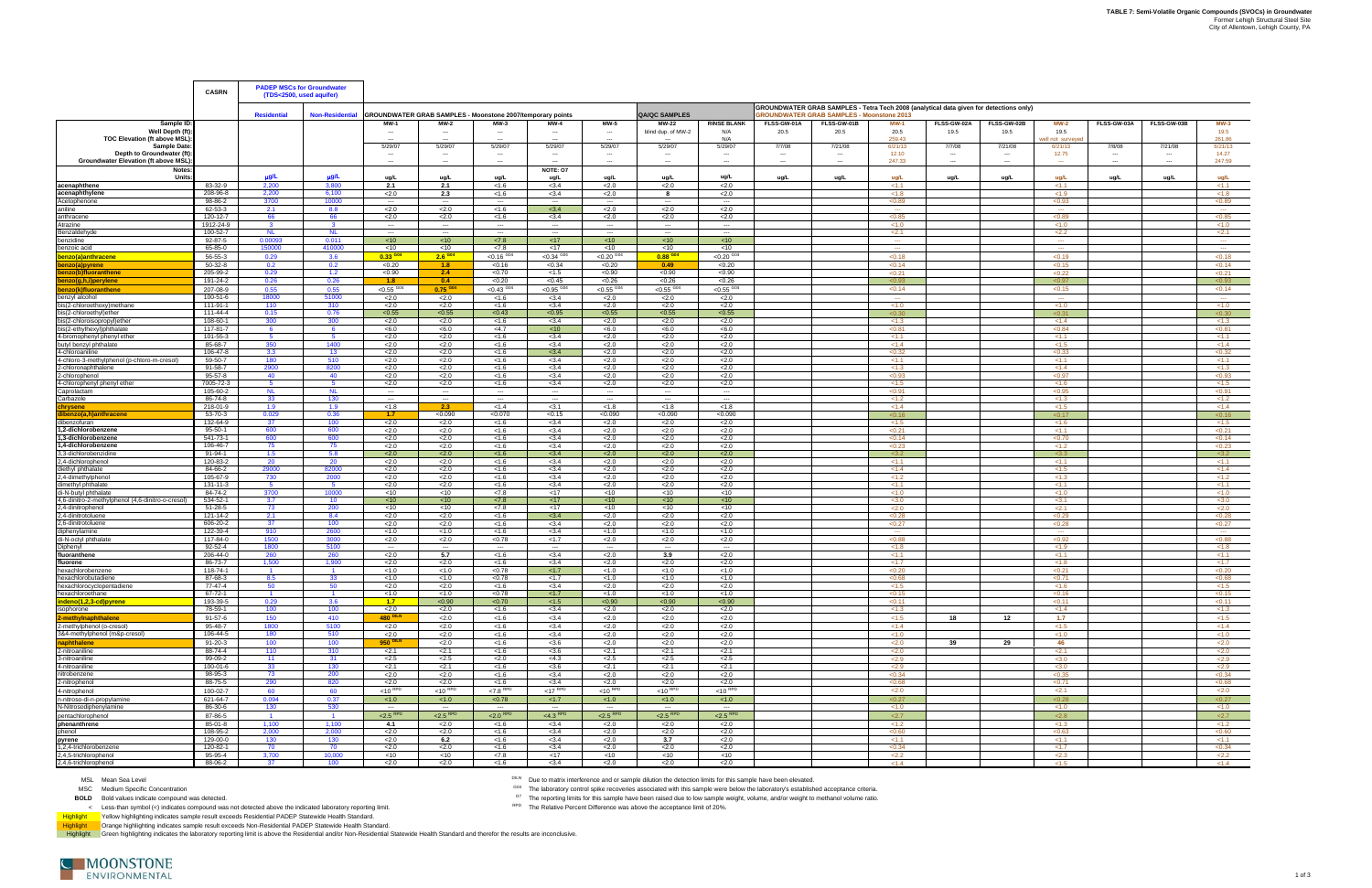|                                                                                         | <b>CASRN</b>             | <b>PADEP MSCs for Groundwater</b><br>(TDS<2500, used aquifer) |                       |                                    |                                                 |                             |                     |                                               |                            |                            |                                                                 |                               |                                 |                             |                               |                                    |                                               |                               |
|-----------------------------------------------------------------------------------------|--------------------------|---------------------------------------------------------------|-----------------------|------------------------------------|-------------------------------------------------|-----------------------------|---------------------|-----------------------------------------------|----------------------------|----------------------------|-----------------------------------------------------------------|-------------------------------|---------------------------------|-----------------------------|-------------------------------|------------------------------------|-----------------------------------------------|-------------------------------|
|                                                                                         |                          | <b>Residential</b>                                            | <b>Non-Residentia</b> |                                    |                                                 |                             |                     |                                               |                            |                            |                                                                 |                               |                                 |                             |                               |                                    |                                               |                               |
| Sample ID<br>Well Depth (ft)<br><b>TOC Elevation (ft above MSL)</b>                     |                          |                                                               |                       | FLSS-GW-04A<br>19.0                | FLSS-GW-04B<br>19.0                             | $MW-4$<br>19.0              | FLSS-GW-05A<br>19.0 | FLSS-GW-05B<br>19.0                           | $MW-5$<br>19.0<br>261.52   | FLSS-GW-06A<br>18.0        | FLSS-GW-06B<br>18.0                                             | <b>MW-6</b><br>18.0<br>261.72 | FLSS-GW-07A<br>18.0             | FLSS-GW-07B<br>18.0         | <b>MW-7</b><br>18.0<br>260.73 | FLSS-GW-08A<br>18.0                | FLSS-GW-08B<br>18.0                           | <b>MW-8</b><br>18.0<br>260.16 |
| <b>Sample Date</b><br>Depth to Groundwater (ft)<br>Groundwater Elevation (ft above MSL) |                          |                                                               |                       | 7/8/08<br>$\sim$<br>$\overline{a}$ | 7/21/08<br>$\cdots$<br>$\overline{\phantom{a}}$ | well not surveyed<br>$\sim$ | 7/8/08<br>$\sim$    | 7/21/08<br>$\sim$<br>$\overline{\phantom{a}}$ | 6/21/13<br>12.30<br>249.22 | 7/8/08<br>$\sim$<br>$\sim$ | 7/21/08<br>$\hspace{0.05cm} \cdots$<br>$\overline{\phantom{a}}$ | 6/21/13<br>15.00<br>246.72    | 7/8/08<br>---<br>$\overline{a}$ | 7/21/08<br>$\sim$<br>$\sim$ | 6/21/13<br>13.00<br>247.73    | 7/8/08<br>$\overline{\phantom{a}}$ | 7/21/08<br>$\sim$<br>$\overline{\phantom{a}}$ | 6/21/13<br>13.25<br>246.91    |
| Notes:<br><b>Units</b>                                                                  |                          | $\mu$ g/L                                                     | µg/L                  | ug/L                               | ug/L                                            |                             | ug/L                | ug/L                                          | ug/L                       | ug/L                       | ug/L                                                            | ug/L                          | ug/L                            | ug/L                        | ug/L                          | ug/L                               | ug/L                                          | ug/L                          |
| acenaphthene                                                                            | 83-32-9                  | 2,200                                                         | 3,800                 |                                    |                                                 |                             | 7.9                 | 6.4                                           | 3.2                        |                            |                                                                 | < 1.1                         |                                 |                             | 1.1                           |                                    |                                               | < 1.1                         |
| acenaphthylene                                                                          | 208-96-8<br>98-86-2      | 2,200<br>3700                                                 | 6,100<br>10000        |                                    |                                                 |                             |                     |                                               | < 1.8<br>< 0.89            |                            |                                                                 | < 1.8<br>< 0.89               |                                 |                             | < 1.8<br>< 0.89               |                                    |                                               | < 1.9<br>< 0.93               |
| Acetophenone<br>aniline                                                                 | 62-53-3                  | 2.1                                                           | 8.8                   |                                    |                                                 |                             |                     |                                               | $\sim$                     |                            |                                                                 | $\sim$                        |                                 |                             | $\sim$                        |                                    |                                               | $\sim$                        |
| anthracene                                                                              | 120-12-7                 | 66                                                            | 66                    |                                    |                                                 |                             |                     |                                               | < 0.85                     |                            |                                                                 | < 0.85                        |                                 |                             | < 0.85                        |                                    |                                               | < 0.89                        |
| Atrazine                                                                                | 1912-24-9                | $\mathbf{3}$                                                  | $\mathbf{3}$          |                                    |                                                 |                             |                     |                                               | < 1.0                      |                            |                                                                 | < 1.0                         |                                 |                             | < 1.0                         |                                    |                                               | < 1.0                         |
| Benzaldehyde<br>benzidine                                                               | 100-52-7<br>92-87-5      | <b>NL</b><br>0.00093                                          | <b>NL</b><br>0.011    |                                    |                                                 |                             |                     |                                               | 2.1<br>$\sim$              |                            |                                                                 | 2.1<br><b>Service</b>         |                                 |                             | 2.1<br>$\sim$                 |                                    |                                               | 2.2<br>$\sim$                 |
| benzoic acid                                                                            | 65-85-0                  | 150000                                                        | 410000                |                                    |                                                 |                             |                     |                                               | $\sim$                     |                            |                                                                 | $\sim$                        |                                 |                             | $\sim$                        |                                    |                                               | $\sim$                        |
| benzo(a)anthracene                                                                      | 56-55-3                  | 0.29                                                          | 3.6                   |                                    |                                                 |                             |                     |                                               | < 0.18                     |                            |                                                                 | < 0.18                        |                                 |                             | < 0.18                        |                                    |                                               | < 0.19                        |
| benzo(a)pyrene                                                                          | 50-32-8                  | 0.2                                                           | 0.2                   |                                    |                                                 |                             |                     |                                               | < 0.14                     |                            |                                                                 | < 0.14                        |                                 |                             | < 0.14                        |                                    |                                               | < 0.15                        |
| benzo(b)fluoranthene<br>benzo(g,h,i)perylene                                            | 205-99-2<br>191-24-2     | 0.29<br>0.26                                                  | 1.2<br>0.26           |                                    |                                                 |                             |                     |                                               | < 0.21<br>< 0.93           |                            |                                                                 | < 0.21<br>< 0.93              |                                 |                             | < 0.21<br><0.93               |                                    |                                               | < 0.22<br>< 0.97              |
| benzo(k)fluoranthene                                                                    | 207-08-9                 | 0.55                                                          | 0.55                  |                                    |                                                 |                             |                     |                                               | < 0.14                     |                            |                                                                 | < 0.14                        |                                 |                             | < 0.14                        |                                    |                                               | < 0.15                        |
| benzyl alcohol                                                                          | 100-51-6                 | 18000                                                         | 51000                 |                                    |                                                 |                             |                     |                                               | <b>Service</b>             |                            |                                                                 | <b>Contract</b>               |                                 |                             | $\sim$                        |                                    |                                               | $\sim$                        |
| bis(2-chloroethoxy)methane                                                              | 111-91-1                 | 110                                                           | 310                   |                                    |                                                 |                             |                     |                                               | < 1.0                      |                            |                                                                 | < 1.0                         |                                 |                             | < 1.0                         |                                    |                                               | < 1.0                         |
| bis(2-chloroethyl)ether<br>bis(2-chloroisopropyl)ether                                  | 111-44-4<br>108-60-1     | 0.15<br>300                                                   | 0.76<br>300           |                                    |                                                 |                             |                     |                                               | < 0.30<br>< 1.3            |                            |                                                                 | < 0.30<br>< 1.3               |                                 |                             | < 0.30<br>< 1.3               |                                    |                                               | < 0.31<br>< 1.4               |
| bis(2-ethylhexyl)phthalate                                                              | 117-81-7                 | 6                                                             | - 6                   |                                    |                                                 |                             |                     |                                               | < 0.81                     |                            |                                                                 | < 0.81                        |                                 |                             | < 0.81                        |                                    |                                               | < 0.84                        |
| 4-bromophenyl phenyl ether                                                              | 101-55-3                 | 5 <sup>5</sup>                                                | 5                     |                                    |                                                 |                             |                     |                                               | < 1.1                      |                            |                                                                 | < 1.1                         |                                 |                             | < 1.1                         |                                    |                                               | < 1.1                         |
| butyl benzyl phthalate                                                                  | 85-68-7                  | 350                                                           | 1400                  |                                    |                                                 |                             |                     |                                               | < 1.4                      |                            |                                                                 | < 1.4                         |                                 |                             | < 1.4                         |                                    |                                               | < 1.5                         |
| 4-chloroaniline<br>4-chloro-3-methylphenol (p-chloro-m-cresol)                          | 106-47-8<br>59-50-7      | 3.3<br>180                                                    | 13<br>510             |                                    |                                                 |                             |                     |                                               | < 0.32<br>< 1.1            |                            |                                                                 | < 0.32<br>< 1.1               |                                 |                             | < 0.32<br>1.1                 |                                    |                                               | < 0.33<br><1.1                |
| 2-chloronaphthalene                                                                     | 91-58-7                  | 2900                                                          | 8200                  |                                    |                                                 |                             |                     |                                               | < 1.3                      |                            |                                                                 | < 1.3                         |                                 |                             | < 1.3                         |                                    |                                               | < 1.4                         |
| 2-chlorophenol                                                                          | 95-57-8                  | 40                                                            | 40                    |                                    |                                                 |                             |                     |                                               | < 0.93                     |                            |                                                                 | < 0.93                        |                                 |                             | < 0.93                        |                                    |                                               | <0.97                         |
| 4-chlorophenyl phenyl ether<br>aprolactam                                               | 7005-72-3<br>105-60-2    | 5<br><b>NL</b>                                                | - 5<br><b>NL</b>      |                                    |                                                 |                             |                     |                                               | < 1.5<br>< 0.91            |                            |                                                                 | < 1.5<br>< 0.91               |                                 |                             | < 1.5<br>< 0.91               |                                    |                                               | < 1.6<br>< 0.95               |
| arbazole                                                                                | 86-74-8                  | 33                                                            | 130                   |                                    |                                                 |                             |                     |                                               | < 1.2                      |                            |                                                                 | < 1.2                         |                                 |                             | < 1.2                         |                                    |                                               | < 1.3                         |
| :hrysene                                                                                | 218-01-9                 | 1.9                                                           | 1.9                   |                                    |                                                 |                             |                     |                                               | < 1.4                      |                            |                                                                 | < 1.4                         |                                 |                             | < 1.4                         |                                    |                                               | < 1.5                         |
| benzo(a,h)anthracene<br>dibenzofuran                                                    | 53-70-3<br>132-64-9      | 0.029<br>37                                                   | 0.36<br>100           |                                    |                                                 |                             |                     |                                               | < 0.16<br>< 1.5            |                            |                                                                 | < 0.16<br>< 1.5               |                                 |                             | < 0.16<br>< 1.5               |                                    |                                               | < 0.17<br>< 1.6               |
| 2-dichlorobenzene                                                                       | 95-50-1                  | 600                                                           | 600                   |                                    |                                                 |                             |                     |                                               | 7.2                        |                            |                                                                 | < 0.21                        |                                 |                             | < 0.21                        |                                    |                                               | < 0.21                        |
| 1.3-dichlorobenzene                                                                     | 541-73-1                 | 600                                                           | 600                   |                                    |                                                 |                             |                     |                                               | 0.91                       |                            |                                                                 | < 0.14                        |                                 |                             | < 0.14                        |                                    |                                               | < 0.14                        |
| 1,4-dichlorobenzene<br>3,3-dichlorobenzidine                                            | 106-46-7<br>91-94-1      | 75<br>1.5                                                     | 75<br>5.8             |                                    |                                                 |                             |                     |                                               | 1.4<br>3.2                 |                            |                                                                 | < 0.23<br>3.2                 |                                 |                             | < 0.23<br>3.2                 |                                    |                                               | < 0.23<br>< 3.3               |
| 2,4-dichlorophenol                                                                      | 120-83-2                 | 20                                                            | 20                    |                                    |                                                 |                             |                     |                                               | < 1.1                      |                            |                                                                 | < 1.1                         |                                 |                             | < 1.1                         |                                    |                                               | < 1.1                         |
| diethyl phthalate                                                                       | 84-66-2                  | 29000                                                         | 82000                 |                                    |                                                 |                             |                     |                                               | < 1.4                      |                            |                                                                 | < 1.4                         |                                 |                             | < 1.4                         |                                    |                                               | < 1.5                         |
| 2,4-dimethylphenol<br>dimethyl phthalate                                                | 105-67-9<br>131-11-3     | 730<br>$-5$                                                   | 2000<br>- 5           |                                    |                                                 |                             |                     |                                               | < 1.2<br>< 1.1             |                            |                                                                 | < 1.2<br>< 1.1                |                                 |                             | < 1.2<br>< 1.1                |                                    |                                               | < 1.3<br>< 1.1                |
| di-N-butyl phthalate                                                                    | 84-74-2                  | 3700                                                          | 10000                 |                                    |                                                 |                             |                     |                                               | < 1.0                      |                            |                                                                 | < 1.0                         |                                 |                             | < 1.0                         |                                    |                                               | < 1.0                         |
| 4,6-dinitro-2-methylphenol (4,6-dinitro-o-cresol)                                       | 534-52-1                 | 3.7                                                           | 10                    |                                    |                                                 |                             |                     |                                               | < 3.0                      |                            |                                                                 | < 3.0                         |                                 |                             | < 3.0                         |                                    |                                               | < 3.1                         |
| 2,4-dinitrophenol<br>2,4-dinitrotoluene                                                 | 51-28-5<br>121-14-2      | 73<br>2.1                                                     | 200<br>8.4            |                                    |                                                 |                             |                     |                                               | 2.0<br>< 0.28              |                            |                                                                 | 2.0<br>< 0.28                 |                                 |                             | 2.0<br>< 0.28                 |                                    |                                               | 2.1<br>< 0.29                 |
| 2,6-dinitrotoluene                                                                      | 606-20-2                 | 37                                                            | 100                   |                                    |                                                 |                             |                     |                                               | < 0.27                     |                            |                                                                 | < 0.27                        |                                 |                             | < 0.27                        |                                    |                                               | < 0.28                        |
| diphenylamine<br>di-N-octvl phthalate                                                   | 122-39-4                 | 910<br>1500                                                   | 2600<br>3000          |                                    |                                                 |                             |                     |                                               | $\sim$<br>< 0.88           |                            |                                                                 | $\sim$<br>< 0.88              |                                 |                             | $\sim$<br>< 0.88              |                                    |                                               | $\sim$<br>< 0.92              |
| iphenyl                                                                                 | 117-84-0<br>92-52-4      | 1800                                                          | 5100                  |                                    |                                                 |                             |                     |                                               | < 1.8                      |                            |                                                                 | < 1.8                         |                                 |                             | < 1.8                         |                                    |                                               | < 1.9                         |
| fluoranthene                                                                            | 206-44-0                 | 260                                                           | 260                   |                                    |                                                 |                             |                     |                                               | < 1.1                      |                            |                                                                 | < 1.1                         |                                 |                             | < 1.1                         |                                    |                                               | < 1.1                         |
| fluorene                                                                                | 86-73-7                  | 1.500                                                         | 1.900                 |                                    |                                                 |                             | 10                  | 8.5                                           | 5.6                        |                            |                                                                 | <1.7                          |                                 |                             | <1.7                          |                                    |                                               | < 1.8                         |
| hexachlorobenzene<br>hexachlorobutadiene                                                | 118-74-1<br>87-68-3      | 8.5                                                           | 33                    |                                    |                                                 |                             |                     |                                               | <0.20<br>< 0.68            |                            |                                                                 | <0.20<br>< 0.68               |                                 |                             | < 0.20<br>< 0.68              |                                    |                                               | < 0.21<br>< 0.71              |
| hexachlorocyclopentadiene                                                               | 77-47-4                  | 50                                                            | 50                    |                                    |                                                 |                             |                     |                                               | < 1.5                      |                            |                                                                 | < 1.5                         |                                 |                             | < 1.5                         |                                    |                                               | < 1.6                         |
| hexachloroethane                                                                        | $67 - 72 - 1$            | $\overline{1}$                                                |                       |                                    |                                                 |                             |                     |                                               | < 0.15                     |                            |                                                                 | < 0.15                        |                                 |                             | < 0.15                        |                                    |                                               | < 0.16                        |
| indeno(1,2,3-cd)pyrene<br>isophorone                                                    | 193-39-5<br>78-59-1      | 0.29<br>100                                                   | 3.6<br>100            |                                    |                                                 |                             |                     |                                               | < 0.11<br>< 1.3            |                            |                                                                 | < 0.11<br>< 1.3               |                                 |                             | < 0.11<br>< 1.3               |                                    |                                               | < 0.11<br>< 1.4               |
| 2-methylnaphthalene                                                                     | 91-57-6                  | 150                                                           | 410                   |                                    |                                                 |                             |                     |                                               | < 1.5                      |                            |                                                                 | < 1.5                         |                                 |                             | < 1.5                         |                                    |                                               | < 1.6                         |
| 2-methylphenol (o-cresol)                                                               | 95-48-7                  | 1800                                                          | 5100                  |                                    |                                                 |                             |                     |                                               | < 1.4                      |                            |                                                                 | < 1.4                         |                                 |                             | < 1.4                         |                                    |                                               | < 1.5                         |
| 3&4-methylphenol (m&p-cresol)                                                           | 106-44-5                 | 180                                                           | 510                   |                                    |                                                 |                             |                     |                                               | < 1.0                      |                            |                                                                 | < 1.0                         |                                 |                             | < 1.0                         |                                    |                                               | < 1.0                         |
| naphthalene<br>2-nitroaniline                                                           | 91-20-3<br>88-74-4       | 100<br>110                                                    | 100<br>310            |                                    |                                                 |                             |                     |                                               | 2.0<br><2.0                |                            |                                                                 | 2.0<br>2.0                    |                                 |                             | 2.0<br>2.0                    |                                    |                                               | 2.1<br>2.1                    |
| 3-nitroaniline                                                                          | 99-09-2                  | 11                                                            | 31                    |                                    |                                                 |                             |                     |                                               | 2.9                        |                            |                                                                 | 2.9                           |                                 |                             | 2.9                           |                                    |                                               | < 3.0                         |
| 4-nitroaniline                                                                          | 100-01-6                 | 33                                                            | 130                   |                                    |                                                 |                             |                     |                                               | 2.9                        |                            |                                                                 | 2.9                           |                                 |                             | 2.9                           |                                    |                                               | < 3.0                         |
| nitrobenzene<br>2-nitrophenol                                                           | 98-95-3<br>88-75-5       | 73<br>290                                                     | 200<br>820            |                                    |                                                 |                             |                     |                                               | <0.34<br>< 0.68            |                            |                                                                 | < 0.34<br>< 0.68              |                                 |                             | <0.34<br>< 0.68               |                                    |                                               | < 0.35<br>< 0.71              |
| 4-nitrophenol                                                                           | 100-02-7                 | 60                                                            | 60                    |                                    |                                                 |                             |                     |                                               | 2.0                        |                            |                                                                 | 2.0                           |                                 |                             | 2.0                           |                                    |                                               | 2.1                           |
| n-nitroso-di-n-propylamine                                                              | 621-64-7                 | 0.094                                                         | 0.37                  |                                    |                                                 |                             |                     |                                               | < 0.27                     |                            |                                                                 | < 0.27                        |                                 |                             | < 0.27                        |                                    |                                               | < 0.28                        |
| N-Nitrosodiphenylamine                                                                  | 86-30-6                  | 130                                                           | 530                   |                                    |                                                 |                             |                     |                                               | < 1.0                      |                            |                                                                 | < 1.0                         |                                 |                             | < 1.0                         |                                    |                                               | < 1.0                         |
| pentachlorophenol                                                                       | 87-86-5                  | $\overline{1}$                                                |                       |                                    |                                                 |                             |                     |                                               | 2.7                        |                            |                                                                 | 2.7                           |                                 |                             | 2.7                           |                                    |                                               | 2.8                           |
| phenanthrene<br>phenol                                                                  | 85-01-8<br>108-95-2      | 1,100<br>2,000                                                | 1,100<br>2,000        |                                    |                                                 |                             |                     |                                               | < 1.2<br>< 0.60            |                            |                                                                 | < 1.2<br>< 0.60               |                                 |                             | < 1.2<br>< 0.60               |                                    |                                               | < 1.3<br>< 0.63               |
| pyrene                                                                                  | 129-00-0                 | 130                                                           | 130                   |                                    |                                                 |                             |                     |                                               | < 1.1                      |                            |                                                                 | < 1.1                         |                                 |                             | < 1.1                         |                                    |                                               | < 1.1                         |
| 1,2,4-trichlorobenzene                                                                  | 120-82-1                 | 70                                                            | 70                    |                                    |                                                 |                             |                     |                                               | < 0.34                     |                            |                                                                 | < 0.34                        |                                 |                             | < 0.34                        |                                    |                                               | < 0.34                        |
| 2,4,5-trichlorophenol<br>2,4,6-trichlorophenol                                          | $95 - 95 - 4$<br>88-06-2 | 3,700<br>37                                                   | 10,000<br>100         |                                    |                                                 |                             |                     |                                               | 2.2<br>< 1.4               |                            |                                                                 | 2.2<br>< 1.4                  |                                 |                             | 2.2<br>< 1.4                  |                                    |                                               | 2.3<br><1.5                   |
|                                                                                         |                          |                                                               |                       |                                    |                                                 |                             |                     |                                               |                            |                            |                                                                 |                               |                                 |                             |                               |                                    |                                               |                               |

MSC Medium Specific Concentration

**BOLD** Bold values indicate compound was detected.

< Less-than symbol (<) indicates compound was not detected above the indicated laboratory repo

Highlight Yellow highlighting indicates sample result exceeds Residential PADEP Statewide Health Stand

Highlight \_\_\_\_Orange highlighting indicates sample result exceeds Non-Residential PADEP Statewide Health<br>Highlight \_\_\_Green highlighting indicates the laboratory reporting limit is above the Residential and/or Non-R

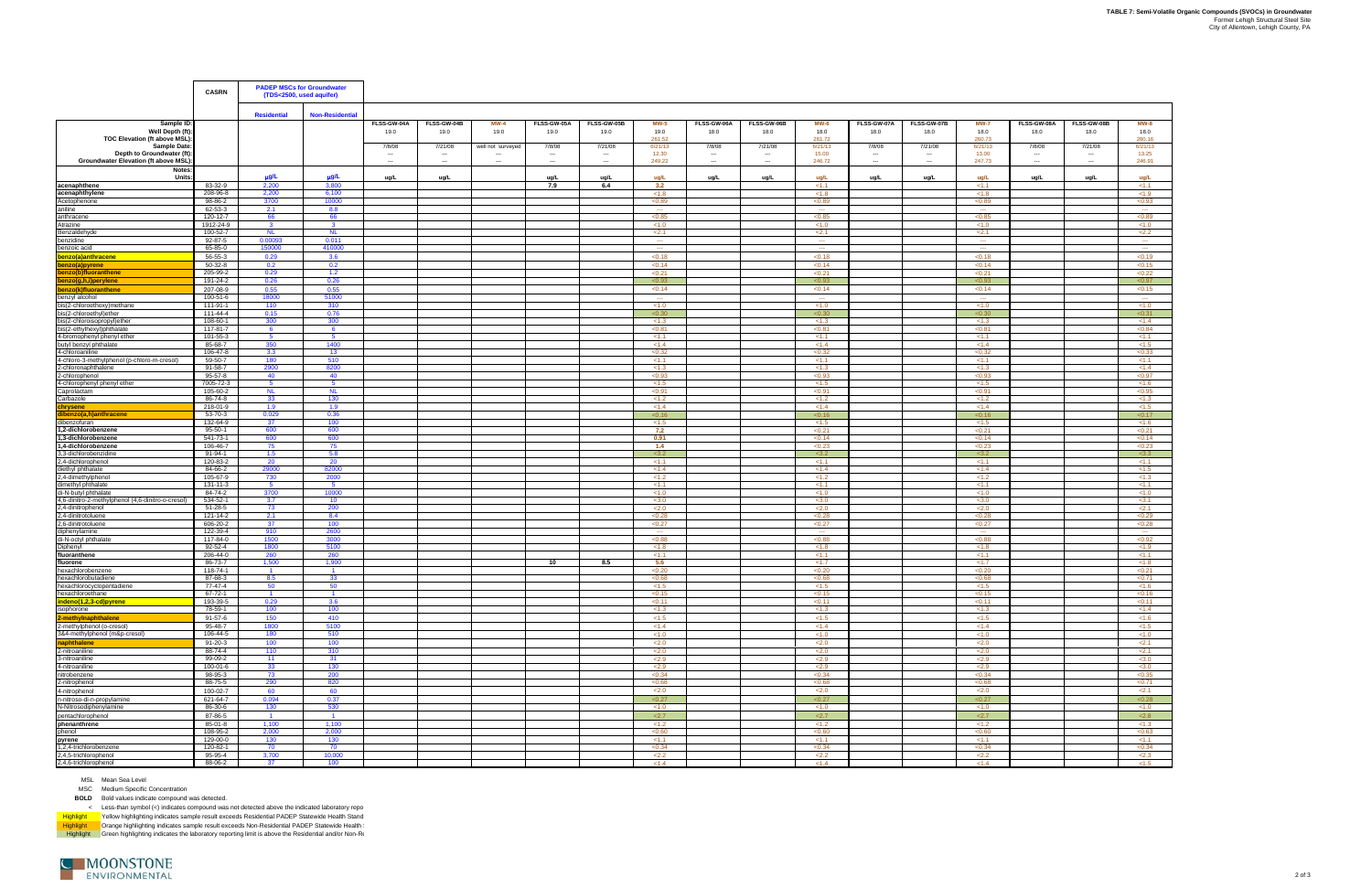**TABLE 7: Semi-Volatile Organic Compounds (SVOCs) in Groundwater** Former Lehigh Structural Steel Site City of Allentown, Lehigh County, PA

|                                                                                     | <b>CASRN</b>              | <b>PADEP MSCs for Groundwater</b><br>(TDS<2500, used aquifer) |                               |                                          |                                                                |                                 |                            |                               |                              |                                                  |                          |                                           |                                            |
|-------------------------------------------------------------------------------------|---------------------------|---------------------------------------------------------------|-------------------------------|------------------------------------------|----------------------------------------------------------------|---------------------------------|----------------------------|-------------------------------|------------------------------|--------------------------------------------------|--------------------------|-------------------------------------------|--------------------------------------------|
|                                                                                     |                           | <b>Residential</b>                                            | <b>Non-Residential</b>        | <b>QA/QC SAMPLES</b>                     |                                                                |                                 |                            |                               |                              |                                                  |                          |                                           |                                            |
| Sample ID:<br>Well Depth (ft):<br>TOC Elevation (ft above MSL):                     |                           |                                                               |                               | FLSS-GW-09<br>dup. of FLSS-GW-03A<br>--- | FLSS-GW-09B<br>dup. of FLSS-GW-04B<br>$\overline{\phantom{a}}$ | MW-9A<br>dup. of MW-1<br>$\sim$ | N/A<br>N/A                 | <b>RINSE BLANK</b>            | N/A<br>N/A                   | <b>TRIP BLANK</b>                                |                          | N/A<br>N/A                                | <b>FIELD BLANK</b>                         |
| Sample Date:<br>Depth to Groundwater (ft):<br>Groundwater Elevation (ft above MSL): |                           |                                                               |                               | 7/8/08<br>$\cdots$<br>$\sim$             | 7/21/08<br>$\ddotsc$<br>$\sim$                                 | 6/21/13<br>$\sim$<br>$\sim$     | 7/8/08<br>$\sim$<br>$\sim$ | 7/21/08<br>$\cdots$<br>$\sim$ | 7/7/08<br>$\cdots$<br>$\sim$ | 7/21/08<br>$\ddotsc$<br>$\overline{\phantom{a}}$ | 6/21/13<br>---<br>$\sim$ | 7/8/08<br>---<br>$\overline{\phantom{a}}$ | 7/21/08<br>---<br>$\overline{\phantom{a}}$ |
| Notes:<br>Units:                                                                    |                           | µg/L                                                          | µg/L                          | ug/L                                     | ug/L                                                           | ug/L                            | ug/L                       | ug/L                          | ug/L                         | ug/L                                             | ug/L                     | ug/L                                      | ug/L                                       |
| acenaphthene                                                                        | 83-32-9                   | 2,200<br>2,200                                                | 3,800<br>6,100                |                                          |                                                                | 1.1<br>< 1.8                    |                            |                               |                              |                                                  | $\sim$                   |                                           |                                            |
| acenaphthylene<br>Acetophenone                                                      | 208-96-8<br>98-86-2       | 3700                                                          | 10000                         |                                          |                                                                | < 0.89                          |                            |                               |                              |                                                  | $\cdots$<br>---          |                                           |                                            |
| aniline                                                                             | 62-53-3                   | 2.1                                                           | 8.8                           |                                          |                                                                | $\cdots$                        |                            |                               |                              |                                                  | $\sim$                   |                                           |                                            |
| anthracene                                                                          | 120-12-7                  | 66                                                            | 66                            |                                          |                                                                | <0.85                           |                            |                               |                              |                                                  | ---                      |                                           |                                            |
| Atrazine                                                                            | 1912-24-9                 | 3                                                             | $\mathbf{3}$                  |                                          |                                                                | < 1.0                           |                            |                               |                              |                                                  | $\sim$                   |                                           |                                            |
| Benzaldehvde<br>benzidine                                                           | 100-52-7<br>92-87-5       | <b>NL</b><br>0.00093                                          | <b>NL</b><br>0.011            |                                          |                                                                | 2.1<br>$\sim$                   |                            |                               |                              |                                                  | $\sim$<br>$\sim$         |                                           |                                            |
| benzoic acid                                                                        | 65-85-0                   | 150000                                                        | 410000                        |                                          |                                                                | $\sim$                          |                            |                               |                              |                                                  | $\sim$                   |                                           |                                            |
| benzo(a)anthracene                                                                  | 56-55-3                   | 0.29                                                          | 3.6                           |                                          |                                                                | < 0.18                          |                            |                               |                              |                                                  | $\sim$                   |                                           |                                            |
| benzo(a)pyrene                                                                      | 50-32-8                   | 0.2                                                           | 0.2                           |                                          |                                                                | < 0.14                          |                            |                               |                              |                                                  | ---                      |                                           |                                            |
| benzo(b)fluoranthene                                                                | 205-99-2                  | 0.29                                                          | 1.2                           |                                          |                                                                | < 0.21                          |                            |                               |                              |                                                  | ---                      |                                           |                                            |
| benzo(g,h,i)perylene                                                                | 191-24-2                  | 0.26                                                          | 0.26                          |                                          |                                                                | <0.93                           |                            |                               |                              |                                                  | $\cdots$                 |                                           |                                            |
| benzo(k)fluoranthene                                                                | 207-08-9<br>100-51-6      | 0.55<br>18000                                                 | 0.55<br>51000                 |                                          |                                                                | <0.14<br>ш,                     |                            |                               |                              |                                                  | ---<br>$\sim$            |                                           |                                            |
| benzyl alcohol<br>bis(2-chloroethoxy)methane                                        | 111-91-1                  | 110                                                           | 310                           |                                          |                                                                | < 1.0                           |                            |                               |                              |                                                  | ---                      |                                           |                                            |
| bis(2-chloroethyl)ether                                                             | 111-44-4                  | 0.15                                                          | 0.76                          |                                          |                                                                | <0.30                           |                            |                               |                              |                                                  | ---                      |                                           |                                            |
| bis(2-chloroisopropyl)ether                                                         | 108-60-1                  | 300                                                           | 300                           |                                          |                                                                | < 1.3                           |                            |                               |                              |                                                  | $\cdots$                 |                                           |                                            |
| bis(2-ethylhexyl)phthalate                                                          | 117-81-7                  | 6                                                             | 6                             |                                          |                                                                | < 0.81                          |                            |                               |                              |                                                  | $\sim$                   |                                           |                                            |
| 4-bromophenyl phenyl ether<br>butyl benzyl phthalate                                | $101 - 55 - 3$<br>85-68-7 | 5<br>350                                                      | 5<br>1400                     |                                          |                                                                | 1.1<br>< 1.4                    |                            |                               |                              |                                                  | m.<br>$\sim$             |                                           |                                            |
| 4-chloroaniline                                                                     | 106-47-8                  | 3.3                                                           | 13                            |                                          |                                                                | < 0.32                          |                            |                               |                              |                                                  | $\sim$                   |                                           |                                            |
| 4-chloro-3-methylphenol (p-chloro-m-cresol)                                         | 59-50-7                   | 180                                                           | 510                           |                                          |                                                                | 1.1                             |                            |                               |                              |                                                  | $\sim$                   |                                           |                                            |
| 2-chloronaphthalene                                                                 | $91 - 58 - 7$             | 2900                                                          | 8200                          |                                          |                                                                | < 1.3                           |                            |                               |                              |                                                  | $\sim$                   |                                           |                                            |
| 2-chlorophenol                                                                      | 95-57-8                   | 40                                                            | 40                            |                                          |                                                                | <0.93                           |                            |                               |                              |                                                  | ---                      |                                           |                                            |
| 4-chlorophenyl phenyl ether<br>Caprolactam                                          | 7005-72-3<br>105-60-2     | 5<br><b>NL</b>                                                | 5<br><b>NL</b>                |                                          |                                                                | < 1.5<br><0.91                  |                            |                               |                              |                                                  | $\sim$<br>$\sim$         |                                           |                                            |
| Carbazole                                                                           | 86-74-8                   | 33                                                            | 130                           |                                          |                                                                | < 1.2                           |                            |                               |                              |                                                  | ш.                       |                                           |                                            |
| chrysene                                                                            | 218-01-9                  | 1.9                                                           | 1.9                           |                                          |                                                                | < 1.4                           |                            |                               |                              |                                                  | $\sim$                   |                                           |                                            |
| dibenzo(a,h)anthracene                                                              | 53-70-3                   | 0.029                                                         | 0.36                          |                                          |                                                                | < 0.16                          |                            |                               |                              |                                                  | $\cdots$                 |                                           |                                            |
| dibenzofuran                                                                        | 132-64-9<br>$95 - 50 - 1$ | 37<br>600                                                     | 100<br>600                    |                                          |                                                                | < 1.5<br>< 0.21                 |                            |                               |                              |                                                  | $\cdots$<br>< 0.21       |                                           |                                            |
| 1,2-dichlorobenzene<br>1,3-dichlorobenzene                                          | 541-73-1                  | 600                                                           | 600                           |                                          |                                                                | < 0.14                          |                            |                               |                              |                                                  | < 0.14                   |                                           |                                            |
| 1,4-dichlorobenzene                                                                 | 106-46-7                  | 75                                                            | 75                            |                                          |                                                                | <0.23                           |                            |                               |                              |                                                  | < 0.23                   |                                           |                                            |
| 3,3-dichlorobenzidine                                                               | 91-94-1                   | 1.5                                                           | 5.8                           |                                          |                                                                | $3.2$                           |                            |                               |                              |                                                  | --                       |                                           |                                            |
| 2,4-dichlorophenol                                                                  | 120-83-2                  | 20                                                            | 20                            |                                          |                                                                | 1.1                             |                            |                               |                              |                                                  | $\sim$                   |                                           |                                            |
| diethyl phthalate<br>2,4-dimethylphenol                                             | 84-66-2<br>105-67-9       | 29000<br>730                                                  | 82000<br>2000                 |                                          |                                                                | < 1.4                           |                            |                               |                              |                                                  | $\sim$                   |                                           |                                            |
| dimethyl phthalate                                                                  | 131-11-3                  | 5                                                             | 5                             |                                          |                                                                | < 1.2<br>1.1                    |                            |                               |                              |                                                  | $\sim$<br>m.             |                                           |                                            |
| di-N-butyl phthalate                                                                | 84-74-2                   | 3700                                                          | 10000                         |                                          |                                                                | 1.0                             |                            |                               |                              |                                                  | $\sim$                   |                                           |                                            |
| 4,6-dinitro-2-methylphenol (4,6-dinitro-o-cresol)                                   | 534-52-1                  | 3.7                                                           | 10 <sub>1</sub>               |                                          |                                                                | < 3.0                           |                            |                               |                              |                                                  | ---                      |                                           |                                            |
| 2,4-dinitrophenol                                                                   | $51 - 28 - 5$             | 73                                                            | 200                           |                                          |                                                                | 2.0                             |                            |                               |                              |                                                  | $\sim$                   |                                           |                                            |
| 2,4-dinitrotoluene<br>2,6-dinitrotoluene                                            | 121-14-2<br>606-20-2      | 2.1<br>37                                                     | 8.4<br>100                    |                                          |                                                                | < 0.28<br><0.27                 |                            |                               |                              |                                                  | $\sim$<br>---            |                                           |                                            |
| diphenylamine                                                                       | 122-39-4                  | 910                                                           | 2600                          |                                          |                                                                | $\sim$                          |                            |                               |                              |                                                  | $\sim$                   |                                           |                                            |
| di-N-octyl phthalate                                                                | 117-84-0                  | 1500                                                          | 3000                          |                                          |                                                                | <0.88                           |                            |                               |                              |                                                  | $\sim$                   |                                           |                                            |
| Diphenyl                                                                            | 92-52-4                   | 1800                                                          | 5100                          |                                          |                                                                | < 1.8                           |                            |                               |                              |                                                  | ш.                       |                                           |                                            |
| fluoranthene                                                                        | 206-44-0                  | 260                                                           | 260                           |                                          |                                                                | 1.1                             |                            |                               |                              |                                                  | $\sim$                   |                                           |                                            |
| fluorene<br>hexachlorobenzene                                                       | 86-73-7<br>118-74-1       | 1,500<br>$\blacktriangleleft$                                 | 1,900<br>$\blacktriangleleft$ |                                          |                                                                | <1.7<br><0.20                   |                            |                               |                              |                                                  | $\sim$<br>ш.             |                                           |                                            |
| hexachlorobutadiene                                                                 | 87-68-3                   | 8.5                                                           | 33                            |                                          |                                                                | <0.68                           |                            |                               |                              |                                                  | $\sim$                   |                                           |                                            |
| hexachlorocyclopentadiene                                                           | 77-47-4                   | 50                                                            | 50                            |                                          |                                                                | < 1.5                           |                            |                               |                              |                                                  | $\cdots$                 |                                           |                                            |
| hexachloroethane                                                                    | 67-72-1                   | $\overline{1}$                                                | $\mathbf{1}$                  |                                          |                                                                | < 0.15                          |                            |                               |                              |                                                  | $\cdots$                 |                                           |                                            |
| indeno(1,2,3-cd)pyrene<br>isophorone                                                | 193-39-5<br>78-59-1       | 0.29<br>100                                                   | 3.6<br>100                    |                                          |                                                                | < 0.11<br>< 1.3                 |                            |                               |                              |                                                  | $\sim$<br>$\sim$         |                                           |                                            |
| 2-methylnaphthalene                                                                 | $91 - 57 - 6$             | 150                                                           | 410                           |                                          |                                                                | < 1.5                           |                            |                               |                              |                                                  | $\sim$                   |                                           |                                            |
| 2-methylphenol (o-cresol)                                                           | 95-48-7                   | 1800                                                          | 5100                          |                                          |                                                                | < 1.4                           |                            |                               |                              |                                                  | $\sim$                   |                                           |                                            |
| 3&4-methylphenol (m&p-cresol)                                                       | 106-44-5                  | 180                                                           | 510                           |                                          |                                                                | < 1.0                           |                            |                               |                              |                                                  | ш.                       |                                           |                                            |
| naphthalene                                                                         | $91 - 20 - 3$             | 100                                                           | 100                           |                                          |                                                                | 2.0                             |                            |                               |                              |                                                  | ---                      |                                           |                                            |
| 2-nitroaniline                                                                      | 88-74-4                   | 110                                                           | 310                           |                                          |                                                                | 2.0                             |                            |                               |                              |                                                  | $\cdots$                 |                                           |                                            |
| 3-nitroaniline                                                                      | 99-09-2                   | 11                                                            | 31                            |                                          |                                                                | 2.9                             |                            |                               |                              |                                                  | $\sim$                   |                                           |                                            |
| 4-nitroaniline<br>nitrobenzene                                                      | 100-01-6<br>98-95-3       | 33<br>73                                                      | 130<br>200                    |                                          |                                                                | 2.9<br>< 0.34                   |                            |                               |                              |                                                  | $\sim$<br>ш.             |                                           |                                            |
| 2-nitrophenol                                                                       | 88-75-5                   | 290                                                           | 820                           |                                          |                                                                | < 0.68                          |                            |                               |                              |                                                  | $\sim$                   |                                           |                                            |
| 4-nitrophenol                                                                       | 100-02-7                  | 60                                                            | 60                            |                                          |                                                                | 2.0                             |                            |                               |                              |                                                  | $\sim$                   |                                           |                                            |
| n-nitroso-di-n-propylamine                                                          | 621-64-7                  | 0.094                                                         | 0.37                          |                                          |                                                                | < 0.27                          |                            |                               |                              |                                                  | $\sim$                   |                                           |                                            |
| N-Nitrosodiphenylamine                                                              | 86-30-6                   | 130                                                           | 530                           |                                          |                                                                | < 1.0                           |                            |                               |                              |                                                  | $\sim$                   |                                           |                                            |
| pentachlorophenol                                                                   | 87-86-5                   | $\overline{1}$                                                | $\mathbf{1}$                  |                                          |                                                                | 2.7                             |                            |                               |                              |                                                  | $\sim$                   |                                           |                                            |
| phenanthrene                                                                        | 85-01-8<br>108-95-2       | 1,100<br>2,000                                                | 1,100<br>2,000                |                                          |                                                                | < 1.2                           |                            |                               |                              |                                                  | $\sim$                   |                                           |                                            |
| phenol<br>pyrene                                                                    | 129-00-0                  | 130                                                           | 130                           |                                          |                                                                | < 0.60<br>1.1                   |                            |                               |                              |                                                  | ---<br>$\sim$            |                                           |                                            |
| 1,2,4-trichlorobenzene                                                              | 120-82-1                  | 70                                                            | 70                            |                                          |                                                                | < 0.34                          |                            |                               |                              |                                                  | < 0.34                   |                                           |                                            |
| 2,4,5-trichlorophenol                                                               | 95-95-4                   | 3,700                                                         | 10,000                        |                                          |                                                                | 2.2                             |                            |                               |                              |                                                  | ш.                       |                                           |                                            |
| 2,4,6-trichlorophenol                                                               | 88-06-2                   | 37                                                            | 100                           |                                          |                                                                | < 1.4                           |                            |                               |                              |                                                  | --                       |                                           |                                            |

MSL Mean Sea Level

MSC Medium Specific Concentration

**BOLD** Bold values indicate compound was detected.

< Less-than symbol (<) indicates compound was not detected above the indicated laboratory repo

Highlight Yellow highlighting indicates sample result exceeds Residential PADEP Statewide Health Stand

Highlight \_\_\_\_Orange highlighting indicates sample result exceeds Non-Residential PADEP Statewide Health<br>Highlight \_\_\_Green highlighting indicates the laboratory reporting limit is above the Residential and/or Non-R

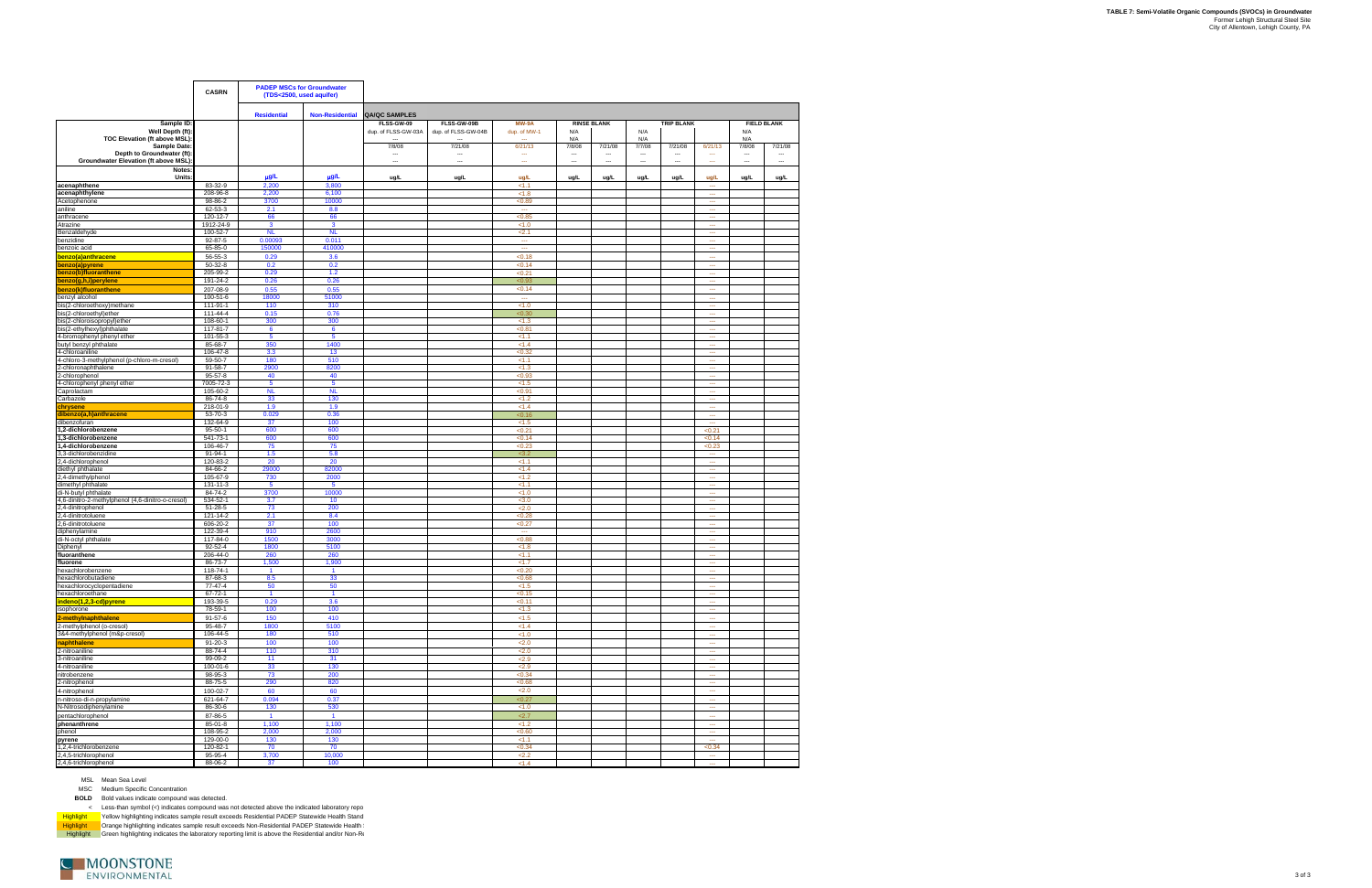|                                    | <b>PADEP MSCs for Groundwater</b><br><b>CASRN</b><br>(TDS<2500, used aquifer) |                    |                        |                                                                                                                                                                                                                                                                                                                                                                                              |                          |                         |                        |                                                                                                                                                                                                                                                                                                                                                                                                                                                                            |                         |                          |
|------------------------------------|-------------------------------------------------------------------------------|--------------------|------------------------|----------------------------------------------------------------------------------------------------------------------------------------------------------------------------------------------------------------------------------------------------------------------------------------------------------------------------------------------------------------------------------------------|--------------------------|-------------------------|------------------------|----------------------------------------------------------------------------------------------------------------------------------------------------------------------------------------------------------------------------------------------------------------------------------------------------------------------------------------------------------------------------------------------------------------------------------------------------------------------------|-------------------------|--------------------------|
|                                    |                                                                               | <b>Residential</b> | <b>Non-Residential</b> | <b>GROUNDWATER GRAB SAMPLES - Moonstone 2007/temporary points</b>                                                                                                                                                                                                                                                                                                                            |                          |                         |                        |                                                                                                                                                                                                                                                                                                                                                                                                                                                                            | <b>QA/QC SAMPLES</b>    |                          |
| Sample ID:                         |                                                                               |                    |                        | $MW-1$                                                                                                                                                                                                                                                                                                                                                                                       | $MW-2$                   | $MW-3$                  | $MW-4$                 | $MW-5$                                                                                                                                                                                                                                                                                                                                                                                                                                                                     | <b>MW-22</b>            | <b>RINSE BLANK</b>       |
| Well Depth (ft):                   |                                                                               |                    |                        | $\qquad \qquad \cdots$                                                                                                                                                                                                                                                                                                                                                                       | $\hspace{0.05cm} \ldots$ | ---                     | ---                    | ---                                                                                                                                                                                                                                                                                                                                                                                                                                                                        | blind dup. of MW-2      | N/A                      |
| TOC Elevation (ft above MSL):      |                                                                               |                    |                        | ---                                                                                                                                                                                                                                                                                                                                                                                          | $---$                    | ---                     | ---                    | ---                                                                                                                                                                                                                                                                                                                                                                                                                                                                        |                         | N/A                      |
| Sample Date:                       |                                                                               |                    |                        | 5/29/07                                                                                                                                                                                                                                                                                                                                                                                      | 5/29/07                  | 5/29/07                 | 5/29/07                | 5/29/07                                                                                                                                                                                                                                                                                                                                                                                                                                                                    | 5/29/07                 | 5/29/07                  |
| Depth to Groundwater (ft):         |                                                                               |                    |                        | $---$                                                                                                                                                                                                                                                                                                                                                                                        | $---$                    | $\qquad \qquad \cdots$  | $\cdots$               | ---                                                                                                                                                                                                                                                                                                                                                                                                                                                                        | $---$                   | $---$                    |
| undwater Elevation (ft above MSL): |                                                                               |                    |                        | $---$                                                                                                                                                                                                                                                                                                                                                                                        | $\cdots$                 | $\qquad \qquad \cdots$  | $\cdots$               | $\cdots$                                                                                                                                                                                                                                                                                                                                                                                                                                                                   | $---$                   | ---                      |
| Notes:<br>Units:                   |                                                                               |                    |                        | NOTE: G10                                                                                                                                                                                                                                                                                                                                                                                    |                          |                         |                        |                                                                                                                                                                                                                                                                                                                                                                                                                                                                            |                         |                          |
|                                    |                                                                               | $\mu$ g/L          | $\mu$ g/L              | ug/L                                                                                                                                                                                                                                                                                                                                                                                         | ug/L                     | ug/L                    | ug/L                   | ug/L                                                                                                                                                                                                                                                                                                                                                                                                                                                                       | ug/L                    | ug/L                     |
| antimony                           | 7440-36-0                                                                     | 6                  | 6                      | < 10                                                                                                                                                                                                                                                                                                                                                                                         | < 10                     | < 10                    | < 10                   | < 10                                                                                                                                                                                                                                                                                                                                                                                                                                                                       | < 10                    | < 10                     |
| <b>laluminum</b>                   | 7429-90-5                                                                     | $200$ SMCL         | $200$ SMCL             | $\sim$ $\sim$                                                                                                                                                                                                                                                                                                                                                                                | $\qquad \qquad \cdots$   | $\sim$ $\sim$ $\sim$    | $\sim$ $\sim$ $\sim$   | $\sim$ $\sim$ $\sim$                                                                                                                                                                                                                                                                                                                                                                                                                                                       | $\sim$ $\sim$ $\sim$    | $\cdots$                 |
| arsenic                            | 7440-38-2                                                                     | 10                 | 10                     | $19^{11}$                                                                                                                                                                                                                                                                                                                                                                                    | $< 0.50$ <sup>11</sup>   | $0.87^{11}$             | $2.4^{\overline{11}}$  | $3.3\overline{11}$                                                                                                                                                                                                                                                                                                                                                                                                                                                         | $< 0.50$ <sup>11</sup>  | $\le 0.50$ <sup>11</sup> |
| <b>Ibarium</b>                     | 7440-39-3                                                                     | 2,000              | 2,000                  | $\sim$ $\sim$ $\sim$                                                                                                                                                                                                                                                                                                                                                                         | $\qquad \qquad \cdots$   | $\cdots$                | $\sim$ $\sim$ $\sim$   | $\sim$ $\sim$ $\sim$                                                                                                                                                                                                                                                                                                                                                                                                                                                       | $\sim$ $\sim$ $\sim$    | ---                      |
| beryllium                          | 7440-41-7                                                                     | $\overline{4}$     | $\boldsymbol{\Lambda}$ | < 0.56                                                                                                                                                                                                                                                                                                                                                                                       | < 0.56                   | < 0.56                  | < 0.56                 | < 0.56                                                                                                                                                                                                                                                                                                                                                                                                                                                                     | < 0.56                  | < 0.56                   |
| cadmium                            | 7440-43-9                                                                     | $5^{\circ}$        | 5                      | < 0.55                                                                                                                                                                                                                                                                                                                                                                                       | < 0.55                   | < 0.55                  | < 0.55                 | < 0.55                                                                                                                                                                                                                                                                                                                                                                                                                                                                     | < 0.55                  | $\sqrt{0.55}$            |
| calcium                            | 7789-78-8                                                                     | <b>NL</b>          | <b>NL</b>              | $\frac{1}{2} \frac{1}{2} \frac{1}{2} \frac{1}{2} \frac{1}{2} \frac{1}{2} \frac{1}{2} \frac{1}{2} \frac{1}{2} \frac{1}{2} \frac{1}{2} \frac{1}{2} \frac{1}{2} \frac{1}{2} \frac{1}{2} \frac{1}{2} \frac{1}{2} \frac{1}{2} \frac{1}{2} \frac{1}{2} \frac{1}{2} \frac{1}{2} \frac{1}{2} \frac{1}{2} \frac{1}{2} \frac{1}{2} \frac{1}{2} \frac{1}{2} \frac{1}{2} \frac{1}{2} \frac{1}{2} \frac{$ | $\sim$ $\sim$ $\sim$     | $- - -$                 | $\frac{1}{2}$          | $\sim$ $\sim$                                                                                                                                                                                                                                                                                                                                                                                                                                                              | $- - -$                 | $\sim$ $\sim$ $\sim$     |
| chromium III                       | 16065-83-1                                                                    | 100                | 100                    | < 0.76                                                                                                                                                                                                                                                                                                                                                                                       | < 0.76                   | < 0.76                  | < 0.76                 | < 0.76                                                                                                                                                                                                                                                                                                                                                                                                                                                                     | < 0.76                  | < 0.76                   |
| chromium VI                        | 18540-29-9                                                                    | (total chromium)   | (total chromium)       | (total chromium)                                                                                                                                                                                                                                                                                                                                                                             | (total chromium)         | (total chromium)        | (total chromium)       | (total chromium)                                                                                                                                                                                                                                                                                                                                                                                                                                                           | (total chromium)        | (total chromium)         |
| copper                             | 7440-50-8                                                                     | 1.000              | 1,000                  | 7.2                                                                                                                                                                                                                                                                                                                                                                                          | 11                       | 2.2                     | 6.3                    | 1.8                                                                                                                                                                                                                                                                                                                                                                                                                                                                        | 10                      | 3.4                      |
| <b>iron</b>                        | 7439-89-6                                                                     | $300$ SMCL         | $300$ SMCL             | $\frac{1}{2} \frac{1}{2} \frac{1}{2} \frac{1}{2} \frac{1}{2} \frac{1}{2} \frac{1}{2} \frac{1}{2} \frac{1}{2} \frac{1}{2} \frac{1}{2} \frac{1}{2} \frac{1}{2} \frac{1}{2} \frac{1}{2} \frac{1}{2} \frac{1}{2} \frac{1}{2} \frac{1}{2} \frac{1}{2} \frac{1}{2} \frac{1}{2} \frac{1}{2} \frac{1}{2} \frac{1}{2} \frac{1}{2} \frac{1}{2} \frac{1}{2} \frac{1}{2} \frac{1}{2} \frac{1}{2} \frac{$ | $\sim$ $\sim$ $\sim$     | $\cdots$                | $\frac{1}{2}$          | $\frac{1}{2} \frac{1}{2} \frac{1}{2} \frac{1}{2} \frac{1}{2} \frac{1}{2} \frac{1}{2} \frac{1}{2} \frac{1}{2} \frac{1}{2} \frac{1}{2} \frac{1}{2} \frac{1}{2} \frac{1}{2} \frac{1}{2} \frac{1}{2} \frac{1}{2} \frac{1}{2} \frac{1}{2} \frac{1}{2} \frac{1}{2} \frac{1}{2} \frac{1}{2} \frac{1}{2} \frac{1}{2} \frac{1}{2} \frac{1}{2} \frac{1}{2} \frac{1}{2} \frac{1}{2} \frac{1}{2} \frac{$                                                                               | $  -$                   | $\sim$ $\sim$ $\sim$     |
| lead                               | 7439-92-1                                                                     | $5^{\circ}$        | $5^{\circ}$            | 64.0                                                                                                                                                                                                                                                                                                                                                                                         | 4.2                      | 0.8                     | 8.6                    | < 0.36                                                                                                                                                                                                                                                                                                                                                                                                                                                                     | 9.2                     | $1.1$                    |
| magnesium                          | 7439-95-4                                                                     | <b>NL</b>          | <b>NL</b>              | $\frac{1}{2} \frac{1}{2} \frac{1}{2} \frac{1}{2} \frac{1}{2} \frac{1}{2} \frac{1}{2} \frac{1}{2} \frac{1}{2} \frac{1}{2} \frac{1}{2} \frac{1}{2} \frac{1}{2} \frac{1}{2} \frac{1}{2} \frac{1}{2} \frac{1}{2} \frac{1}{2} \frac{1}{2} \frac{1}{2} \frac{1}{2} \frac{1}{2} \frac{1}{2} \frac{1}{2} \frac{1}{2} \frac{1}{2} \frac{1}{2} \frac{1}{2} \frac{1}{2} \frac{1}{2} \frac{1}{2} \frac{$ | $\sim$ $\sim$ $\sim$     | $\sim$ $\sim$           | ---                    | $\frac{1}{2} \frac{1}{2} \frac{1}{2} \frac{1}{2} \frac{1}{2} \frac{1}{2} \frac{1}{2} \frac{1}{2} \frac{1}{2} \frac{1}{2} \frac{1}{2} \frac{1}{2} \frac{1}{2} \frac{1}{2} \frac{1}{2} \frac{1}{2} \frac{1}{2} \frac{1}{2} \frac{1}{2} \frac{1}{2} \frac{1}{2} \frac{1}{2} \frac{1}{2} \frac{1}{2} \frac{1}{2} \frac{1}{2} \frac{1}{2} \frac{1}{2} \frac{1}{2} \frac{1}{2} \frac{1}{2} \frac{$                                                                               | $\frac{1}{2}$           | $\cdots$                 |
| manganese                          | 7439-96-5                                                                     | 300                | 300                    | $\sim$ $\sim$                                                                                                                                                                                                                                                                                                                                                                                | $\qquad \qquad \cdots$   | $\sim$ $\sim$ $\sim$    | $\qquad \qquad \cdots$ | $\sim$ $\sim$                                                                                                                                                                                                                                                                                                                                                                                                                                                              | $\sim$ $\sim$ $\sim$    | $\cdots$                 |
| mercury                            | 7439-97-6                                                                     | $\overline{2}$     | $\overline{2}$         | $< 1.0$ $G10$                                                                                                                                                                                                                                                                                                                                                                                | $< 1.0$ $G10$            | $< 1.0$ $G10$           | $< 1.0$ G10            | $< 1.0$ <sup>G10</sup>                                                                                                                                                                                                                                                                                                                                                                                                                                                     | $1.0$ $\overline{610}$  | $< 1.0$ <sup>G10</sup>   |
| nickel                             | 7440-02-0                                                                     | 100                | 100                    | 4                                                                                                                                                                                                                                                                                                                                                                                            | 1.7                      | 1.5                     | 8.6                    | 8.2                                                                                                                                                                                                                                                                                                                                                                                                                                                                        | 1.8                     | 0.63                     |
| potassium                          | 7440-09-7                                                                     | <b>NL</b>          | <b>NL</b>              | $\sim$ $\sim$                                                                                                                                                                                                                                                                                                                                                                                | $\sim$ $\sim$ $\sim$     | $\sim$ $\sim$           | $\cdots$               | $\frac{1}{2} \left( \frac{1}{2} \right) \left( \frac{1}{2} \right) \left( \frac{1}{2} \right) \left( \frac{1}{2} \right) \left( \frac{1}{2} \right) \left( \frac{1}{2} \right) \left( \frac{1}{2} \right) \left( \frac{1}{2} \right) \left( \frac{1}{2} \right) \left( \frac{1}{2} \right) \left( \frac{1}{2} \right) \left( \frac{1}{2} \right) \left( \frac{1}{2} \right) \left( \frac{1}{2} \right) \left( \frac{1}{2} \right) \left( \frac{1}{2} \right) \left( \frac$ | $\sim$ $\sim$ $\sim$    | $\sim$ $\sim$ $\sim$     |
| selenium                           | 7782-49-2                                                                     | 50                 | 50                     | 6.4                                                                                                                                                                                                                                                                                                                                                                                          | 9                        | 14                      | 14                     | 15                                                                                                                                                                                                                                                                                                                                                                                                                                                                         | 8.3                     | 2.0                      |
| silver                             | 7440-22-4                                                                     | 100                | 100                    | $-.36$                                                                                                                                                                                                                                                                                                                                                                                       | < .36                    | < .36                   | $-.36$                 | $-.36$                                                                                                                                                                                                                                                                                                                                                                                                                                                                     | $-.36$                  | $-.36$                   |
| sodium                             | 82115-62-6                                                                    | <b>NL</b>          | <b>NL</b>              | $---$                                                                                                                                                                                                                                                                                                                                                                                        | $  -$                    | $---$                   | $---$                  | $---$                                                                                                                                                                                                                                                                                                                                                                                                                                                                      | $\frac{1}{2}$           | $---$                    |
| thallium                           | 7440-28-0                                                                     | $\overline{2}$     | $\overline{2}$         | $< 0.2 \overline{0.04}$                                                                                                                                                                                                                                                                                                                                                                      | $< 0.2$ <sup>G04</sup>   | $< 0.2 \overline{0.04}$ | $< 0.2$ GO4            | $< 0.2$ <sup>G04</sup>                                                                                                                                                                                                                                                                                                                                                                                                                                                     | $< 0.2 \overline{0.04}$ | $0.21$ $\overline{604}$  |
| zinc                               | 7440-66-6                                                                     | 2,000              | 2,000                  | 14                                                                                                                                                                                                                                                                                                                                                                                           | 13                       | 12                      | 38                     | $<$ 10                                                                                                                                                                                                                                                                                                                                                                                                                                                                     | $12^{602}$              | 22                       |

MSC Medium Specific Concentration

--- Not listed

**BOLD** Bold values indicate analyte was detected.

< Less-than symbol (<) indicates compound was not detected above the indicated laboratory reporting limit.

Highlight Yellow highlighting indicates sample result exceeds Residential PADEP Statewide Health Standard.

Highlight **Orange highlighting indicates sample result exceeds Non-Residential PADEP Statewide Health Standard.** 

Highlight Green highlighting indicates the laboratory reporting limit is above the Residential and/or Non-Residential Statewide Health Standard and therefor the results are inconclusive.

<sup>11</sup> This compound was above the method control limits in the Check Standard associated with this sample.

 $G02$  The matrix QC recoveries associated with this sample were below the laboratory's established acceptance criteria.

<sup>G04</sup> The laboratory control spike recoveries associated with this sample were below the laboratory's established acceptance criteria.

<sup>G10</sup> This sample was filtered in the laboratory for dissolved metals.

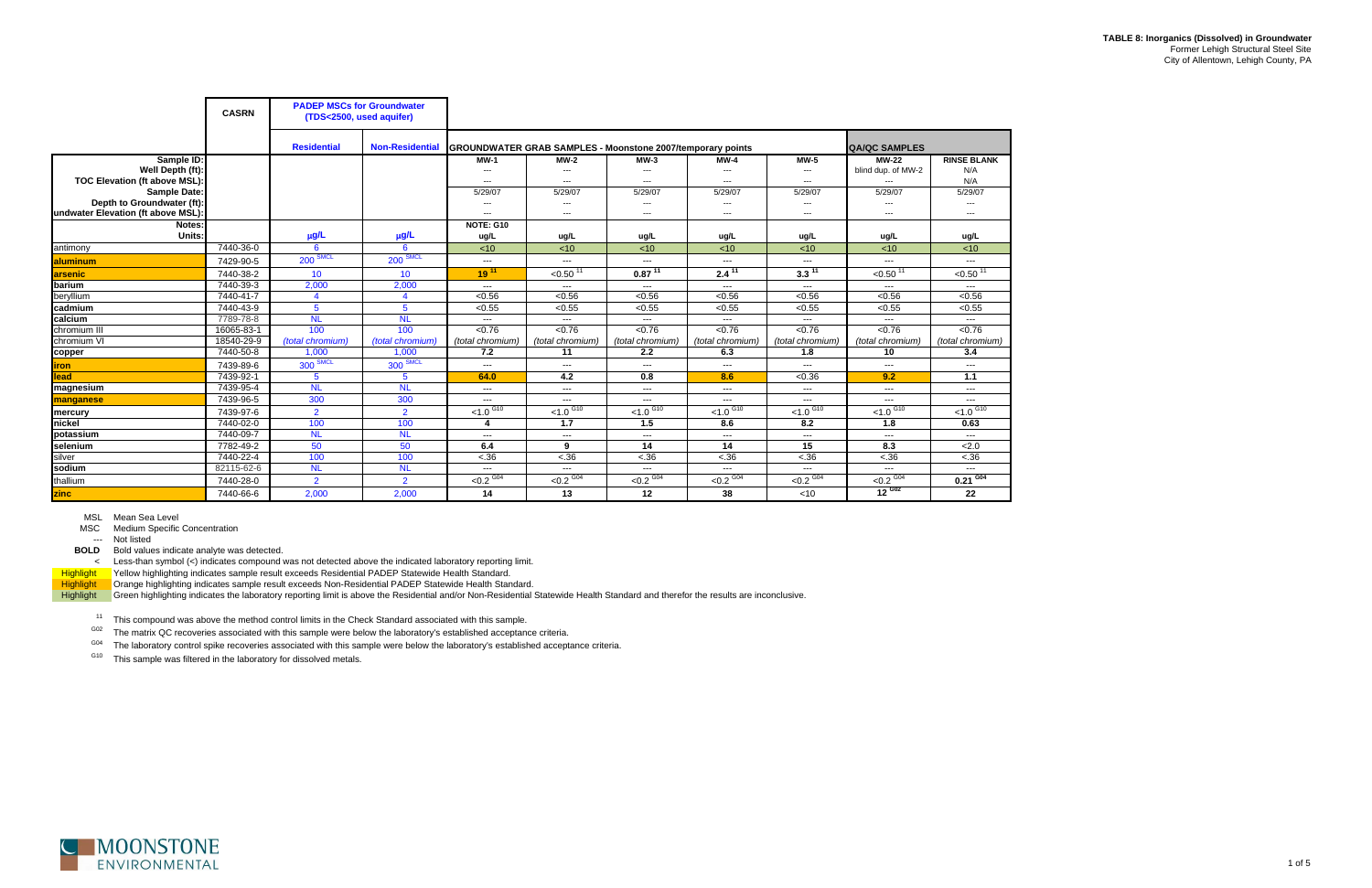$11$  This compound was above the method control limits in the Check Standard associat

 $G02$  The matrix QC recoveries associated with this sample were below the laboratory's e

 $^{G04}$  The laboratory control spike recoveries associated with this sample were below the l

<sup>G10</sup> This sample was filtered in the laboratory for dissolved metals.



MSL Mean Sea Level

MSC Medium Specific Concentration

--- Not listed

|                                    | <b>CASRN</b> | <b>PADEP MSCs for Groundwater</b><br>(TDS<2500, used aquifer) |                        |                     |                                                  |                                                                                                                                                                                                                                                                                                                                                                                              |                     |                     |                      |             |                        |                                                                                                                                                                                                                                                                                                                                                                                              |
|------------------------------------|--------------|---------------------------------------------------------------|------------------------|---------------------|--------------------------------------------------|----------------------------------------------------------------------------------------------------------------------------------------------------------------------------------------------------------------------------------------------------------------------------------------------------------------------------------------------------------------------------------------------|---------------------|---------------------|----------------------|-------------|------------------------|----------------------------------------------------------------------------------------------------------------------------------------------------------------------------------------------------------------------------------------------------------------------------------------------------------------------------------------------------------------------------------------------|
|                                    |              | <b>Residential</b>                                            | <b>Non-Residential</b> |                     | <b>GROUNDWATER GRAB SAMPLES - Moonstone 2013</b> | GROUNDWATER GRAB SAMPLES - Tetra Tech 2008 (analytical data given for detections only)                                                                                                                                                                                                                                                                                                       |                     |                     |                      |             |                        |                                                                                                                                                                                                                                                                                                                                                                                              |
| Sample ID:<br>Well Depth (ft):     |              |                                                               |                        | FLSS-GW-01A<br>20.5 | FLSS-GW-01B<br>20.5                              | <b>MW-1</b><br>20.5                                                                                                                                                                                                                                                                                                                                                                          | FLSS-GW-02A<br>19.5 | FLSS-GW-02B<br>19.5 | $MW-2$<br>19.5       | FLSS-GW-03A | FLSS-GW-03B            | $MW-3$<br>19.5                                                                                                                                                                                                                                                                                                                                                                               |
| TOC Elevation (ft above MSL):      |              |                                                               |                        |                     |                                                  | 259.43                                                                                                                                                                                                                                                                                                                                                                                       |                     |                     | well not surveyed    |             |                        | 261.86                                                                                                                                                                                                                                                                                                                                                                                       |
| <b>Sample Date:</b>                |              |                                                               |                        | 7/7/08              | 7/21/08                                          | 6/21/13                                                                                                                                                                                                                                                                                                                                                                                      | 7/7/08              | 7/21/08             | 6/21/13              | 7/8/08      | 7/21/08                | 6/21/13                                                                                                                                                                                                                                                                                                                                                                                      |
| Depth to Groundwater (ft):         |              |                                                               |                        | $---$               | $\hspace{0.05cm} \ldots$                         | 12.10                                                                                                                                                                                                                                                                                                                                                                                        | $---$               | $---$               | 12.75                | $---$       | $\qquad \qquad \cdots$ | 14.27                                                                                                                                                                                                                                                                                                                                                                                        |
| undwater Elevation (ft above MSL): |              |                                                               |                        | $---$               | $---$                                            | 247.33                                                                                                                                                                                                                                                                                                                                                                                       | $---$               | $---$               | $\sim$ $\sim$        | $---$       | $---$                  | 247.59                                                                                                                                                                                                                                                                                                                                                                                       |
| Notes:                             |              |                                                               |                        |                     |                                                  |                                                                                                                                                                                                                                                                                                                                                                                              |                     |                     |                      |             |                        |                                                                                                                                                                                                                                                                                                                                                                                              |
| Units:                             |              | μg/L                                                          | µg/L                   | ug/L                | ug/L                                             | ug/L                                                                                                                                                                                                                                                                                                                                                                                         | ug/L                | ug/L                | ug/L                 | ug/L        | ug/L                   | ug/L                                                                                                                                                                                                                                                                                                                                                                                         |
| antimony                           | 7440-36-0    | -6                                                            | 6                      |                     |                                                  | < 1.8                                                                                                                                                                                                                                                                                                                                                                                        |                     |                     | < 1.8                |             |                        | < 1.8                                                                                                                                                                                                                                                                                                                                                                                        |
| aluminum                           | 7429-90-5    | <b>200 SMCL</b>                                               | $200$ SMCL             |                     |                                                  | $<$ 32.7                                                                                                                                                                                                                                                                                                                                                                                     | 723                 |                     | $<$ 32.7             |             |                        | $32.7$                                                                                                                                                                                                                                                                                                                                                                                       |
| arsenic                            | 7440-38-2    | 10 <sup>°</sup>                                               | 10                     |                     |                                                  | < 1.8                                                                                                                                                                                                                                                                                                                                                                                        |                     |                     | 8.4                  |             |                        | < 1.8                                                                                                                                                                                                                                                                                                                                                                                        |
| barium                             | 7440-39-3    | 2,000                                                         | 2,000                  |                     |                                                  | $\sim$ $\sim$ $\sim$                                                                                                                                                                                                                                                                                                                                                                         |                     |                     | $\sim$ $\sim$ $\sim$ |             |                        | $\frac{1}{2} \frac{1}{2} \frac{1}{2} \frac{1}{2} \frac{1}{2} \frac{1}{2} \frac{1}{2} \frac{1}{2} \frac{1}{2} \frac{1}{2} \frac{1}{2} \frac{1}{2} \frac{1}{2} \frac{1}{2} \frac{1}{2} \frac{1}{2} \frac{1}{2} \frac{1}{2} \frac{1}{2} \frac{1}{2} \frac{1}{2} \frac{1}{2} \frac{1}{2} \frac{1}{2} \frac{1}{2} \frac{1}{2} \frac{1}{2} \frac{1}{2} \frac{1}{2} \frac{1}{2} \frac{1}{2} \frac{$ |
| beryllium                          | 7440-41-7    | $\Delta$                                                      | $\boldsymbol{\Lambda}$ |                     |                                                  | < 0.90                                                                                                                                                                                                                                                                                                                                                                                       |                     |                     | < 0.90               |             |                        | < 0.90                                                                                                                                                                                                                                                                                                                                                                                       |
| cadmium                            | 7440-43-9    | $5^{\circ}$                                                   | 5                      |                     |                                                  | < 1.9                                                                                                                                                                                                                                                                                                                                                                                        |                     |                     | < 1.9                |             |                        | < 1.9                                                                                                                                                                                                                                                                                                                                                                                        |
| calcium                            | 7789-78-8    | <b>NL</b>                                                     | <b>NL</b>              | 72700               | 70600                                            | $\frac{1}{2} \frac{1}{2} \frac{1}{2} \frac{1}{2} \frac{1}{2} \frac{1}{2} \frac{1}{2} \frac{1}{2} \frac{1}{2} \frac{1}{2} \frac{1}{2} \frac{1}{2} \frac{1}{2} \frac{1}{2} \frac{1}{2} \frac{1}{2} \frac{1}{2} \frac{1}{2} \frac{1}{2} \frac{1}{2} \frac{1}{2} \frac{1}{2} \frac{1}{2} \frac{1}{2} \frac{1}{2} \frac{1}{2} \frac{1}{2} \frac{1}{2} \frac{1}{2} \frac{1}{2} \frac{1}{2} \frac{$ | 81600               | 80800               | $\sim$ $\sim$ $\sim$ | 83000       | 82600                  | $\frac{1}{2} \frac{1}{2} \frac{1}{2} \frac{1}{2} \frac{1}{2} \frac{1}{2} \frac{1}{2} \frac{1}{2} \frac{1}{2} \frac{1}{2} \frac{1}{2} \frac{1}{2} \frac{1}{2} \frac{1}{2} \frac{1}{2} \frac{1}{2} \frac{1}{2} \frac{1}{2} \frac{1}{2} \frac{1}{2} \frac{1}{2} \frac{1}{2} \frac{1}{2} \frac{1}{2} \frac{1}{2} \frac{1}{2} \frac{1}{2} \frac{1}{2} \frac{1}{2} \frac{1}{2} \frac{1}{2} \frac{$ |
| chromium III                       | 16065-83-1   | 100                                                           | 100                    |                     |                                                  | < 4.0                                                                                                                                                                                                                                                                                                                                                                                        |                     |                     | <4.0                 |             |                        | < 4.0                                                                                                                                                                                                                                                                                                                                                                                        |
| chromium VI                        | 18540-29-9   | (total chromium)                                              | (total chromium)       |                     |                                                  | (total chromium)                                                                                                                                                                                                                                                                                                                                                                             |                     |                     | (total chromium)     |             |                        | (total chromium)                                                                                                                                                                                                                                                                                                                                                                             |
| copper                             | 7440-50-8    | 1,000                                                         | 1,000                  |                     |                                                  | < 3.8                                                                                                                                                                                                                                                                                                                                                                                        |                     |                     | < 3.8                |             |                        | < 3.8                                                                                                                                                                                                                                                                                                                                                                                        |
| iron                               | 7439-89-6    | 300 SMCL                                                      | $300$ SMCL             |                     |                                                  | < 129                                                                                                                                                                                                                                                                                                                                                                                        | 3390                | 457                 | 5130                 |             |                        | < 129                                                                                                                                                                                                                                                                                                                                                                                        |
| lead                               | 7439-92-1    | $5^{\circ}$                                                   | 5                      |                     |                                                  | < 1.2                                                                                                                                                                                                                                                                                                                                                                                        |                     |                     | < 1.2                |             |                        | < 1.2                                                                                                                                                                                                                                                                                                                                                                                        |
| magnesium                          | 7439-95-4    | <b>NL</b>                                                     | <b>NL</b>              | 46700               | 45400                                            | $\sim$ $\sim$ $\sim$                                                                                                                                                                                                                                                                                                                                                                         | 48000               | 45300               | <b>Security</b>      | 37400       | 37300                  | $\sim$ $\sim$ $\sim$                                                                                                                                                                                                                                                                                                                                                                         |
| manganese                          | 7439-96-5    | 300                                                           | 300                    | 77.1                | 30.3                                             | 27.7                                                                                                                                                                                                                                                                                                                                                                                         | 574                 | 532                 | 640                  | 1280        | 1180                   | <7.7                                                                                                                                                                                                                                                                                                                                                                                         |
| mercury                            | 7439-97-6    | $\overline{2}$                                                | $\overline{2}$         |                     |                                                  | < 0.16                                                                                                                                                                                                                                                                                                                                                                                       |                     |                     | < 0.16               |             |                        | < 0.16                                                                                                                                                                                                                                                                                                                                                                                       |
| nickel                             | 7440-02-0    | 100                                                           | 100                    |                     |                                                  | <4.1                                                                                                                                                                                                                                                                                                                                                                                         |                     |                     | <4.1                 |             |                        | <4.1                                                                                                                                                                                                                                                                                                                                                                                         |
| potassium                          | 7440-09-7    | N <sub>L</sub>                                                | <b>NL</b>              | 8490                | 8160                                             | $\sim$ $\sim$ $\sim$                                                                                                                                                                                                                                                                                                                                                                         | 13600               | 12900               | $\sim$ $\sim$ $\sim$ | 8540        | 8220                   | $\sim$ $\sim$ $\sim$                                                                                                                                                                                                                                                                                                                                                                         |
| selenium                           | 7782-49-2    | 50                                                            | 50                     |                     |                                                  | 7.7                                                                                                                                                                                                                                                                                                                                                                                          |                     |                     | < 1.9                |             |                        | 14.8                                                                                                                                                                                                                                                                                                                                                                                         |
| silver                             | 7440-22-4    | 100                                                           | 100                    |                     |                                                  | < 3.8                                                                                                                                                                                                                                                                                                                                                                                        |                     |                     | < 3.8                |             |                        | < 3.8                                                                                                                                                                                                                                                                                                                                                                                        |
| sodium                             | 82115-62-6   | <b>NL</b>                                                     | <b>NL</b>              | 7430                | 7050                                             | $\sim$ $\sim$                                                                                                                                                                                                                                                                                                                                                                                | 75300               | 74200               | <b>Security</b>      | 13300       | 11500                  | $\frac{1}{2} \frac{1}{2} \frac{1}{2} \frac{1}{2} \frac{1}{2} \frac{1}{2} \frac{1}{2} \frac{1}{2} \frac{1}{2} \frac{1}{2} \frac{1}{2} \frac{1}{2} \frac{1}{2} \frac{1}{2} \frac{1}{2} \frac{1}{2} \frac{1}{2} \frac{1}{2} \frac{1}{2} \frac{1}{2} \frac{1}{2} \frac{1}{2} \frac{1}{2} \frac{1}{2} \frac{1}{2} \frac{1}{2} \frac{1}{2} \frac{1}{2} \frac{1}{2} \frac{1}{2} \frac{1}{2} \frac{$ |
| thallium                           | 7440-28-0    | $\overline{2}$                                                | $\overline{2}$         |                     |                                                  | < 0.75                                                                                                                                                                                                                                                                                                                                                                                       |                     |                     | < 0.75               |             |                        | < 0.75                                                                                                                                                                                                                                                                                                                                                                                       |
| zinc                               | 7440-66-6    | 2,000                                                         | 2,000                  |                     |                                                  | < 15.3                                                                                                                                                                                                                                                                                                                                                                                       |                     |                     | < 15.3               |             |                        | < 15.3                                                                                                                                                                                                                                                                                                                                                                                       |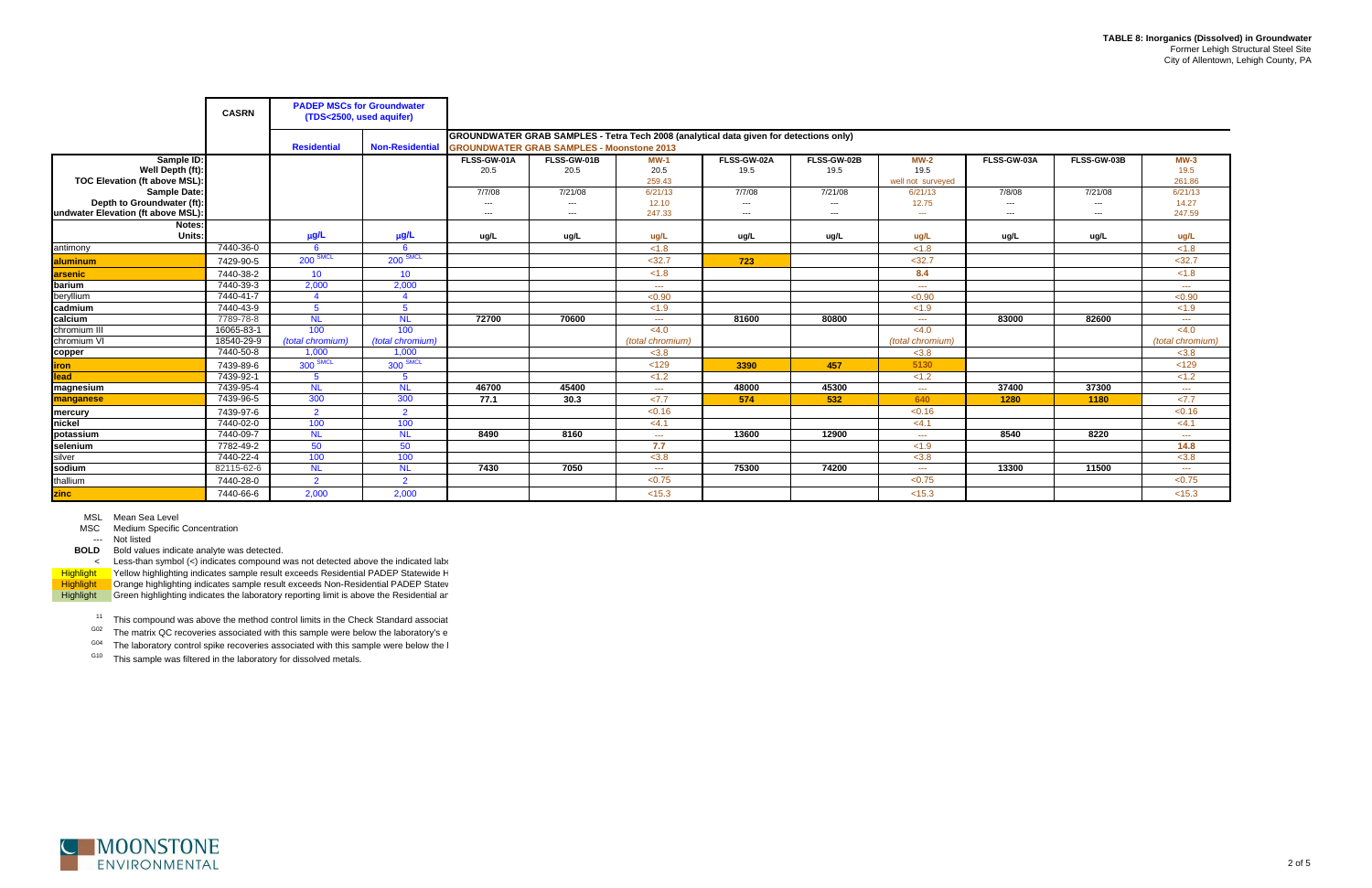$11$  This compound was above the method control limits in the Check Standard associat

 $G02$  The matrix QC recoveries associated with this sample were below the laboratory's e

 $^{G04}$  The laboratory control spike recoveries associated with this sample were below the l

<sup>G10</sup> This sample was filtered in the laboratory for dissolved metals.



## MSL Mean Sea Level

MSC Medium Specific Concentration

--- Not listed

|                                                                                  | <b>CASRN</b> | <b>PADEP MSCs for Groundwater</b><br>(TDS<2500, used aquifer) |                        |                          |                              |                                                     |                          |                           |                            |                                  |                           |                            |
|----------------------------------------------------------------------------------|--------------|---------------------------------------------------------------|------------------------|--------------------------|------------------------------|-----------------------------------------------------|--------------------------|---------------------------|----------------------------|----------------------------------|---------------------------|----------------------------|
|                                                                                  |              | <b>Residential</b>                                            | <b>Non-Residential</b> |                          |                              |                                                     |                          |                           |                            |                                  |                           |                            |
| Sample ID:<br>Well Depth (ft):<br>TOC Elevation (ft above MSL):                  |              |                                                               |                        | FLSS-GW-04A<br>19.0      | FLSS-GW-04B<br>19.0          | $MW-4$<br>19.0                                      | FLSS-GW-05A<br>19.0      | FLSS-GW-05B<br>19.0       | $MW-5$<br>19.0<br>261.52   | FLSS-GW-06A<br>18.0              | FLSS-GW-06B<br>18.0       | $MW-6$<br>18.0<br>261.72   |
| Sample Date:<br>Depth to Groundwater (ft):<br>undwater Elevation (ft above MSL): |              |                                                               |                        | 7/8/08<br>$---$<br>$---$ | 7/21/08<br>$\cdots$<br>$---$ | well not surveyed<br>$\frac{1}{2}$<br>$\sim$ $\sim$ | 7/8/08<br>$---$<br>$---$ | 7/21/08<br>$---$<br>$---$ | 6/21/13<br>12.30<br>249.22 | 7/8/08<br>$\sim$ $\sim$<br>$---$ | 7/21/08<br>$---$<br>$---$ | 6/21/13<br>15.00<br>246.72 |
| Notes:                                                                           |              |                                                               |                        |                          |                              |                                                     |                          |                           |                            |                                  |                           |                            |
| Units:                                                                           |              | $\mu$ g/L                                                     | µg/L                   | ug/L                     | ug/L                         | ug/L                                                | ug/L                     | ug/L                      | ug/L                       | ug/L                             | ug/L                      | ug/L                       |
| antimony                                                                         | 7440-36-0    | - 6                                                           | -6                     |                          |                              |                                                     |                          |                           | < 1.8                      |                                  |                           | < 1.8                      |
| aluminum                                                                         | 7429-90-5    | $200$ SMCL                                                    | 200 SMCL               |                          |                              |                                                     |                          |                           | < 32.7                     |                                  |                           | $32.7$                     |
| arsenic                                                                          | 7440-38-2    | 10                                                            | 10                     |                          |                              |                                                     |                          |                           | < 1.8                      |                                  |                           | < 1.8                      |
| barium                                                                           | 7440-39-3    | 2,000                                                         | 2,000                  |                          |                              |                                                     |                          |                           | $\sim$ $\sim$ $\sim$       |                                  |                           | $\sim$ $\sim$              |
| beryllium                                                                        | 7440-41-7    | $\overline{4}$                                                | $\overline{4}$         |                          |                              |                                                     |                          |                           | < 0.90                     |                                  |                           | < 0.90                     |
| cadmium                                                                          | 7440-43-9    | -5                                                            | $5^{\circ}$            |                          |                              |                                                     |                          |                           | < 1.9                      |                                  |                           | < 1.9                      |
| calcium                                                                          | 7789-78-8    | <b>NL</b>                                                     | <b>NL</b>              | 79600                    | 78000                        |                                                     | 137000                   | 139000                    | $\sim$ $\sim$ $\sim$       | 78600                            | 82500                     | $\sim$ $\sim$ $\sim$       |
| chromium III                                                                     | 16065-83-1   | 100                                                           | 100                    |                          |                              |                                                     |                          |                           | < 4.0                      |                                  |                           | < 4.0                      |
| chromium VI                                                                      | 18540-29-9   | (total chromium)                                              | (total chromium)       |                          |                              |                                                     |                          |                           | (total chromium)           |                                  |                           | (total chromium)           |
| copper                                                                           | 7440-50-8    | 1,000                                                         | 1,000                  |                          |                              |                                                     |                          |                           | < 3.8                      |                                  |                           | < 3.8                      |
| <b>iron</b>                                                                      | 7439-89-6    | 300 SMCL                                                      | 300 SMCL               |                          |                              |                                                     | 41800                    | 43300                     | 48900                      |                                  |                           | 1790                       |
| lead                                                                             | 7439-92-1    | -5                                                            | $5\overline{5}$        |                          |                              |                                                     |                          |                           | < 1.2                      |                                  |                           | < 1.2                      |
| magnesium                                                                        | 7439-95-4    | <b>NL</b>                                                     | <b>NL</b>              | 28500                    | 26400                        |                                                     | 51700                    | 50300                     | $\frac{1}{2}$              | 36800                            | 36300                     | $\sim$ $\sim$              |
| manganese                                                                        | 7439-96-5    | 300                                                           | 300                    | 1090                     | 1160                         |                                                     | 311                      | 305                       | 953                        | 282                              | 287                       | 275                        |
| mercury                                                                          | 7439-97-6    | $\overline{2}$                                                | $\overline{2}$         | 0.21                     |                              |                                                     |                          |                           | < 0.16                     |                                  |                           | < 0.16                     |
| nickel                                                                           | 7440-02-0    | 100                                                           | 100                    |                          |                              |                                                     |                          |                           | <4.1                       |                                  |                           | 7.1                        |
| potassium                                                                        | 7440-09-7    | <b>NL</b>                                                     | <b>NL</b>              | 7100                     | 5900                         |                                                     | 16000                    | 16200                     | $\sim$ $\sim$ $\sim$       | 9150                             | 9610                      | $\sim$ $\sim$ $\sim$       |
| selenium                                                                         | 7782-49-2    | 50                                                            | 50                     |                          |                              |                                                     |                          |                           | < 1.9                      |                                  |                           | 4.8                        |
| silver                                                                           | 7440-22-4    | 100                                                           | 100                    |                          |                              |                                                     |                          |                           | < 3.8                      |                                  |                           | < 3.8                      |
| sodium                                                                           | 82115-62-6   | <b>NL</b>                                                     | <b>NL</b>              | 56500                    | 64700                        |                                                     | 118000                   | 119000                    | $\sim$ $\sim$ $\sim$       | 33600                            | 30700                     | $\sim$ $\sim$ $\sim$       |
| thallium                                                                         | 7440-28-0    | $\overline{2}$                                                | $\overline{2}$         |                          |                              |                                                     |                          |                           | < 0.75                     |                                  |                           | < 0.75                     |
| <b>zinc</b>                                                                      | 7440-66-6    | 2,000                                                         | 2,000                  | 100                      | 90                           |                                                     |                          |                           | 164                        |                                  |                           | 16.8                       |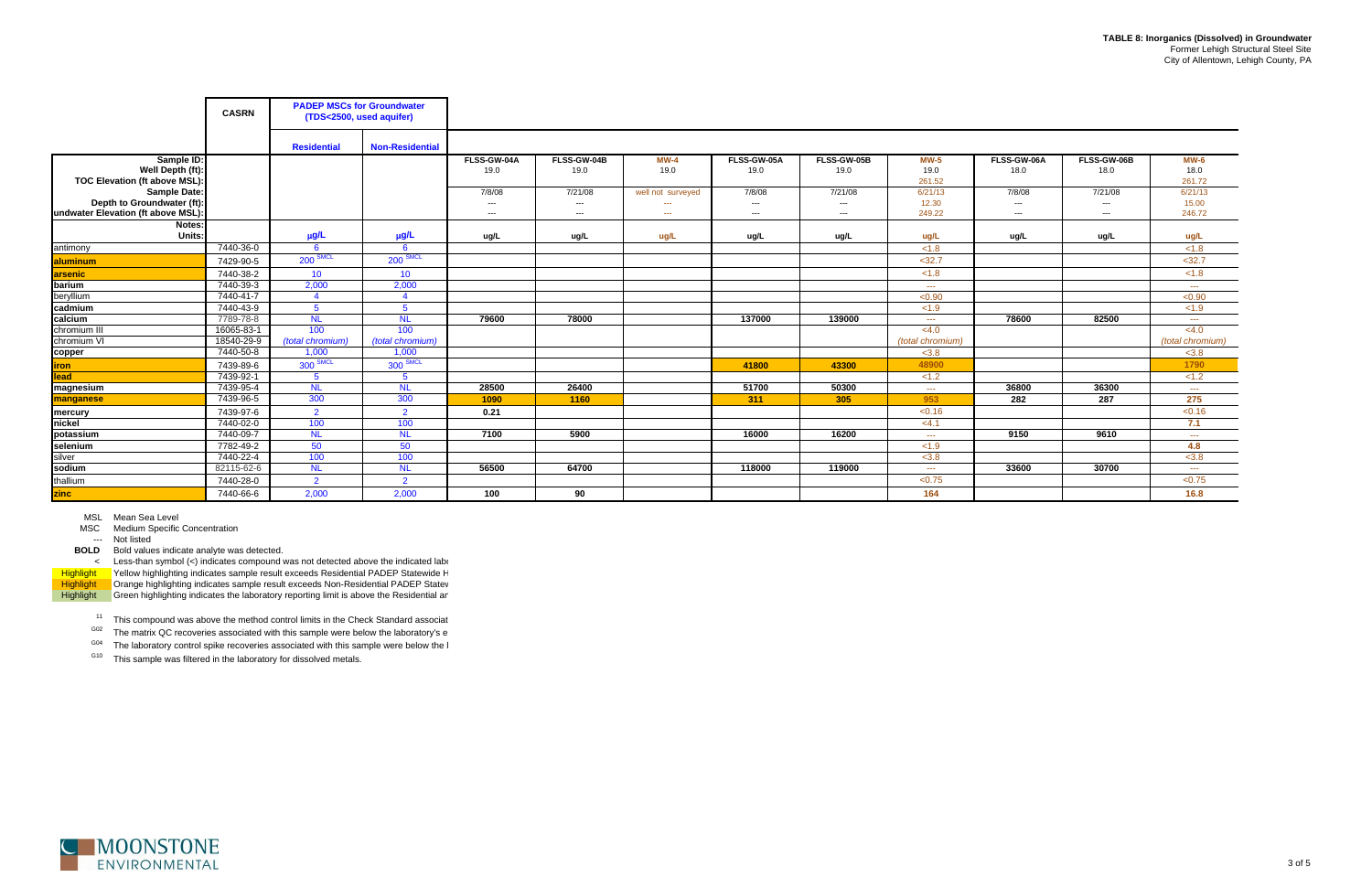$11$  This compound was above the method control limits in the Check Standard associat

 $G02$  The matrix QC recoveries associated with this sample were below the laboratory's e

 $^{G04}$  The laboratory control spike recoveries associated with this sample were below the l

<sup>G10</sup> This sample was filtered in the laboratory for dissolved metals.



MSL Mean Sea Level

MSC Medium Specific Concentration

--- Not listed

|                                                                  | <b>CASRN</b> | <b>PADEP MSCs for Groundwater</b><br>(TDS<2500, used aquifer) |                        |                          |             |                                                                                                                                                                                                                                                                                                                                                                                              |                          |             |                                                                                                                                                                                                                                                                                                                                                                                              |
|------------------------------------------------------------------|--------------|---------------------------------------------------------------|------------------------|--------------------------|-------------|----------------------------------------------------------------------------------------------------------------------------------------------------------------------------------------------------------------------------------------------------------------------------------------------------------------------------------------------------------------------------------------------|--------------------------|-------------|----------------------------------------------------------------------------------------------------------------------------------------------------------------------------------------------------------------------------------------------------------------------------------------------------------------------------------------------------------------------------------------------|
|                                                                  |              | <b>Residential</b>                                            | <b>Non-Residential</b> |                          |             |                                                                                                                                                                                                                                                                                                                                                                                              |                          |             |                                                                                                                                                                                                                                                                                                                                                                                              |
| Sample ID:                                                       |              |                                                               |                        | FLSS-GW-07A              | FLSS-GW-07B | <b>MW-7</b>                                                                                                                                                                                                                                                                                                                                                                                  | FLSS-GW-08A              | FLSS-GW-08B | $MW-8$                                                                                                                                                                                                                                                                                                                                                                                       |
| Well Depth (ft):                                                 |              |                                                               |                        | 18.0                     | 18.0        | 18.0                                                                                                                                                                                                                                                                                                                                                                                         | 18.0                     | 18.0        | 18.0                                                                                                                                                                                                                                                                                                                                                                                         |
| <b>TOC Elevation (ft above MSL):</b>                             |              |                                                               |                        |                          |             | 260.73                                                                                                                                                                                                                                                                                                                                                                                       |                          |             | 260.16                                                                                                                                                                                                                                                                                                                                                                                       |
| Sample Date:                                                     |              |                                                               |                        | 7/8/08                   | 7/21/08     | 6/21/13                                                                                                                                                                                                                                                                                                                                                                                      | 7/8/08                   | 7/21/08     | 6/21/13                                                                                                                                                                                                                                                                                                                                                                                      |
| Depth to Groundwater (ft):<br>undwater Elevation (ft above MSL): |              |                                                               |                        | $---$                    | $---$       | 13.00                                                                                                                                                                                                                                                                                                                                                                                        | ---                      | ---         | 13.25<br>246.91                                                                                                                                                                                                                                                                                                                                                                              |
|                                                                  |              |                                                               |                        | $\hspace{0.05cm} \ldots$ | $---$       | 247.73                                                                                                                                                                                                                                                                                                                                                                                       | $\hspace{0.05cm} \ldots$ | ---         |                                                                                                                                                                                                                                                                                                                                                                                              |
| Notes:<br>Units:                                                 |              | μg/L                                                          | $\mu$ g/L              | ug/L                     | ug/L        | ug/L                                                                                                                                                                                                                                                                                                                                                                                         | ug/L                     | ug/L        | ug/L                                                                                                                                                                                                                                                                                                                                                                                         |
| antimony                                                         | 7440-36-0    | 6                                                             | 6                      |                          |             | < 1.8                                                                                                                                                                                                                                                                                                                                                                                        |                          |             | < 1.8                                                                                                                                                                                                                                                                                                                                                                                        |
| aluminum                                                         | 7429-90-5    | $200$ SMCL                                                    | $200$ SMCL             |                          |             | 225                                                                                                                                                                                                                                                                                                                                                                                          |                          |             | $32.7$                                                                                                                                                                                                                                                                                                                                                                                       |
| <b>arsenic</b>                                                   | 7440-38-2    | 10                                                            | 10 <sup>°</sup>        |                          |             | < 1.8                                                                                                                                                                                                                                                                                                                                                                                        |                          |             | < 1.8                                                                                                                                                                                                                                                                                                                                                                                        |
| barium                                                           | 7440-39-3    | 2,000                                                         | 2,000                  | 245                      | 255         | $\frac{1}{2} \frac{1}{2} \frac{1}{2} \frac{1}{2} \frac{1}{2} \frac{1}{2} \frac{1}{2} \frac{1}{2} \frac{1}{2} \frac{1}{2} \frac{1}{2} \frac{1}{2} \frac{1}{2} \frac{1}{2} \frac{1}{2} \frac{1}{2} \frac{1}{2} \frac{1}{2} \frac{1}{2} \frac{1}{2} \frac{1}{2} \frac{1}{2} \frac{1}{2} \frac{1}{2} \frac{1}{2} \frac{1}{2} \frac{1}{2} \frac{1}{2} \frac{1}{2} \frac{1}{2} \frac{1}{2} \frac{$ |                          |             | $\frac{1}{2} \frac{1}{2} \frac{1}{2} \frac{1}{2} \frac{1}{2} \frac{1}{2} \frac{1}{2} \frac{1}{2} \frac{1}{2} \frac{1}{2} \frac{1}{2} \frac{1}{2} \frac{1}{2} \frac{1}{2} \frac{1}{2} \frac{1}{2} \frac{1}{2} \frac{1}{2} \frac{1}{2} \frac{1}{2} \frac{1}{2} \frac{1}{2} \frac{1}{2} \frac{1}{2} \frac{1}{2} \frac{1}{2} \frac{1}{2} \frac{1}{2} \frac{1}{2} \frac{1}{2} \frac{1}{2} \frac{$ |
| beryllium                                                        | 7440-41-7    | $\overline{\mathbf{4}}$                                       | 4                      |                          |             | < 0.90                                                                                                                                                                                                                                                                                                                                                                                       |                          |             | < 0.90                                                                                                                                                                                                                                                                                                                                                                                       |
| cadmium                                                          | 7440-43-9    | 5                                                             | 5                      |                          |             | 2.2                                                                                                                                                                                                                                                                                                                                                                                          |                          |             | < 1.9                                                                                                                                                                                                                                                                                                                                                                                        |
| calcium                                                          | 7789-78-8    | <b>NL</b>                                                     | <b>NL</b>              | 225000                   | 219000      | $\sim$ $\sim$ $\sim$                                                                                                                                                                                                                                                                                                                                                                         | 87000                    | 85700       | $\frac{1}{2} \frac{1}{2} \frac{1}{2} \frac{1}{2} \frac{1}{2} \frac{1}{2} \frac{1}{2} \frac{1}{2} \frac{1}{2} \frac{1}{2} \frac{1}{2} \frac{1}{2} \frac{1}{2} \frac{1}{2} \frac{1}{2} \frac{1}{2} \frac{1}{2} \frac{1}{2} \frac{1}{2} \frac{1}{2} \frac{1}{2} \frac{1}{2} \frac{1}{2} \frac{1}{2} \frac{1}{2} \frac{1}{2} \frac{1}{2} \frac{1}{2} \frac{1}{2} \frac{1}{2} \frac{1}{2} \frac{$ |
| chromium III                                                     | 16065-83-1   | 100                                                           | 100                    |                          |             | < 4.0                                                                                                                                                                                                                                                                                                                                                                                        |                          |             | < 4.0                                                                                                                                                                                                                                                                                                                                                                                        |
| chromium VI                                                      | 18540-29-9   | (total chromium)                                              | (total chromium)       |                          |             | (total chromium)                                                                                                                                                                                                                                                                                                                                                                             |                          |             | (total chromium)                                                                                                                                                                                                                                                                                                                                                                             |
| copper                                                           | 7440-50-8    | 1,000                                                         | 1,000                  |                          |             | < 3.8                                                                                                                                                                                                                                                                                                                                                                                        |                          |             | < 3.8                                                                                                                                                                                                                                                                                                                                                                                        |
| <b>iron</b>                                                      | 7439-89-6    | $300$ SMCL                                                    | $300$ SMCL             | 82900                    | 79000       | 1850                                                                                                                                                                                                                                                                                                                                                                                         | 3080                     | 4960        | 201                                                                                                                                                                                                                                                                                                                                                                                          |
| lead                                                             | 7439-92-1    | $\overline{5}$                                                | 5                      |                          |             | < 1.2                                                                                                                                                                                                                                                                                                                                                                                        |                          |             | < 1.2                                                                                                                                                                                                                                                                                                                                                                                        |
| magnesium                                                        | 7439-95-4    | N <sub>L</sub>                                                | <b>NL</b>              | 90000                    | 87000       | $\sim$ $\sim$ $\sim$                                                                                                                                                                                                                                                                                                                                                                         | 34900                    | 34400       | $\frac{1}{2} \frac{1}{2} \frac{1}{2} \frac{1}{2} \frac{1}{2} \frac{1}{2} \frac{1}{2} \frac{1}{2} \frac{1}{2} \frac{1}{2} \frac{1}{2} \frac{1}{2} \frac{1}{2} \frac{1}{2} \frac{1}{2} \frac{1}{2} \frac{1}{2} \frac{1}{2} \frac{1}{2} \frac{1}{2} \frac{1}{2} \frac{1}{2} \frac{1}{2} \frac{1}{2} \frac{1}{2} \frac{1}{2} \frac{1}{2} \frac{1}{2} \frac{1}{2} \frac{1}{2} \frac{1}{2} \frac{$ |
| manganese                                                        | 7439-96-5    | 300                                                           | 300                    | 3010                     | 3160        | 1980                                                                                                                                                                                                                                                                                                                                                                                         | 11700                    | 12500       | 7970                                                                                                                                                                                                                                                                                                                                                                                         |
| mercury                                                          | 7439-97-6    | $\overline{2}$                                                | $\overline{2}$         |                          |             | < 0.16                                                                                                                                                                                                                                                                                                                                                                                       |                          |             | < 0.16                                                                                                                                                                                                                                                                                                                                                                                       |
| nickel                                                           | 7440-02-0    | 100                                                           | 100                    |                          |             | 34.3                                                                                                                                                                                                                                                                                                                                                                                         |                          |             | <4.1                                                                                                                                                                                                                                                                                                                                                                                         |
| potassium                                                        | 7440-09-7    | N <sub>L</sub>                                                | <b>NL</b>              | 16800                    | 16500       | $\sim$ $\sim$ $\sim$                                                                                                                                                                                                                                                                                                                                                                         | 10700                    | 10400       | 444                                                                                                                                                                                                                                                                                                                                                                                          |
| selenium                                                         | 7782-49-2    | 50                                                            | 50                     |                          |             | < 1.9                                                                                                                                                                                                                                                                                                                                                                                        |                          |             | < 1.9                                                                                                                                                                                                                                                                                                                                                                                        |
| silver                                                           | 7440-22-4    | 100                                                           | 100                    |                          |             | < 3.8                                                                                                                                                                                                                                                                                                                                                                                        |                          |             | < 3.8                                                                                                                                                                                                                                                                                                                                                                                        |
| sodium                                                           | 82115-62-6   | N <sub>L</sub>                                                | <b>NL</b>              | 148000                   | 148000      | $\sim$ $\sim$ $\sim$                                                                                                                                                                                                                                                                                                                                                                         | 46600                    | 44900       | 444                                                                                                                                                                                                                                                                                                                                                                                          |
| thallium                                                         | 7440-28-0    | $\overline{2}$                                                | $\overline{2}$         |                          |             | < 0.75                                                                                                                                                                                                                                                                                                                                                                                       |                          |             | < 0.75                                                                                                                                                                                                                                                                                                                                                                                       |
| zinc                                                             | 7440-66-6    | 2,000                                                         | 2,000                  |                          |             | 53200                                                                                                                                                                                                                                                                                                                                                                                        |                          |             | < 15.3                                                                                                                                                                                                                                                                                                                                                                                       |